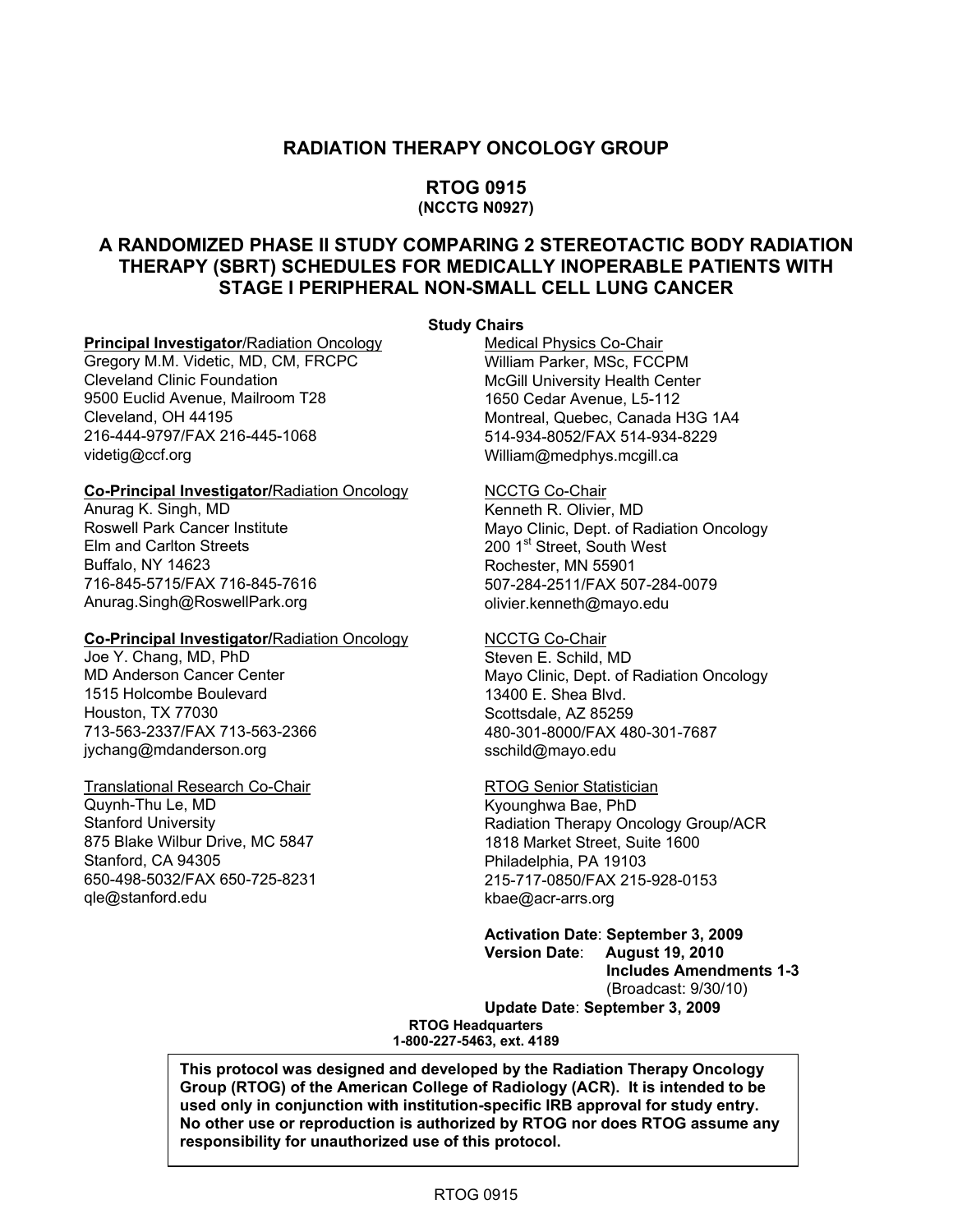Schema

Eligibility Checklist

- 1.0 Introduction
- 2.0 Objectives
- 3.0 Patient Selection
- 4.0 Pretreatment Evaluations/Management
- 5.0 Registration Procedures
- 6.0 Radiation Therapy
- 7.0 Drug Therapy
- 8.0 Surgery
- 9.0 Other Therapy
- 10.0 Tissue/Specimen Submission
- 11.0 Patient Assessments
- 12.0 Data Collection
- 13.0 Statistical Considerations

References

- Appendix I Sample Consent Form<br>Appendix II Study Parameters
- Appendix II Study Parameters<br>Appendix III Performance Statu
- Appendix III Performance Status Scoring<br>Appendix IV Staging System
- Appendix IV Staging System<br>Appendix V Blood Collection
	- Blood Collection Instructions
- Appendix VI Instructions for NCCTG Institutions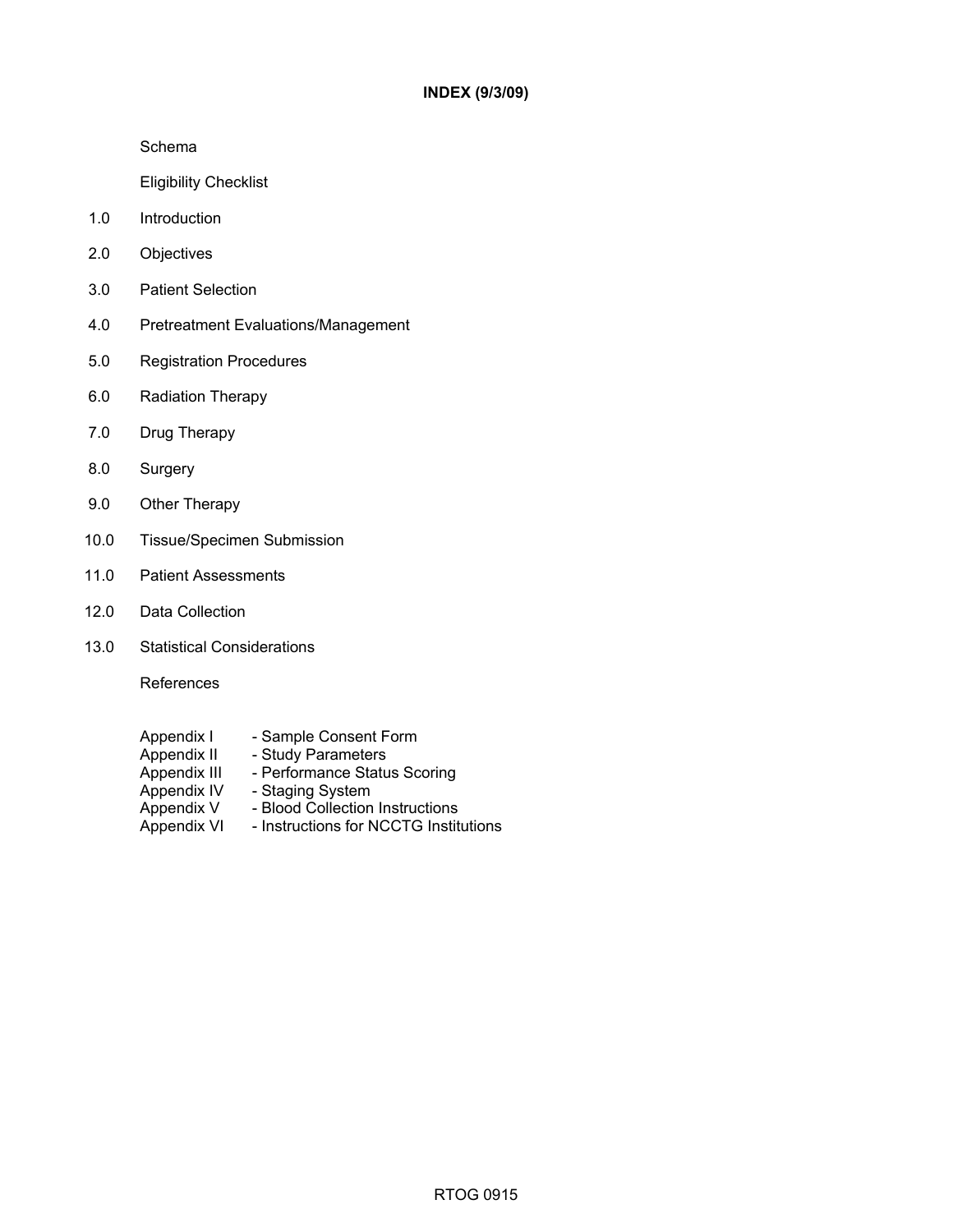#### **RADIATION THERAPY ONCOLOGY GROUP**

#### **RTOG 0915 (NCCTG N0927)**

#### **A Randomized Phase II Study Comparing 2 Stereotactic Body Radiation Therapy (SBRT) Schedules for Medically Inoperable Patients with Stage I Peripheral Non-Small Cell Lung Cancer**

#### **SCHEMA**

| S            |                                  | R | <b>Stereotactic Body Radiation Therapy (SBRT)</b>  |
|--------------|----------------------------------|---|----------------------------------------------------|
| Т            | <b>Zubrod Performance Status</b> | А |                                                    |
| R            | 1.0                              | N | Arm 1: 34 Gy in 1 fraction                         |
| A            | 2.1                              | D |                                                    |
|              | 3.2                              | O |                                                    |
|              |                                  | M | Arm 2: 48 Gy in 4 once-daily consecutive fractions |
| F            | <b>T Stage</b>                   |   |                                                    |
| $\checkmark$ | 1. T1                            | Z |                                                    |
|              | 2. T <sub>2</sub>                | Е |                                                    |
|              |                                  |   |                                                    |
|              |                                  |   |                                                    |

See Section 5.0 for site credentialing required prior to patient registration. See Section 6.0 for details of SBRT.

#### **Patient Population:** (See Section 3.0 for Eligibility)

Medically inoperable, biopsy proven early stage T1, T2 (< 5 cm) NSCLC patients; clinically node negative by PET, with peripherally located tumors (> 2 cm in all directions around the proximal bronchial tree; see figure below)



**Required Sample Size**: **88**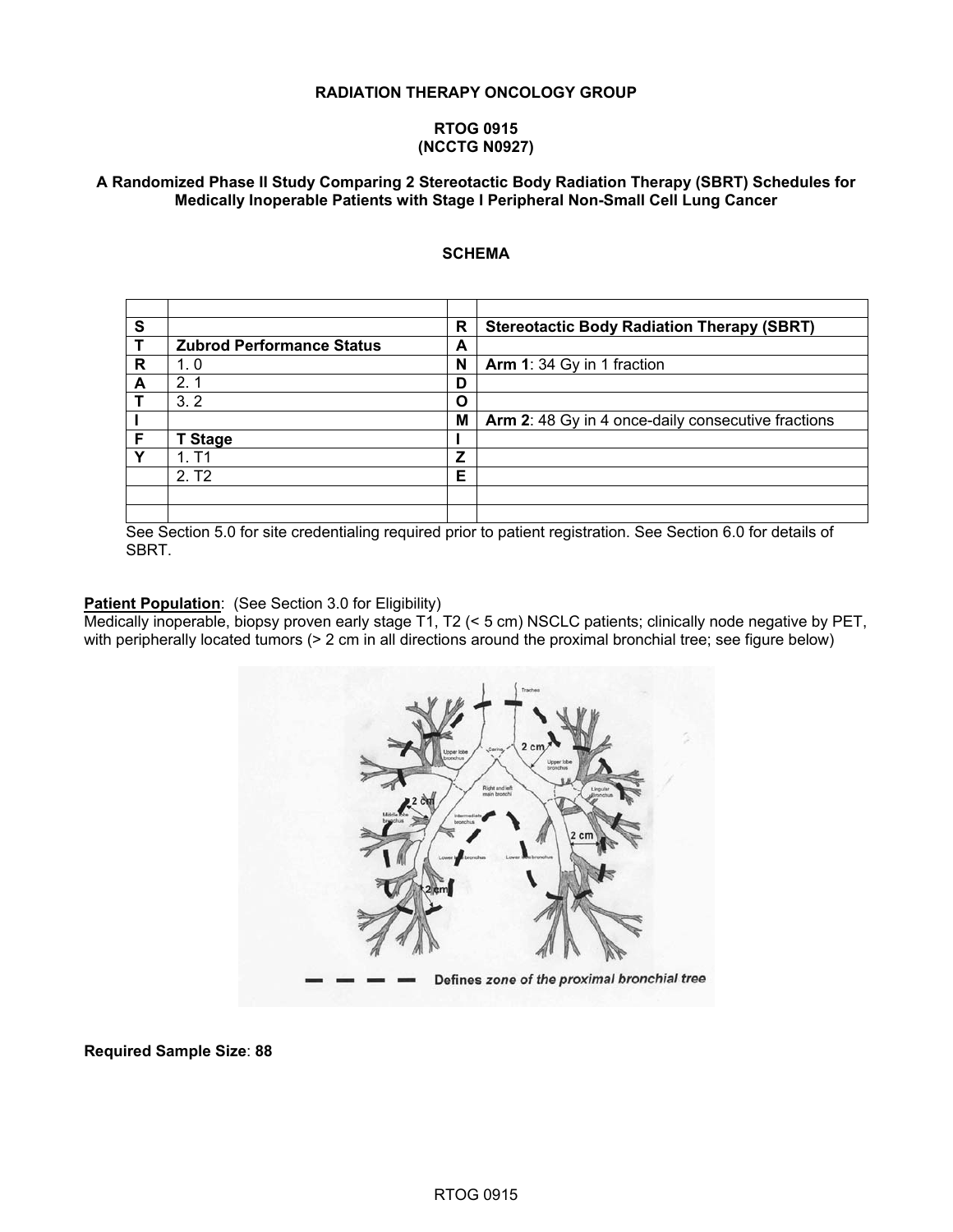# **RTOG Institution #**

#### **RTOG 0915 ELIGIBILITY CHECKLIST (8/19/10) Case # (page 1 of 3)**

 (Y) 1. Does the patient have a histologically confirmed (by biopsy or cytologically) diagnosis of nonsmall cell lung cancer (NSCLC)? (Y) 2. Is the patient's primary cancer one of the following types? Squamous cell carcinoma: • Adenocarcinoma; • Large cell carcinoma; Large cell neuroendocrine; • Non-small cell carcinoma not otherwise specified.  $(Y)$  3. Is the patient AJCC stage T1, N0, M0, or T2 ( $\leq$  5 cm) based upon the minimum diagnostic workup specified in Section 3.1? (Y) 4. Was a history/physical examination including weight and assessment of Zubrod performance status performed within 4 weeks prior to registration? (Y) 5. Was the patient evaluated by an experienced thoracic cancer clinician within 8 weeks prior to registration?  $(Y)$  If yes, was the patient's resectable NSCLC considered medically inoperable by the thoracic cancer clinician? (Y) 6. Does the patient have measurable disease? (Y) 7. Was the pre-treatment imaging (CT scan with contrast; whole body or wide field FDG-PET) done within 8 weeks prior to registration? (Y) 8. Were the routine spirometry, lung volumes, and diffusion capacity performed within 8 weeks prior to registration? (Y) 9. Is the patient's Zubrod performance status 0-2? (Y) 10. Is the patient at least 18 years of age?  $(Y/N)$  11. If female, was there a negative serum or urine pregnancy test performed within 72 hours prior to treatment for women of childbearing potential? (Y/NA) 12. If the patient is a woman of childbearing potential or a male participant, did the patient agree to use a medically effective means of birth control throughout the patient's participation in the treatment phase of the study? (Y) 13. Did the patient provide study-specific informed consent prior to any protocol-specified procedure(s)? \_\_\_\_\_\_\_\_(N) 14. Is the primary tumor within or touching the zone of the proximal bronchial tree (as defined in Section 3.2.2)? (Continued on the next page)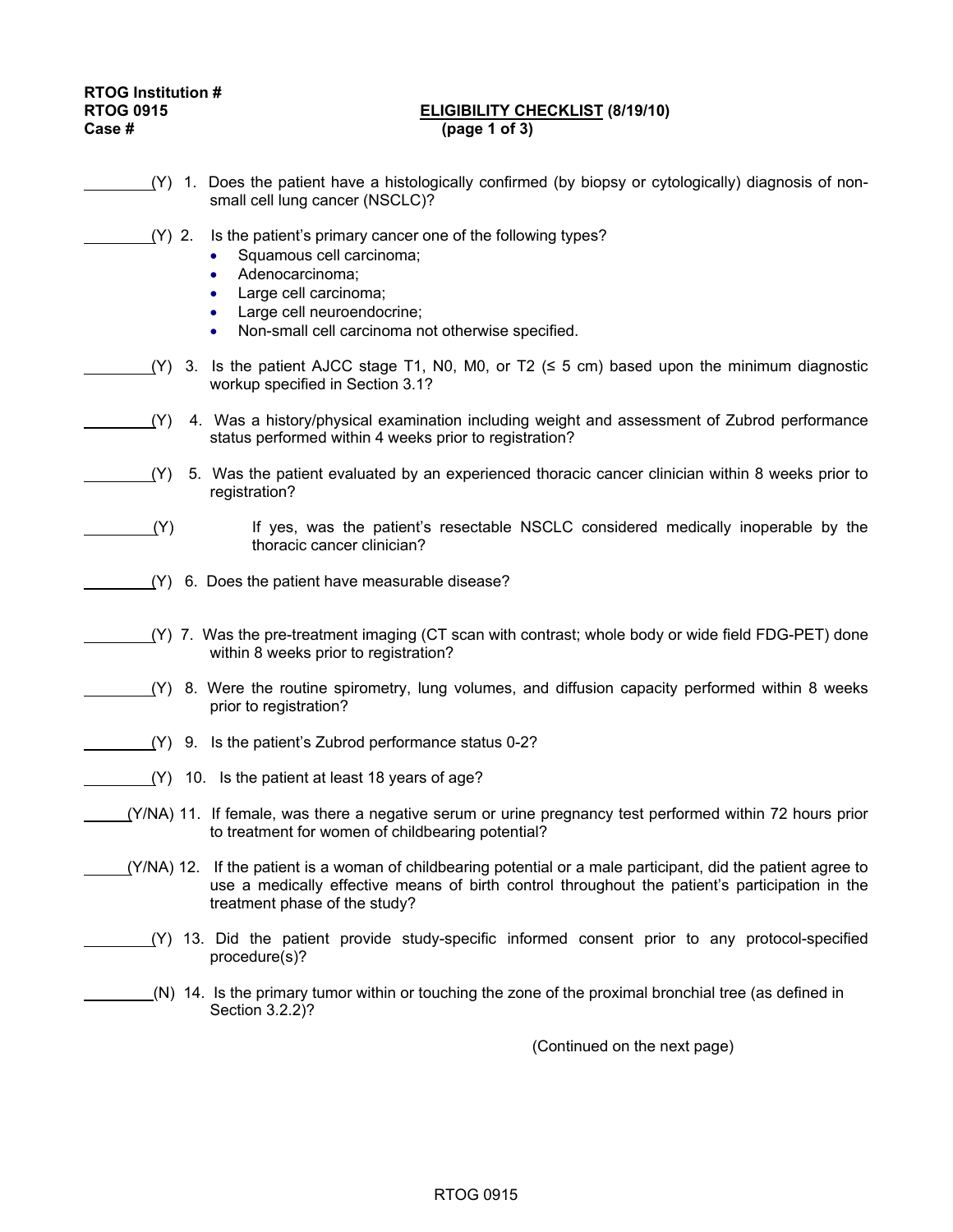#### RTOG 0915 **ELIGIBILITY CHECKLIST** (8/19/10)<br>Case # (page 2 of 3) **Case # (page 2 of 3)**

- (N) 15. Is there direct evidence after appropriate staging studies of regional or distant metastases or synchronous primary malignancy or prior malignancy in the past 2 years (except for invasive malignancy that has been treated definitively and the patient remains disease free for > 3 years with a life expectancy of > 3 years or carcinoma *in situ* or early stage skin cancers that have been treated definitively]
- (N) 16. Has the patient received prior radiotherapy to the lung or mediastinum?
	- (N) 17. Has the patient received chemotherapy for this lung or mediastinum tumor? [chemotherapy for another invasive malignancy is permitted if it has been treated definitively and the patient has remained disease free for > 3 years.
- (N) 18. Has the patient received previous surgery for this lung or mediastinum tumor?
- (N) 19. Does the patient plan to receive other concomitant antineoplastic therapy (including standard fractionated radiotherapy, chemotherapy, biological therapy, vaccine therapy, and/or surgery) while on this study, except at disease progression?
	- (N) 20. Does the patient have an active systemic, pulmonary, or pericardial infection?

#### **The following questions will be asked at Study Registration**: **SBRT CREDENTIALING IS REQUIRED BEFORE REGISTRATION.**

- 1. Name of institutional person registering this case? (Y) 2. Has the Eligibility Checklist (above) been completed? (Y) 3. Is the patient eligible for this study? 4. Date the patient provided study-specific consent prior to study entry 5. Patient's Initials (First Middle Last) [May 2003; If no middle initial, use hyphen] **Example 2** 6. Verifying Physician **7.** Patient's ID Number 8. Date of Birth 9. Race 10. Ethnic Category (Hispanic or Latino; Not Hispanic or Latino; Unknown) 11. Gender **12.** Patient's Country of Residence 13. Zip Code (U.S. Residents)
- **14.** Method of Payment

(Continued on the next page)

#### RTOG 0915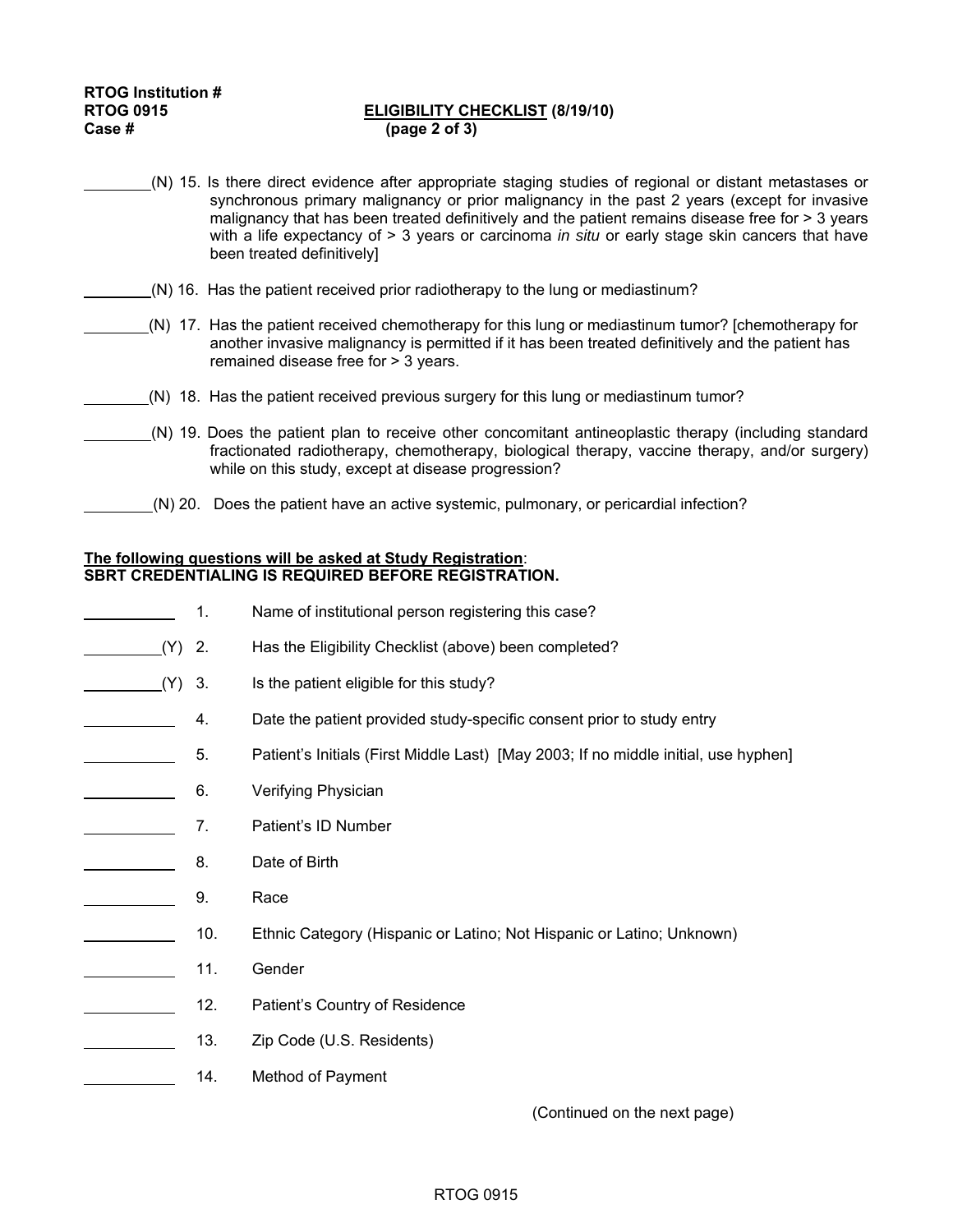#### RTOG **ELIGIBILITY CHECKLIST** (3/4/10)<br>Case # (page 3 of 3) **Case # (page 3 of 3)**

|       | 15. | Will any component of the patient's care be given at a military or VA facility?                                                                                                                           |
|-------|-----|-----------------------------------------------------------------------------------------------------------------------------------------------------------------------------------------------------------|
|       | 16. | Calendar Base Date                                                                                                                                                                                        |
|       | 17. | Registration/randomization date: This date will be populated automatically.                                                                                                                               |
| (Y/N) | 18. | Have you obtained the patient's consent for his or her tissue to be kept for use in<br>research to learn about, prevent, treat, or cure cancer?                                                           |
| (Y/N) | 19. | Have you obtained the patient's consent for his or her blood to be kept for use in<br>research to learn about, prevent, treat, or cure cancer?                                                            |
| (Y/N) | 20. | Have you obtained the patient's consent for his or her tissue to be kept for use in<br>research about other health problems (for example: causes of diabetes, Alzheimer's<br>disease, and heart disease)? |
| (Y/N) | 21. | Have you obtained the patient's consent for his or her blood to be kept for use in<br>research about other health problems (for example: diabetes, Alzheimer's disease, or<br>heart disease).             |
| (Y/N) | 22. | Have you obtained the patient's consent to allow someone from this institution to contact<br>him or her in the future to take part in more research?                                                      |
|       | 23. | Specify Zubrod Performance Status (0, 1 or 2)                                                                                                                                                             |
|       | 24. | Specify T Stage (T1 or T2)                                                                                                                                                                                |
| Y/N). | 25. | Specify use of IMRT                                                                                                                                                                                       |

The Eligibility Checklist must be completed in its entirety prior to web registration. The completed, signed, and dated checklist used at study entry must be retained in the patient's study file and will be evaluated during an institutional NCI/RTOG audit.

Completed by Date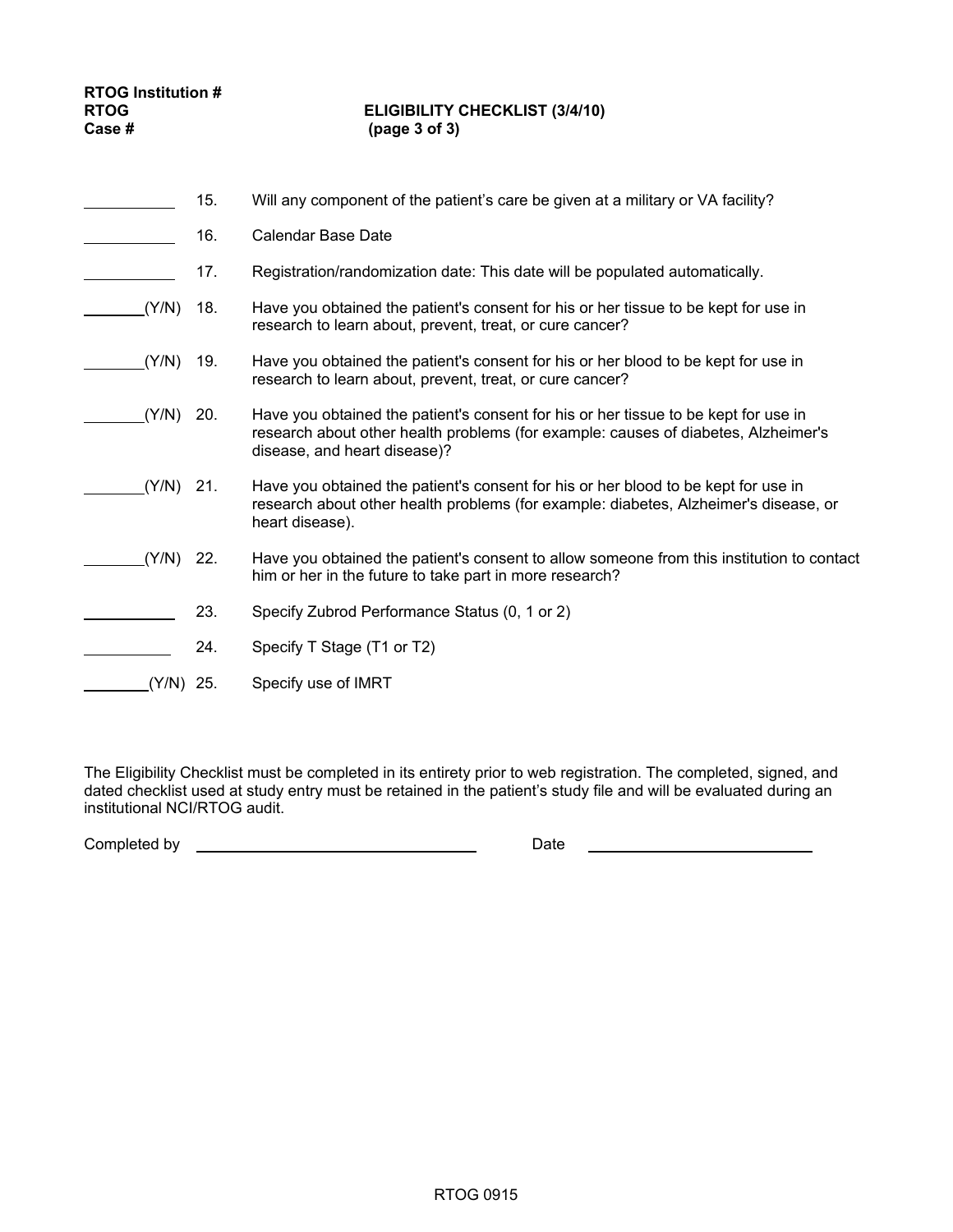#### **1.0 INTRODUCTION**

#### **1.1** Lung Cancer and the Medically Inoperable Patient

Lung Cancer is the most frequent cause of cancer death in the United States. Cancer statistics for 2008 estimated 215,020 new cases and 161,840 deaths due to lung cancer, making it the leading cause of cancer mortality in both men and women (Jemal 2008). Eighty percent of lung cancers are non-small cell (NSCLC) in histology. Approximately 15-20% of NSCLC patients present with early localized disease (Jemal 2008). Standard therapy for stage I NSCLC is surgical resection, consisting of either lobectomy or pneumonectomy, with 5-year overall survival (OS) ranging from 50% to 70%. A significant proportion of NSCLC patients present with impaired cardiopulmonary reserve, placing them at increased risk of perioperative complications and longterm disability with standard anatomic resections. Sublobar resections (wedge resections and segmentectomies) historically have been offered to compromised patients to mitigate the loss of lung parenchyma, but a randomized study has demonstrated that compared with lobectomy, limited pulmonary resection does not confer improved perioperative morbidity, mortality, or late postoperative pulmonary function and is associated with a higher death rate and locoregional recurrence rate (Ginsberg 1995). In effect, early stage NSCLC patients with impaired lung function are generally deemed to be medically inoperable (Zierhut 2001).

Historically, medically inoperable early stage NSCLC patients have been offered external beam radiotherapy (RT) alone using conventional techniques as primary management (Zierhut 2001; Dosoretz 1993; Foote 1993; Sibley 1998; Qiao 2003; Dorosetz 1992) although treatment results have been consistently inferior to the results of surgery alone. Sibley, et al. (1998) reported on 141 patients with clinical stage I NSCLC treated with radiotherapy alone using modern techniques and staging. The median RT dose delivered was 64 Gy (range: 48 Gy to 80 Gy). The overall survival at 2 and 5 years were 39% and 13%, respectively (median 18 months), while the progression-free survival was 48% and 28% at 2 and 5 years, respectively. Forty-nine percent of patients had local failure as part of their relapse pattern. In a review of 18 studies published from 1988 to 2000 on conventional RT for stage I NSCLC, Qiao, et al. (2003) reported local recurrence to be the most common cause of failure with such treatment, with a wide range of failure rates reported, ranging from 6% to 70%. Many factors likely explain the discrepancy in outcomes for patients treated with RT compared to surgery. Clinically based staging alone in medically inoperable patients likely underestimates the disease extent (Zierhut 2001). Comorbidities significantly impact survivals; thus, cause specific survivals are 10-20% higher than overall survivals in medically inoperable patients due to mortality from competing causes (Sibley 1998; Dosoretz 1992; Slotman 1994; Hayakawa 1999). Additionally, local failures, up to 85% biopsy proven (Le Chevalier 1994), have continued to be a problem following curative radiation.

The high rates of local failure seen with conventional RT have prompted trials in dose escalation with conventional fractionation. Several have shown improved outcomes with higher doses (Sibley 1998; Zhang 1989; Kaskowitz 1993; Chen 2006; Cox 1990; Kong 2006). However, not all series have shown improved survival with higher doses (Slotman 1994; Sandler 1990). Use of alternate fractionation over conventional fractionation schemes also have been investigated as a means of improving radiation outcomes (Perez 1987; Saunders 1997). However, such alternate fractionation schemes employing conventional treatment margins have significantly increased toxicity, especially pulmonary toxicity (Saunders 1997). These efforts to increase the dose per fraction to the tumor while limiting the dose to surrounding normal tissues were among the motivating factors which prompted the development and introduction of stereotactic body radiation therapy (SBRT) as a novel modality in the management of medically inoperable early stage NSCLC.

#### 1.2 SBRT in Medically Inoperable NSCLC

SBRT has been increasingly employed in the management of early stage medically inoperable NSCLC because it involves highly precise delivery of short courses (few fractions) of very highdose (hyprofractionated) RT to accurately delineated, size-restricted malignant targets in which motion has been accounted for during the delivery process. For chest malignancies, tumor movement due to respiration is managed through a variety of approaches, including tumor tracking, gating delivery of treatment, and/or employing breath control techniques. SBRT administration achieves avoidance of normal tissue exposure to radiation during the planning process, by providing for sharp fall-off dose gradients outside the target (Song 2004; Nagata 2007).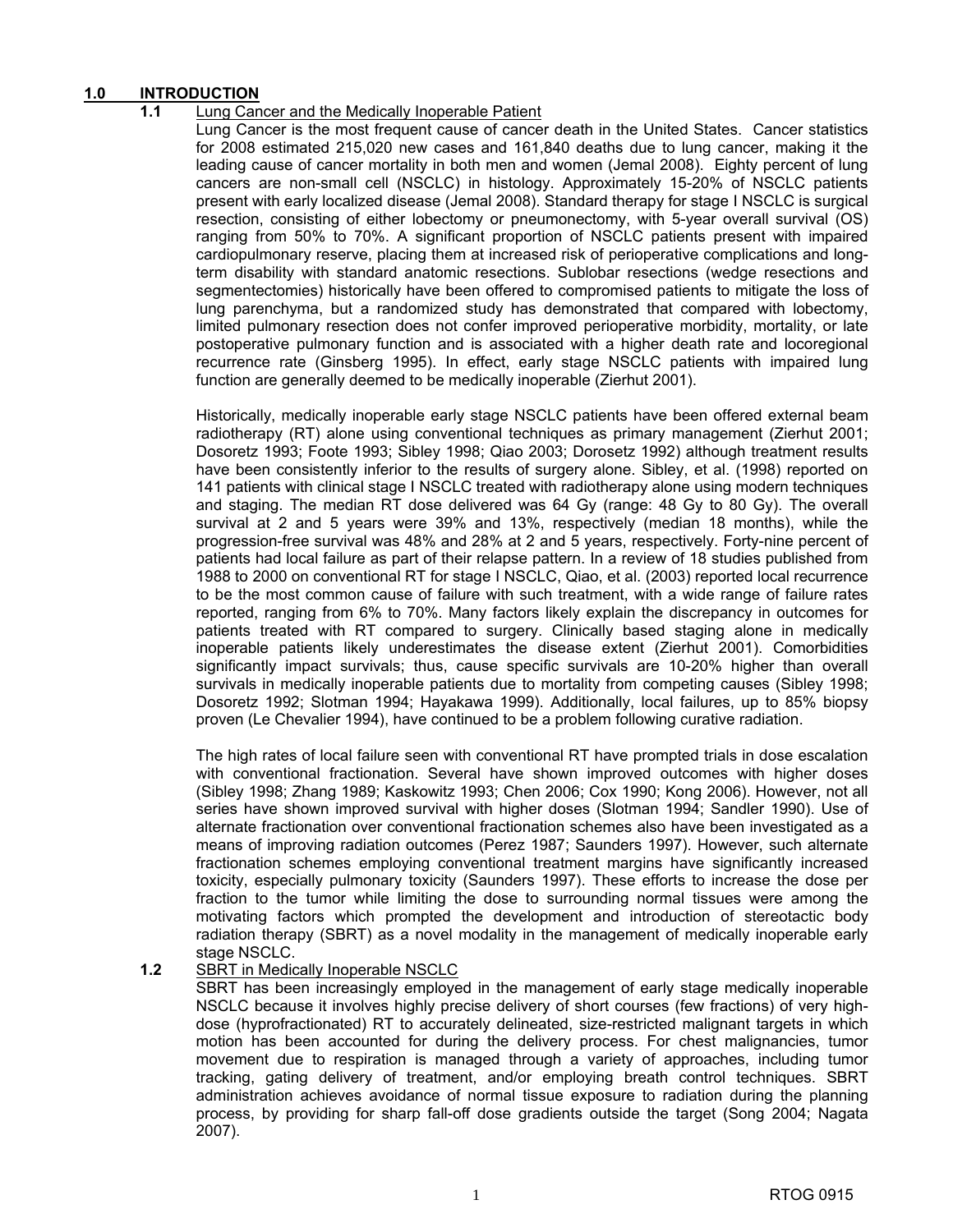An increasing number of reports in SBRT for lung cancer, and particularly those from prospective clinical trials, are establishing the feasibility, safety, and efficacy of this treatment modality in this patient population (Uematsu 2001; Nagata 2002; Wulf 2005; Baumann 2006; Timmerman 2003; McGarry 2005; Lee 2003; Wyte 2003; Onishi 2004; Fritz 2006; Le 2006; Timmerman 2006; Aoki 2007; Onishi 207; Chang 2008; Dahele 2008; Nagata 2005; Wulf 2004; Hof 2007; Hara 2006). These reports suggest high rates of local control and improved overall survival with remarkably few high grade toxicities in what is otherwise a generally fragile patient population. To date, published data generally reflect single institution experiences and explains to some degree variations among institutions with respect to total dose, fractionation schedules, overall treatment time, and techniques of dose delivery. These differences have made it challenging to standardize dosimetric specifications in the administration of SBRT (Matsuo 2007). Nonetheless, reported rates from a range of series suggest at least 80% local control at a minimum of 3 years (Song 2004; Timmerman 2007).

In North America, final results from a recently completed RTOG phase II protocol in SBRT, RTOG 0236, should facilitate comparison across institutions by yielding results from a standardized treatment regimen (only preliminary toxicity data have been presented) [Timmerman 2007b]. In this study, 60 Gy was administered in 3 fractions over a period or 8 to 14 days. Currently in Japan, where experience with lung SBRT is extensive, a single arm phase II study is being run by the Japanese Clinical Oncology Group (JCOG 0403) as a dose exploration study consisting of 48 Gy in 4 fractions delivered over 4 to 8 days, with a planned accrual of 165 patients (Hiraoka 2008).

In view of these mutually confirmatory reports on feasibility, efficacy, and early safety, ongoing areas of interest in lung SBRT now include long term assessment of outcomes and further rationalization of treatment regimens, with a trend towards decreased number of fractions and increased dose per fraction.

#### **1.2.1** *Multiple Fraction SBRT* **(8/19/10)**

The majority of SBRT published studies document the feasibility and safety of multiple fraction therapy for medically inoperable lung cancer. Selected U.S. and Japanese reports of interest are presented below.

The most comprehensive prospective U.S. SBRT series has come from investigators at Indiana University who conducted a foundational phase I study among 47 patients with Stage IA or IB NSCLC. The study began at a dose of 8Gy in 3 fractions and escalated to a dose of 24 Gy in 3 fractions. Significantly decreased rates of local recurrence (LR) [only 1 of 9] were noted among patients receiving >16 Gy per fraction. No significant toxicities were reported at 20 Gy per fraction. The maximum tolerated dose was realized at 72 Gy for tumors larger than 5 cm. Doselimiting toxicity included bronchitis, pericardial effusion, hypoxia, and pneumonitis (Timmerman 2003; McGarry 2005). Subsequently, Timmerman, et al. (2006) carried out a prospective, phase II, 70 patient trial using stereotactic body radiation therapy (SBRT) to doses of 60 to 66 Gy in three fractions during 1 to 2 weeks. With a median follow up of 17.5 months, the 3-month major response rate was 60%. Kaplan-Meier local control at 2 years was 95%. Grade 3 to 5 toxicity occurred in a total of 14 patients. Six patients died as a consequence of treatmentrelated toxicity. Median overall survival was 32.6 months, and 2-year overall survival was 54.7%. Among patients experiencing toxicity, the median time to observation was 10.5 months. Tumors with GTV volume of more than 10 mL had an eight-fold risk of high grade toxicity compared with smaller tumors ( $P = .017$ ). Patients treated for tumors in the peripheral lung had 2-year freedom from severe toxicity of 83% compared with only 54% for patients with central tumors.

Based on the early experience from Indiana University (Timmerman 2003), the Radiation Therapy Oncology Group (RTOG) initiated a prospective phase I/II (RTOG 0236) in medically inoperable NSCLC. This study went on to enroll 52 medically inoperable patients with peripherally located, node negative NSCLC measuring ≤ 5cm. Patients received three 20 Gy fractions (without heterogeneity corrections) over 10-14 days. The trial was closed to accrual in October 2006. Early results in abstract form show 15% grade 3-4 toxicity. Specifically, with median follow up of 8.7 months, there was 1 (2%) grade 4 and 7 (13%) grade 3 pulmonary/upper respiratory adverse events reported as related to protocol treatment. Two of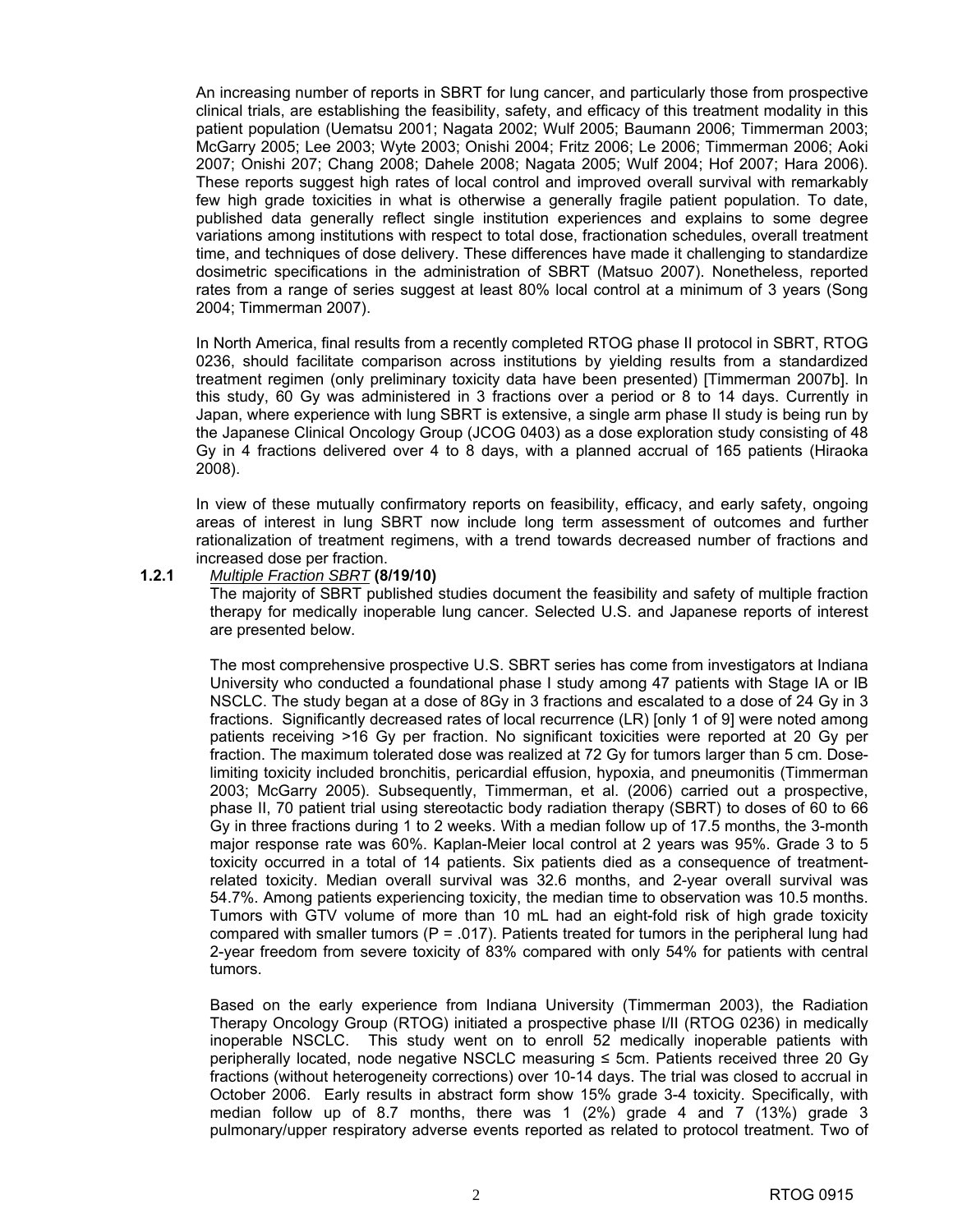the 7 patients demonstrated decreased pulmonary function, and there was 1 patient was reported as having cough/dyspnea, 1 with hypoxia, 1 with pneumonitis, 1 patient with cough/forced expiratory volume, and 1 reported pneumothorax. There was also a grade 3 dermatitis and a grade 3 syncope reported as related to protocol treatment. Unpublished review of RTOG 0236 indicates that primary tumor control has been maintained with longer follow up (estimated 93% actuarial at 2 years); however, grade 3 and 4 treatment-related toxicity is moderately high at 28% of analyzed patients. No treatment-related deaths have been reported (Timmerman 2009). As the median time to toxicity was previously reported in the previous Timmerman publication (2006) was 10.5 months, the observed toxicity reported in this RTOG abstract (with 8.7 months of follow up) can be expected to rise.

Also in the U.S., Chang, et al. (2008) at MD Anderson Cancer Center recently published their experience with a regimen of 50 Gy in 4 fractions. With a median follow up of 17 months (range, 6–40 months) for 27 patients, the crude local control at the treated site was 100% using 50 Gy. However, 3 of 7 patients had local recurrences when treated using 40 Gy. Of the patients with Stage I disease, 1 (7.7%) and 2 (15.4%) developed mediastinal lymph node metastasis and distant metastases, respectively. Of the patients with recurrent disease, 3 (21.4%) and 5 (35.7%) developed mediastinal lymph node metastasis and distant metastasis, respectively. Four patients (28.6%) with recurrent disease but none with Stage I disease developed Grade 2 pneumonitis. Three patients (11.1%) developed Grade 2-3 dermatitis and chest wall pain. One patient developed brachial plexus neuropathy. No esophagitis was noted in any patient.

In Japan, Uematsu, et al. (2001) have been pioneers in lung SBRT with some of the first publications of long term experience in stage I NSCLC. Their first report provided 5-year results for 50 patients with pathologically proven NSCLC treated in the early 1990s with SBRT. Of these, 21 patients were medically inoperable and the remainder were medically operable but refused surgery. In most patients, SBRT was given in 5-10 fractions for 1-2 weeks for a total of 50-60 Gy. With a median follow up period of 36 months (range 22-66), local progression had not been observed on follow-up CT scans in 47 (94%) of 50 patients, with a 3-year overall survival rate of 66% for 50 patients and 86% in the 29 medically operable patients. The 3-year cause-specific survival rate of all 50 patients was 88%. No definite adverse events related to SBRT were noted, except for 2 patients with a minor bone fracture and 6 patients with temporary pleural pain.

Nagata, et al. (2005) have reported on 45 early stage NSCLS patients treated with 4 fractions of 12 Gy over 5–13 (median = 12) days. At a median 30 months follow up, no grade 3 pulmonary toxicities were noted. For stage IA lung cancer, the disease-free survival and overall survival rates at 3 years were 72%, and 83%, respectively, and for stage IB lung cancer, 71% and 72%, respectively.

In one of the most mature retrospective series published in lung SBRT, Onishi, et al. (2007) reported outcomes among 257 patients treated with SBRT in 14 Japanese centers using a variety of dosing schemes (1-22 fractions at 3-12 Gy per fraction). Total dose ranged from 18 to 75 Gy. With 38 months median follow up, the local, regional nodal, and distant recurrence rates were 14.0%, 11.3%, and 19.8%, respectively. The overall 3- and 5-year survival rates for all patients were 56.8% (95% CI: 50.2%–63.5%) and 47.2% (95% CI: 38.7%–53.5%), respectively. Patients receiving a biologically equivalent dose (BED) of > 100 Gy experienced fewer local recurrences than those patients receiving < 100 Gy BED (42.9 vs. 8.1%, p<0.001). Similarly, survival was significantly improved with higher BED doses (70.8 vs. 30.2% (p<0.05). Grade 3 or higher toxicity was observed in 5.4% of patients. Of note, the irradiation method and results for the 3 major institutions enrolled in this study were compared, and the local control and 3-year survival rates were almost identical.

As evident from the aforementioned reports, there are currently diverse practices and fractionation schedules used in the setting of SBRT for medically inoperable early stage NSCLC documenting the feasibility and safety of multiple fraction therapy; therefore, selecting a multiple-fraction schedule for further testing in a collaborative group setting is a pragmatic question. A recent practice survey from Japan (Nagata 2006) is informative in making such a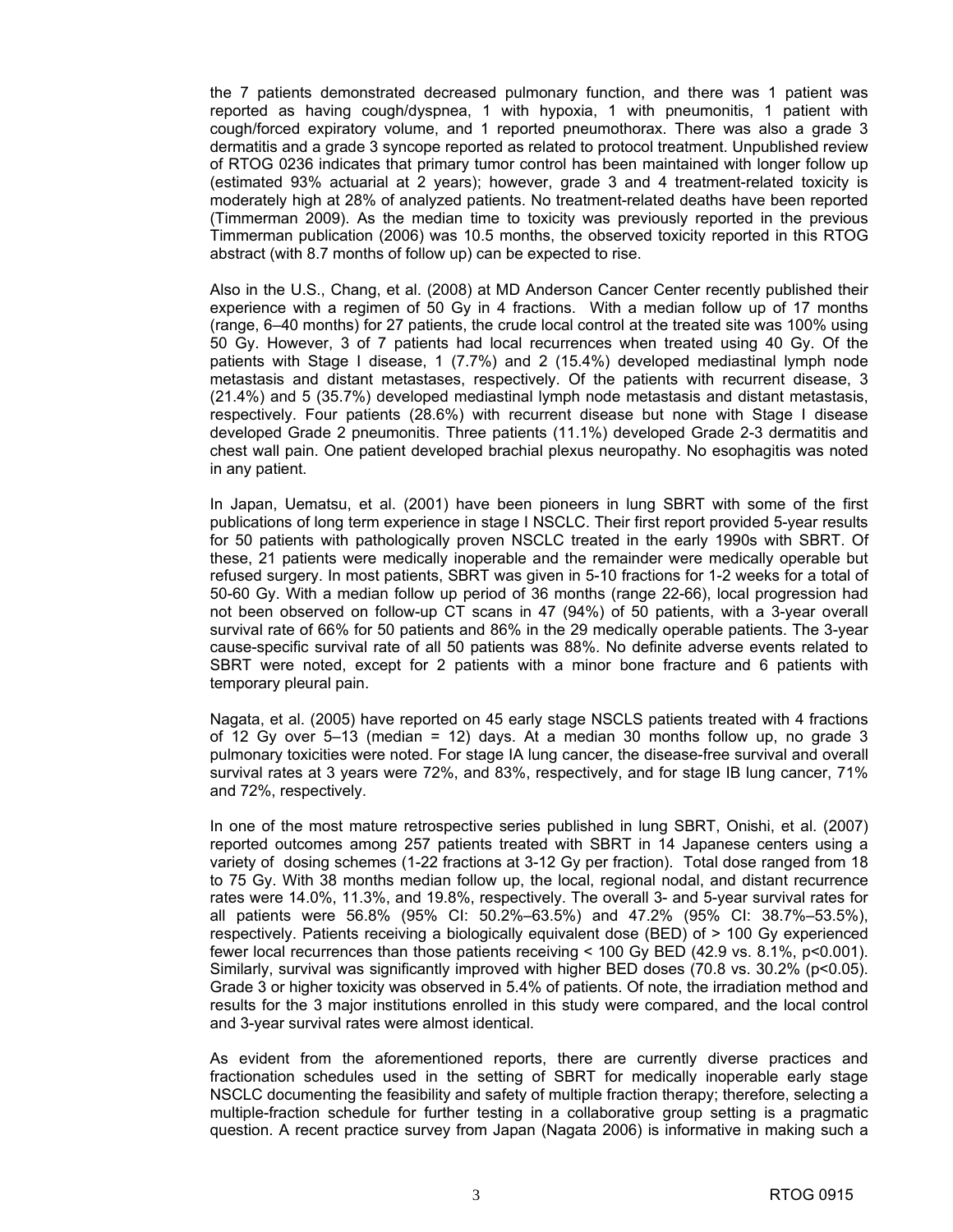selection. This survey noted that the majority (52%) of practitioners were employing a 48 Gy/4fx schedule, This schedule appears to fit with anecdotal reports of U.S. non-trial based clinical practice. In that regard, this schedule has been chosen for further assessment in the RTOG.

#### **1.2.2** *Single Fraction SBRT*

Data also has been published supporting the feasibility, safety, and efficacy for single fraction SBRT in the management of medically inoperable NSCLC.

Wulf, et al. (2004) described SBRT for primary lung cancer and pulmonary metastases using a variety of treatment regimens including single fraction therapy of 26 Gy. One of 20 NSCLC patients and 25 of 51 metastatic patients were treated with that fractionation. They reported no toxicity associated with the 26 Gy treatment and no local failure after median follow up of 11 months for the NSCLC patients.

Hof, et al. (2007) reported outcomes for 42 patients with stage I or II NSCLC treated with single dose SBRT (dose range 19-30 Gy.) With a median follow up of 15 months, overall survival and disease-free survival at 36 months were 37.4% and 49.1%, respectively. Local tumor control at 3 years was 67.9% at the same time points. Local tumor control was significantly improved in those patients receiving 26-30 Gy (n=32) versus lower doses (p=0.032). With respect to toxicity, no CTCAE grade 3 or 4 toxicities were noted. Follow-up CT scan of normal tissue changes (including pneumonitic changes and fibrosis) were noted in the treatment area in 64.3% of patients but were not clinically relevant. Minor cough and slightly increased dyspnea were the only clinical toxicities observed.

Fritz, et al. (2206) reported on outcomes for 33 patients with stage I NSCLC treated with a single dose of 30 Gy. With a median follow up of 18 months, local tumor control was 83% and overall survival was 39% at 4 years. There were no grade 3 or higher toxicities reported. In 8 NSCLC patients (24%), CT scans revealed radiographic changes consistent with pneumonitis but these were not associated with any clinical symptoms.

Whyte, et al. (2003) reported on the preliminary Stanford phase I experience of single-fraction SBRT in 23 patients (of which 15 had primary NSCLC) using a robotic, frameless radiosurgery system (CyberKnife®). Treatment consisted of 15 Gy in a single fraction. There were no grade 3 or higher toxicities noted for a median follow up of 7 months. These authors then reported on their subsequent dose escalation experience in single-fraction treatment (Le 2006). In this study, 33 three patients were reported on, of which 21 had NSCLC and 23 patients were from the phase I report. The authors found that at 25 Gy, pulmonary toxicity was noted in patients with a history of prior pulmonary irradiation and in those with treatment volumes greater than 50 cc; therefore, dose escalation to 30 Gy was applied only to unirradiated patients and treatment volume less than 50 cc. Treatment-related complications were noted for doses greater than 25 Gy and included four cases of grade 2-3 pneumonitis, 1 pleural effusion, and 3 possible treatment-related deaths. The 1-year freedom from local progression was 91% for doses greater than 20 Gy and 54% for doses less than 20 Gy in NSCLC ( $p = 0.03$ ).

Hara, et al. (2006) reported outcomes for 59 patients with malignant lung tumors < 4cm in maximal dimension (11 primary lung tumors, 48 metastases) who were treated for primary or metastatic disease to the lung using doses ranging from 26 to 34 Gy in a single fraction. Median follow up was 12 months (range 2-42 months). The authors noted 1- and 2-year local progression-free rates of 93% and 78%. Improved local control was seen for patients receiving > 30 Gy versus 26-30 Gy (9 patients.) Local regrowth of the irradiated tumor was a direct cause of death in two patients. Only the minimal radiation dose to the reference target volume tended to have an influence on the local progression failure rate (LPFR)  $[**P** = 0.068]$ . Grade 3 respiratory symptoms were noted in 1 patient. Overall survival for the whole cohort at 2 years was 41%.

Since the results of Hara, et al. (2006) with a maximal dose of 34 Gy in one fraction stand as the most currently reported schedule demonstrating feasibility, safety, and efficacy, this fractionation scheme becomes worthy of further testing in a cooperative setting.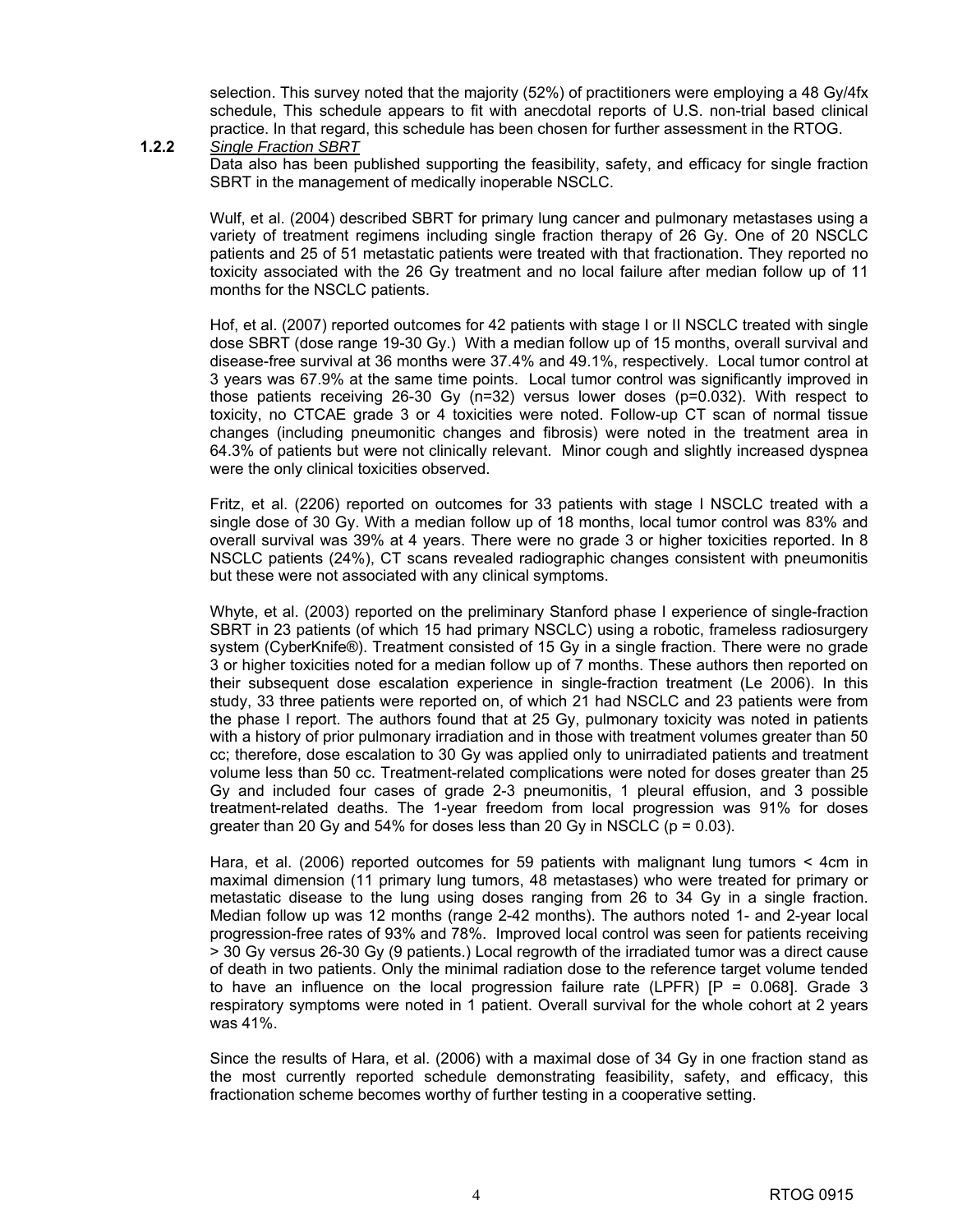#### **1.2.3** *Radiobiological Considerations in SBRT Schedules*

Conventionally fractionated RT involves daily delivery of small doses of radiation (e.g., 1.8 Gy-3 Gy per fraction) over many weeks and reflects radiobiological concepts favoring normal tissue protection; that is, dividing a total planned dose into a number of fractions permits normal tissues to repair sublethal damage from ionizing radiation more effectively than tumor tissues (Park 2008). In contrast, SBRT implies delivery of large ablative doses of radiation (e.g., 12-30 Gy in single fractions) and was derived from radiosurgery experience with similar schedules used for intracranial tumors (Park 2008). Ablative therapy usually is valid for small lesions for which normal tissue constraints are not a determining limitation. Given the differences in total dose, fractionation, and overall treatment time between conventionally fractionated treatments and SBRT, direct comparisons between schedules is not feasible (Song 2004). The linear quadratic (LQ) equation has been the generally accepted method for comparing different RT fractionation schemes. Use of this equation yields a biologically effective dose (BED) for a given schedule against which the potency another can be compared. Thus,

 where dose, d, represents individual fraction size in Gy, n the number of individual doses of radiation, and α and β are intrinsic properties of the tumor cells (Kavanagh 2006). For comparison purposes, an  $α/β$  ratio of 10 is assumed for tumor killing effects and was used for calculations by Kavanagh and Timmerman in the following table comparing BEDs for different radiation schedules (adapted from Kavanagh 2006).

| <b>Parameter</b>                            | BED, Gy |
|---------------------------------------------|---------|
| <b>Conventional radiation dose schedule</b> |         |
| 60 Gy, 30 fractions                         | 72      |
| 70 Gy, 35 fractions                         | 84      |
| <b>SBRT dose schedule</b>                   |         |
| 48 Gy, 3 fractions                          | 125     |
| 60 Gy, 5 fractions                          | 132     |
| 60 Gy, 3 fractions                          | 180     |

There have been reports that relate the clinical efficacy of SBRT over different fractionations to a BED cutoff. Thus, Onishi, et al. (2007) reported that improved local control and survival are associated with SBRT regimens whose BED is >100 Gy.

Park, et al. (2008), however, have questioned the validity of the LQ model for describing the radiation effects of SBRT. They note that the biological model underpinning the LQ model deviates from measured data for high-dose-per-fraction regimens (>8 Gy per fraction). In its stead, they have developed an alternative method to analyze SBRT effects using a universal survival curve (USC) derived from the LQ model and another radiobiological model, the multitarget method. This has yielded two equivalence functions, the BED and the single fraction equivalent dose (SFED) allowing for more appropriate comparison of conventional and stereotactic radiation schedules. The following table adapted from that paper is illustrative of this.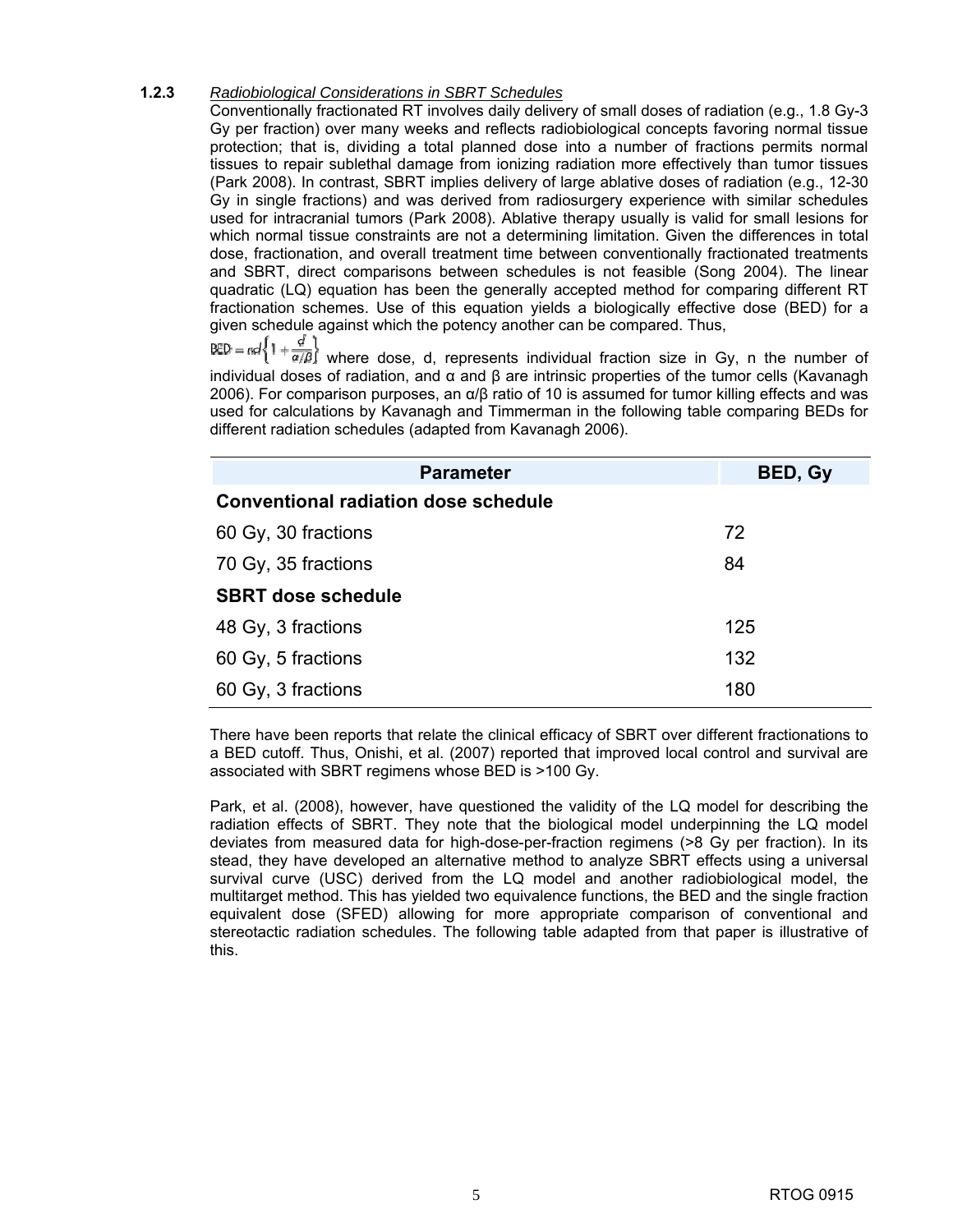|                                                                                                | Local Control Rate of Early-Stage Non-Small Cell Lung Cancer Treated with SBRT                 |                              |           |                    |           |
|------------------------------------------------------------------------------------------------|------------------------------------------------------------------------------------------------|------------------------------|-----------|--------------------|-----------|
|                                                                                                |                                                                                                | Approximate<br>minimal total |           |                    |           |
|                                                                                                |                                                                                                | dose                         |           |                    |           |
| Investigator                                                                                   | Dose, Prescription                                                                             | delivered to<br>PTV (Gy)     | SFED (Gy) | <b>BED</b><br>(Gy) | SED (Gy)  |
| Timmerman,                                                                                     | 20-22 Gy x 3 (80%                                                                              |                              |           |                    |           |
| et al. (2006)                                                                                  | isodose)                                                                                       | 60-66                        | 56.4-62.4 | 132-147            | 107-119   |
| Timmerman,                                                                                     |                                                                                                |                              |           |                    |           |
| et al. (2003)                                                                                  | 18-20 Gy x 3 (80%<br>isodose)                                                                  | 54-60                        | 50.4-56.4 | 118-132            | 95-107    |
|                                                                                                |                                                                                                |                              |           |                    |           |
| Nyman, et al.                                                                                  | 15 Gy x 3 (PTV                                                                                 | 45                           | 41.4      | 96                 | 78        |
| (2006)                                                                                         | periphery)                                                                                     |                              |           |                    |           |
| Xia, et al                                                                                     | 5 Gy x 10 (50%                                                                                 | 50                           |           | 78                 |           |
| (2006)                                                                                         | isodose)                                                                                       |                              | $34.3*$   |                    | 63        |
| Zimmermann,                                                                                    | 12.5 Gy x 3 (60%                                                                               | 37.5                         | 33.9      | 78                 | 63        |
| et al. (2006)                                                                                  | isodose)                                                                                       |                              |           |                    |           |
| Wulf, et al.                                                                                   | 12.5 Gy x 3 (65%                                                                               |                              |           |                    |           |
| (2005)                                                                                         | isodose)                                                                                       | 37.5                         | 33.9      | 78                 | 63        |
| Hara, et al.                                                                                   | 30-34 Gy x 1 (minimal                                                                          |                              |           |                    |           |
| (2006)                                                                                         | dose to                                                                                        | 30-34                        | 30-34     | 68-78              | 55-63     |
|                                                                                                | CTV or PTV)                                                                                    |                              |           |                    |           |
| Fritz, et al.                                                                                  |                                                                                                |                              |           |                    |           |
| (2006)                                                                                         | 30 Gy x 1 (isocenter)                                                                          | 24                           | 24        | 68                 | 55        |
| Hof, et al.                                                                                    | 19-26 Gy x 1                                                                                   |                              |           |                    |           |
| (2003)                                                                                         | (isocenter)                                                                                    | 15.2-20.8                    | 15.2-20.8 | 32-46              | 34-48     |
| Nagata, et al.                                                                                 |                                                                                                | 48 Gy to                     | 42.6 to   | 99                 | 80 to     |
| (2005)                                                                                         | 12 Gy x 4 (isocenter)                                                                          | isocenter                    | isocenter | isocenter          | isocenter |
| Abbreviations: SBRT = stereotactic body radiotherapy; PTV = planning target volume; SFED       |                                                                                                |                              |           |                    |           |
| = single fraction equivalent dose; BED = biologically effective dose; SED = standard effective |                                                                                                |                              |           |                    |           |
|                                                                                                | dose; CTV = clinical target volume; CFRT = conventionally fractionated radiotherapy            |                              |           |                    |           |
|                                                                                                | *Because dose per fraction is smaller than transition dose $(D_t)$ , this was calculated using |                              |           |                    |           |
| $SFED_{\text{cfr}}$                                                                            |                                                                                                |                              |           |                    |           |

This model also suggests that equivalent dose in SBRT is directly related to total dose delivered rather than on a number of fractions, reflecting the linear dependence of cell survival on dose for high dose fractions predicted by this model. It also may allow for predictions on differences between different schedules with respect to toxicity and tumor control. From this model and using single and multiple fraction data that have been published, one could predict, for example, that 34 Gy in 1 fraction may be a less toxic but a less ablative schedule than the RTOG 0236 reference regimen (Timmerman, 2009). As Park and colleagues (2008) note, the only way to appropriately assess different fractionation schemes is through prospective clinical trials.

#### **1.2.4** *Rationale for Current Study Design* **(8/19/10)**

Results from the range of clinical studies in SBRT suggest that both single fraction and multiple fraction SBRT regimens are feasible and yield excellent primary tumor control, with minimal toxicity for the follow-up intervals reported. That said, most clinicians in the U.S. have employed SBRT regimens involving multiple (3-10) fractions. Given apparent equivalency in primary tumor control rates between single and multiple fractionated regimens over reported follow-up intervals, we propose that primary tumor control becomes a secondary measure of distinguishing efficacy between different SBRT regimens for a population of patients whose outcomes would then become predominantly affected by competing co-morbidities. Thus, in the present study, a comparison of 1 fraction versus multiple fractions is proposed within the setting of a clinical trial for medically inoperable patients to determine an optimized dose schedule for SBRT of the lung yielding the least chance of grade 3 or higher toxicity for equivalent cancer related control. Chang, et al. (2008) noted no grade 3 or higher toxicities at < 3 months, and Timmerman, et al (2006, 2009) noted that the median time to toxicity is  $> 6$  months, Given that high-grade toxicities may not be recorded for many months, the individual arms will be assessed at 1 year after treatment delivery to compare toxicity rates.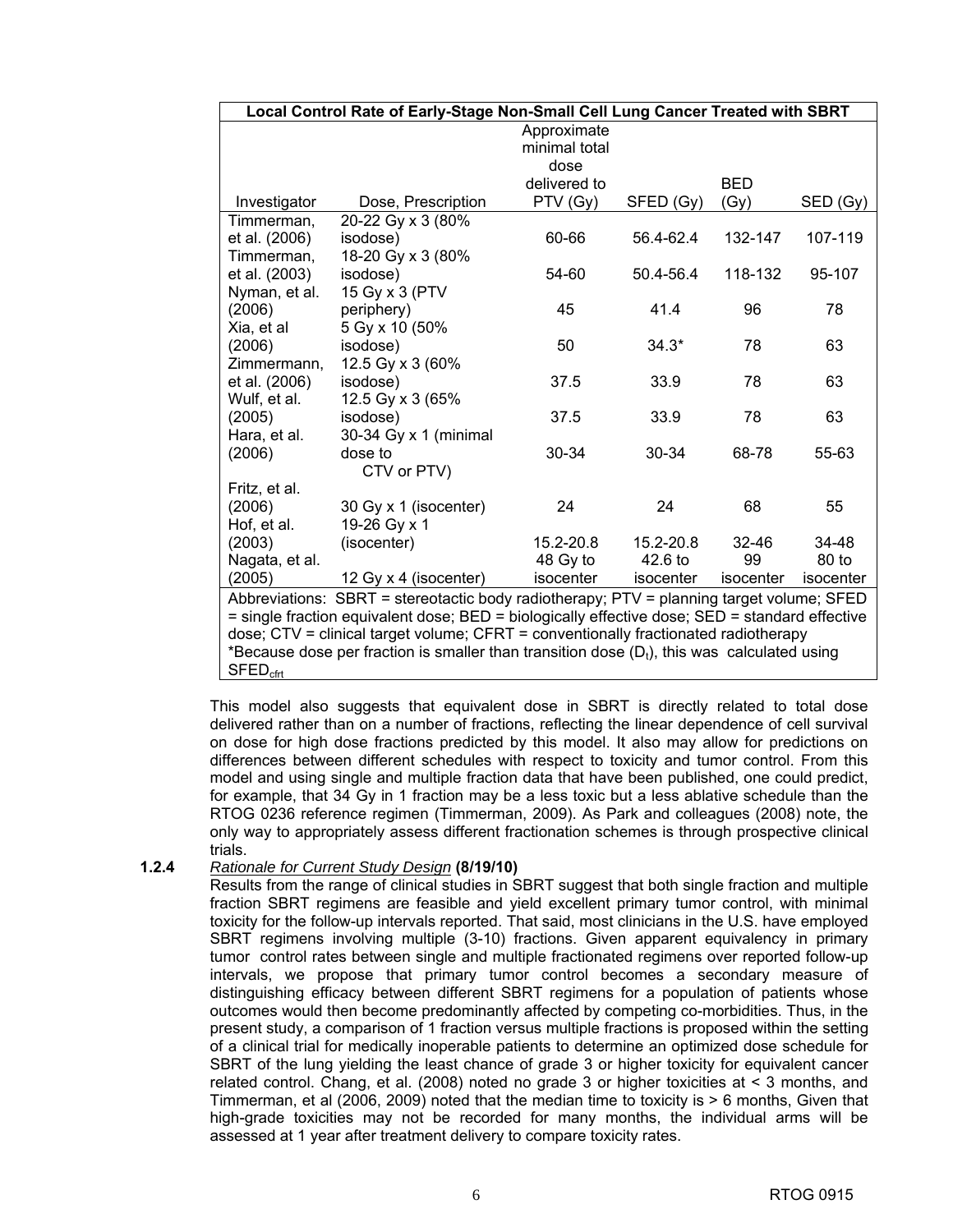Additional benefits from a prospective clinical trial will include correlating clinical outcomes against standardized and uniform delivery of SBRT. It should be noted that the SBRT prescription practice reported in Japanese studies involves dose prescribed to an isocenter. In comparison, in U.S. studies, dose is typically prescribed as a PTV coverage. In the current study, therefore, we are electing to adopt U.S. practice such that prescriptions will be to PTV coverage and also will employ heterogeneity correction.

The present study will further characterize the relationship, if any, between tumor size, outcomes, and dose. Nagata, et al. (2005) showed no relationship between T1 versus T2 and toxicity, primary tumor control, and survival. McCammon, et al. (2009) found no statistically significant relationship between GTV size and primary tumor control on multivariate analysis. The prospective nature of the trial and the uniformity in treatment administration also will facilitate assessment of toxicity, outcomes, cost, patient comfort, and radiobiologic and dosimetric comparisons.

This study also will provide a means for further prospective assessment of the role of FDG-PET imaging in the setting of SBRT for medically inoperable lung cancer. Hoopes, et al. (2007) investigated the utility of PET for 58 patients with medically inoperable stage I NSCLC who participated in prospective phase I and II trials of SBRT. They found that 1) pre-SBRT FDG-PET SUV did not predict 3-year overall survival or primary tumor control but more critically, 2) that moderate post-SBRT PET hypermetabolic activity may persist 2 years following treatment without definite evidence of recurrence. This latter observation has provided clinicians with a means of interpreting post-treatment imaging for the presence or absence of primary tumor failure when biopsying has proved to be not feasible. A further update on Hoopes, et al. (2007) suggests that since a substantial proportion of patients may have moderately elevated FDG-PET SUV(max) at 12 months without evidence of primary tumor failure on further follow up, likely those post-SBRT PET SUVs equal or above the pretreatment values should be further investigated (Henderson, et al. 2009). In a retrospective review of 74 patients, Burdick, et al. (2008) found that pre-treatment PET SUVs did not predict for primary tumor control, nodal failure, distant metastatic failure, or overall survival.

The current study design is, therefore, a randomized phase II comparison of 34 Gy in a single fraction selected as the most currently documented feasible single-fraction dose, versus a schedule based on the best reported and most actively utilized multi-fraction experience in Japan and the U.S., 48 Gy in 4 fractions. The goals for this randomized phase II study are to select the most favorable regimen on the basis of the least severe toxicity recorded at a defined interval of 1 year, with primary tumor control acting as a secondary endpoint and for that regimen then to be used as a comparison arm in a phase III trial against the current RTOG standard set by RTOG 0236. If both arms should prove equivalent with respect to adverse events, control, and survival, the presumption would be that the shortest schedule would be the most feasible for patients.

#### **1.3** Translational Research

#### **1.3.1** *Proposed Primary Translational Study* **(8/19/10)**

Probably one of the most important dose modification factors for radiation therapy is hypoxia, the condition of low oxygen level in the tumor (Hockel 2001; Brown 1998). Mechanistically, the presence of oxygen greatly enhances the efficiency of chromosomal radiation damage by chemically stabilizing radiation-induced free radical production in DNA. Thus, the radiation dose required to kill a given proportion of hypoxic cells is 2.5–3 times greater than that for an aerobic cell population, especially when radiation is delivered in a large single fraction as proposed for one of the arms in the current study (Hockel 2001). Fractionation can result in re-oxygenation; hence, mitigating the adverse effect of hypoxia on radiation sensitivity (Brown 1998). Hypoxia also has been shown to promote aggressive tumor phenotype, including a predisposition to metastasis via activation of several molecular pathways, the best known of which is the pathway regulated by the hypoxia inducible factor 1(HIF-1) [Yun 2003]. Several proteins and microRNA have been shown to be induced by hypoxia, and their levels can be readily measured in the blood. High levels of these markers also have been shown to correlate with poorer prognosis in patients with solid tumors treated with conventional therapy. These include osteopontin, VEGF (vascular endothelial growth factor), IL8 (interleukin 8), LDH5 (lactate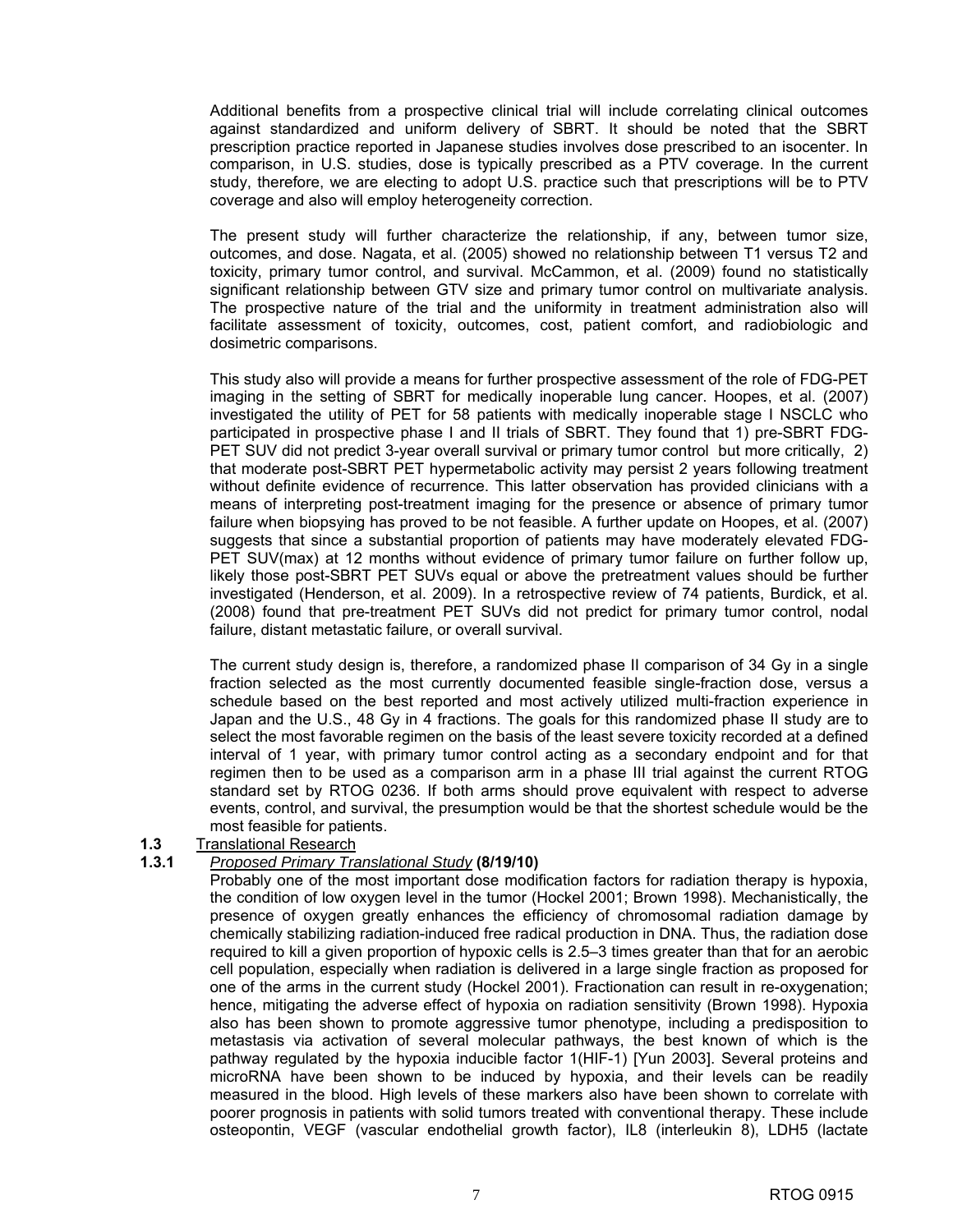dehydrogenase 5) and microRNA 210 (MiR210) [Le 2003; Oc 2001; Dunst 2001; Yoshino 2003; Cairns 2007; Overgaard 2005; Pulkkinen 2008; Camps 2008]. As part of the correlative studies in this study, we propose to measure the levels of these putative circulating markers for hypoxia prior to SBRT and 6 weeks after SBRT. Our primary hypothesis is that the level of these markers should have a greater decline after treatment with fractionated SBRT than with single fraction SBRT and that their pretreatment levels also should be more prognostic for primary tumor control in the single arm as compared to the fractionated arm.

Primary Aim:

- 1. To determine whether radiation fractionation would influence the change in the pre- and post-SBRT circulating levels of several secreted hypoxia markers, including osteopontin, VEGF, IL8, LDH5, and MiR210. We will measure pre- and post-SBRT (6 weeks after completion of all RT) levels of osteopontin, VEGF, IL8, LDH5, and MiR210 and correlate the change in these levels to the 2 treatment arms.
- 2. To determine whether pretreatment levels of these circulating hypoxia markers are more predictive of primary tumor failure in the single-fraction arm as compared to the fractionated arm. We will correlate pretreatment levels of the above circulating hypoxia markers to the rate of primary tumor control for each treatment arm.

#### **1.3.2** *Exploratory Translational Studies* **(8/19/10)**

Gene polymorphism in peripheral lymphocytes of core DNA repair proteins and the levels of circulating inflammatory cytokines before and after SBRT may reflect the individual's intrinsic radiation sensitivity and tumor response. We hypothesize that baseline DNA polymorphism of DNA repair genes and levels of the circulating cytokines before and after SBRT may be used as biomarkers to predict clinical outcome, including local regional recurrence, survival, and treatment-related toxicity, specifically pulmonary toxicity. In the future, these markers may help to classify patients for their probability to benefit from the therapeutic regimens, particularly dose escalated radiotherapy.

The current plan is to subject the pretreatment samples to DNA polymorphism analysis using restriction fragment length polymorphism-polymerase chain reaction. Pre- and post-SBRT circulating cytokine also will be measured using the cytokine microarray analysis (RayBio human cytokine array; RayBiotech) that measures levels of 174 cytokines and growth factors implicated in human diseases. Although the assays yield relative quantification, it is adequate for the initial exploratory analysis because two groups of patients and samples from the same individuals before and after treatment will be compared. It is quite possible that any or all of these assays could be outdated by the time accrual to the study is complete and the data are analyzable with respect to clinical outcome. Therefore, if other methods are 'state of the art' at that time, these methods will be substituted.

The following is the list of potential biomarkers that will be studied for this exploratory analysis. It can, however, be subject to change based on information that is unknown at this time.

- 1. DNA repairing gene polymorphism such as p53, XRCC1, ERCC1, XPA, XPC, XPD, XPF, XPG; we will perform SNP analyses for these genes and correlate them to both the rate of grade 2 or higher radiation pneumonitis and primary tumor control.
- *2.* Radiation-induced symptom related cytokines such as TGF-Beta, IL-1 and IL-6; we will measure pre- and post-treatment of these cytokines and correlate them to the radiation of grade 2 or higher radiation pneumonitis.

#### **2.0 OBJECTIVES**

#### **2.1 Primary Objective**

 The rate of 1-year grade 3 or higher adverse events definitely, probably, or possibly related to treatment (see Section 13.1 for specific adverse events)

## 2.2 **Secondary Objectives (8/19/10)**<br>**2.2.1** 1-year primary tumor control rat

**2.2.1** 1-year primary tumor control rate;

- **2.2.2** 1-year overall survival and disease-free survival rate;
- **2.2.3** Assessment of FDG PET SUV changes as a measure of treatment response and outcomes;
- **2.2.4** Pulmonary function changes by treatment arm and response;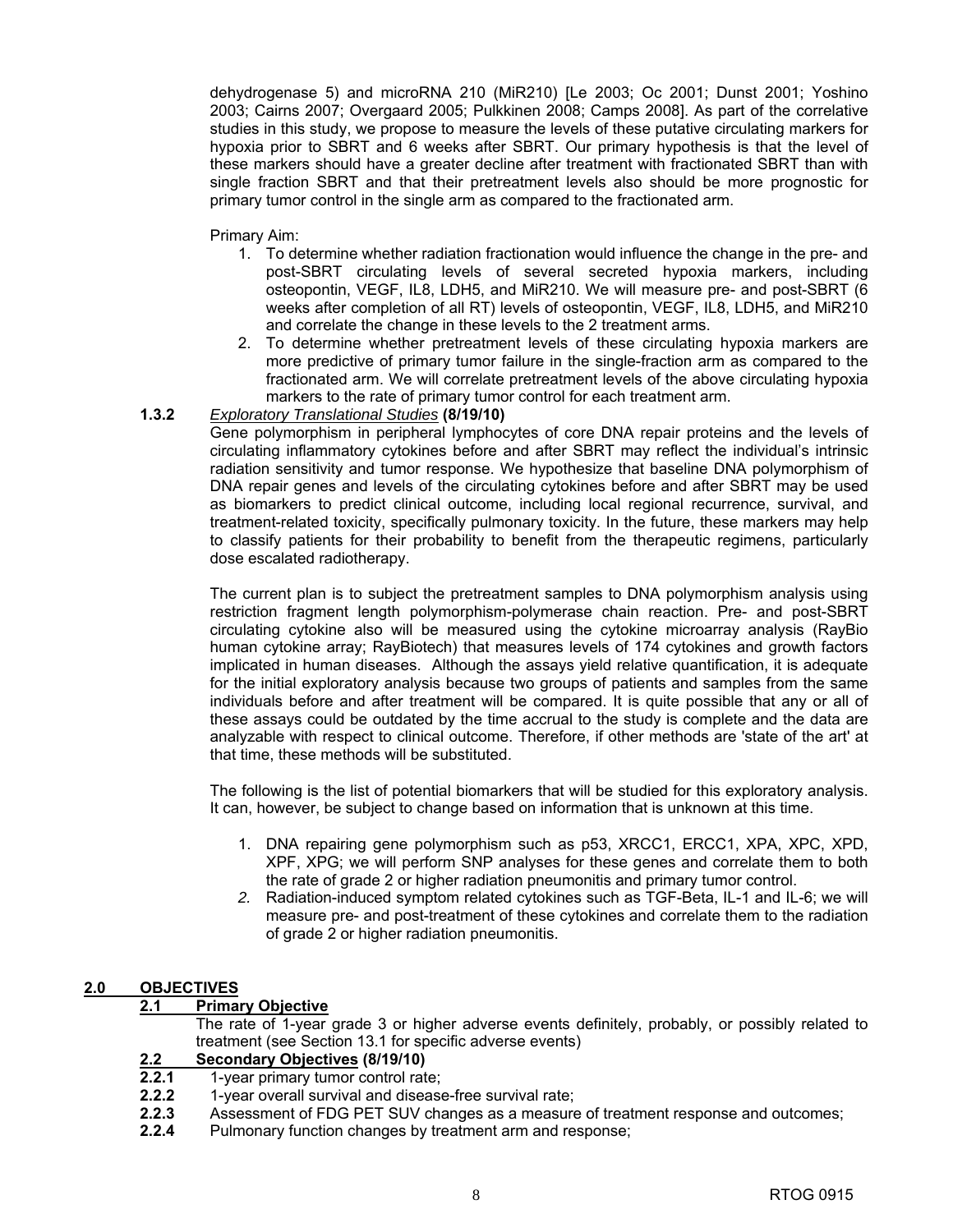**2.2.5** Association between biomarkers and primary tumor control and/or grade 2 or higher radiation pneumonitis.

#### **3.0 PATIENT SELECTION**

### **NOTE: PER NCI GUIDELINES, EXCEPTIONS TO ELIGIBILITY ARE NOT PERMITTED**

#### **3.1 Conditions for Patient Eligibility (8/19/10)**

- **3.1.1** Histological confirmation (by biopsy or cytology) of non-small cell lung cancer (NSCLC) prior to treatment; the following primary cancer types are eligible: squamous cell carcinoma, adenocarcinoma, large cell carcinoma, large cell neuroendocrine, or non-small cell carcinoma not otherwise specified; **Note**: although bronchioloalveolar cell carcinoma is a subtype of NSCLC, patients with the pure type of this malignancy are excluded from this study because the spread of this cancer between adjacent airways is difficult to target on CT.
- **3.1.2** Stage T1, N0, M0 or T2 (≤ 5 cm), N0, M0, (AJCC Staging, 6th Ed.), based upon the following minimum diagnostic workup:
- **3.1.3.1** History/physical examination, including weight and assessment of Zubrod performance status, within 4 weeks prior to registration;
- **3.1.3.2** Evaluation by an experienced thoracic cancer clinician (a thoracic surgeon, medical oncologist, radiation oncologist, or pulmonologist) within 8 weeks prior to registration;
- **3.1.3.3** CT scan with intravenous contrast (unless medically contraindicated) within 8 weeks prior to registration of the entirety of both lungs and the mediastinum, liver, and adrenal glands; the primary tumor dimension will be measured on the CT. PET evaluation of the liver and adrenal glands also is permitted. In addition, if the enrolling institution has a combined PET/CT scanner and both aspects are of diagnostic quality and read by a trained radiologist, the PET/CT will meet the staging requirements for both CT and PET.
- **3.1.3.4** Whole body or wide field FDG-PET within 8 weeks prior to registration with adequate visualization of the primary tumor and draining lymph node basins in the hilar and mediastinal regions and adrenal glands; in the event of lung consolidation, atelectasis, inflammation or other confounding features, PET-based imaging correlated with CT imaging will establish the maximal tumor dimensions. **Note**: PET data will be used for the analysis of a secondary endpoint (see Section 2.2.2). SUV must be measured on PET. To be included in this analysis, the patient's PET studies must be performed with a dedicated BGO, LSO, or GSO PET or PET/CT scanner. PET scanners with sodium iodide (Nal) detectors are not acceptable. If the baseline PET study is performed at the treating institution (or its affiliated PET facility), it is recommended that the reassessment PET scans (see Section 11.1.4) be performed at the same site.
- **3.1.3.5** Pulmonary function tests (PFTs): Routine spirometry, lung volumes, and diffusion capacity, within 8 weeks prior to registration; arterial blood gases are optional. **Note**: All patients enrolled in this study must have these pulmonary assessments whether or not the reason for their medical inoperability is pulmonary based, since the objective assessment of pulmonary factors is a component of the outcomes assessment for this study.
- **3.1.4** Patients with hilar or mediastinal lymph nodes ≤ 1cm and no abnormal hilar or mediastinal uptake on PET will be considered N0. Patients with > 1 cm hilar or mediastinal lymph nodes on CT or abnormal PET (including suspicious but non-diagnostic uptake) may still be eligible if directed tissue biopsy of all abnormally identified areas are negative for cancer.
- **3.1.5** The patient's resectable NSCLC must be considered medically inoperable by an experienced thoracic cancer clinician (a thoracic surgeon, medical oncologist, radiation oncologist, or pulmonologist) or a standard lobectomy and mediastinal lymph node dissection/sampling procedure. The patient may have underlying physiological medical problems that would prohibit a surgery due to a low probability of tolerating general anesthesia, the operation, the postoperative recovery period, or the removal of adjacent functioning lung. These types of patients with severe underlying health problems are deemed "medically inoperable." Standard justification for deeming a patient medically inoperable based on pulmonary function for surgical resection of NSCLC may include any of the following:
	- Baseline FEV1 < 40% predicted;
	- Postoperative FEV1 < 30% predicted;
	- Severely reduced diffusion capacity;
	- Baseline hypoxemia and/or hypercapnia;
	- Exercise oxygen consumption < 50% predicted;
	- Severe pulmonary hypertension;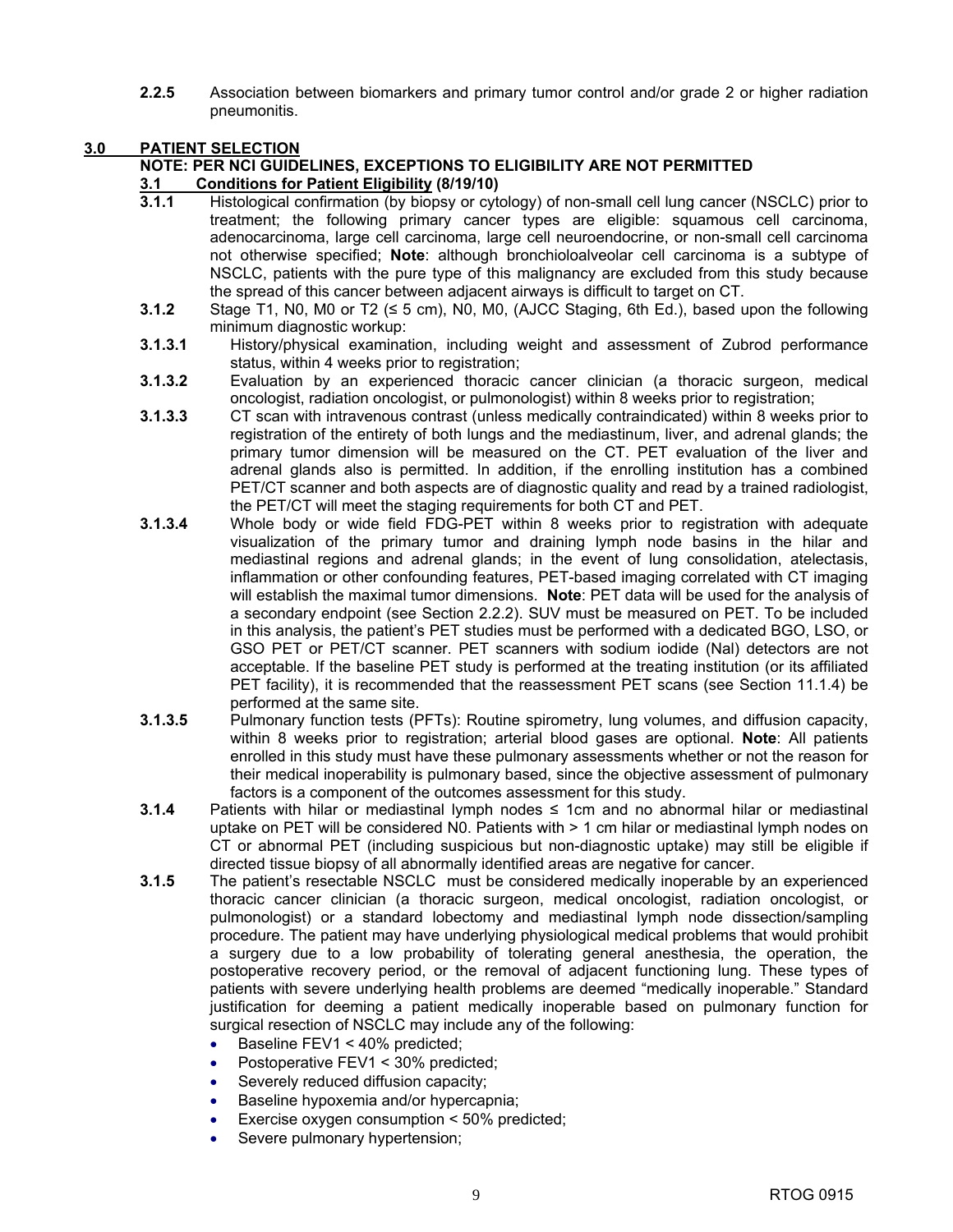- Diabetes mellitus with severe end organ damage;
- Severe cerebral, cardiac, or peripheral vascular disease;
- Severe chronic heart disease.
- If the patient has resectable disease but declines surgery after consulting with a thoracic surgeon, he/she will be considered eligible.
- **3.1.6** The patient must have measurable disease.
- **3.1.7** Zubrod Performance Status 0-2;
- **3.1.8** Age ≥ 18;
- **3.1.9** Negative serum or urine pregnancy test within 72 hours prior to registration for women of childbearing potential;
- **3.1.10** Women of childbearing potential and male participants must agree to use a medically effective means of birth control, such as condom/diaphragm and spermicidal foam, intrauterine device (IUD), or prescription birth control pills, throughout their participation in the treatment phase of the study
- **3.1.11** The patient must provide study specific informed consent prior to study entry.

#### **3.2 Conditions for Patient Ineligibility**

- **3.2.1** Patients with T2 primary tumors > 5 cm or involving the central plural and/or structures of the mediastinum;
- **3.2.2** The primary tumor of any T-stage within or touching the *zone of the proximal bronchial tree*  (see figure below), defined as a volume 2 cm in all directions around the proximal bronchial tree (carina, right and left main bronchi, right and left upper lobe bronchi, intermedius bronchus, right middle lobe bronchus, lingular bronchus, right and left lower lobe bronchi);



- **3.2.3** Direct evidence of regional or distant metastases after appropriate staging studies, or synchronous primary malignancy or prior malignancy in the past 2 years except for invasive malignancy that has been treated definitively and the patient remains disease free for  $>$  3 years with life expectancy of > 3 years or carcinoma *in situ* or early stage skin cancers that have been treated definitively;
- **3.2.4** Previous radiotherapy to the lung or mediastinum;
- **3.2.5** Previous chemotherapy for this lung or mediastinum tumor; chemotherapy for another invasive malignancy is permitted if it has been treated definitively and the patient has remained disease free for > 3 years.
- **3.2.6** Previous surgery for this lung or mediastinum tumor;<br>**3.2.7** Plans for the patient to receive other concomitant
- **3.2.7** Plans for the patient to receive other concomitant antineoplastic therapy (including standard fractionated radiotherapy, chemotherapy, biological therapy, vaccine therapy, and surgery) while on this protocol except at disease progression;
- **3.2.8** Patients with active systemic, pulmonary, or pericardial infection;<br>**3.2.9** Pregnant or lactating women, as treatment involves unforeseeable
- **3.2.9** Pregnant or lactating women, as treatment involves unforeseeable risks to the embryo or fetus.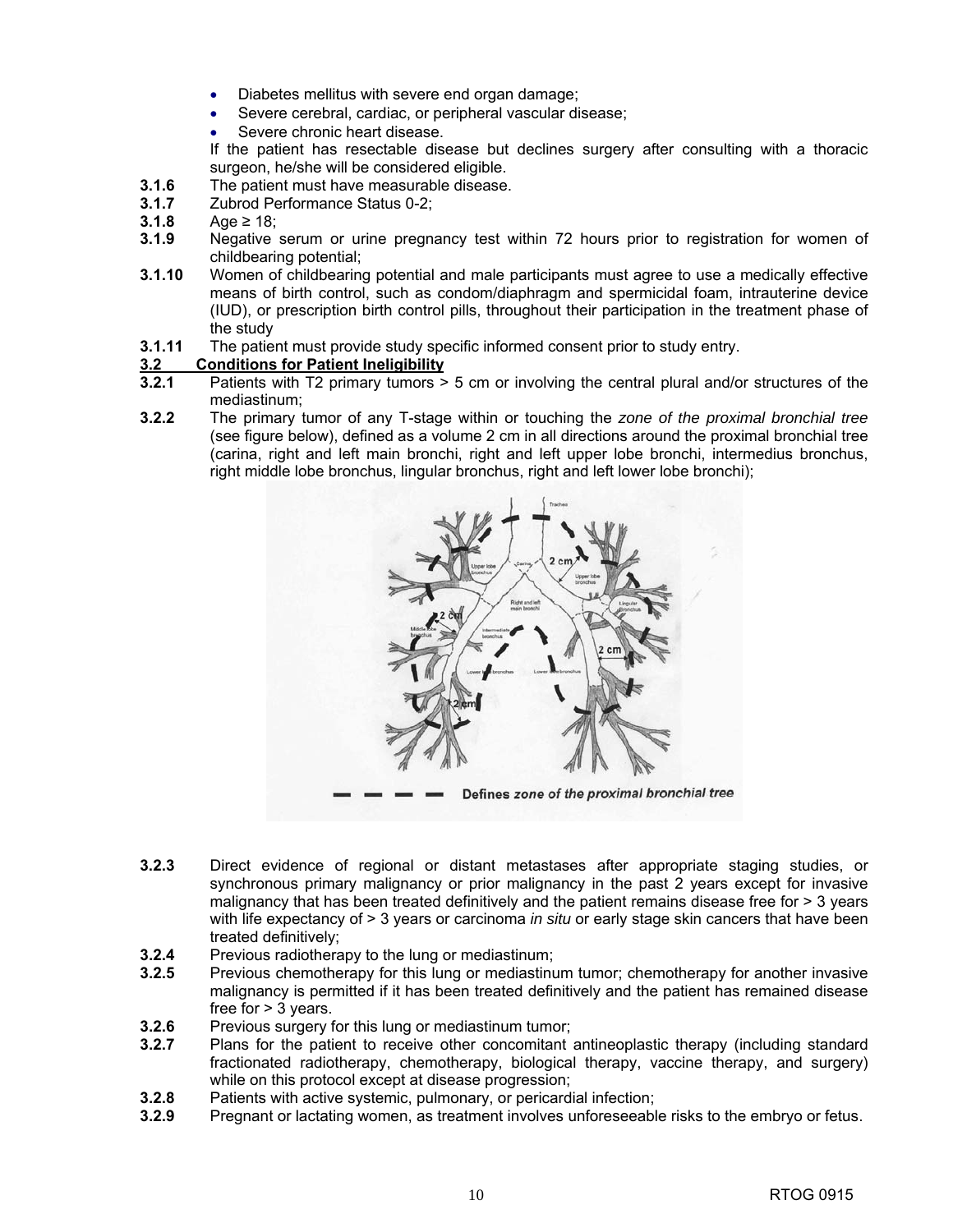#### **4.0 PRETREATMENT EVALUATIONS/MANAGEMENT**

**4.1** Required Evaluations/Management

- **4.1.1** CBC/differential obtained within 2 weeks prior to registration on study, with adequate bone marrow function defined as follows:
- **4.1.1.1** Absolute neutrophil count (ANC)  $\geq 1,800$  cells/mm<sup>3</sup>;
- **4.1.1.2** Platelets ≥ 100,000 cells/mm<sup>3</sup>;
- **4.1.1.3** Hemoglobin ≥ 8.0 g/dl (Note: The use of transfusion or other intervention to achieve Hgb ≥ 8.0 g/dl is acceptable.);
- **4.1.2** Documentation of measurable disease (tumor size in cm) on the I1 case report form (see Section 12.1).

#### **5.0 REGISTRATION PROCEDURES**

- **5.1** Regulatory Pre-Registration Requirements **(8/19/10)**
- **5.1.1 U.S. and Canadian institutions** must fax copies of the documentation below to the CTSU Regulatory Office (215-569-0206), along with the completed CTSU-IRB/REB Certification Form, [http://www.rtog.org/pdf\\_file2.html?pdf\\_document=CTSU-IRBCertifForm.pdf,](http://www.rtog.org/pdf_file2.html?pdf_document=CTSU-IRBCertifForm.pdf) prior to registration of the institution's first case:
	- IRB/REB approval letter;
	- IRB/REB approved consent (English and native language versions\*) **\*Note**: Institutions must provide certification of consent translation to RTOG **Headquarters**
	- IRB/REB assurance number
- **5.1.2** *Pre-Registration Requirements FOR NON-CANADIAN INTERNATIONAL INSTITUTIONS*
- **5.1.2.1 For institutions that do not have an approved LOI for this protocol:** International sites must receive written approval of submitted LOI forms from RTOG Headquarters prior to submitting documents to their local ethics committee for approval. See [http://www.rtog.org/pdf\\_forms.html?members/forms=Intl\\_LOI\\_Form.doc](http://www.rtog.org/pdf_forms.html?members/forms=Intl_LOI_Form.doc)

#### **5.1.2.2 For institutions that have an approved LOI for this protocol:** All requirements indicated in your LOI Approval Notification must be fulfilled prior to enrolling patients to this study.

**5.2** Pre-Registration Requirements for SBRT Treatment Approach

All participating institutions must use the superposition/convolution or Monte Carlo based dose calculation algorithms. Credentialing for stereotactic body radiation therapy and heterogeneity corrections by the Advanced Technology Consortium (ATC) is necessary prior to enrolling patients on this study. Institutions wishing to submit IMRT plans must also be credentialed for intensity modulated radiotherapy (IMRT) by the Advanced Technology Consortium (ATC) prior to enrolling patients on this study. Instructions for completing these requirements or determining if they already have been met are available on the Radiological Physics Center (RPC) web site. Visit [http://rpc.mdanderson.org/rpc an](http://rpc.mdanderson.org/rpc)d select "Credentialing" and "Credentialing Status Inquiry".

As it pertains to this study, the ATC includes the Image-Guided Therapy Center (ITC) at Washington University, St. Louis; the Radiological Physics Center (RPC) at MD Anderson Cancer Center; and the RTOG Quality Assurance Center.

Credentialing includes the 5 steps outlined in Sections 5.2.2.1 to 5.2.2.5. Centers previously credentialed for some of the technologies/procedures involved may not have to be recredentialed. However, institutions (not using superposition/convolution algorithms) previously credentialed to use Clarkson or pencil beam algorithms for SBRT on RTOG 0236 by the ATC will be required to be re-credentialed for heterogeneity corrections. In addition, institutions that have changed the technology/procedures previously credentialed (i.e., fundamentally change methods like changing from tracking to abdominal compression for motion control) must be re-credentialed with their new systems. Institutions that have changed from standard IMRT to Tomotherapy, CyberKnife® or volume arc IMRT delivery will be required to re-credential.

- **5.2.2** *SBRT Credentialing Process*
- **5.2.2.1** Facility Questionnaire: Each participating institution must complete a Facility Questionnaire available on the ATC web site, [http://atc.wustl.edu.](http://atc.wustl.edu) Information in a previous Facility Questionnaire can be extended to meet this requirement by simply adding data that is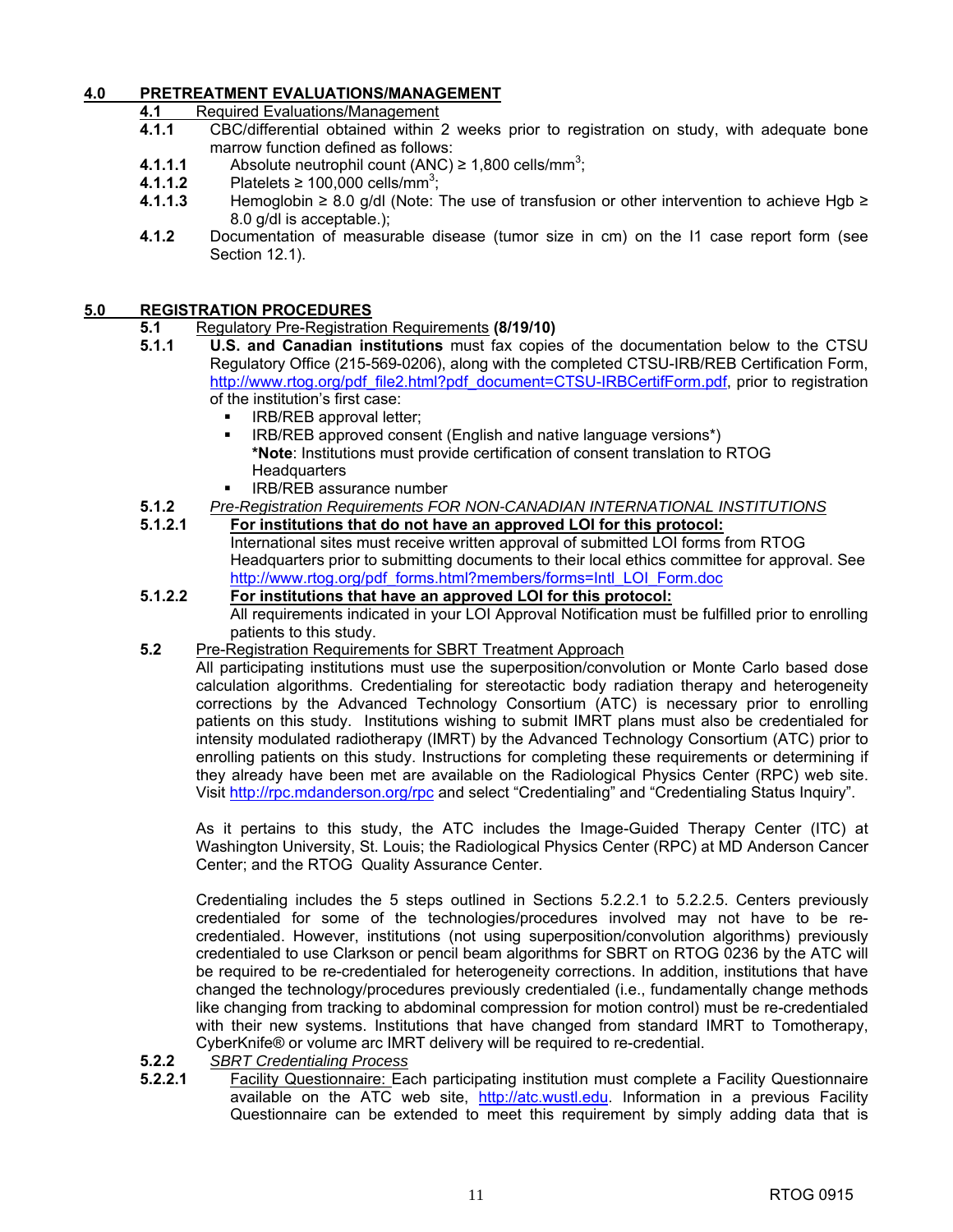specific to this SBRT protocol. Each institution must submit the completed Facility Questionnaire by e-mail, fax, or mail to RTOG Headquarters.

All questions in the Facility Questionnaire pertaining to IMRT (if this treatment modality is to be used), heterogeneity corrections, respiratory movement control, and IGRT must be answered.

- **5.2.2.2** IGRT Verification Study: Each institution must perform a verification study demonstrating their ability to reproducibly register daily IGRT information with a planning CT dataset (i.e., the gross tumor volume falls within the CT simulation defined PTV). The patient used for this verification procedure must have a target in the lung that is similar to the lesions that will be treated for patients entered on this study. The information submitted must include 3 IGRT datasets (from 3 different fractions) for a single anonymized patient and must employ the method that will be used for respiratory control for patients entered from a particular institution. This information with a spreadsheet (the spreadsheet is available on the ATC web site, [http://itc.wustl.edu\)](http://itc.wustl.edu) will be reviewed by the Medical Physics Co-Chair, William Parker, MSc. Upon approval of the images and spreadsheet by Mr. Parker, RTOG Headquarters will notify the institution that it is credentialed. Similar information must be sent for the first patient treated on this protocol before a second patient is treated. This process also must be followed for the second patient entered on the protocol. If either of these patients is treated with a single fraction, the IGRT information before and after repositioning must be sent.
- **5.2.2.3** (3/4/10) **Electronic Submission:** Each participating institution must contact the ITC (itc@.wustl.edu) and request an SFTP account for digital data submission. (The ITC is now using Secure FTP [SFTP]) and this should now be the term used in all cases of electronic submission to the ITC.)
- **5.2.2.4** Phantom Irradiation: Each participating institution must irradiate a standardized phantom provided by the Radiological Physics Center (RPC) at MD Anderson Cancer Center. Instructions for requesting and irradiating the phantom are available at the RPC web site, [http://rpc.mdanderson.org/rpc/](http://rpc.mdanderson.org/rpc) by selecting "Credentialing" and "RTOG." The phantom simulates a lung tumor within lung tissue equivalent material. The treatment plan for irradiation of the phantom must be submitted electronically to the ITC (see Section 5.2.2.3).

This trial allows IMRT techniques (including CyberKnife® and Tomotherapy), and the phantom irradiation requirements vary according to the combination of delivery technique and respiratory control methodology. In general, institutions using conformal techniques and abdominal compression for respiratory motion control together with the recommended margins (see Section 6.4.1) will irradiate the stationary version of the phantom. The exception is for institutions intending to use either tracking or gating techniques when lesions do not remain within the stated margins. These institutions will be required to irradiate the moving phantom for credentialing. Additionally, institutions using CyberKnife® or Tomotherapy delivery will be required to irradiate the moving phantom for all methods of respiratory control.

**5.2.2.5** Dry Run Submission and Rapid Review Process: Each participating institution must successfully complete and submit a protocol-specific Dry-Run Test to demonstrate its ability to digitally transfer data to the ITC. If the institution has credentialed previously for another SBRT protocol and its treatment planning has not changed, this step can be skipped. However, independent of any previous credentialing, the treatment plan for the first patient on each arm to be treated at the institution on this protocol must be submitted to the ITC for review PRIOR TO DELIVERING ANY PROTOCOL TREATMENT. The plan will be reviewed centrally by the PIs, and suggestions regarding protocol compliance will be forwarded to the participating institution. The treatment plan for subsequent patients enrolled at a site will not be required to be centrally reviewed prior to treatment, but will be reviewed for protocol compliance at a later date.

#### **5.3** Registration

#### **5.3.1** *Online Registration*

Patients can be registered only after eligibility criteria are met.

 Each individual user must have an RTOG user name and password to register patients on the RTOG web site. To get a user name and password: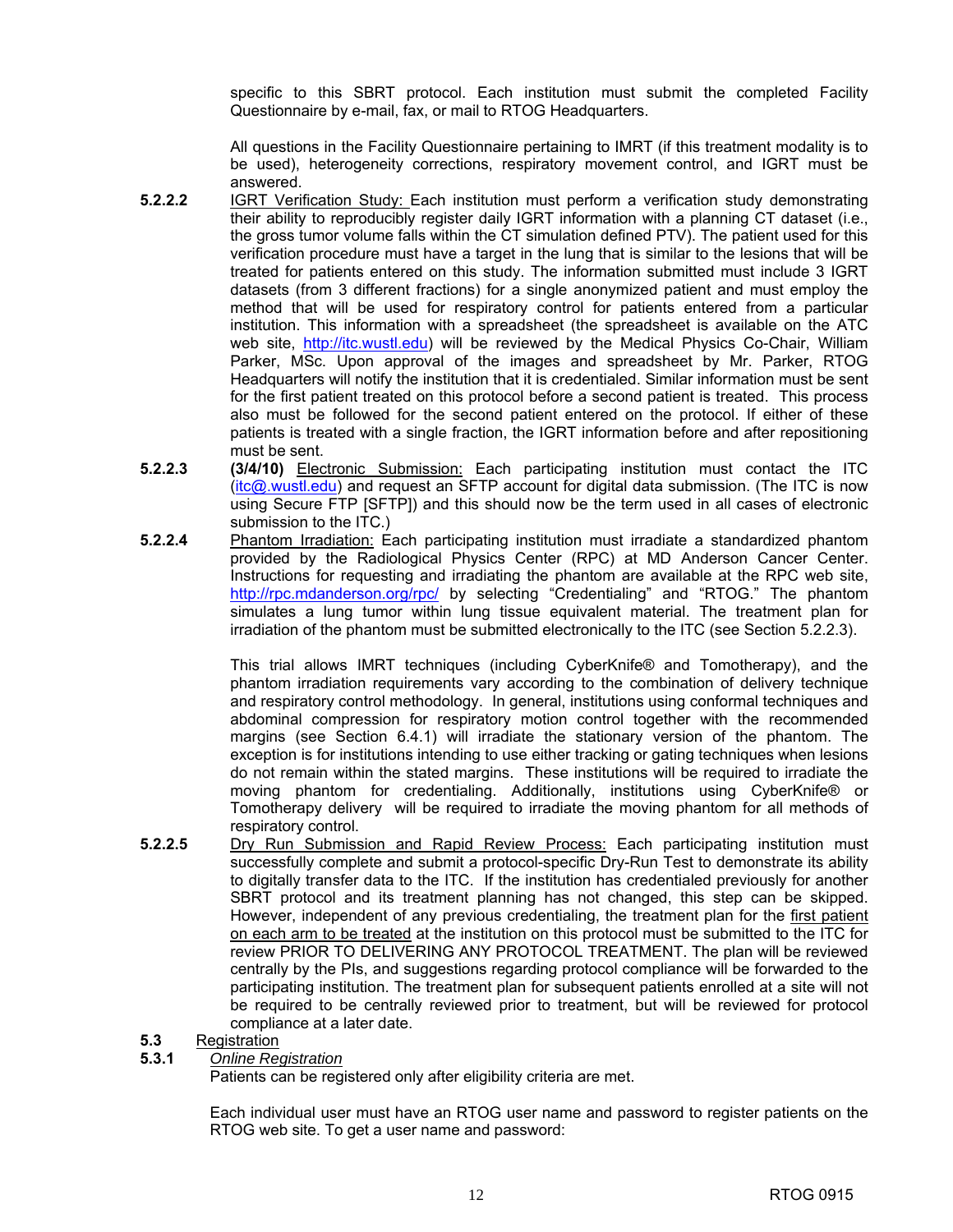- The investigator and research staff must have completed Human Subjects Training and been issued a certificate (Training is available via [http://phrp.nihtraining.com/users/login.php\).](http://phrp.nihtraining.com/users/login.php)
- A representative from the institution must complete the Password Authorization Form at [www.rtog.org/members/webreg.html \(b](http://www.rtog.org/members/webreg.html)ottom right corner of the screen), and fax it to 215-923-1737. RTOG Headquarters requires 3-4 days to process requests and issue user names/passwords to institutions.

 An institution can register the patient by logging onto the RTOG web site [\(http://www.rtog.org\),](http://www.rtog.org)  going to "Data Center Login" and selecting the link for new patient registrations. The system triggers a program to verify that all regulatory requirements (OHRP assurance, IRB approval) have been met by the institution. The registration screens begin by asking for the date on which the eligibility checklist was completed, the identification of the person who completed the checklist, whether the patient was found to be eligible on the basis of the checklist, and the date the study-specific informed consent form was signed.

 Once the system has verified that the patient is eligible and that the institution has met regulatory requirements, it assigns a patient-specific case number. The system then moves to a screen that confirms that the patient has been successfully enrolled. This screen can be printed so that the registering site will have a copy of the registration for the patient's record. Two e-mails are generated and sent to the registering site: the Confirmation of Eligibility and the patient-specific calendar. The system creates a case file in the study's database at the DMC (Data Management Center) and generates a data submission calendar listing all data forms, images, and reports and the dates on which they are due.

 If the patient is ineligible or the institution has not met regulatory requirements, the system switches to a screen that includes a brief explanation for the failure to register the patient. This screen can be printed.

 Institutions can contact RTOG web support for assistance with web registration: [websupport@acr-arrs.org.](mailto:websupport@acr-arrs.org)

 In the event that the RTOG web registration site is not accessible, participating sites can register a patient by calling RTOG Headquarters, at (215) 574-3191, Monday through Friday, 8:30 a.m. to 5:00 p.m. ET. The registrar will ask for the site's user name and password. This information is required to assure that mechanisms usually triggered by web registration (e.g., drug shipment, confirmation of registration, and patient-specific calendar) will occur.

#### **6.0 RADIATION THERAPY**

**NOTE**: 3-D conformal and intensity modulated radiation therapy (IMRT) are allowed with proper credentialing (see Section 5.0)

#### **Protocol treatment must begin within 4 weeks after registration/randomization.**

### **6.1 Dose Specifications**

- **Stereotactic Targeting and Treatment** 
	- SBRT has now been formally defined and described in a published guideline from the American College of Radiology and American Society for Therapeutic Radiology and Oncology (Potters 2004). This protocol will respect that guideline. The term stereotactic, for the purposes of this protocol, implies the targeting, planning, and directing of therapy using beams of radiation along any trajectory in 3-D space toward a target of known 3-D coordinates. The coordinate system is defined by reliable "fiducial" markers. This differs from conventional radiation therapy, in which therapy is directed toward less-than-reliable skin marks or bony landmarks that are indirectly referenced to the tumor (surrogates). This protocol will require treatments to be conducted with the use of a fixed 3-D coordinate system defined by fiducials. The coordinate system defined by the fiducials should be directly related to the radiation-producing device in a reproducible and secure fashion. Capability should exist to define the position of targets within the patient according to this same 3-D coordinate system. As such, the patient is set up for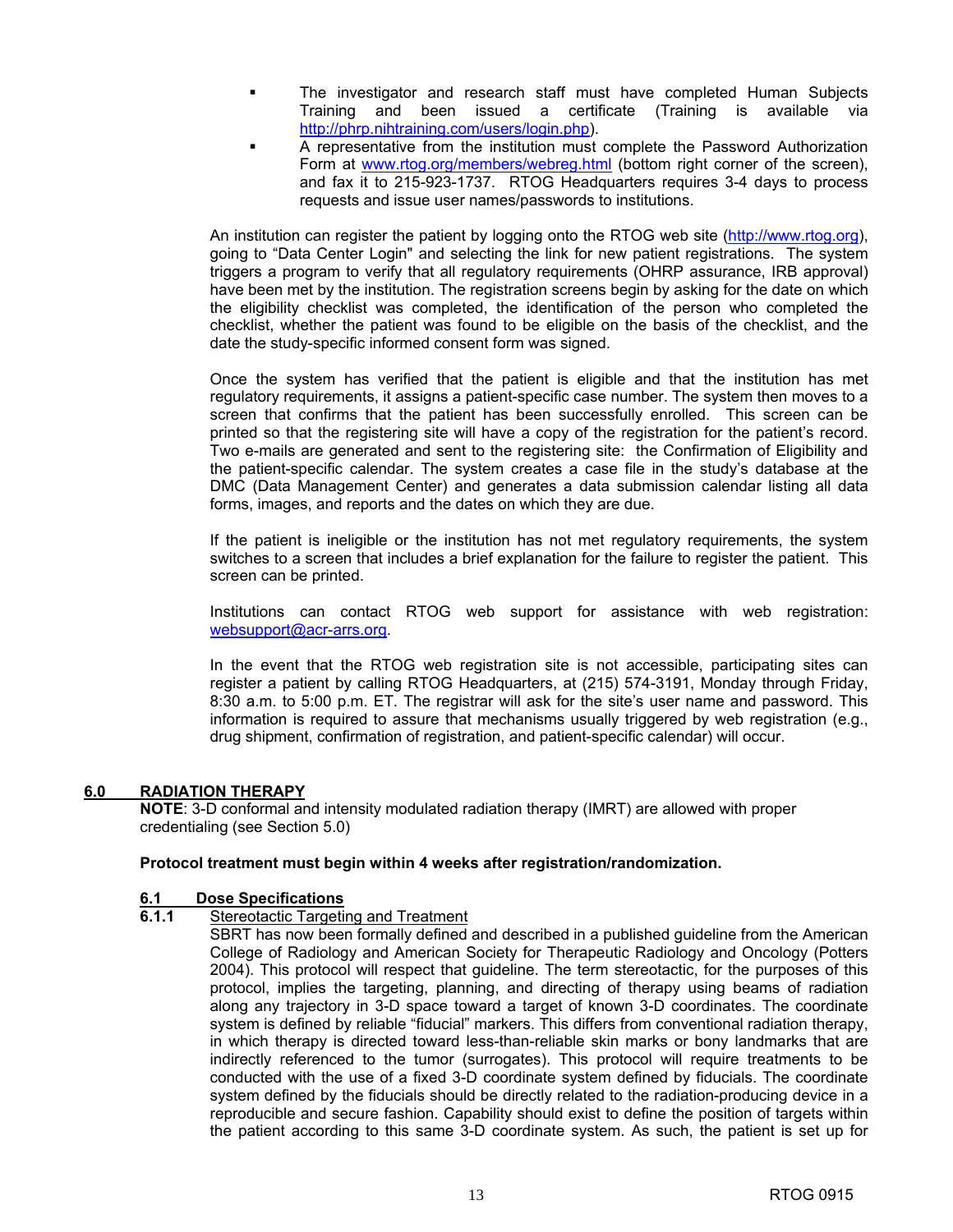each treatment with the intention of directing the radiation toward a target according to the known 3-D coordinates as determined in the process of treatment planning. The nature of the fiducials themselves may include radiopaque markers or rods placed at known locations in a frame or fixed structure adjacent to the patient as well as use of the tumor itself as a fiducial (e.g., acquiring tomographic views of the tumor simultaneously with the treatment). Metallic "seeds" placed within the tumor will be allowed to constitute a fiducial so long as the methods are validated and a plan is in place to identify seed migration (e.g., redundant seeds placed).

#### **6.1.2** Dose Fractionation

Arm 1 patients will receive 34 Gy in 1 fraction to the prescription line at the edge of the PTV (see Section 6.4.2.1 for more prescription details).

Arm 2 patients will receive 4 fractions, 12 Gy per fraction, to a total dose of 48 Gy to the prescription line at the edge of the PTV. Treatments should be given on 4 consecutive days. The time between fractions is at the discretion of the investigator, but a minimum of 18 hours is required.

#### **6.1.3** Premedications

Although not mandatory, it is recommended that patients receive corticosteroid premedication (e.g., Dexamethasone, 4 mg, p.o. in a single dose, or equivalent) 15-60 minutes before each SBRT treatment for the intended purpose of modulating immediate pulmonary inflammatory effects. Analgesic premedication to avoid general discomfort during long treatment durations also is recommended when appropriate.

#### **6.2 Technical Factors**

#### **6.2.1** Physical Factors

Only photon (x-ray) beams produced by linear accelerators, betatrons, or microtron accelerators with photon energies of 4-10 MV will be allowed. Cobalt-60 and charged particle beams (including electrons, protons, and heavier ions) are not allowed. Photon beam energies  $>$  10 MV but not  $>$  15 MV will be allowed only for a limited number ( $\leq$  2) beams that must travel more than a cumulative distance of 10 cm through soft tissue (not lung) to reach the target .

#### **6.2.2** Minimum Field Aperture (Field Size) Dimension

Because of uncertainties in beam commissioning resulting from electronic disequilibrium within small beam apertures, a minimum field dimension of 3.5 cm is required for any field used for treatment delivery for sites using standard 3-D conformal techniques where nearly all of the PTV is encompassed for each beam. It is understood that this may exceed the technical requirements listed in Section 6.4 for small lesions (< 2.5 cm axial GTV dimension or < 1.5 cm craniocaudal GTV dimension). In such cases, the prescription dose is still prescribed to the edge of the defined PTV. This minimum field dimension does not apply to centers using IMRT with a standard multileaf collimator or Tomotherapy or for the CyberKnife® unit where by design the entire PTV is not encompassed for each beam.

#### **6.2.3** Dose Verification at Treatment

*In-vivo* dosimeter measurements (e.g., diode, TLD) may be obtained for surface dose verification for accessible beams as per institutional preference. This information is not required by the protocol.

#### **6.2.4** Treatment Platforms

The trial allows most commercially available photon producing treatment units except the exclusion of units described in Section 6.2.1 (e.g., cobalt units and charge particle accelerators). As such, conventional linear accelerators, specialized linear accelerators with image guidance (e.g., Novalis, Trilogy, Synergy, Artiste) are allowed. These units can be used with conformal dose delivery or IMRT. Other specialized accelerators (e.g., the CyberKnife® or Tomotherapy) are allowed as long as they meet the technical specifications of the protocol and are used in a fashion that passes the accreditation tests required by the protocol.

#### **6.3 Localization, Simulation, and Immobilization**

#### **6.3.1** Patient Positioning

Patients will be positioned in a stable position. For Arm 2 patients, this position should be capable of allowing accurate reproducibility of the target position from treatment to treatment. Positions uncomfortable for the patient should be avoided so as to prevent uncontrolled movement during treatments. A variety of immobilization systems may be used, including stereotactic frames that surround the patient on three sides and large rigid pillows (conforming to patients' external contours) with reference to the stereotactic coordinate system (see Section 6.1). All positioning systems must be validated and accredited by the Study Committee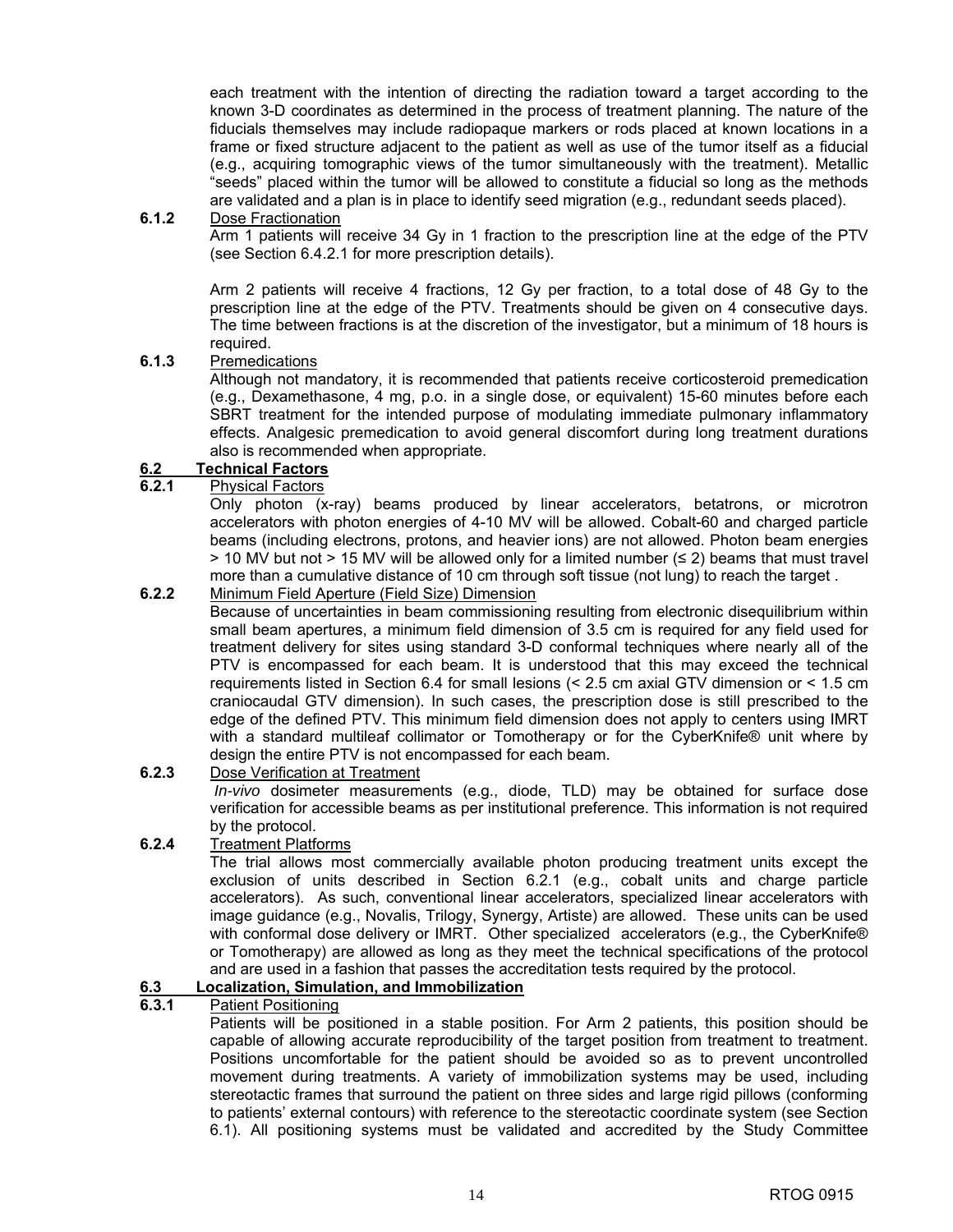(Principal Investigator and Co-Investigators) before enrolling or treating patients on this trial. Patient immobilization must be reliable enough to insure that in combination with the techniques used to inhibit target motion (described in Section 6.2.3), the gross tumor volume (GTV) does not deviate beyond the confines of the planning treatment volume (PTV) as defined in Section 6.4 with any significant probability.

#### **6.3.2** Inhibition of Effects of Internal Organ Motion

Special considerations must be made to account for the effect of internal organ motion (e.g., breathing) on target positioning and reproducibility. Acceptable maneuvers include reliable abdominal compression, accelerator beam gating with the respiratory cycle, tumor tracking, and active breath-holding techniques. All systems used to account for internal organ motion must be validated and accredited by the Study Committee (Principal Investigator and Co-Investigators) before enrolling or treating patients on this trial. Internal organ inhibition maneuvers must be reliable enough to insure that the GTV does not deviate beyond the confines of the PTV as defined in Section 6.4 with any significant probability (i.e.,  $\leq 5\%$ ).

#### **6.3.3** Localization

Isocenter or reference point port localization images should be obtained on the treatment unit immediately before treatment to ensure proper alignment of the geometric center (i.e., isocenter) of the simulated fields. These IGRT images can be obtained with planar kV imaging devices, an in-room helical CT device, tomotherapy helical CT, cone-beam CT equipment, of standard EPID imaging. In all cases, the RTOG Image Guidance Guidelines must be followed. For treatment systems that use kV imaging but also allow EPID imaging using the treatment beam, orthogonal images verifying the isocenter also should be obtained. For institutions using equipment that does not allow this double-check capability, agreement between the treatment unit isocenter or reference point in space must be carefully checked for agreement with the imaging isocenter.

For Arm 2 of this study, after treatment verification CT scans or verification planar images may be taken at the discretion of the participating institution but are not required for protocol participation. For Arm 1, where a single fraction is used, after treatment verification imaging must be used. The localization images will be submitted for quality assurance (QA) purposes to the ITC. When possible, these images must be sent using the DICOM format. When this is not possible, jPeg images must be sent.

#### **6.4 Treatment Planning/Target Volumes**

#### **6.4.1** Image Acquisition **(3/4/10)**

Computed tomography will be the primary image platform for targeting and treatment planning. The planning CT scans must allow simultaneous view of the patient anatomy and fiducial system for stereotactic targeting. Intravenous (i.v.) contrast during the planning CT is optional provided a diagnostic chest CT was done with contrast to delineate the major blood vessels within 8 weeks of registration on the trial. If not, i.v. contrast should be given during the planning CT; i.v. contrast at simulation may be omitted even in this case if contraindicated (e.g. allergy or renal insufficiency. Contrast will allow better distinction between tumor and adjacent vessels or atelectasis. Axial acquisitions with gantry 0 degrees will be required with spacing ≤ 3.0 mm between scans. Images will be transferred to the treatment planning computers via direct lines, disc, or tape.

The target lesion will be outlined by an appropriately trained physician and designated the gross tumor volume (GTV). The target will generally be drawn using CT pulmonary windows; however, soft tissue windows with contrast may be used to avoid inclusion of adjacent vessels, atelectasis, or mediastinal or chest wall structures within the GTV. 4-dimensional CT image guided GTV delineation to take tumor motion into consideration will be allowed. **This target will not be enlarged whatsoever for prophylactic treatment (including no "margin" for presumed microscopic extension); rather, include only abnormal CT signal consistent with gross tumor (i.e., the GTV and the clinical target volume [CTV] are identical)**.

There are 2 acceptable methods to define the PTV depending on the method of CT simulation:

a. Conventional (helical) CT-simulation (non-4DCT): The PTV will include the GTV plus an additional 0.5 cm margin in the axial plane and 1.0 cm margin in the longitudinal plane (craniocaudal).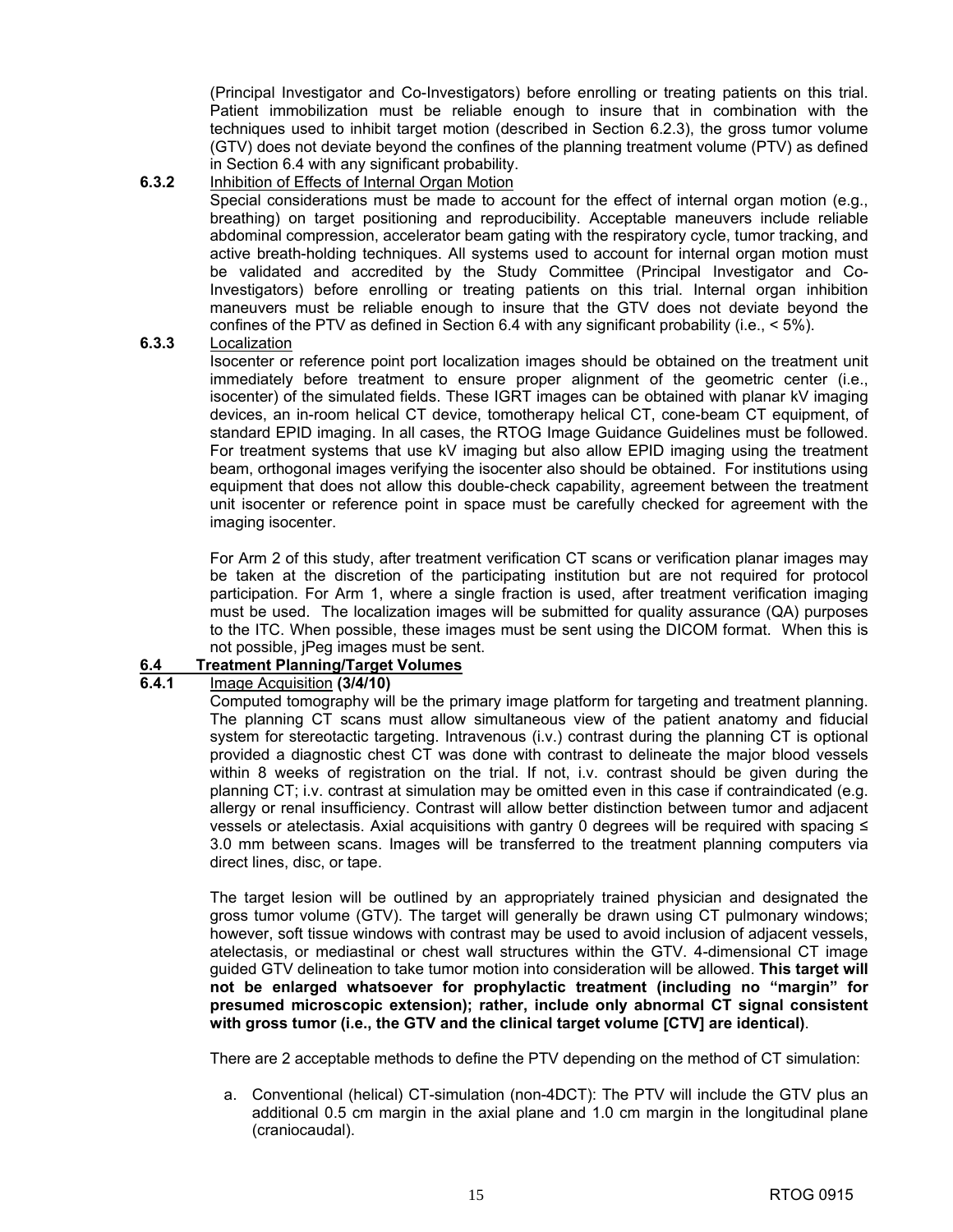b. 4D CT-simulation: An internal target volume (ITV) around the GTV, accounting for tumor motion may be defined from the 4D CT dataset. The PTV will include the ITV plus an additional 0.5 cm margin uniformly applied to the ITV.

These margins will be used at all institutions, even if a particular institution uses equipment or techniques felt to be more accurate.

**6.4.2** Dosimetry

Three-dimensional coplanar or non-coplanar beam arrangements will be custom designed for each case to deliver highly conformal prescription dose distributions. Non-opposing, noncoplanar beams are preferable. Typically,  $\geq 10$  beams of radiation will be used with roughly equal weighting. Generally, more beams are used for larger lesion sizes. When static beams are used, a minimum of 7 non-opposing beams should be used. For arc rotation techniques, a minimum of 340 degrees (cumulative for all beams) should be utilized. For arc rotation techniques, a minimum of 340 degrees (cumulative for all beams) should be utilized. In order to obtain acceptable coverage, field aperture size and shape should correspond nearly identically to the projection of the PTV along a beam's eye view (i.e., no additional "margin" for dose buildup at the edges of the blocks or MLC jaws beyond the PTV). The only exception should be when observing the minimum field dimension of 3.5 cm when treating small lesions (see above). As such, prescription lines covering the PTV will typically be the 60-90% line (where the maximum dose is 100%); however, higher isodoses (hotspots) must be manipulated to occur within the target and not in adjacent normal tissue. The treatment isocenter or setup point in stereotactic coordinates will be determined from system fiducials (and can be adjusted pre-treatment depending on the results from localization imaging studies) and translated to the treatment record.

#### **For purposes of dose planning and calculation of monitor units for actual treatment, this protocol will require tissue density heterogeneity corrections. The particular algorithm used for such correction must be approved by the RTOG Physics Committee in advance.**

**6.4.2.1** *Prescription Dose Constraints for Treatment Planning*

Successful treatment planning will require accomplishment of **all** of the following criteria:

- 1. **Maximum dose:** The treatment plan should be created such that 100% corresponds to the maximum dose delivered to the patient. This point must exist within the PTV.
- 2. **Prescription isodose:** The prescription isodose surface must be ≥ 60% and < 90% of the maximum dose.
- 3. **Prescription Isodose Surface Coverage:** The prescription isodose surface will be chosen such that 95% of the target volume (PTV) is conformally covered by the prescription isodose surface (PTV  $V_{95\%RX}$  = 100%) and 99% of the target volume (PTV) receives a minimum of 90% of the prescription dose (PTV  $V_{90\%RX}$  > 99%).
- 4. **High Dose Spillage**:

The cumulative volume of all tissue outside the PTV receiving a dose > 105% of prescription dose should be no more than 15% of the PTV volume.

Conformality of PTV coverage will be judged such that the ratio of the volume of the prescription isodose meeting criteria 1 through 4 to the volume of the PTV is ideally < 1.2 (see table below). These criteria will not be required to be met in treating very small tumors (< 2.5 cm axial GTV dimension or < 1.5 cm craniocaudal GTV dimension) in which the required minimum field size of 3.5 cm (see Section 6.2) results in the inability to meet a conformality ratio of 1.2. The "None" and "Minor" entries in this table define the Per Protocol, Variation Acceptable and Deviation Unacceptable Compliance Criteria (see Section 6.7).

#### 5. **Intermediate Dose Spillage**

The falloff gradient beyond the PTV extending into normal tissue structures must be rapid in all directions and meet the following criteria:

*a. Location* 

The maximum total dose over all fractions in Gray (Gy) to any point 2 cm or greater away from the PTV in any direction must be no greater than  $D_{2CM}$ where  $D_{2CM}$  is given by the table below.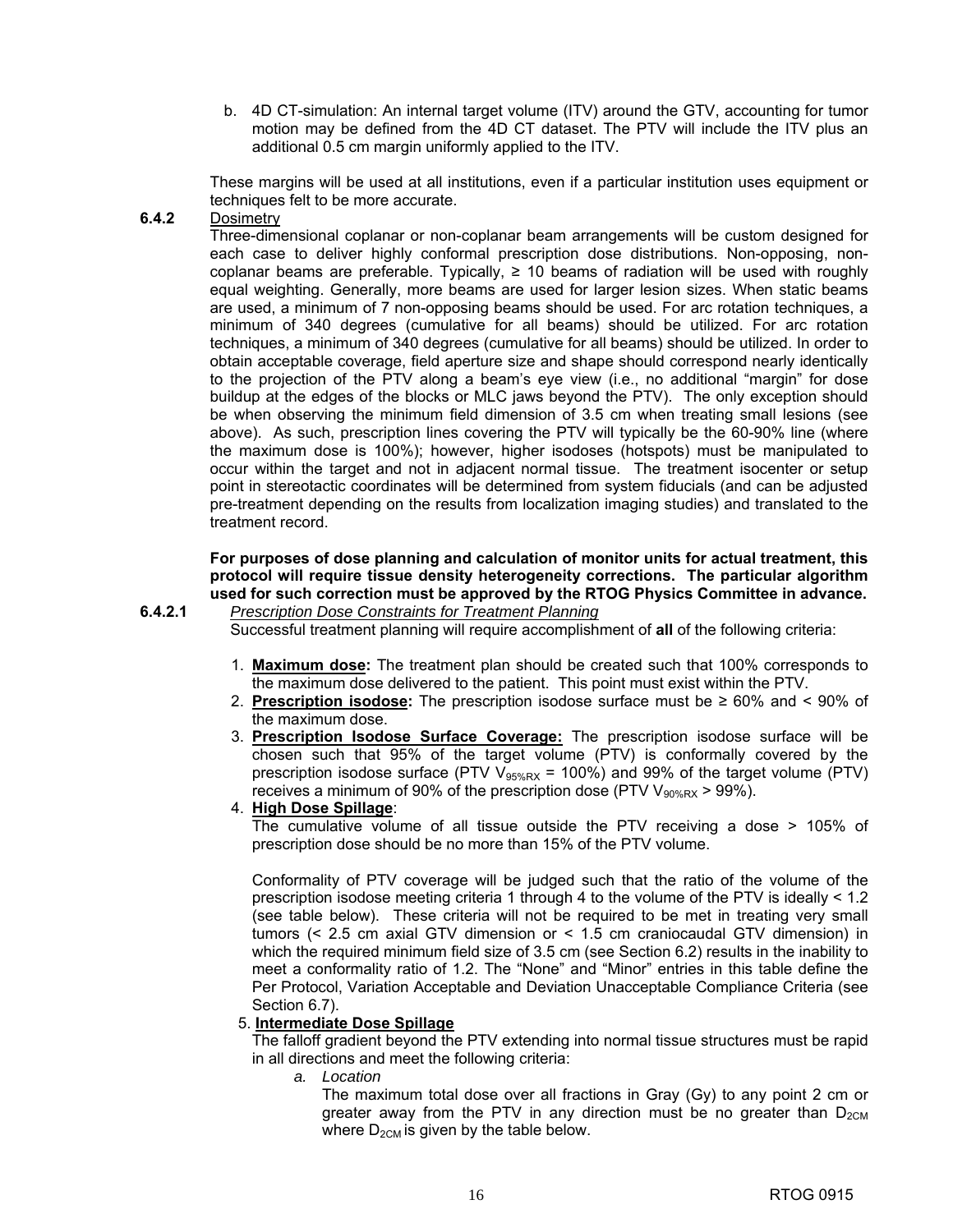*b. Volume* 

The ratio of the volume of the 34 or 12 Gy isodose volume to the volume of the PTV must be no greater than  $R_{50\%}$  where  $R_{50\%}$  is given by the table below. This table is used for all prescription requirements in Section 6.4.2 irrespective of calculation algorithm and total treatment dose.

|            | <u>UIT Deposition OFFICION Dealit Energy III Heterogeneous Tissue</u> |                       |              |                          |                       |                                  |                 |                |
|------------|-----------------------------------------------------------------------|-----------------------|--------------|--------------------------|-----------------------|----------------------------------|-----------------|----------------|
| <b>PTV</b> | Ratio of                                                              |                       | Ratio of 50% |                          | Maximum Dose (in %    |                                  | Percent of Lung |                |
| Volume     | Prescription                                                          |                       | Prescription |                          | of dose prescribed) @ |                                  | Receiving 20 Gy |                |
| (cc)       |                                                                       | <b>Isodose Volume</b> |              | <b>Isodose Volume</b>    |                       | 2 cm from PTV in Any             |                 | Total or More, |
|            |                                                                       | to the PTV            |              | to the PTV               |                       | Direction, D <sub>2cm</sub> (Gy) |                 | $V_{20}$ (%)   |
|            |                                                                       | Volume                |              | Volume, R <sub>50%</sub> |                       |                                  |                 |                |
|            |                                                                       | Deviation             |              | Deviation                |                       | Deviation                        | Deviation       |                |
|            | None                                                                  | Minor                 | None         | Minor                    | None                  | Minor                            | None            | Minor          |
| 1.8        | 1.2                                                                   | 1.5                   | < 5.9        | 27.5                     | $50.0$                | < 57.0                           | ~10             | $<$ 15         |
| 3.8        | 1.2                                                                   | .15                   | < 5.5        | < 6.5                    | < 50.0                | $<$ 57.0                         | ~10             | $<$ 15         |
| 7.4        | 1.2                                                                   | < 1.5                 | 5.1          | 5.0                      | < 50.0                | < 58.0                           | ~10             | $<$ 15         |
| 13.2       | 1.2                                                                   | 1.5                   | 4.7          | < 5.8                    | < 50.0                | < 58.0                           | ~10             | $<$ 15         |
| 22.0       | 1.2                                                                   | 1.5                   | < 4.5        | < 5.5                    | < 54.0                | < 63.0                           | ~10             | $<$ 15         |
| 34.0       | 1.2                                                                   | 1.5                   | 4.3          | < 5.3                    | < 58.0                | <68.0                            | ~10             | < 15           |
| 50.0       | 1.2                                                                   | 1.5                   | 4.0          | 5.0                      | < 62.0                | 277.0                            | ~10             | $<$ 15         |
| 70.0       | 1.2                                                                   | 1.5                   | < 3.5        | 4.8                      | 566.0                 | < 86.0                           | ~10             | $<$ 15         |
| 95.0       | 1.2                                                                   | 1.5                   | < 3.3        | 4.4                      | ~1470.0               | < 89.0                           | ~10             | $<$ 15         |
| 126.0      | 1.2                                                                   | 1.5                   | 3.1          | 4.0                      | < 73.0                | >91.0                            | ~10             | $<$ 15         |
| 163.0      | 1.2                                                                   | 1.5                   | 2.9          | 3.7                      | 277.0                 | >94.0                            | ~10             | $<$ 15         |

#### **Table 1: Conformality of Prescribed Dose for Calculations Based on Deposition of Photon Beam Energy in Heterogeneous Tissue**

Note 1: For values of PTV dimension or volume not specified, linear interpolation between table entries is required.

Note 2: Protocol deviations greater than listed here as "minor" will be classified as "major" for protocol compliance (see Section 6.7).

#### **6.5 Critical Structures**

#### **6.5.1** Critical Organ Dose-Volume Limits **(3/4/10)**

The following table lists maximum dose limits to a point or volume within several critical organs. Except for the rib, these are absolute limits, and treatment delivery that exceeds these limits will constitute a protocol violation (See Section 6.7). The dose is listed as total delivered. These limits were formulated with the approval of the study committee (Principal Investigators and Co-Chairs) using tolerance data, historical data as listed in section 1 with special weighting to the RTOG experience (in reference to the 34 Gy dose) and that of Chang, et al. from MD Anderson (in reference to the 12 Gy times 4 fractions arm).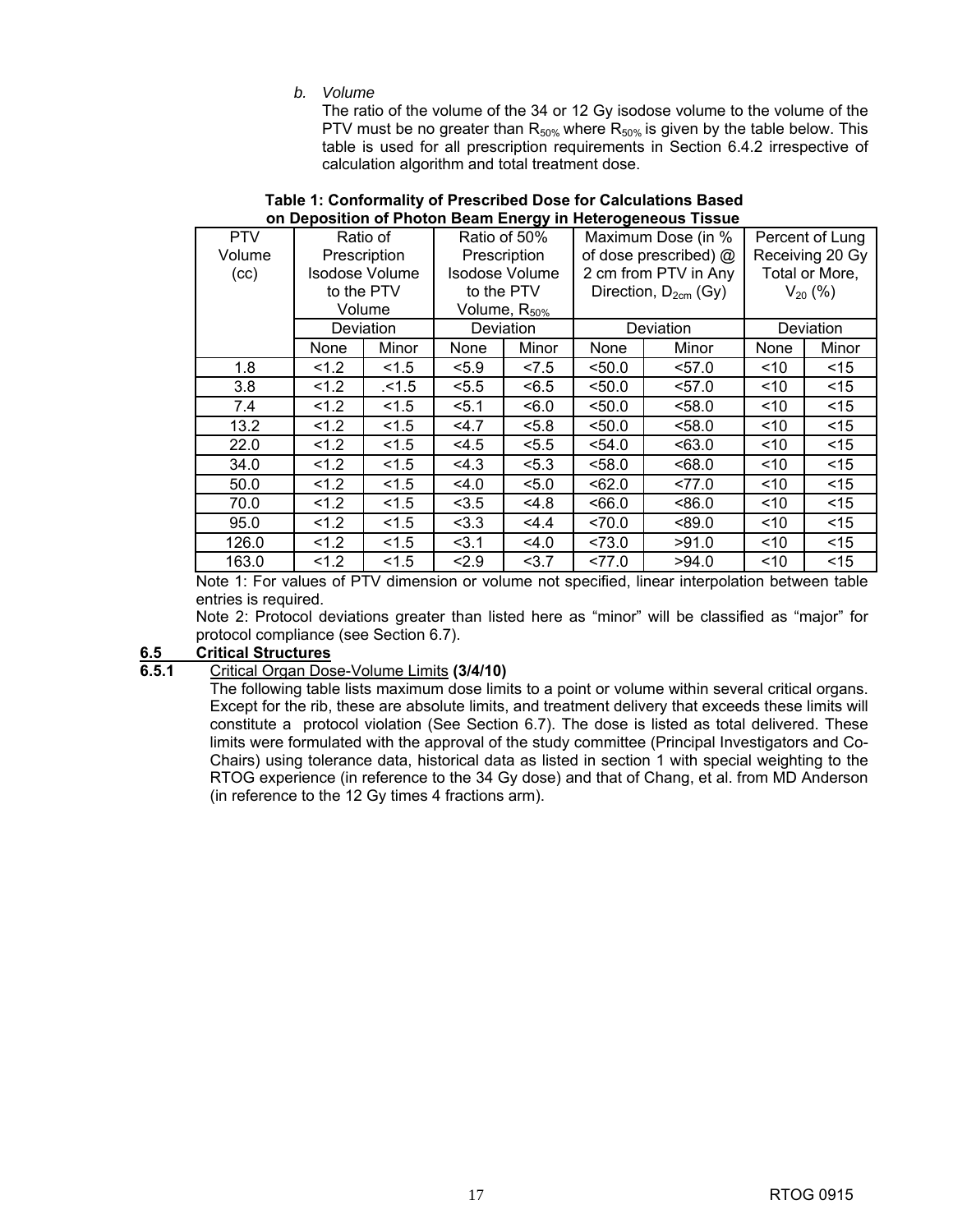|                                |                                          |                                         | $A$ $\cdots$ $B$ $B$ $C$ $D$ $D$ $E$ $D$ $D$ $E$ |                            |
|--------------------------------|------------------------------------------|-----------------------------------------|--------------------------------------------------|----------------------------|
| <b>Serial Tissue</b>           | Volume                                   | Volume Max (Gy)                         | <b>Max Point Dose</b><br>(Gy)                    | Endpoint (≥Grade 3)        |
| Spinal Cord                    | $< 0.35 \text{ cc}$<br>$<$ 1.2 cc        | 10 Gy<br>7 Gy                           | 14 Gy                                            | myelitis                   |
|                                |                                          |                                         |                                                  |                            |
| Esophagus*                     | <5 cc                                    | 11.9 Gy                                 | 15.4 Gy                                          | stenosis/fistula           |
| <b>Brachial Plexus</b>         | $3 cc$                                   | 14 Gy                                   | 17.5 Gy                                          | neuropathy                 |
| Heart/Pericardiu<br>m          | $<$ 15 $<$ cc                            | 16 Gy                                   | 22 Gy                                            | pericarditis               |
| Great vessels                  | $<$ 10 $<$ cc                            | 31 Gy                                   | 37 Gy                                            | aneurysm                   |
| Trachea and<br>Large Bronchus* | $<$ 4 $<$ $<$                            | 10.5 Gy                                 | 20.2 Gy                                          | stenosis/fistula           |
| Rib**                          | $<$ 1 cc                                 | 22 Gy                                   | 30 Gy                                            | Pain or fracture           |
| Skin                           | $<$ 10 cc                                | 23 Gy                                   | 26 Gy                                            | ulceration                 |
| Stomach                        | $<$ 10 $<$ cc                            | 11.2 Gy                                 | 12.4 Gy                                          | ulceration/fistula         |
| <b>Parallel Tissue</b>         | <b>Critical</b><br><b>Volume</b><br>(CC) | <b>Critical Volume</b><br>Dose Max (Gy) |                                                  | Endpoint (≥Grade 3)        |
| Lung (Right &<br>Left)         | 1500 cc                                  | 7 Gy                                    |                                                  | <b>Basic Lung Function</b> |
| Lung (Right &<br>Left)         | 1000 cc                                  | 7.4 Gy                                  |                                                  | Pneumonitis                |

**Arm 1: One Fraction (34 Gy)** 

#### **Arm 2: Four Fractions (12 x 4 Gy)**

| <b>Serial Tissue</b>   | <b>Volume</b>             | <b>Volume Max (Gy)</b> | <b>Max Point Dose</b> | Endpoint (≥Grade 3)        |
|------------------------|---------------------------|------------------------|-----------------------|----------------------------|
|                        |                           |                        | (Gy)                  |                            |
| Spinal Cord            | $< 0.35 \text{ cc}$       | 20.8 Gy (5.2 Gy/fx)    | 26 Gy (6.5 Gy/fx)     | myelitis                   |
|                        | $<$ 1.2 cc                | 13.6 Gy (3.4 Gy/fx)    |                       |                            |
| Esophagus*             | $<$ 5 $<$ $\circ$ $\circ$ | 18.8 Gy (4.7 Gy/fx)    | 30 Gy (7.5 Gy/fx)     | stenosis/fistula           |
| <b>Brachial Plexus</b> | $3 cc$                    | 23.6 Gy (5.9 Gy/fx)    | 27.2 Gy (6.8 Gy/fx)   | neuropathy                 |
| Heart/Pericardiu       | $<$ 15 $<$ cc             | 28 Gy (7 Gy/fx)        | 34 Gy (8.5 Gy/fx)     | pericarditis               |
| m                      |                           |                        |                       |                            |
| Great vessels          | $<$ 10 $<$ cc             | 43 Gy (10.75 Gy/fx)    | 49 Gy (12.25 Gy/fx)   | aneurysm                   |
| Trachea and            | $<$ 4 $<$ c $<$           | 15.6 Gy (3.9 Gy/fx)    | 34.8 Gy (8.7 Gy/fx)   | stenosis/fistula           |
| Large Bronchus*        |                           |                        |                       |                            |
| Rib**                  | $<$ 1 cc                  | 32 Gy (8 Gy/fx)        | 40 Gy (10 Gy/fx)      | Pain or fracture           |
| Skin                   | $10 \text{ cc}$           | 33.2 Gy (8.3 Gy/fx)    | 36 Gy (9 Gy/fx)       | ulceration                 |
| Stomach                | $<$ 10 $<$ cc             | 17.6 Gy (4.4 Gy/fx)    | 27.2 Gy (6.8 Gy/fx)   | ulceration/fistula         |
| <b>Parallel Tissue</b> | <b>Critical</b>           | <b>Critical Volume</b> |                       | Endpoint (≥Grade 3)        |
|                        | Volume                    | Dose Max (Gy)          |                       |                            |
|                        | (cc)                      |                        |                       |                            |
| Lung (Right &          | 1500 cc                   | 11.6 Gy (2.9 Gy/fx)    |                       | <b>Basic Lung Function</b> |
| Left)                  |                           |                        |                       |                            |
| Lung (Right &          | 1000 cc                   | 12.4 Gy (3.1 Gy/fx)    |                       | Pneumonitis                |
| Left)                  |                           |                        |                       |                            |

#### **\*Avoid circumferential irradiation**

#### **\*\*Rib limit may be exceeded if rib structure lies within PTV; see Section 6.5.1.1 below.**

#### **6.5.1.1** *The Rib/Chest Wall As Critical Structures*

As follow-up intervals following SBRT become longer with increased patient survival, delayed morbidity from therapy is becoming increasingly recognized. In particular, recent reports have highlighted that the rib and chest wall in proximity to the treated lesion may represent an organ at risk for complication. Factors associated with increasing chest wall toxicity are currently active areas of investigation. It also is evident that tumor location, especially peripheral lesions as in this protocol, will enhance the potential for any such risk. Therefore, in this protocol, it is the intent of the investigators to prospectively document dose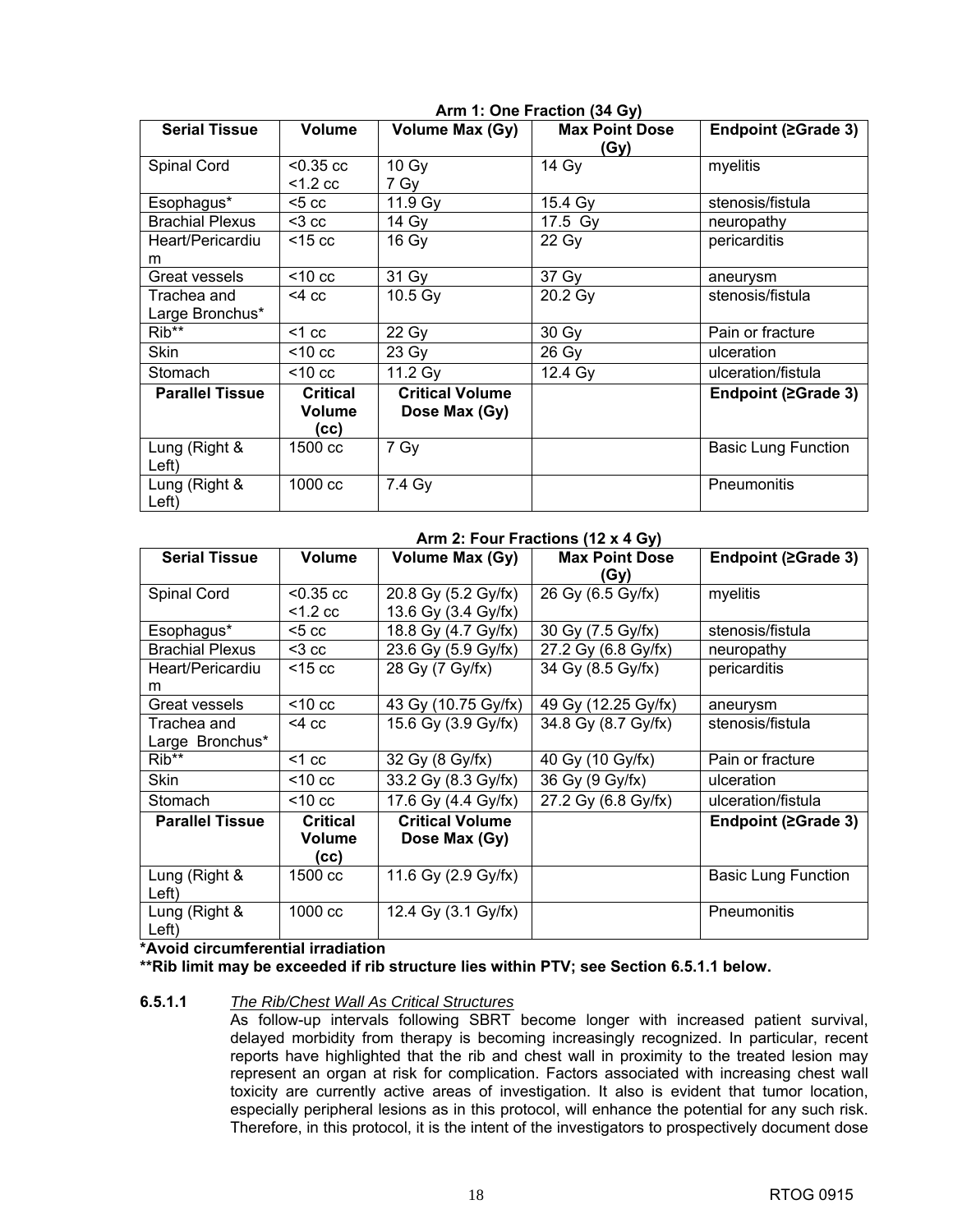to ribs. The goal of any plan will be to optimize target treatment parameters per this protocol, be mindful of rib dosing (as low as reasonably achievable [ALARA]), but in no way compromise target coverage or restrict potential delivery parameters for the sake of rib dosing. Rib "limits' provided in the table above may in that respect be exceeded for an otherwise excellent plan. This will not be considered a violation.

Participating centers are encouraged to observe prudent treatment planning principles in avoiding unnecessary radiation exposure to critical normal structures irrespective of these limits.

In order to verify each of these limits, the organs must be contoured such that appropriate dose volume histograms can be generated. Instructions for the contouring of these organs are as follows in Section 6.5.2.

#### **6.5.2** Contouring of Normal Tissue Structures

 All structures listed in Sections 6.5.2.1 through 6.5.2.9 should be contoured in every patient irrespective of the location of the PTV. The structures listed in Sections 6.5.2.10 through 6.5.2.11 are only required if the named structure lies within 5 cm of the PTV.

#### **6.5.2.1** *Spinal Cord*

The spinal cord will be contoured based on the bony limits of the spinal canal. The spinal cord should be contoured starting at least 10 cm above the superior extent of the PTV and continuing on every CT slice to at least 10 below the inferior extent of the PTV.

#### **6.5.2.2** *Esophagus*

The esophagus will be contoured using mediastinal windowing on CT to correspond to the mucosal, submucosa, and all muscular layers out to the fatty adventitia. The esophagus should be contoured starting at least 10 cm above the superior extent of the PTV and continuing on every CT slice to at least 10 below the inferior extent of the PTV.

#### **6.5.2.3** *Brachial Plexus*

The defined ipsilateral brachial plexus originates from the spinal nerves exiting the neuroforamina on the involved side from around C5 to T2. However, for the purposes of this protocol, only the major trunks of the brachial plexus will be contoured using the subclavian and axillary vessels as a surrogate for identifying the location of the brachial plexus. This neurovascular complex will be contoured starting proximally at the bifurcation of the brachiocephalic trunk into the jugular/subclavian veins (or carotid/subclavian arteries) and following along the route of the subclavian vein to the axillary vein ending after the neurovascular structures cross the second rib.

#### **6.5.2.4** *Heart*

The heart will be contoured along with the pericardial sac. The superior aspect (or base) for purposes of contouring will begin at the level of the inferior aspect of the aortic arch (aortopulmonary window) and extend inferiorly to the apex of the heart.

#### **6.5.2.5** *Trachea and Proximal Bronchial Tree*

The trachea and proximal bronchial tree will be contoured as two separate structures using mediastinal windows on CT to correspond to the mucosal, submucosa and cartilage rings and airway channels associated with these structures. For this purpose, the trachea will be divided into two sections: the proximal trachea and the distal 2 cm of trachea. The proximal trachea will be contoured as one structure, and the distal 2 cm of trachea will be included in the structure identified as proximal bronchial tree. Differentiating these structures in this fashion will facilitate the eligibility requirement for excluding patients with tumors within 2 cm of the proximal bronchial tree (see Section 6.5.2.8 below).

#### **6.5.2.5.1** Proximal Trachea

Contouring of the proximal trachea should begin at least 10 cm superior to the extent of the PTV or 5 cm superior to the carina (whichever is more superior) and continue inferiorly to the superior aspect of the proximal bronchial tree (see the diagram in Section 3.2.2 and the definitions below).

#### **6.5.2.5.2** Proximal Bronchial Tree

The proximal bronchial tree will include the most inferior 2 cm of distal trachea and the proximal airways on both sides as indicated in the diagram in Section 3.2.2. The following airways will be included according to standard anatomic relationships: the distal 2 cm of trachea, the carina, the right and left mainstem bronchi, the right and left upper lobe bronchi, the intermedius bronchus, the right middle lobe bronchus, the lingular bronchus,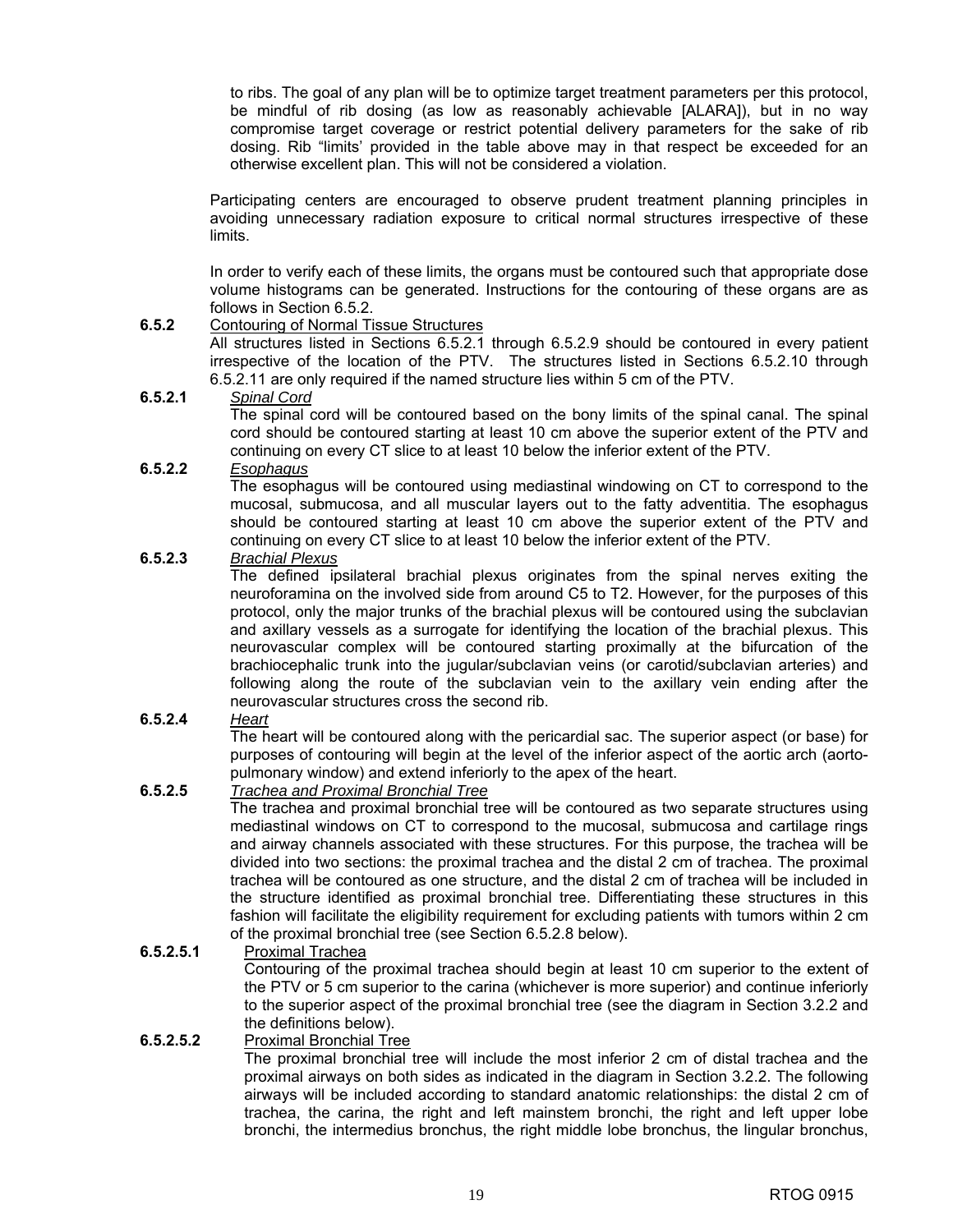and the right and left lower lobe bronchi. Contouring of the lobar bronchi will end immediately at the site of a segmental bifurcation.

#### **6.5.2.6** *Whole Lung*

Both the right and left lungs should be contoured as one structure. Contouring should be carried out using pulmonary windows. All inflated and collapsed lung should be contoured; however, gross tumor (GTV) and trachea/ipsilateral bronchus as defined above should not be included in this structure.

#### **6.5.2.7** *PTV Plus 2 cm*

As part of the QA requirements for "low dose spillage" listed in Section 6.4, a maximum dose to any point 2 cm away in any direction is to be determined. To facilitate this QA requirement, an artificial structure 2 cm larger in all directions from the PTV is required. Most treatment planning systems have automatic contouring features that will generate this structure without prohibitive effort at the time of treatment planning.

#### **6.5.2.8** *Proximal Bronchial Tree Plus 2 cm*

As part of adhering to the ineligibility requirements for not enrolling patients with tumors in the zone of the proximal bronchial tree listed in 3.2.2 above, it is convenient to define an artificial structure 2 cm larger in all directions from the proximal bronchial tree. If the GTV falls within this artificial structure, the patient should not be treated with the protocol therapy. Most treatment planning systems have automatic contouring features that will generate this structure without prohibitive effort at the time of treatment planning. This structure is not required by the protocol, but its construction is suggested to facilitate appropriateness of patient selection. Alternately, participating sites may use ruler tools in the treatment planning software to ensure protocol compliance.

#### **6.5.2.9** *Skin*

The skin will be defined as the outer 0.5 cm of the body surface. As such it is a rind of uniform thickness (0.5 cm) which envelopes the entire body in the axial planes. The cranial and caudal surface of the superior and inferior limits of the planning CT should not be contoured as skin unless skin is actually present in these locations (e.g., the scalp on the top of the head).

#### **6.5.2.10** *Rib*

Ribs within 5 cm of the PTV should be contoured by outlining the bone and marrow. Typically, several portions of adjacent ribs will be contoured as one structure. Adjacent ribs, however, should not be contoured in a contiguous fashion (i.e., do not include the intercostal space as part of the ribs).

#### **6.5.2.11** *Great Vessels* **(8/19/10)**

The great vessels (aorta and vena cava, not the pulmonary artery or vein) will be contoured using mediastinal windowing on CT to correspond to the vascular wall and all muscular layers out to the fatty adventitia. The great vessel should be contoured starting at least 10 cm above the superior extent of the PTV and continuing on every CT slice to at least 10 cm below the inferior extent of the PTV. For right sided tumors, the vena cava will be contoured, and for left sided tumors, the aorta will be contoured.

#### **6.5.2.12** *Other Structures*

The constraints tables above contain other structures. These are required if the treated lesion is within 5 cm of the PTV.

#### **6.6 Documentation Requirements**

In general, treatment interruptions should be avoided by preventative medical measures and nutritional, psychological, and emotional counseling. Treatment breaks, including indications, must be clearly documented on the treatment record.

#### **6.7 Compliance Criteria**

#### **6.7.1** Dosimetry Compliance

Section 6.4.2.1, Table 1 describes appropriate conduct for treatment planning dosimetry for target coverage and the dose falloff. The Principal Investigators will evaluate plans as described in Section 6.8. Criteria for both Per Protocol (listed in the table as "None") and Variations Acceptable (listed under the heading of "Minor") are given in this table. Deviations Unacceptable occur when the stated Minor limits are exceeded. The table in Section 6.5 lists dose volume limits for specific organs and structures. Exceeding these dose limits by more than 2.5% constitutes a Variation Acceptable. However, exceeding these dose limits by more than 5% constitutes a Deviation Unacceptable.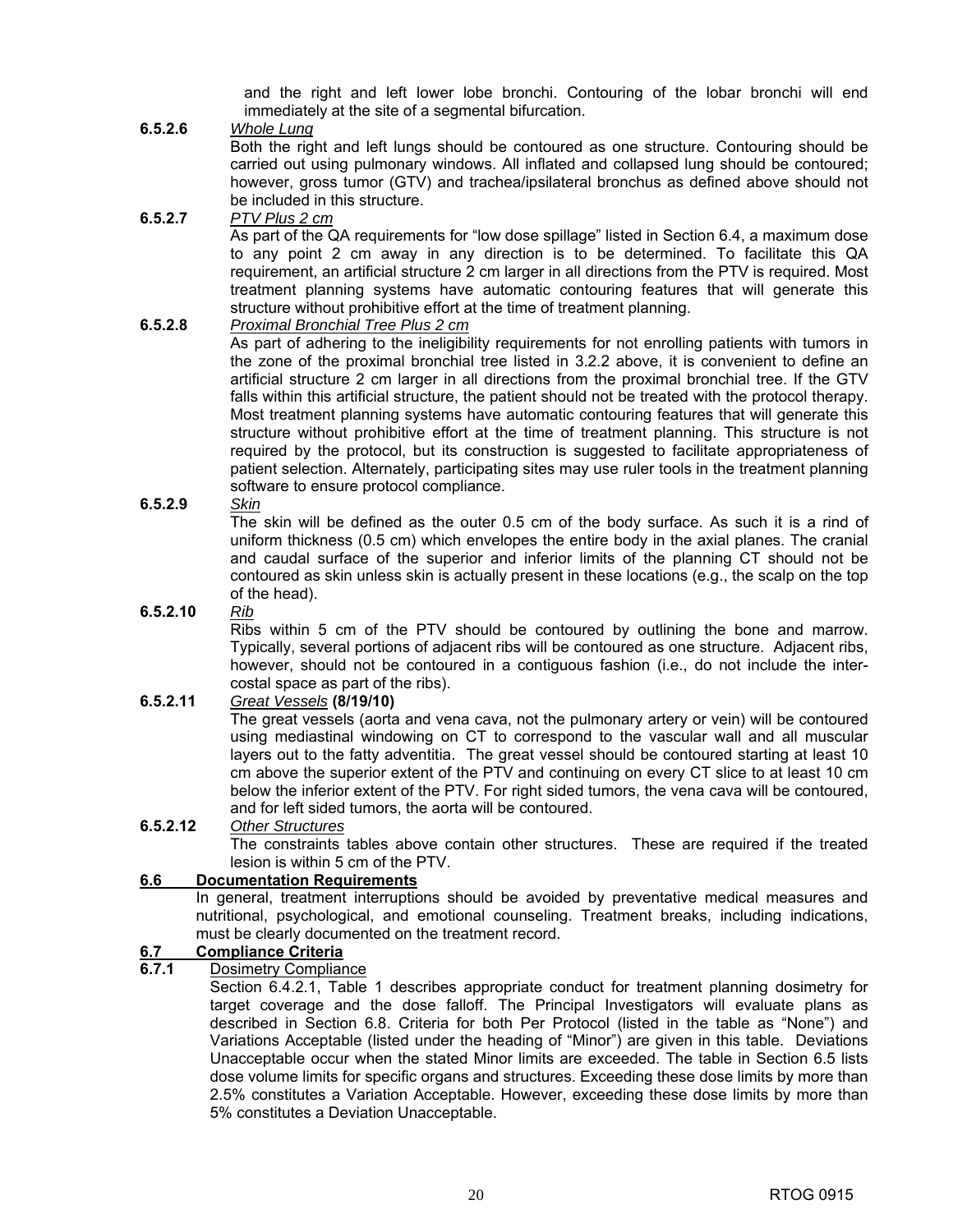#### **6.7.2** Treatment Delivery Compliance

Setup films will be compared to digitally reconstructed radiographs from the same beam's eye view. Deviations of less than 0.5 cm in the transverse plane and 1.0 cm in the craniocaudal plane will be considered compliant. Deviations from 0.5-1.0 cm in the transverse plane and 1.0- 1.25 cm in the craniocaudal plane will be considered as Variation Acceptable. Deviations greater than those listed as minor will be considered as Deviations Unacceptable.

#### **6.8 R.T. Quality Assurance Reviews**

Treatment planning images and dosimetry planning information in accepted format will be submitted to the Image-Guided Therapy Center (ITC), Washington University, St. Louis, MO, for QA purposes in all cases. See Section 12.1 for data submission.

 The Principal Investigator, Dr. Videtic and his Co-Investigators, Drs. Singh and Chang, will perform an RT Quality Assurance Remote Review after complete data for the first 20 cases enrolled have been received at ITC. Drs. Videtic, Singh, and Chang will perform the next review after complete data for the next 20 cases have been received. The final cases will be reviewed within 3 months after this study has reached the target accrual or as soon as complete data for all cases enrolled have been received at ITC, whichever occurs first.

#### **6.9 Radiation Therapy Adverse Events**

#### **6.9.1** Central Airway/Bronchial Injury **(7/26/10)**

 This bronchial injury with subsequent focal collapse of lung may impair overall pulmonary status. It also makes further assessment of tumor response more difficult as the collapsed lung approximates the treated tumor. Because atelectatic lung and tumor have similar imaging characteristics, radiology reports often will describe the overall process as progressive disease while the actual tumor may be stable or shrinking. Investigators are referred to the strict criteria for progressive disease in Section 11.0 to avoid such mis-characterization.

 The consequences of bronchial toxicity, e.g., cough, dyspnea, hypoxia, impairment of pulmonary function test parameters, pleural effusion or pleuritic pain (associated with collapse), should all be graded according to the Common Terminology Criteria for Adverse Events (CTCAE), v. 4; MedDRA, v. 12.0.

#### **6.9.2** Lung Injury

 Radiation pneumonitis is a subacute (weeks to months from treatment) inflammation of the end bronchioles and alveoli. **Radiation fibrosis is a late manifestation of radiation injury to the irradiated lung. Given the small amount of lung that is typically included in the SBRT portals, lung toxicity has not been as dose-limiting as in conventionally fractionated large field RT, but it is nevertheless seen, can be symptomatic, and may be confused with other causes of respiratory deterioration, including infections, and tumor recurrence.** It is very important that a Radiation Oncologist participate in the care of the patient, as the clinical picture may be very similar to acute bacterial pneumonia, with fatigue, fever, shortness of breath, nonproductive cough, and a pulmonary infiltrate on chest x-ray. The infiltrate on chest x-ray should include the area treated to high dose but may extend outside of these regions. The infiltrates may be characteristically "geometric" corresponding to the radiation portal, but may also be ill defined.

 Patients reporting symptoms as above will be promptly evaluated and treated. Mild radiation pneumonitis may be treated with nonsteroidal anti-inflammatory agents or steroid inhalers. More significant pneumonitis will be treated with systemic steroids, bronchodilators, and pulmonary toilet. Supra- and concurrent infections should be treated with antibiotics. Consideration of prophylaxis of opportunistic infections should be considered in immunocompromised patients.

#### **6.9.3** Changes in Pulmonary Function Tests **(7/26/10)**

 Patients enrolled to this study are allowed to have some degree of impaired pulmonary function as measured by pulmonary function tests (PFTs), including Forced Expiratory Volume in 1 second (FEV1), Forced Vital Capacity (FVC), and Diffusing Capacity for Carbon Monoxide (DLCO). The Common Toxicity Criteria (CTCAE), v. 4 includes specified criteria for grading adverse events related to these PFT parameters under the system organ class of Investigations. The grading criteria for these PFT changes use the "percent predicted" values from 0-100% which are recorded on the patient's PFT report. A percent predicted of 90%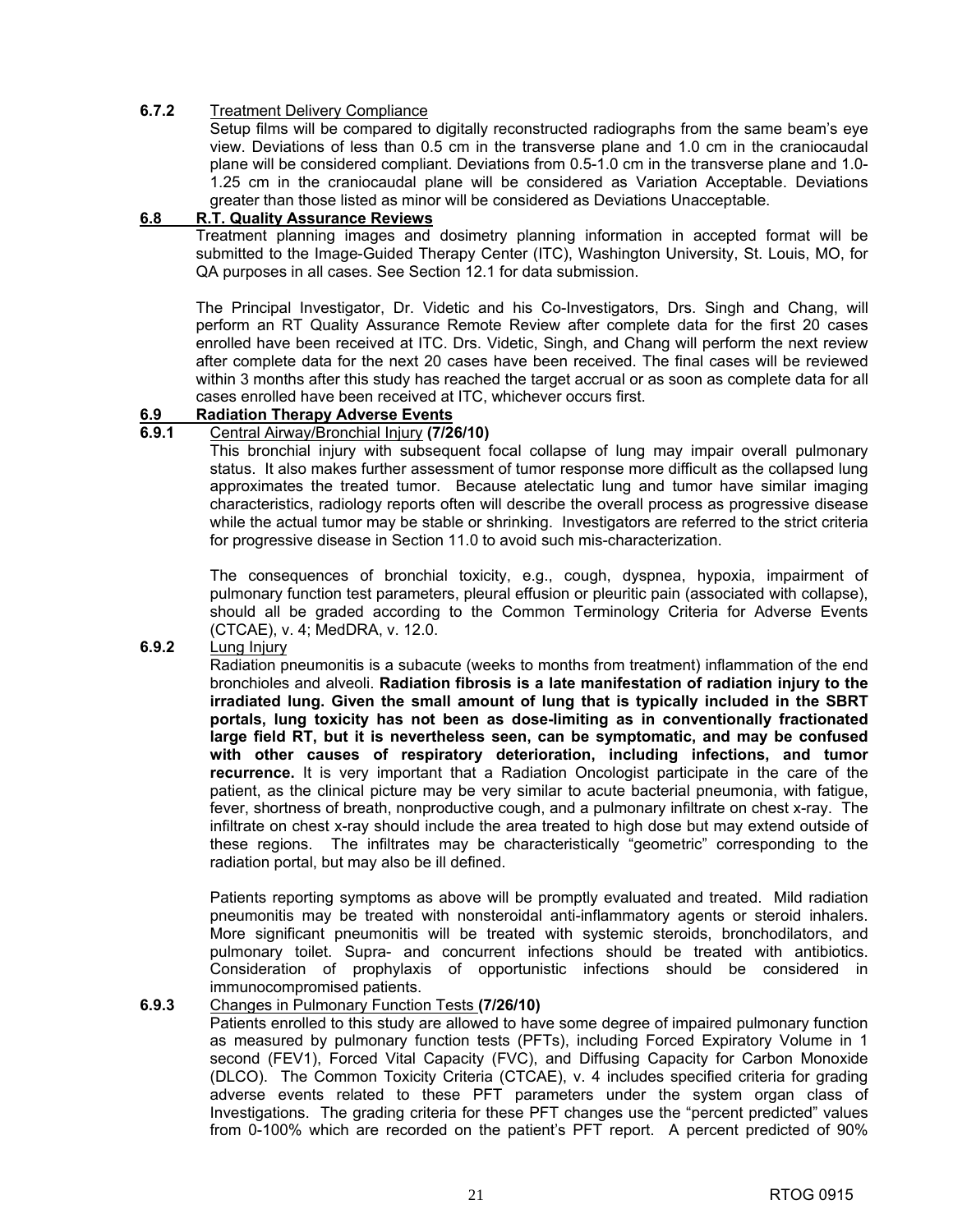conveys that the patient is able to perform the PFT test to a result that is 90% of what would be expected for the normal general population of the same height, age, and sex. The CTCAE version 4 specified grading criteria for PFTs assumes that all patients have normal baseline pulmonary function. This assumption is not appropriate for this protocol enrolling patients with abnormal baseline function.

 As a remedy to monitor treatment effects on PFTs, we will define a protocol specific toxicity classification for PFTs that adjusts for baseline abnormalities. Changes that occur after therapy will be referenced to the baseline for a given patient, which will be abnormal for most patients. We have defined a proportional decline from the baseline. Grade 1 toxicity will be a decline from baseline to a level 0.90 times the baseline, grade 2 will be a decline to a level 0.75 of baseline, grade 3 will be a decline to a level 0.5 of baseline, grade 4 will be a decline to a level 0.25 of baseline, and grade 5 will be death. This scheme is depicted in the table below and graphically represented in the figure below.

 As an example, a patient who enters the study with a percent predicted DLCO of 55% who experiences a post-treatment decline to a percent predicted DLCO of 40% would have a grade 3 event in the original CTCAE, v. 4 criteria; however, under this modified PFT toxicity classification for patients with abnormal baseline, his decline would constitute a decrease to 0.72 of the baseline value which is between 0.75 and 0.5 or a grade 2 event.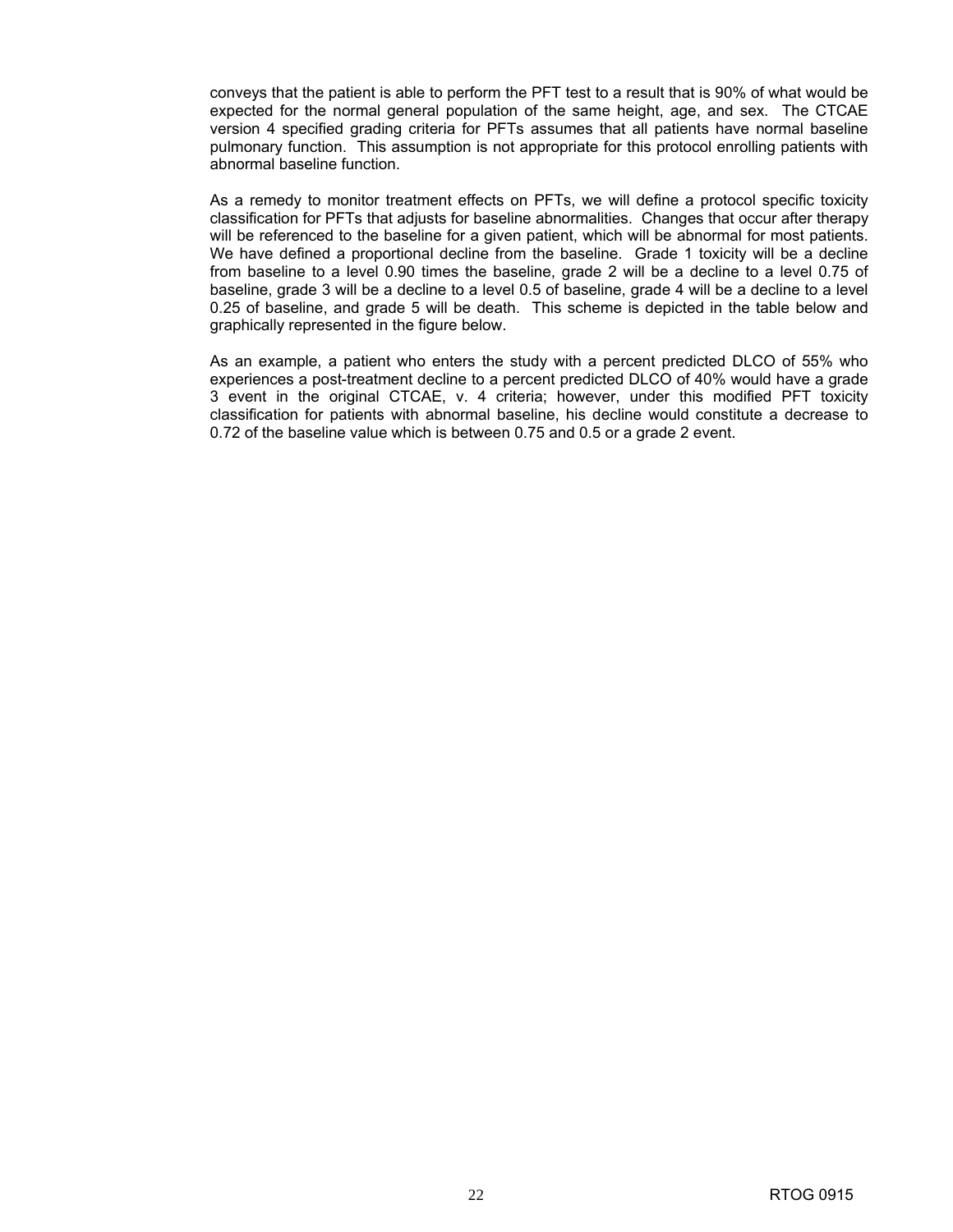|                                            | <b>The SBRT Pulmonary Toxicity Scale</b>                     |                                                                |                                                                |                                                      |       |  |  |
|--------------------------------------------|--------------------------------------------------------------|----------------------------------------------------------------|----------------------------------------------------------------|------------------------------------------------------|-------|--|--|
|                                            |                                                              | Grade                                                          |                                                                |                                                      |       |  |  |
| <b>Adverse Event</b>                       | 1                                                            | 2                                                              | 3                                                              | 4                                                    | 5     |  |  |
| FEV-1 Decline                              | $0.90 - 0.75$<br>times the<br>patient's<br>baseline<br>value | $< 0.75 - 0.50$<br>times the<br>patient's<br>baseline<br>value | $< 0.50 - 0.25$<br>times the<br>patient's<br>baseline<br>value | $< 0.25$ times<br>the patient's<br>baseline<br>value | Death |  |  |
| <b>Forced Vital</b><br>Capacity<br>Decline | $0.90 - 0.75$<br>times the<br>patient's<br>baseline<br>value | $< 0.75 - 0.50$<br>times the<br>patient's<br>baseline<br>value | $< 0.50 - 0.25$<br>times the<br>patient's<br>baseline<br>value | $< 0.25$ times<br>the patient's<br>baseline<br>value | Death |  |  |
| <b>DLCO</b> Decline                        | $0.90 - 0.75$<br>times the<br>patient's<br>baseline<br>value | $< 0.75 - 0.50$<br>times the<br>patient's<br>baseline<br>value | $< 0.50 - 0.25$<br>times the<br>patient's<br>baseline<br>value | $< 0.25$ times<br>the patient's<br>baseline<br>value | Death |  |  |

### **PFT(FEV-1, FVC, DLCO) Decline**



**<sup>6.9.4</sup>** Other Significant Toxicity If other severe toxicity resulting in withholding therapy is encountered, the details will be documented.

## **6.10 Radiation Adverse Event Reporting**

**6.10.1 Adverse Events (AEs) and Serious Adverse Events (SAEs) Reporting Requirements Adverse events (AEs) as defined in the tables below and all serious adverse events (SAEs) will be reported to the Cancer Therapy Evaluation Program (CTEP) via the Adverse Event Expedited Reporting System (AdEERS) application as directed in this section.** 

**Definition of an AE**: Any unfavorable and unintended sign (including an abnormal laboratory finding), symptom, or disease temporally associated with the use of a medical treatment or procedure regardless of whether it is considered related to the medical treatment or procedure (attribution of unrelated, unlikely, possible, probable, or definite). [CTEP, NCI Guidelines: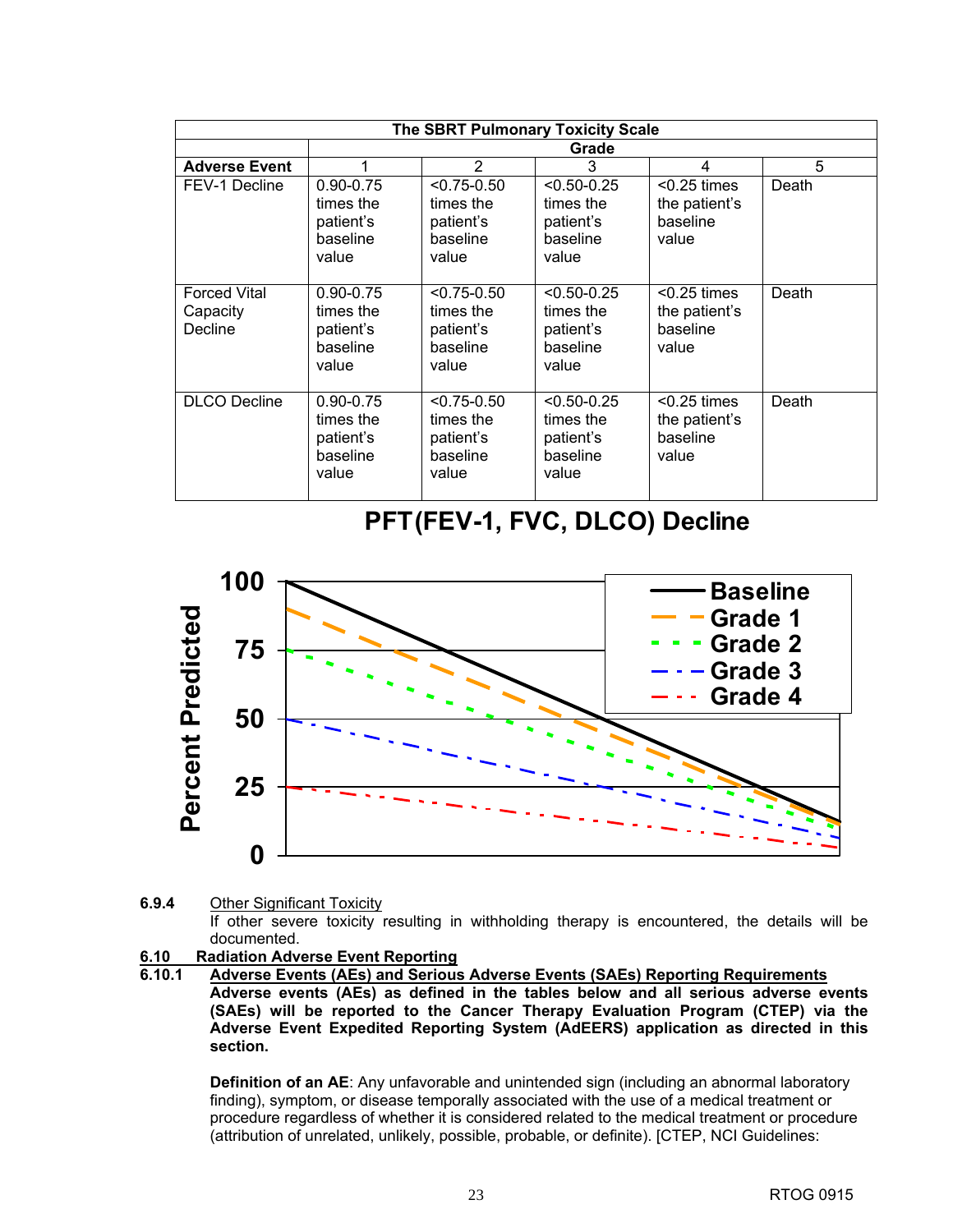Adverse Event Reporting Requirements. January 2005; [http://ctep.cancer.gov/reporting/adeers.html\]](http://ctep.cancer.gov/reporting/adeers.html) 

**Definition of an SAE:** Any adverse experience occurring during any part of protocol treatment and 30 days after that results in any of the following outcomes:

- Death:
- A life-threatening adverse experience;
- Inpatient hospitalization or prolongation of existing hospitalization;
- A persistent or significant disability/incapacity;
- A congenital anomaly/birth defect.

 Important medical events that do not result in death, are not life threatening, or do not require hospitalization may be considered an SAE, when, based upon medical judgment, they may jeopardize the patient and may require medical or surgical intervention to prevent one of the outcomes listed in the definition. Any pregnancy occurring on study must be reported via AdEERS as a medically significant event.

Pharmaceutically supported studies will require additional reporting over and above that which is required by CTEP.

SAEs (more than 30 days after last treatment) attributed to the protocol treatment (possible, probable, or definite) should be reported via AdEERS.

**Note: All deaths on study require both routine and expedited reporting regardless of causality. Attribution to treatment or other cause must be provided. "On study" is defined as during or within 30 days of completing protocol treatment.** 

#### **AdEERS REPORTING REQUIREMENTS (7/26/10)**

 AdEERS provides a radiation therapy (RT)-only pathway for events experienced involving RT only, both with and without a drug component arm. Events that occur on the RT-only arm of a study with a drug component must be reported for purposes of comparison. Events that occur on an RT-only study without a drug component also must be reported. Events involving RT-only must be reported via the AdEERS RT-only pathway.

 As of October 1, 2010, this study will utilize the Common Terminology Criteria for Adverse Events (CTCAE) version 4, MedDRA version 12.0 for grading of all adverse events. A copy of the CTCAE v. 4 can be downloaded from the Cancer Therapy Evaluation Program (CTEP) home page [\(http://ctep.cancer.gov\)](http://ctep.cancer.gov) or the RTOG web site [\(http://www.rtog.org/members/toxicity/main.html\).](http://www.rtog.org/members/toxicity/main.html) 

**Adverse Events (AEs) and Serious Adverse Events (SAEs) that meet the criteria defined above experienced by patients accrued to this protocol must be reported to CTEP as indicated in the following tables using the AdEERS application.** AdEERS can be accessed via the CTEP web site

[\(https://webapps.ctep.nci.nih.gov/openapps/plsql/gadeers\\_main\\$.startup](https://webapps.ctep.nci.nih.gov/openapps/plsql/gadeers_main$.startup)). Use the patient's case number without any leading zeros as the patient ID when reporting via AdEERS. In order to ensure consistent data capture, AEs and SAEs reported using AdEERS **must also be reported to RTOG on the AE case report form (see Section 12.1).** In addition, sites must submit CRFs in a timely manner after AdEERS submissions.

Certain SAEs as outlined below will require the use of the 24 Hour AdEERS Notification:

- **Phase II & III Studies: All unexpected potentially related SAEs**
- **Phase I Studies: All unexpected hospitalizations and all grade 4 and 5 SAEs regardless of relationship**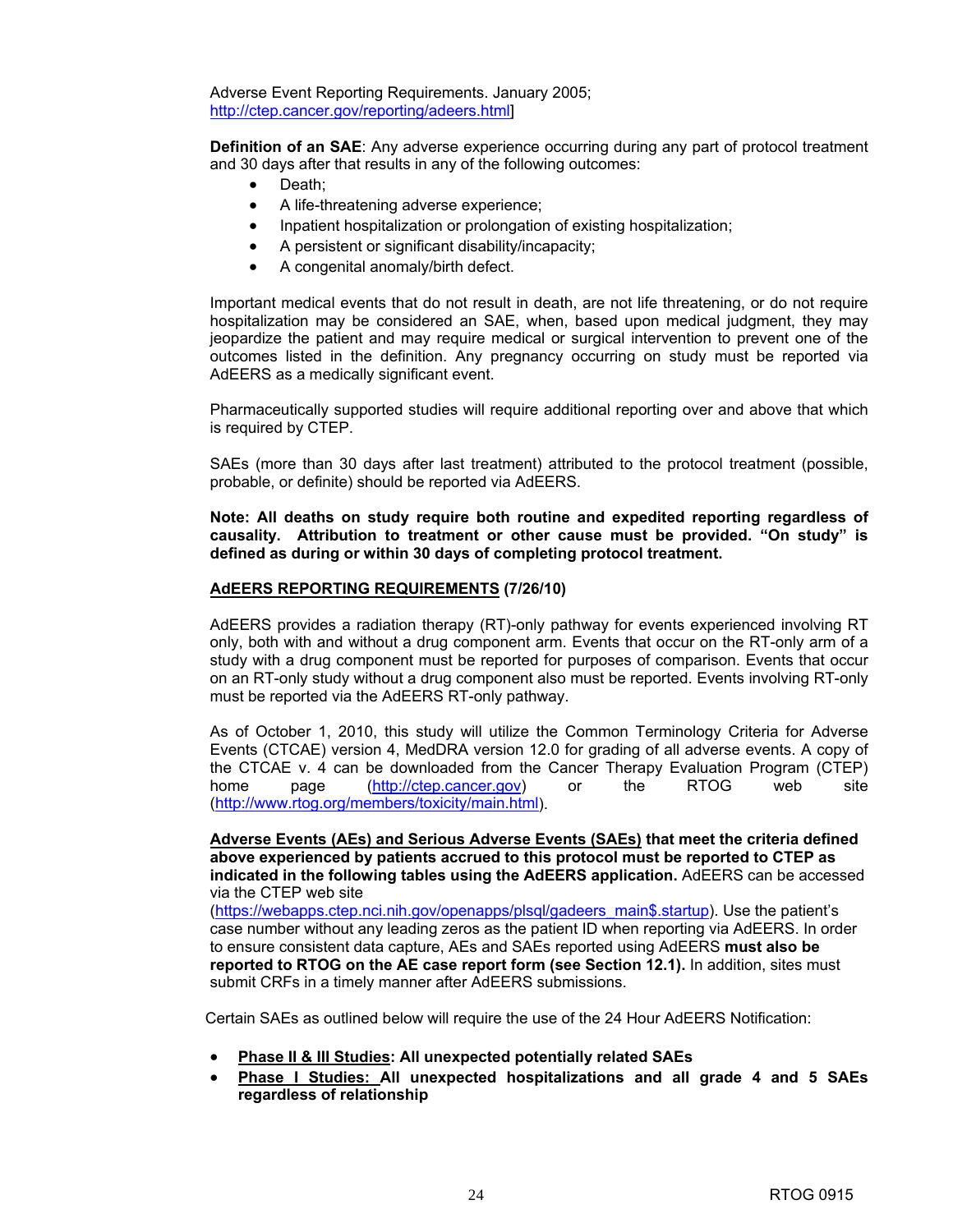**Any event that meets the above outlined criteria for an SAE but is assessed by the AdEERS System as "expedited reporting NOT required" must still be reported for safety reasons. Sites must bypass the "NOT Required" assessment and complete and submit the report. The AdEERS System allows submission of all reports regardless of the results of the assessment.** 

#### **CRITERIA FOR AdEERS REPORTING REQUIREMENTS FOR ADVERSE EVENTS AND SERIOUS ADVERSE EVENTS THAT OCCUR WITHIN 30 DAYS OF THE DATE OF THE LAST PROTOCOL TREATMENT**

|                  |                        |                 |                        |                 | 4 & 5      | 4 & 5           |
|------------------|------------------------|-----------------|------------------------|-----------------|------------|-----------------|
|                  | <b>Unexpected</b>      |                 | <b>Expected</b>        |                 |            |                 |
|                  | <b>Without</b><br>With |                 | <b>Without</b><br>With |                 | Unexpected | <b>Expected</b> |
|                  | Hospitalization        | Hospitalization | Hospitalization        | Hospitalization |            |                 |
| <b>Unrelated</b> | 10 Calendar            | Not Required    | 10 Calendar            | Not Required    | 10         | 10              |
| <b>Unlikely</b>  | Days                   |                 | Days                   |                 | Calendar   | Calendar        |
|                  |                        |                 |                        |                 | Days       | Days            |
| <b>Possible</b>  | 10 Calendar            | 10 Calendar     | 10 Calendar            | Not Required    | 24 Hour: 5 | 10              |
| <b>Probable</b>  | Days                   | Days            | Days                   |                 | Calendar   | Calendar        |
| <b>Definite</b>  |                        |                 |                        |                 | Davs       | Days            |

#### **CRITERIA FOR AdEERS REPORTING REQUIREMENTS FOR ADVERSE EVENTS AND SERIOUS ADVERSE EVENTS THAT OCCUR > 30 DAYS AFTER THE DATE OF THE LAST PROTOCOL TREATMENT**

|                  |                   |                 |                        |                        | 4 & 5             | 4 & 5           |
|------------------|-------------------|-----------------|------------------------|------------------------|-------------------|-----------------|
|                  | <b>Unexpected</b> |                 | <b>Expected</b>        |                        |                   |                 |
|                  | Without<br>With   |                 | <b>Without</b><br>With |                        | <b>Unexpected</b> | <b>Expected</b> |
|                  | Hospitalization   | Hospitalization | Hospitalization        | <b>Hospitalization</b> |                   |                 |
| <b>Unrelated</b> | Not required      | Not required    | Not required           | Not Required           | Not required      | <b>Not</b>      |
| <b>Unlikely</b>  |                   |                 |                        |                        |                   | required        |
| <b>Possible</b>  | 10 Calendar       | Not required    | Not required           | Not Required           | 24 Hour: 5        | 10              |
| <b>Probable</b>  | Days              |                 |                        |                        | Calendar          | Calendar        |
| <b>Definite</b>  |                   |                 |                        |                        | Davs              | Days            |

Expedited AE reporting timelines defined:

- $\ge$  "24 hours; 5 calendar days" The investigator must initially report the AE via AdEERS within 24 hours of learning of the event followed by a complete AdEERS report within 5 calendar days of the initial 24 hour report.
- $\triangleright$  "10 calendar days" A complete AdEERS report on the AE must be submitted within 10 calendar days of the investigator learning of the event.
- Any medical event equivalent to CTCAE, v. 4 grade 3, 4, or 5 that precipitates hospitalization (or prolongation of existing hospitalization) must be reported regardless of attribution and designation as expected or unexpected with the exception of any events identified as protocol-specific expedited adverse event reporting exclusions.
- Any event that results in persistent or significant disabilities/incapacities, congenital anomalies, or birth defects must be reported via AdEERS if the event occurs following protocol treatment or procedure.
- Use the NCI protocol number and the protocol-specific patient ID assigned during trial registration on all reports.

#### **RTOG REPORTING REQUIREMENTS (7/26/10)**

AdEERS provides a radiation therapy (RT)-only pathway for events experienced involving RT only, both with and without a drug component arm. Events that occur on the RT-only arm of a study with a drug component must be reported for purposes of comparison. Events that occur on an RT-only study without a drug component also must be reported. Events involving RT-only must be reported via the AdEERS RT-only pathway.

As of October 1, 2010, this study will utilize the Common Terminology Criteria for Adverse Events (CTCAE) version 4, MedDRA, version 12.0, for grading of all adverse events. A copy of the CTCAE v. 4 can be downloaded from the Cancer Therapy Evaluation Program (CTEP) home page [\(http://ctep.info.nih.gov\)](http://ctep.info.nih.gov) or the RTOG web site [\(http://www.rtog.org/members/toxicity/main.htm](http://www.rtog.org/members/toxicity/main.html)l).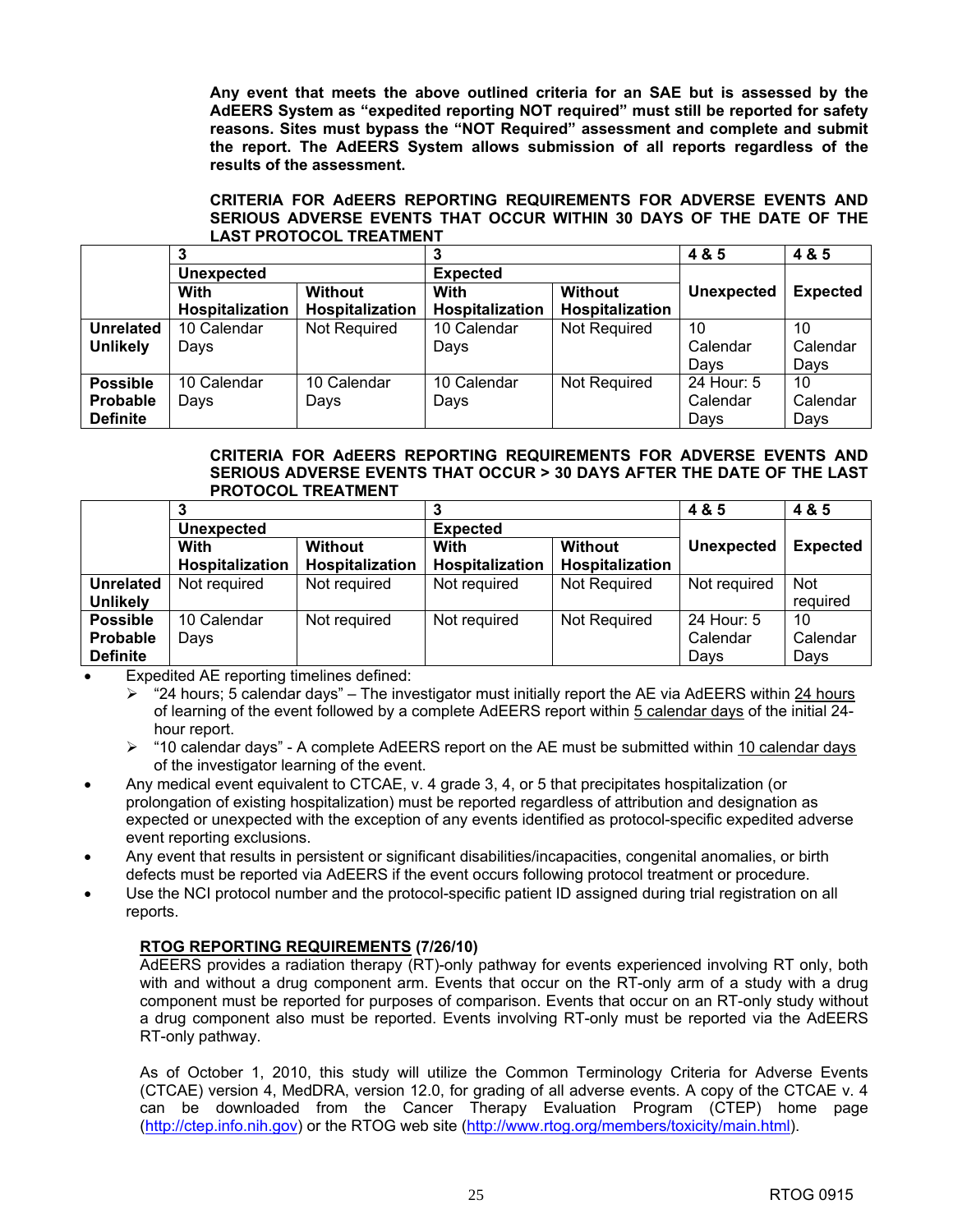**Adverse Events (AEs) and Serious Adverse Events (SAEs) that meet the criteria defined above experienced by patients accrued to this protocol must be reported via AdEERS. SAEs must be reported within 24 hours of discovery of the event. Contact the CTEP Help Desk if assistance is required.** 

**All supporting source documentation being faxed to NCI, must be properly labeled with the RTOG study/case numbers and the date of the adverse event and must be faxed to the RTOG dedicated AE/SAE FAX, 215-717-0990, before the 5- or 10-calendar-day deadline. All forms submitted to RTOG Headquarters also must include the RTOG study/ case numbers; non-RTOG intergroup study and case numbers must be included**, when applicable. AdEERS Reports are forwarded to RTOG electronically via the AdEERS system. Use the patient's case number as the patient ID when reporting via AdEERS.

Any late death (more than 30 days after last treatment) attributed to the protocol treatment (possible, probable or definite) should be reported via AdEERS within 24 hours of discovery. An expedited report, if applicable, will be required within 5 or 10 calendar days.

#### **6.10.2 Acute Myeloid Leukemia (AML) or Myelodysplastic Syndrome (MDS)**

 AML or MDS that is diagnosed during or subsequent to treatment in patients on NCI/CTEPsponsored clinical trials must be reported using the **NCI/CTEP Secondary AML/MDS Report Form** available at [http://ctep.cancer.gov/forms/index.html.](http://ctep.cancer.gov/forms/index.html) The report must include the time from original diagnosis to development of AML/MDS, characterization such as FAB subtype, cytogenetics, etc., and protocol identification (RTOG study/case numbers). This form will take the place of a report via the AdEERS system and **must be faxed to the Investigational Drug Branch, FAX 301-230-0159, and mailed to RTOG Headquarters (address below) within 30 days of AML/MDS diagnosis.** 

| <b>RTOG Headquarters</b>       |
|--------------------------------|
| <b>AML/MDS Report</b>          |
| 1818 Market Street, Suite 1600 |
| Philadelphia, PA 19103         |

#### **7.0 DRUG THERAPY**

Not applicable to this study.

#### **8.0 SURGERY**

Not applicable to this study.

#### **9.0 OTHER THERAPY**

#### **9.1 Permitted Supportive Therapy**

 All supportive therapy for optimal medical care will be given during the study period at the discretion of the attending physician(s) within the parameters of the protocol and documented on each site's source documents as concomitant medication.

 Additional adjuvant treatment is not recommended but is permitted at the discretion of the treating physician.

#### **9.2 Non-permitted Supportive Therapy**

Concurrent antineoplastic therapy while on study is not permitted.

#### **10.0 TISSUE/SPECIMEN SUBMISSION**

For patients who have consented to participate in the tissue/blood component of the study (See Appendix I).

**NOTE**: **Patients must be offered the opportunity to participate in the tissue/specimen submission component of the study.** If the patient consents to participate in the tissue/specimen component of the study, the site is required to submit the patient's specimens as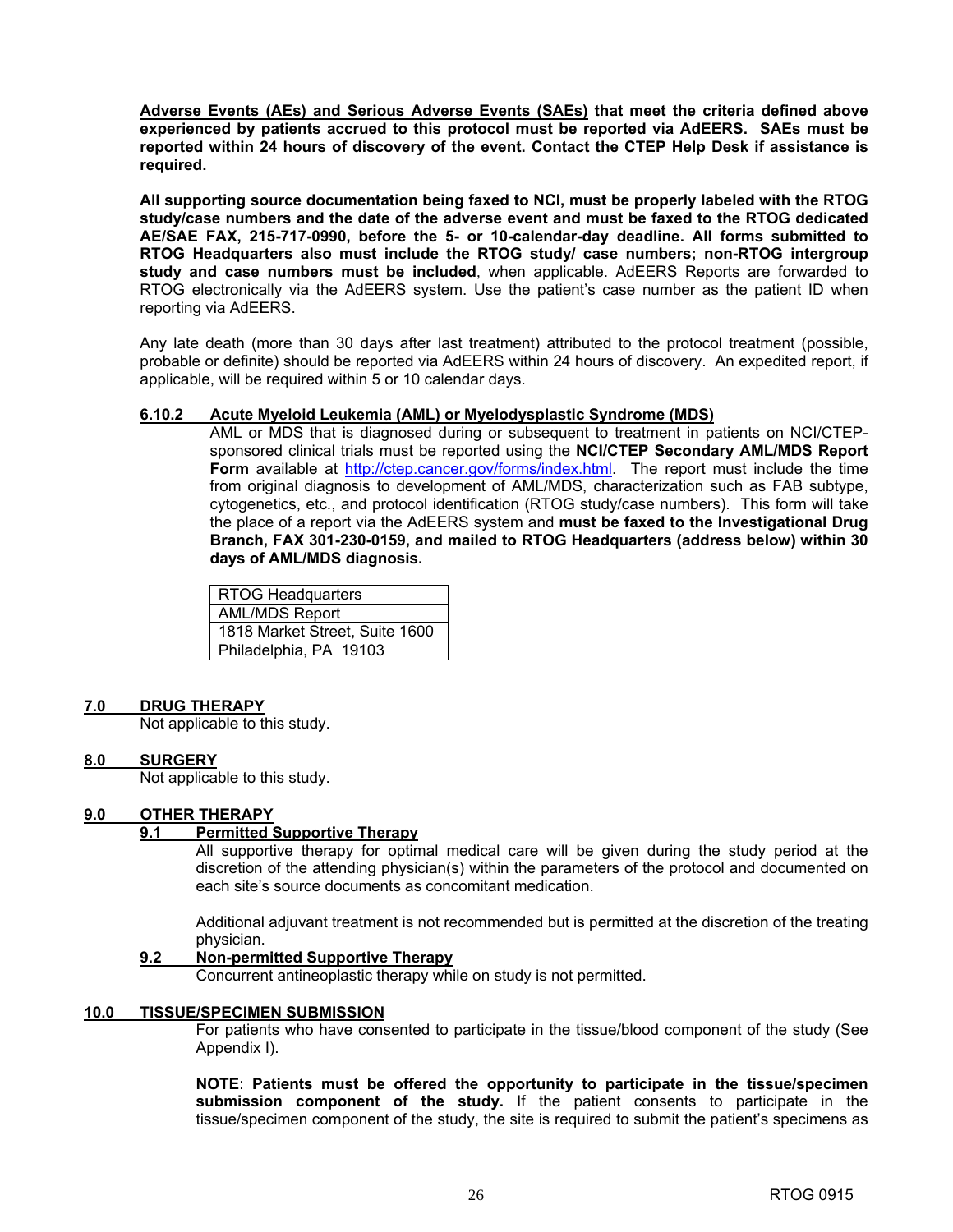specified in Section 10.0 of the protocol. Sites are not permitted to delete the tissue/specimen component from the protocol or from the sample consent.

#### **10.1 Tissue/Specimen Submission**

 The RTOG Biospecimen Resource at the University of California San Francisco acquires and maintains high quality specimens from RTOG trials. Tissue from each block is preserved through careful block storage and processing. The RTOG encourages participants in protocol studies to consent to the banking of their tissue. The RTOG Biospecimen Resource provides tissue specimens to investigators for translational research studies. Translational research studies integrate the newest research findings into current protocols to investigate important biologic questions. The RTOG Biospecimen Resource also collects tissue for Central Review of pathology. Central Review of tissue can be for eligibility and/or analysis.

 In this study, tissue will be submitted to the RTOG Biospecimen Resource for the purpose of tissue banking and serum, lymphocytes, and plasma will be collected for translational research.

**10.2 Specimen Collection for Tissue Banking** (Highly recommended but not required)

The following must be provided in order for the case to be evaluable for the Biospecimen Resource:

- **10.2.1** One H&E stained slide
- **10.2.2 (8/19/10)** A paraffin-embedded tissue block of the tumor or a 2 mm diameter core of tissue, punched from the tissue block containing the tumor with a punch tool and submitted in a plastic tube labeled with the surgical pathology number. NOTE: A kit with the punch, tube, and instructions can be obtained free of charge from the Biospecimen Resource. Block or core must be clearly labeled with the pathology identification number that corresponds to the Pathology Report.
- **10.2.3** A Pathology Report documenting that the submitted block or core contains tumor. The report must include the RTOG protocol number and patient's case number. The patient's name and/or other identifying information should be removed from the report. The surgical pathology numbers and information must NOT be removed from the report.
- **10.2.4** A Specimen Transmittal Form clearly stating that tissue is being submitted for the RTOG Biospecimen Resource; if for translational research, this should be stated on the form. The form must include the RTOG protocol number and patient's case number.
- **10.3 Serum, Plasma, and Lymphocyte Collection for Translational Research** (Highly recommended but not required)

See Appendix V for blood kit contents and detailed collection instructions.

Baseline levels of the RNA, proteins, and/or changes of the levels after SBRT may be used as biomarkers to predict clinical outcome including survival, local regional recurrence, distant metastasis, and treatment related toxicity. These markers may help us in the future to classify patients for their probability to benefit from the therapeutic regimens, particularly dose escalated radiotherapy.

One of the critical issues in studying biomarkers is the availability of biological materials. For patients with non-small cell lung cancer (NSCLC), repeated biopsies from tumors are difficult and cannot be performed routinely. Serum circulating in the body and carrying proteins or peptides from tumors and their surrounding environment may be a candidate surrogate tissue that provides important information about the individual's intrinsic genetic background and its response to the disease in the lungs. It may be informative in assessing response and toxicity following treatment. Furthermore, an individual's serum is relatively stable in volume, and therefore more reliable for quantitative analyses. A major advantage of using serum is its accessibility as it can be obtained easily without invasive procedures, particularly if only a small volume is required. In fact, associations between levels of certain serum proteins and responses to chemotherapeutic regimens have been reported. Blood lymphocytes are cellular components easily accessible from patients. Although they are not cancer cells, their response to treatment may reflect their genomic background. Information obtained from these cells might provide additional information about treatment response and toxicity if the genomic background indeed plays a role.

**10.3.1** Blood Sample Preparation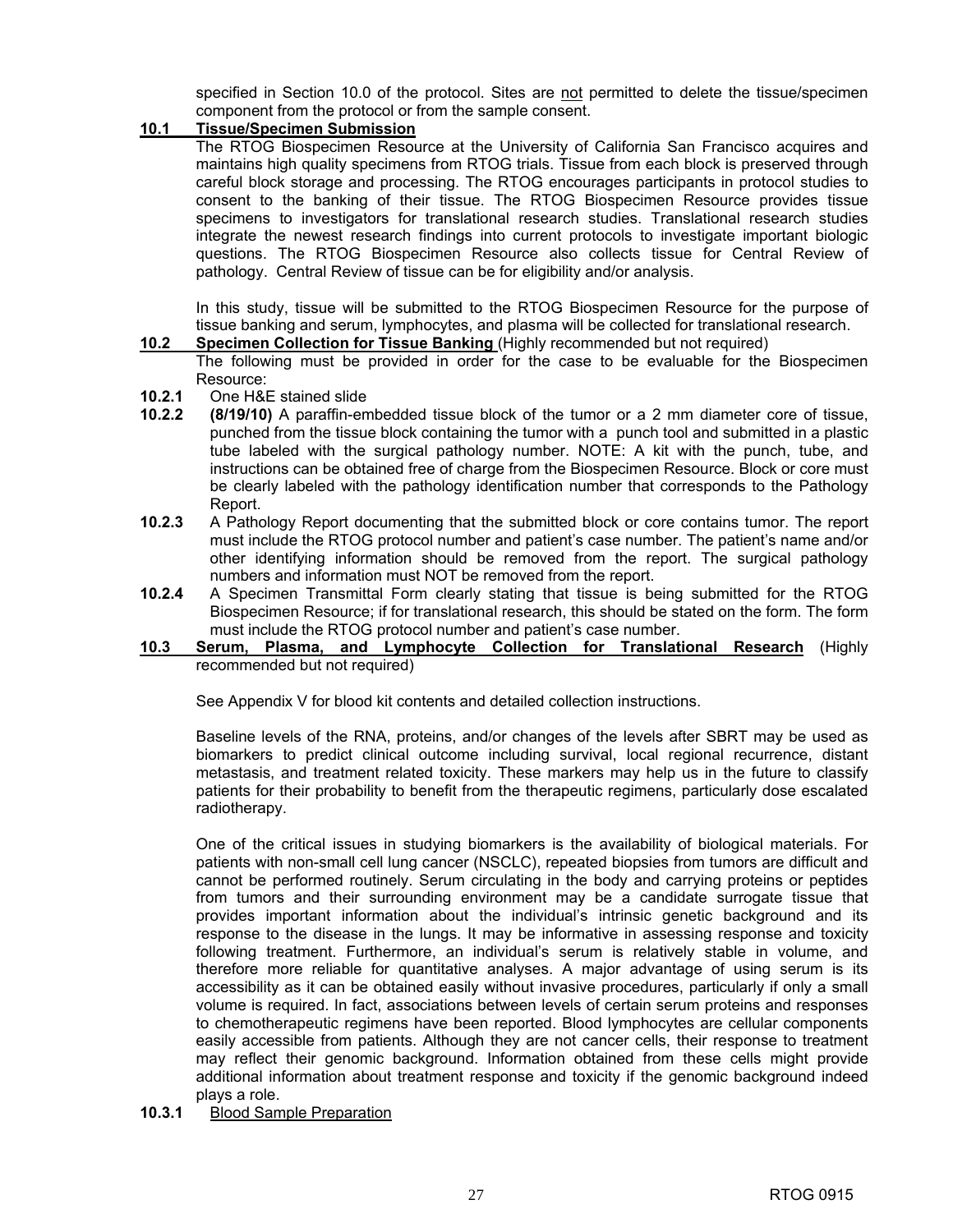20 ml peripheral blood (one 10 ml EDTA tube and one 10ml Red-top tube) will be taken from each individual before treatment and 6 weeks after completion of SBRT. Use sterile techniques to avoid contamination.

**10.3.2** Buffy Coat Cell and Plasma: For a visual explanation of Buffy coat, please refer to diagram below.



- **10.3.3** Frozen Plasma Samples for Biomarker Analysis
	- a. Collect one 10 ml tube of blood using one EDTA (purple top) tube.
	- b. Invert six to seven times to ensure adequate mixing with anticoagulant.
	- c. Centrifuge within one hour of collection in a standard clinical centrifuge at 3000g at  $4^\circ$ Celsius for 30 minutes.
	- d. If the interval between specimen collection and processing is anticipated to be greater than one hour, keep specimen on ice until centrifuging is done.
	- e. Carefully pipette and transfer ~1ml aliquots of plasma into 4-5 cryovials taking care to avoid collecting any blood cells (red/white blood cells).
	- f. Place tops on cryovials and make sure tops of cryovials are on securely.
	- g. Tube should be clearly labeled (see Section 10.5).
	- h. Place tubes in a Styrofoam holder and then place into a zip lock bag.
	- i. Store plasma cryovials at -80°C until packed and shipped.
- **10.3.4** Blood Sample for Isolation of Lymphocytes
	- a. Collect one 10 ml tubes of blood using one EDTA (purple top) tube. You may use the same tube that the plasma was collected from.
	- b. Carefully remove plasma close to the buffy coat.
	- c. Remove the buffy coat cells carefully and place into three (3) 1ml cryovials labeled "buffy coat" (it is okay if a few packed red cells are inadvertently collected in the process).
	- d. Tubes should be clearly labeled (see Section 10.5).
	- e. Place all three cryovials in a Styrofoam holder and then place into a zip lock bag.
	- f. Store buffy coat cryovials at -80°C until packed and shipped (shipped on dry ice).
- **10.3.5** Frozen Serum Samples for Biomarker Analysis
	- a. Collect one 10 ml tube of blood without coagulants (Red top).
	- b. Sit at room temperature for 30 min to allow clot formation.
	- c. Centrifuge in a standard clinical centrifuge at 3000g at 4o Celsius for 30 minutes.
	- d. Transfer ~1ml aliquots of separated serum into 4-5 cryovials.
	- e. Place tops on cryovials and make sure tops of cryovials are on securely.
	- f. Tube should be clearly labeled (see Section 10.5).
	- g. Place tubes in a Styrofoam holder and then place into a zip lock bag.
	- h. Store serum cryovials at -80°C until packed and shipped.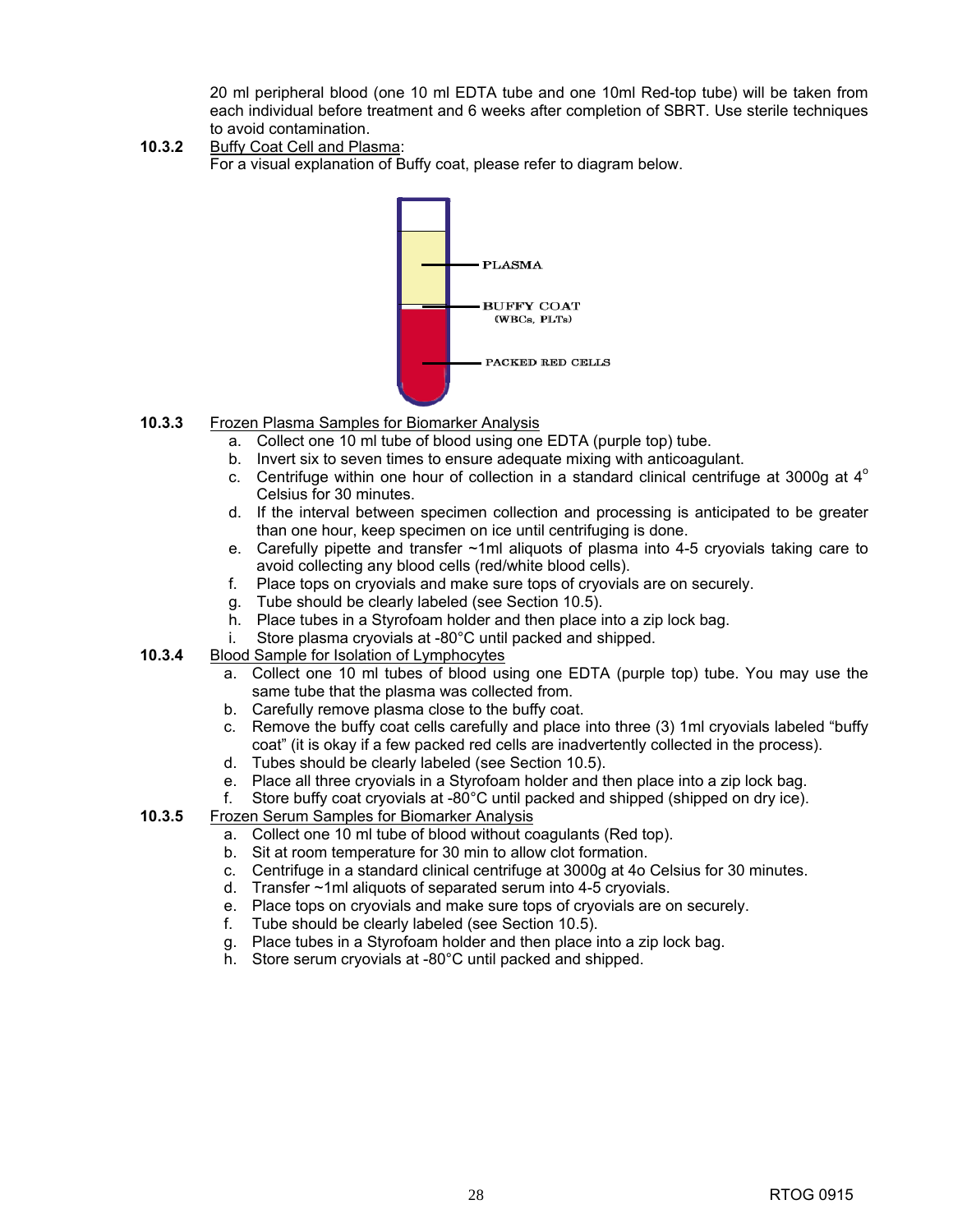#### **10.3.6** Storage Conditions **(8/19/10)**

Store at -80° C (-70°C to -90°C) until ready to ship. If a -80°C Freezer is not available:

• Samples can be stored short term in a -20 $\degree$  C freezer (non-frost free preferred) for up to one week (please ship out Monday-Wednesday only; Canada: Monday-Tuesday).

#### **OR:**

• Samples can be stored in plenty of dry ice for up to one week, replenishing daily (ship out Monday-Wednesday only; Canada: Monday-Tuesday).

**OR:** 

• Samples can be stored in liquid nitrogen vapor phase (ship out Monday-Wednesday only; Canada: Monday-Tuesday).

Please indicate on Specimen Transmittal Form the storage conditions used and time stored. **10.3.7** Documentation for Submission of Serum, Plasma, and Lymphocytes

 Submit materials for Tissue Banking, Central Review, Translational Research as follows: The following materials must be provided to the RTOG Biospecimen Resource: A Specimen Transmittal Form documenting the date of collection of the serum, plasma, and lymphocytes; the RTOG protocol number; the patient's case number; and method of storage (e.g., stored at - 80° C), must be included.

#### **10.4 Submit materials for Tissue Banking and Translational Research as follows:**

**Mailing Address: For Non-frozen Specimens Only RTOG Biospecimen Resource University of California San Francisco Campus Box 1800 1657 Scott Street, Room 223 San Francisco, CA 94143-1800** 

**Courier Address (FedEx, UPS, etc.): For Frozen Specimens RTOG Biospecimen Resource University of California San Francisco 1657 Scott Street, Room 223 San Francisco, CA 94115**

#### **Questions: 415-476-RTOG (7864)/FAX 415-476-5271; [RTOG@ucsf.edu](mailto:RTOG@ucsf.edu)**

#### **10.5 Reimbursement (Date)**

 RTOG will reimburse institutions for submission of protocol specified biospecimen materials sent to the Biospecimen Resource at the University of California San Francisco and other protocolspecified collection repositories/laboratories. After confirmation from the RTOG Biospecimen Resource or other designated repository/laboratory that appropriate materials have been received, RTOG Clinical Trials Administration will authorize payment according to the schedule posted with the Reimbursement and Case Credit Schedule found on the RTOG web site [\(http://www.rtog.org/pdf\\_document/RTOG\\_STUDY\\_LIST.pdf\). B](http://www.rtog.org/pdf_document/RTOG_STUDY_LIST.pdf)iospecimen payments will be processed quarterly and will appear on the institution's summary report with the institution's regular case reimbursement.

#### **10.6 Confidentiality/Storage**

 (See the RTOG Patient Tissue Consent Frequently Asked Questions, [http://www.rtog.org/biospecimen/tissuefaq.html fo](http://www.rtog.org/biospecimen/tissuefaq.html)r further details.)

- **10.6.1** Upon receipt, the specimen is labeled with the RTOG protocol number and the patient's case number only. The RTOG Biospecimen Resource database only includes the following information: the number of specimens received, the date the specimens were received, documentation of material sent to a qualified investigator, type of material sent, and the date the specimens were sent to the investigator. No clinical information is kept in the database.
- **10.6.2** Specimens for tissue banking will be stored for an indefinite period of time. Specimens for the translational research component of this protocol will be retained until the study is terminated, unless the patient has consented to storage for future studies. If at any time the patient withdraws consent to store and use specimens, the material will be returned to the institution that submitted it.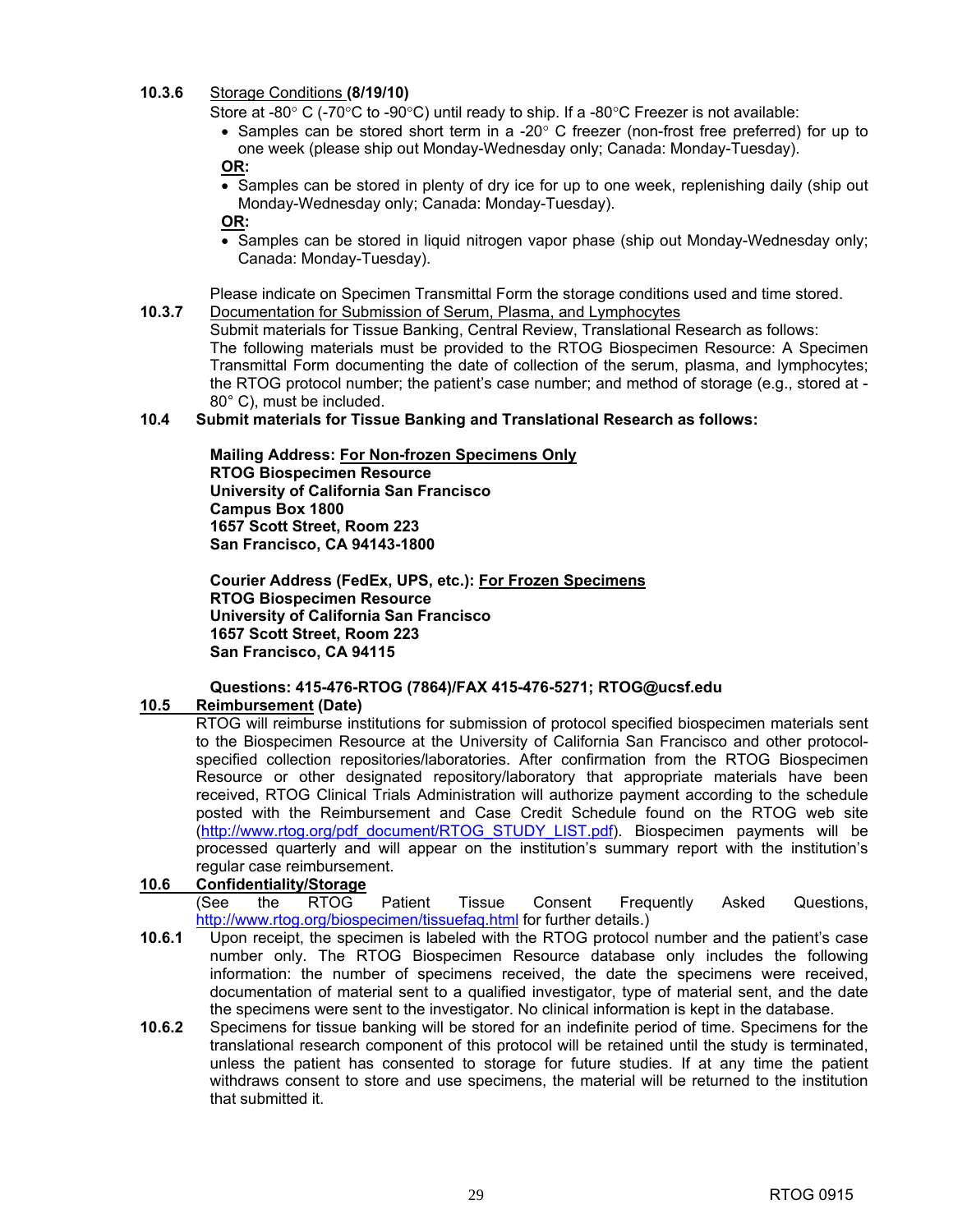#### **11.0 PATIENT ASSESSMENTS**

- **11.1 Study Parameters**: See Appendix II for a summary of assessments. See details and exceptions in Sections 11.1.1-11.1.4 below:
- **11.1.1** Pulmonary function tests (PFTs) include spirometry, lung volumes, and diffusion capacity. Arterial blood gases are optional. Subsequent to the follow-up visit 12 weeks post-SBRT, PFTs should be done every 6 months for 5 years.
- **11.1.2** Alternate chest x-ray and CT scan with contrast in follow-up visits, with initial chest x-ray at 6 weeks post-SBRT and the initial CT scan with contrast at 12 weeks post-SBRT. Continue alternating the studies in follow-up visits.
- **11.1.3** With the chest x-ray at 6 weeks post-SBRT, monitor for signs of radiation pneumonitis (see Section 6.9).
- **11.1.4** FDG-PET is recommended but not required at 12 weeks post-SBRT and at 1 year post-SBRT as a measure of response.

Note: FDG PET data will be used for the analysis of a secondary endpoint (see Section 2.2.2). To be included in this analysis, the patient's PET studies must be performed with a dedicated BGO, LSO, or GSO PET or PET/CT scanner. PET scanners with sodium iodide (Nal) detectors are not acceptable. If the baseline PET study is performed at the treating institution (or its affiliated PET facility), it is recommended that the reassessment PET scans be performed at the same site. FDG PET studies should be conducted according the institutional policies and quality assurance measures of each treating institution and should reflect the standards of practice as delineated in reports such as Shankar, et al. (2006).

#### **11.2 Measurement of Response**

#### **11.2.1** Response Determination **(8/19/10)**

Response to SBRT will be evaluated in this study using the international criteria proposed in the Revised Response Evaluation Criteria in Solid Tumors (RECIST) Guideline version 1.1 [*Eur J Cancer*. 2009;45:228-247.] See [http://ctep.info.nih.gov/protocolDevelopment/docs/recist\\_guideline.pdf fo](http://ctep.info.nih.gov/protocolDevelopment/docs/recist_guideline.pdf)r further details.

Additional definitions beyond the RECIST guidelines specific to this protocol are incorporated to define primary tumor control as described below.

#### 11.2.2 Baseline Documentation of "Target" and "Non-Target" Lesions

Patients enrolled to this protocol should have clinical stage I (T1 or T2, N0, M0) [T < 5 cm] NSCLC. At time of treatment, they should have only one site of gross disease in the lung, with no metastases. The primary lung tumor should be identified as the *target lesion* and recorded and measured at baseline and with each follow-up imaging evaluation.

The longest diameter (LD) for *the target lesion* will be calculated **from the treatment planning CT scan** using pulmonary windowing and reported as the baseline LD. The baseline LD will be used as a reference by which to characterize the objective tumor. For follow-up assessment, diagnostic CT scans performed using a 5 mm contiguous reconstruction algorithm using pulmonary windowing taken as part of scheduled protocol follow-up are preferred as the method of evaluation for response. When CT scans are not available, chest x-ray determination will be allowed as long as the target lesion is clearly visible. Changes in serum tumor markers will not be allowed for assessment of either local tumor progression or metastatic progression.

Local treatment effects in the vicinity of the tumor target may make determination of tumor dimensions difficult. For example, bronchial or bronchiolar damage may cause patchy consolidation around the tumor that over time may coalesce with the residual tumor. In cases in which it is indeterminate whether consolidation represents residual tumor or treatment effect, it should be assumed that abnormalities are residual tumor. In order to make the assessment more objective, a central radiology review for CT response evaluation will be required for this protocol.

All other lesions (or sites of disease) that appear after treatment (e.g., regional lymph nodes and distant metastases) should be identified as *non-target lesions* and should also be recorded at the point of their appearance and with each follow-up. Non-target lesions should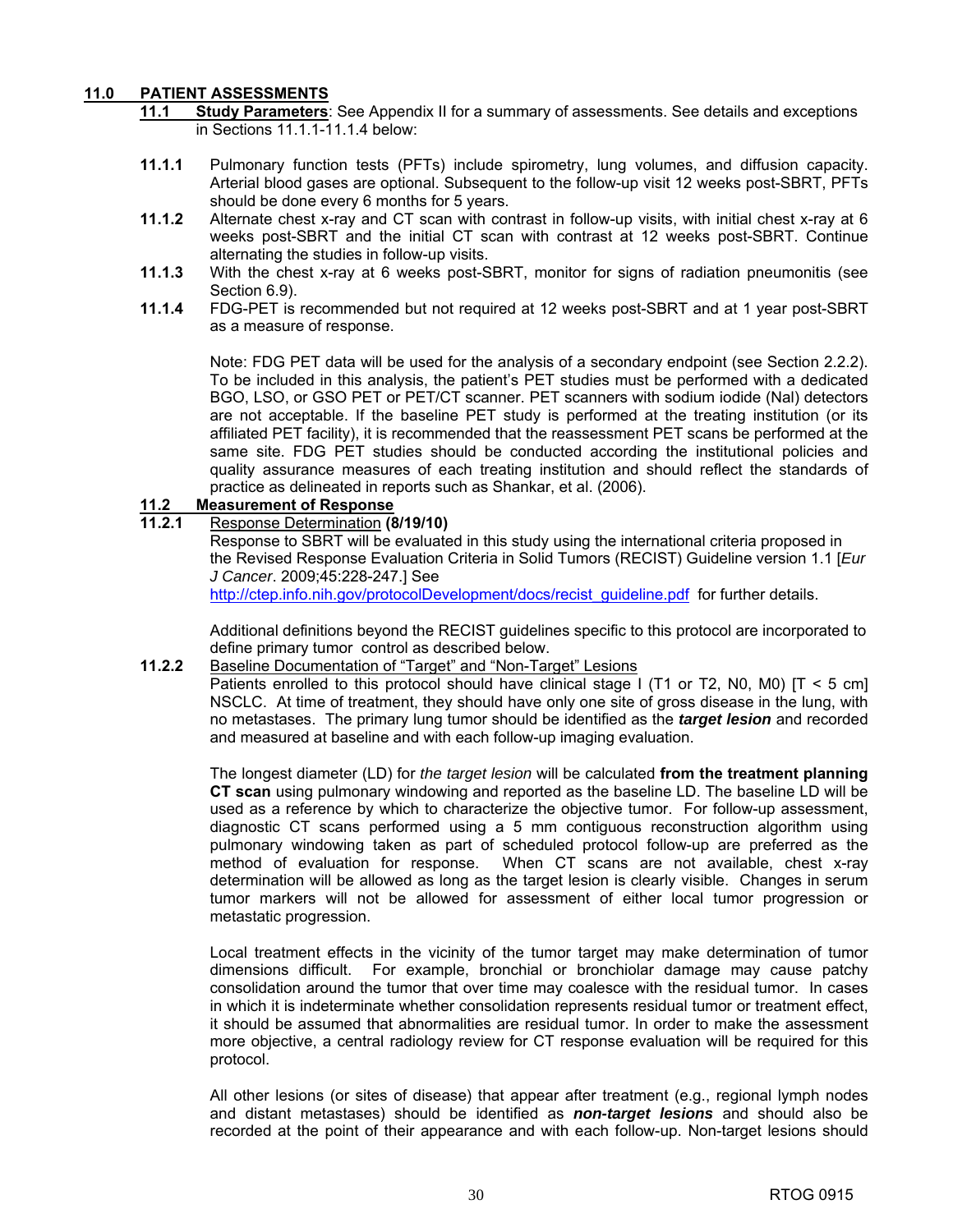constitute measurable disease, which by definition requires having an appearance suspicious for carcinoma and having a dimension of at least 1.0 cm. Assessment of regional lymphatic or metastatic progression will be made in comparison to the required pretreatment staging studies or any other pretreatment imaging evaluations available. Only non-target lesions appearing at the margin of the PTV (i.e., within 1.0 cm) will have recorded measurements (see *Marginal Failure* in the table below). Recorded measurements of all other non-target lesions are not required, but the presence or absence of each should be noted throughout follow-up.

**11.2.3** Response Criteria **(8/19/10)**

|                                       | <b>Evaluation of Target and Involved Lobe Lesions</b>                                                                                                                                                                                                                                                                                                                                                                                                                                                                                                                                                                                                                                                                                                                                                                                                                                                             |
|---------------------------------------|-------------------------------------------------------------------------------------------------------------------------------------------------------------------------------------------------------------------------------------------------------------------------------------------------------------------------------------------------------------------------------------------------------------------------------------------------------------------------------------------------------------------------------------------------------------------------------------------------------------------------------------------------------------------------------------------------------------------------------------------------------------------------------------------------------------------------------------------------------------------------------------------------------------------|
| <b>Complete Response</b>              | Disappearance of the target lesion; ideally, this determination will be made based                                                                                                                                                                                                                                                                                                                                                                                                                                                                                                                                                                                                                                                                                                                                                                                                                                |
| (CR)                                  | on CT image evaluation.                                                                                                                                                                                                                                                                                                                                                                                                                                                                                                                                                                                                                                                                                                                                                                                                                                                                                           |
| <b>Partial Response</b>               | At least a 30% decrease in the LD of the target lesion, taking as reference the                                                                                                                                                                                                                                                                                                                                                                                                                                                                                                                                                                                                                                                                                                                                                                                                                                   |
| (PR)                                  | baseline LD; ideally, this determination will be made based on CT image evaluation.                                                                                                                                                                                                                                                                                                                                                                                                                                                                                                                                                                                                                                                                                                                                                                                                                               |
| Stable Disease (SD)                   | Neither sufficient shrinkage to qualify for CR/PR above nor sufficient increase to<br>qualify for LE below, taking as reference the smallest LD since the treatment started                                                                                                                                                                                                                                                                                                                                                                                                                                                                                                                                                                                                                                                                                                                                       |
| Local Enlargement<br>(LE)             | At least a 20% increase in the LD of target lesion, taking as reference the smallest<br>LD recorded since the treatment started; Ideally, this determination will be made<br>based on CT image evaluation.                                                                                                                                                                                                                                                                                                                                                                                                                                                                                                                                                                                                                                                                                                        |
| <b>Primary Tumor</b><br>Failure (PTF) | Refers to the primary treated tumor after protocol therapy and corresponds to<br>meeting both of the following two criteria: 1) Increase in tumor dimension of 20%<br>as defined above for local enlargement (LE); 2) The measurable tumor with criteria<br>meeting LE should be avid on Positron Emission Tomography (PET) imaging with<br>uptake of a similar intensity as the pretreatment staging PET, OR the measurable<br>tumor should be biopsied confirming viable carcinoma. For outcome analysis,<br>Marginal Failures (MF; see below) will also be counted as PTF; however, they<br>should be distinguished specifically as MF, not PTF, on all report forms.<br>The<br>EORTC criteria for post-treatment PET evaluation will be used as a basis for<br>evaluation in cases more difficult to assign as to whether the uptake is pathological<br>for cancer recurrence vs. inflammation. <sup>46</sup> |
| <b>Marginal Failure</b><br>(MF)       | Refers to the appearance after protocol therapy of a measurable tumor appearing<br>since treatment within 1.0 cm of the treated PTV (see Section 6.4) and meeting the<br>following two criteria: 1) Enlarging tumor dimensions corresponding to a 20%<br>increase in the longest diameter compared to initial appearance on imaging<br>evaluation. Ideally, this determination will be made based on CT image evaluation;<br>2) The measurable tumor within 1.0 cm of the treated PTV should be avid on<br>Positron Emission Tomography (PET) imaging with uptake of a similar intensity as<br>the pre-treatment staging PET, OR the measurable tumor should be biopsied<br>confirming viable carcinoma.                                                                                                                                                                                                          |
| <b>Primary Tumor</b><br>Control (PTC) | The absence of Primary Tumor Failure.                                                                                                                                                                                                                                                                                                                                                                                                                                                                                                                                                                                                                                                                                                                                                                                                                                                                             |
| Involved Lobe<br>Failure              | Refers to the appearance of lung cancer after protocol therapy within the<br>anatomical boundaries of the lobe in which the primary tumor arose (involved lobe).<br>The measurable tumor apart from the primary tumor but within the involved lobe<br>should meet criteria for LE, should be avid on Positron Emission Tomography<br>(PET) imaging with uptake highly suspicious for cancer (e.g., SUV>3-5), OR the<br>measurable tumor should be biopsied confirming viable carcinoma. Failure outside<br>of the involved lobe (uninvolved lobes) will be considered metastatic disseminated<br>(distant) failures.                                                                                                                                                                                                                                                                                              |
| <b>Local Failure</b>                  | Refers to either primary tumor failure or involved lobe failure or both.                                                                                                                                                                                                                                                                                                                                                                                                                                                                                                                                                                                                                                                                                                                                                                                                                                          |
| Local Control (LC)                    | The absence of Local Failure                                                                                                                                                                                                                                                                                                                                                                                                                                                                                                                                                                                                                                                                                                                                                                                                                                                                                      |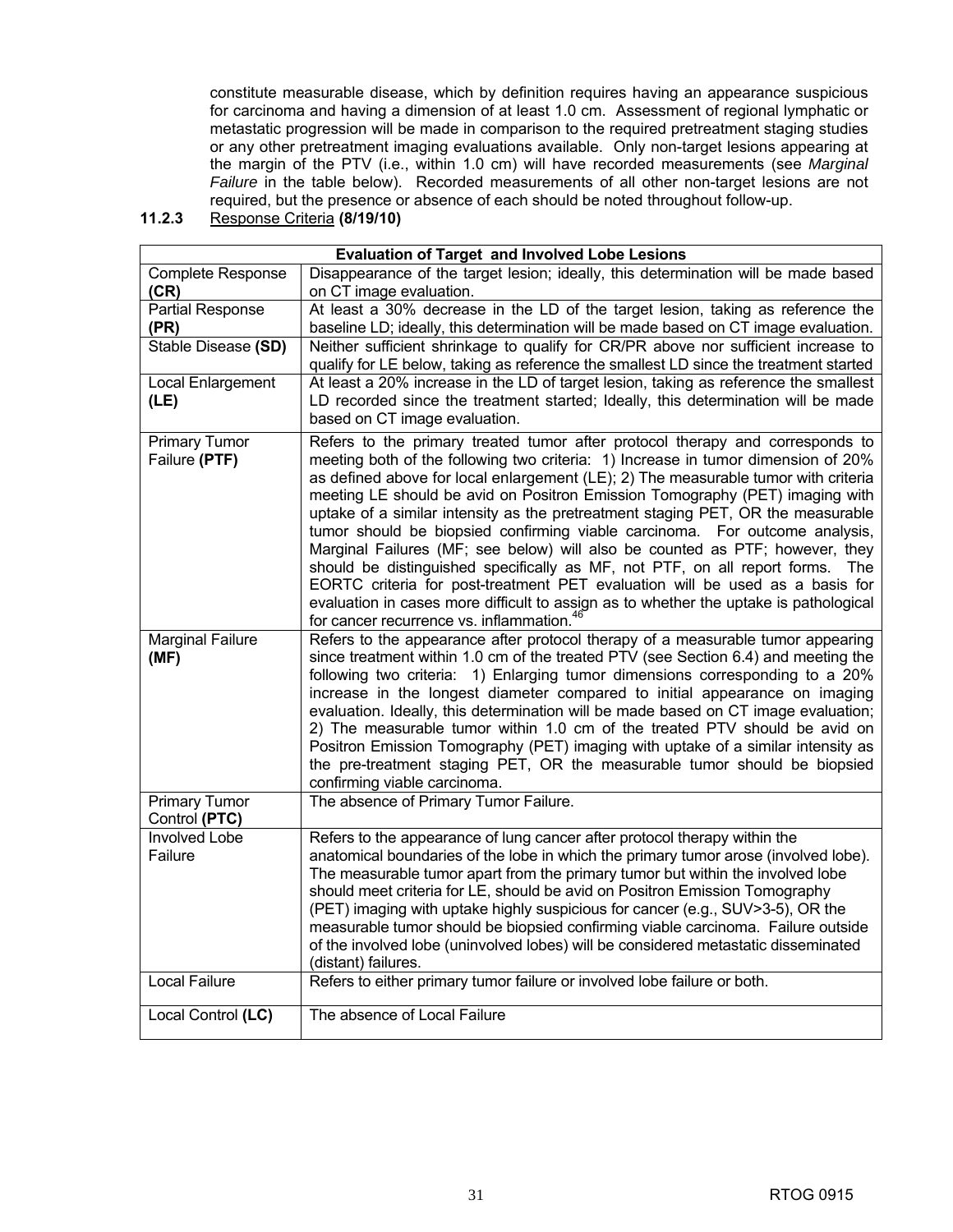| <b>Evaluation of Non-Target Lesions</b> |                                                                                                                                                                                                                                                                                                                                                                                                                                                                          |  |  |  |  |
|-----------------------------------------|--------------------------------------------------------------------------------------------------------------------------------------------------------------------------------------------------------------------------------------------------------------------------------------------------------------------------------------------------------------------------------------------------------------------------------------------------------------------------|--|--|--|--|
| <b>Regional Failure</b><br>(RF)         | Refers to the appearance after protocol therapy of measurable tumor within lymph<br>nodes along the natural lymphatic drainage typical for the location of the treated<br>primary disease only with dimension of at least 1.0 cm on imaging studies<br>(preferably CT scans) within the lung, bronchial hilum, or the mediastinum.<br>Equivocally appearing enlarged lymph nodes should be positive on PET imaging<br>or biopsied to confirm involvement with carcinoma. |  |  |  |  |
| Metastatic<br>Dissemination (MD)        | Refers to the appearance after protocol therapy of cancer deposits characteristic<br>of metastatic dissemination from non-small cell lung cancer. Appropriate<br>evaluations for making this determination include physical examination and<br>imaging studies. PET scan OR biopsy to confirm MD is encouraged but not<br>required.                                                                                                                                      |  |  |  |  |

#### **11.3 Criteria for Discontinuation of Protocol Treatment**

- Disease progression at any time during treatment or in the follow-up period; the patient should be restaged and sites of recurrence and/or progression should be documented. Rebiopsy is strongly encouraged.
- **Development of intercurrent, noncancer related illnesses that prevent the continuation of** treatment or protocol-specified follow up.
- Unacceptable toxicity;
- The patient may elect to withdraw from study treatment at any time for any reason.

If protocol treatment is discontinued, follow up and data collection will continue as specified in the protocol.

#### **12.0 DATA COLLECTION Data should be submitted to:**

#### **RTOG Headquarters\* 1818 Market Street, Suite 1600 Philadelphia, PA 19103**

#### **\*If a data form is available for web entry, it must be submitted electronically.**

Patients will be identified by initials only (first middle last); if there is no middle initial, a hyphen will be used (first-last). Last names with apostrophes will be identified by the first letter of the last name.

#### **12.1 Summary of Data Submission**

**Item Due** Demographic Form (A5) **Example 2** Within 2 weeks of registration Initial Evaluation Form **(I1)** Pathology Report **(P1)**  Slides/Blocks **(P2)** Radiotherapy Form (T1) Milliam State Within 1 week of RT end

Daily Treatment Record **(T5) Copy to HQ and ITC**

Follow-up Form **(F1)** Every 3 months for 2 years; every 6 months for next 2 years; then annually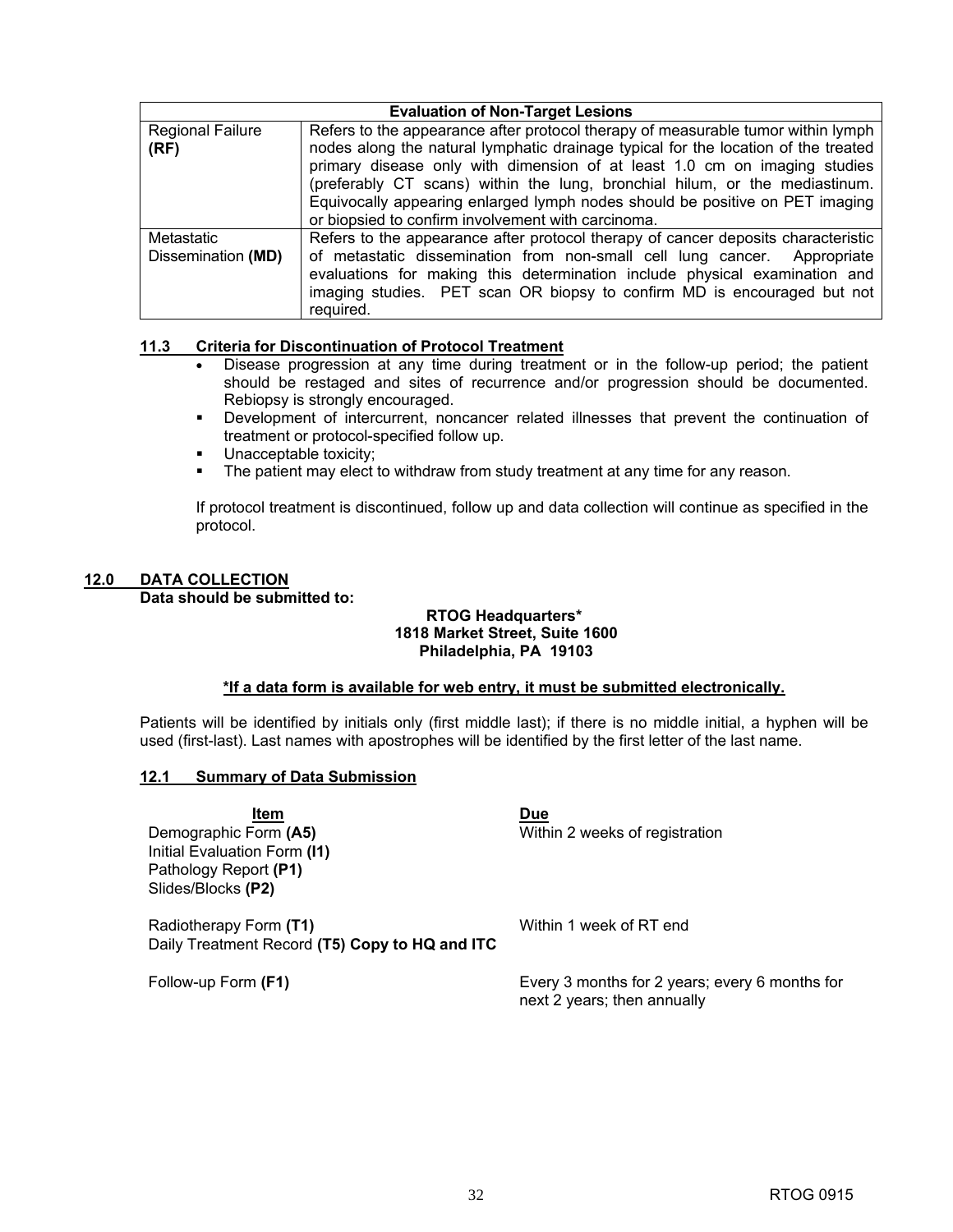#### **Item Due Preliminary Dosimetry Information (DD)**

†Digital Data Submission – Treatment Plan submitted Within 1 week of start of RT to ITC via SFTP account exported from treatment planning machine by Physicist

Digital data submission includes the following:

- CT data, critical normal structures, all GTV, CTV, and PTV contours **(C1, C3)**
- Digital beam geometry for initial and boost beam sets
- Doses for initial and boost sets of concurrently treated beams
- Digital DVH data for all required critical normal structures, GTV, CTV, and PTVs for total dose plan **(DV)**

Digital Data Submission Information Form **(DDSI)** – Submitted online (Form located on ATC web site, [http://atc.wustl.edu/forms/DDSI/ddsi.html\)](http://atc.wustl.edu/forms/DDSI/ddsi.html)

Hard copy isodose distributions for total dose plan as described in QA guidelines† **(T6)** 

**NOTE: Sites must notify ITC via e-mail [\(itc@wustl.edu\)](mailto:itc@wustl.edu) after digital data is submitted. The e-mail must include study and case numbers or, if the data is phantom, "dry run" or "benchmark".** 

#### **Final Dosimetry Information Within 1 week of RT end**

Radiotherapy Form **(T1) [copy to HQ and ITC]** Daily Treatment Record **(T5) [copy to HQ and ITC]**  Modified digital patient data as required through consultation with Image-Guided Therapy QA Center

 †Available on the ATC web site, [http://atc.wustl.edu/](http://atc.wustl.edu) **NOTE:** ALL SIMULATION AND PORTAL FILMS AND/OR DIGITAL FILM IMAGES WILL BE KEPT BY THE INSTITUTION AND ONLY SUBMITTED IF REQUESTED.

#### **12.2.1** *Digital Data Submission to ITC* **(3/4/10)**

Digital data submission may be accomplished using media or the Internet. For network submission: The SFTP account assigned to the submitting institution by the ITC shall be used, and e-mail identifying the data set(s) being submitted shall be sent to: **[itc@wustl.edu](mailto:itc@wustl.edu)**

For media submission: Please contact the ITC about acceptable media types and formats. Hardcopies accompanying digital data should be sent by mail or Federal Express and should be addressed to:

> **Image-Guided Therapy Center (ITC) ATTN: Roxana Haynes 4511 Forest Park, Suite 200 St. Louis, MO 63108 314-747-5415 FAX 314-747-5423**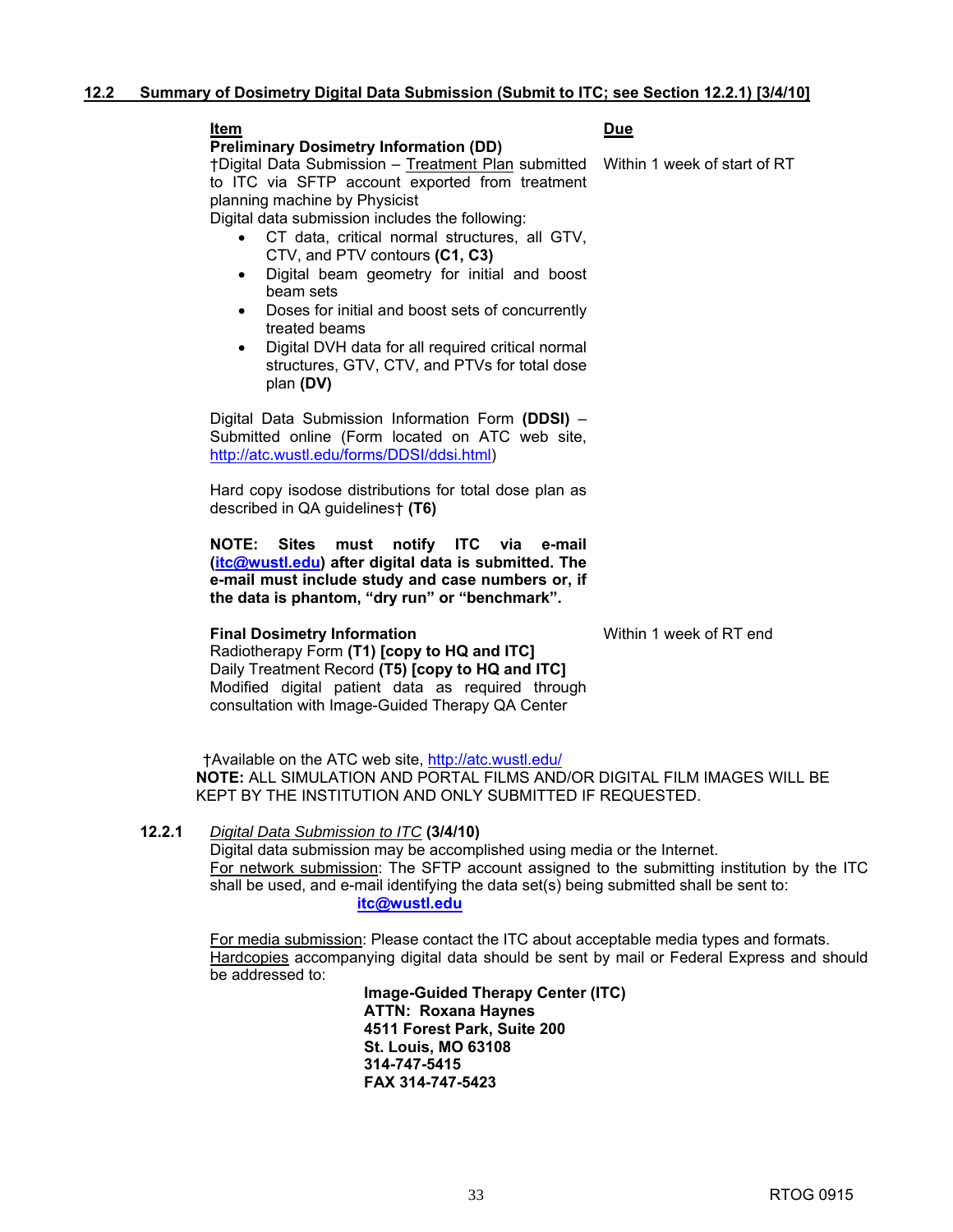#### **13.0 STATISTICAL CONSIDERATIONS**

#### **13.1 Primary Endpoint (7/26/10)**

- The rate of 1-year grade 3 or higher adverse events definitely, probably, or possibly related to treatment for the following adverse events:
	- Grade 3-5 Cardiac Disorders
		- Pericardial effusion
		- **Pericarditis**
		- Restrictive cardiomyopathy
	- Grade 4-5 Gastrointestinal Disorders
		- Dysphagia
		- **Esophagitis**
		- Esophageal fistula
		- **Esophageal obstruction**
		- **Esophageal perforation**
		- Esophageal stenosis
		- **Esophageal ulcer**
		- **Esophageal hemorrhage**
	- Grade 3-5 Injury, Poisoning, and Procedural Complications
		- Fracture (to be limited to rib fractures only)
	- Grade 3-5 Nervous System Disorders
		- Brachial plexopathy
		- **Recurrent laryngeal nerve palsy**
		- **M**velitis
	- Respiratory, Thoracic, and Mediastinal Disorders, Grade 3-5, except as noted below
		- Atelectasis (grade 4-5 only)
		- Bronchopulmonary hemorrhage
		- Mediastinal hemorrhage
		- Pleural hemorrhage
		- Tracheal hemorrhage
		- **Bronchial fistula**
		- **Pulmonary fistula**
		- **Bronchopleural fistula**
		- **Tracheal fistula**
		- **Hypoxia (provided grade 3 is worse than baseline)**
		- Bronchial obstruction
		- **Tracheal obstruction**
		- **Pleural effusion**
		- **Pneumonitis**
		- Pulmonary fibrosis
	- Grade 3-5 Skin and Subcutaneous Disorders
	- Skin ulceration (thorax only)
	- Changes in Pulmonary Function Tests per the SBRT Pulmonary Toxicity Scale (see Section 6.9.5), Grade 3-5
		- FEV1 decline
		- Forced Vital Capacity decline
		- Any Grade 5 adverse event attributed to treatment

## **13.2 Secondary Endpoints (8/19/10)**

## **13.2.1** Primary tumor control;<br>**13.2.2** Overall survival and dis

- **13.2.2** Overall survival and disease-free survival;
- **13.2.3** Distribution of FDG PET SUV changes as a potential measure of treatment response and outcomes;
- **13.2.4** Distribution of pulmonary function changes by treatment arm and response;
- **13.2.5** Biomarkers for primary tumor control rate at 1 year and grade 2 or higher radiation pneumonitis.

#### **13.3 Randomization and Stratification**

Patients will be randomized to one of two treatment arms in order to avoid any patient selection bias. The treatment allocation scheme described by Zelen (1974) will be used because it balances patient factors other than institution. Additionally, patients will be stratified by Zubrod Performance Status (0 vs. 1. vs. 2) and T Stage (T1 vs. T2).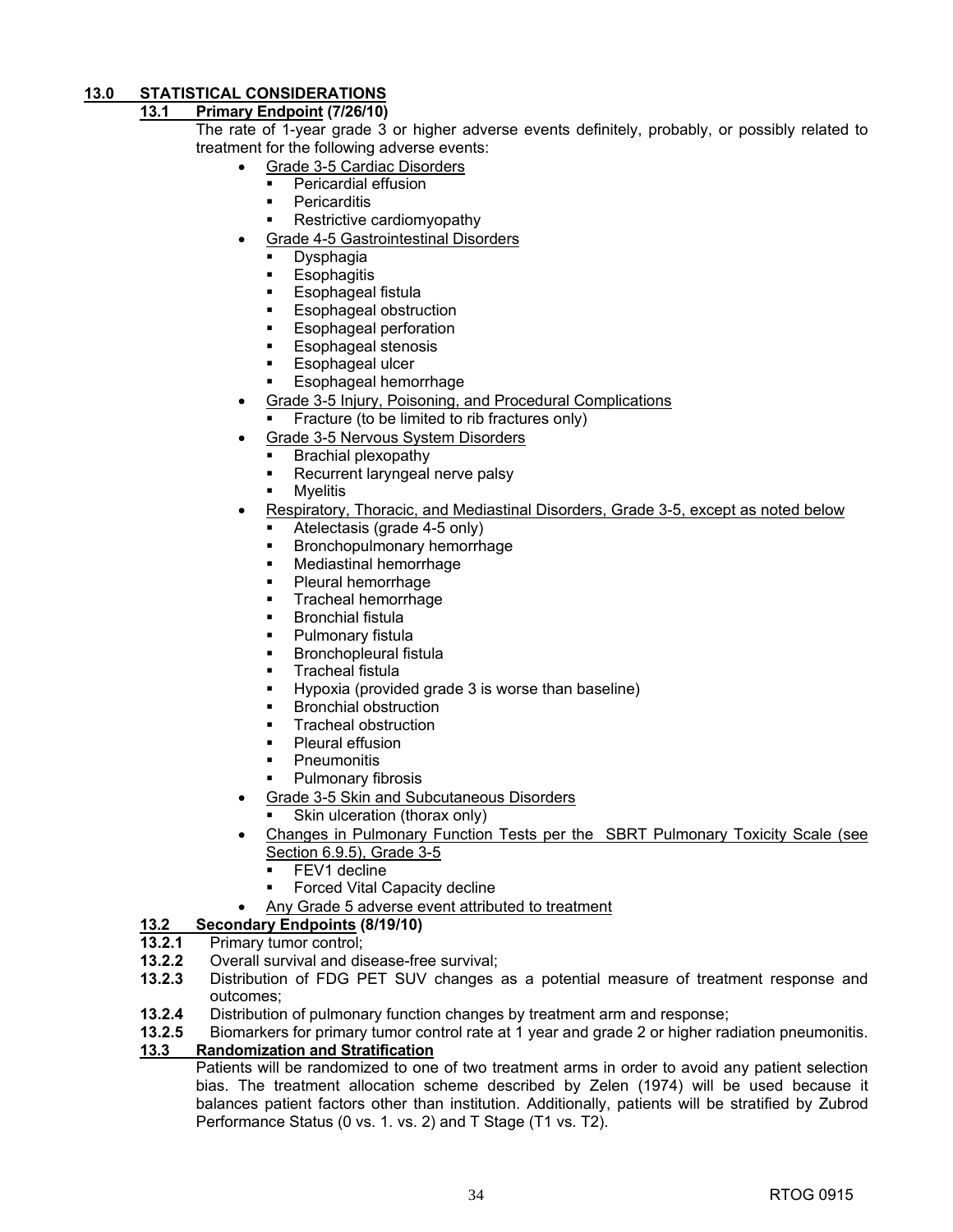#### **13.4 Sample Size**

 The goals for this randomized phase II study are to select the most favorable treatment regimen on the basis of the grade 3 or higher adverse events at 1 year and for that regimen to be used then as a comparison (experimental) arm in a phase III trial against the current RTOG standard SBRT treatment set by RTOG 0236.

Based on the results of previous studies (Hara 2006, Onishi 2007, Timmerman 2007), we expect that at most 5% of patients will experience a grade 3 or higher adverse event. We will not investigate further any regimen in this study that yields > 17% grade 3 or higher adverse events by 1 year. We consider any regimen in this study that yields  $\leq 5\%$  grade 3 or higher adverse events by 1 year to be a treatment regimen to investigate further. For each arm, the null hypothesis (H<sub>0</sub>) is that the regimen is not safe versus the alternative hypothesis (H<sub>A</sub>) that the regimen is safe. Let p denote the proportion of patients who have not experienced a grade 3 or higher adverse event by the end of year 1 among all analyzable patients (eligible patients who received any protocol treatment) in each arm. The hypotheses for each arm are:

$$
H_0
$$
: p < 0.83 vs.  $H_A$ : p  $\geq$  0.95

Based on the hypotheses above, the sample size was calculated with Fleming's Multiple Testing Procedure (1982), specifically two-stage testing, at a significance level of 0.1 and 90% statistical power. At these type I and II error rates, 41 patients will be needed for each arm. This sample size will yield an actual significance level of 0.06 and an actual statistical power of 83%. Adjusting the number of cases for ineligible or unanalyzable cases by 7%, 44 patients are needed for each arm; **a maximum of 88 patients is required for this study.** 

#### **13.5 Patient Accrual**

 Based on patient accrual in previous RTOG studies, the initial 6 months accrual will be negligible while institutions are obtaining IRB approval. Based upon patient accrual in previous RTOG NSCLC studies, the patient accrual is projected to be 2 patients per month. Assuming a similar accrual rate of 2 per month for this study, we expect to complete accrual for this study in 4.5 (> 4.3) years.

 If the accrual rate is higher than the projected date, we will amend the protocol to reflect the actual accrual rate. If the accrual rate is too low, the feasibility of completing the study will be discussed with the Study Chairs, the RTOG Lung Cancer Committee Chair, and the RTOG Executive Committee.

#### **13.6 Analysis Plans**

The analysis for reporting the initial results of treatment will be undertaken when each patient has been potentially followed for a minimum of 1 year from the end of protocol specified treatment. Only patients that meet the eligibility requirements of this protocol and start protocol treatment will be included. Analyzable patients are defined as eligible patients who received any protocol treatment.

#### **13.6.1** Analysis of the Primary Endpoint **(8/19/10)**

The NCI Common Terminology Criteria for Adverse Events (CTCAE, v. 4) for scoring the treatment-related adverse events will be used.

The adverse events of interest in this study are listed in Section 13.1.

The rates of grade 3 or higher adverse events at 1 year will be calculated as the proportion of patients who have any adverse event of interest by the end of year 1 among the total analyzable patients in each arm. These rates will be reported by T stage (T1 versus T2).

 The stopping and continuation rules in Table 1 will be applied for the interim analyses for each arm separately. At any stage, we will report the results when the results from both arms are available. If at any stage, we stop and reject the null hypothesis  $(H<sub>0</sub>)$ , we would conclude that this regimen is safe, stop the accrual to this arm, and continue to accrue patients to the other arm (if applicable). If we stop and reject the alternative hypothesis  $(H_A)$  at any stage, we would conclude that the regimen is not safe, stop the accrual to this arm, and continue to accrue patients to the other arm (if applicable). If we continue until the last stage, we will conclude that the regimen is safe or not safe.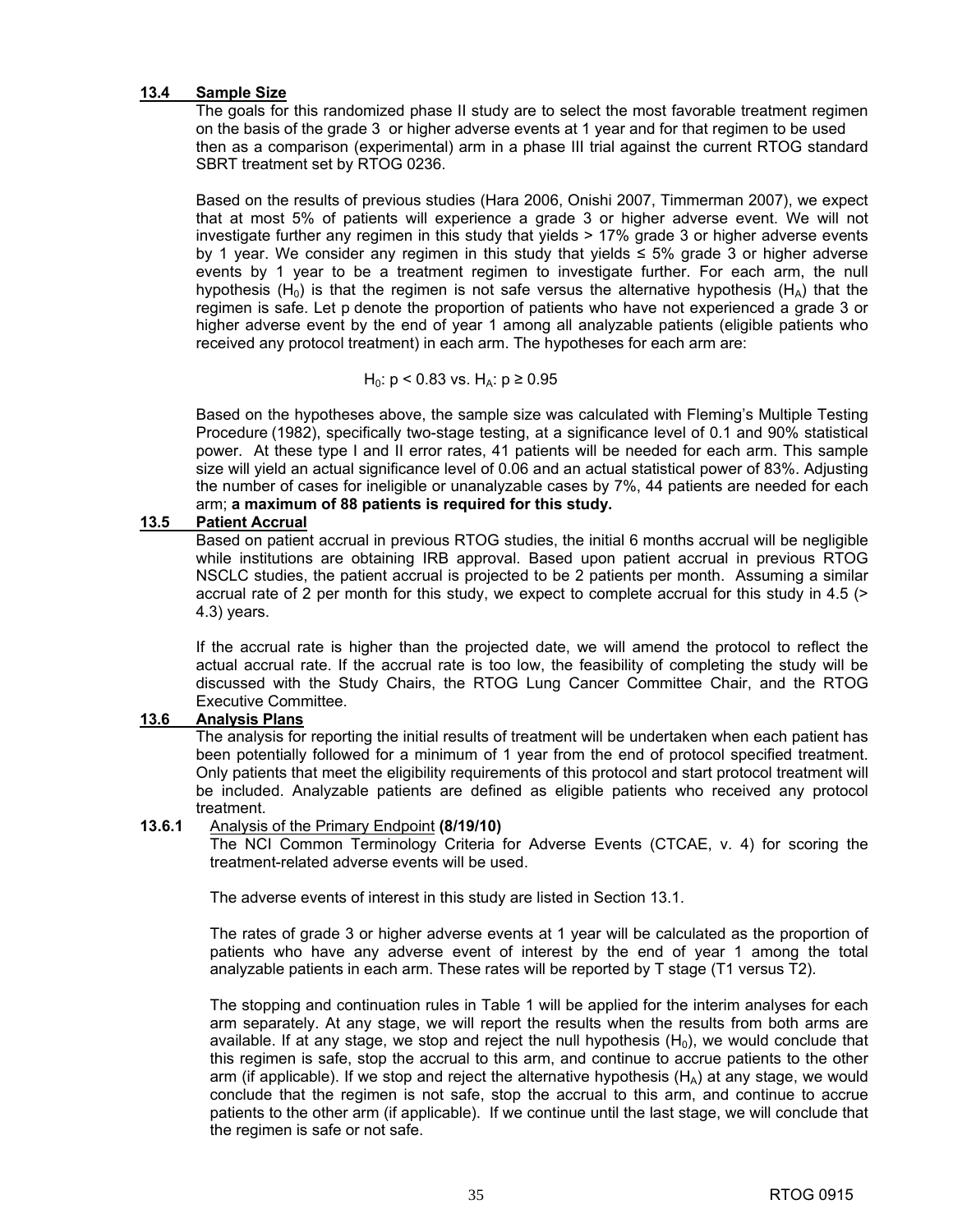Based on a number of studies of SBRT, we assume similar high rates of primary tumor control rate for single and multiple fraction doses. However, we will monitor the primary tumor control rate for both arms.

- 1. If the primary tumor control rate at 1 year of both arms are higher than 90% and the adverse event rate for both arms is  $\leq 17\%$ , then both arms will be strongly considered as a potential arm in a subsequent phase III study, assuming treatment delivery is acceptable. If both arms meet these criteria, then the treatment arm that has lower adverse event rate at 1 year will be chosen.
- 2. If the primary tumor control rate at 1 year of both arms is less than 90% and the adverse event rate for both arms is  $\leq$  17%, then the Study Chairs will reassess the validity of either fractionation as a potential comparator arm for a phase III comparison with the RTOG 0236 standard treatment.
- 3. If any of the arms have more than 17% grade 3 or higher adverse events by 1 year, then we will conclude that the experimental regimen is not promising for further investigation regardless of primary tumor control rates at 1 year.
- 4. If only 1 of the arms has a higher than 90% primary tumor control rate at 1 year, with the adverse event rate for both arms being  $\leq$  17%, then the treatment arm that has a primary tumor control rate higher than 90% will be chosen.

#### **Table 1: Number of Patients Having Grade 3 or Higher Adverse Events at 1 Year for Stopping and Continuation Rules**

| Number of<br>analyzable<br>patients* | Stop and<br>conclude that this<br>regimen is safe | Continue<br>Accrual | Stop and conclude<br>that this regimen is<br>not safer |
|--------------------------------------|---------------------------------------------------|---------------------|--------------------------------------------------------|
| 21                                   |                                                   | $1 - 3$             | $\geq 4$                                               |
| 41                                   | < 4                                               | N/A                 | $\geq 5$                                               |

\*Analyzable patients are defined as eligible patients who received any protocol treatment with at least 1 year of follow-up beginning from the start of SBRT.

If a grade 5 adverse event definitely, probably, or possibly related to treatment is reported at any time, it will be reviewed by the Study Chairs, the Study Statistician, the RTOG Lung Cancer Committee chair, and the RTOG Executive Committee. Case report forms (CRFs), source documentation, and a statistical report summarizing the study data will be reviewed as soon as possible. During this review, accrual will be suspended (if applicable). Following this review, the Study Chairs, the Study Statistician, the RTOG Lung Cancer Committee chair, and the RTOG Executive Committee will discuss the findings and make a decision about amending and/or continuing the study.

In each arm, logistic regression (Agresti 1996) will be used to model the distribution of grade ≥ 3 adverse events. Both unadjusted and adjusted odd ratios and the respective 90% confidence interval will be computed.

The following will be reported at the time of primary endpoint analysis:

- Tabulation of all cases entered, and any patients excluded from the analysis with reasons for exclusion;
- Patient accrual rate;
- Institutional accrual;
- Distribution of important prognostic baseline and other pretreatment variables;
- Frequency and severity of adverse events;
- Compliance rates of treatment delivery with respect to the protocol prescription.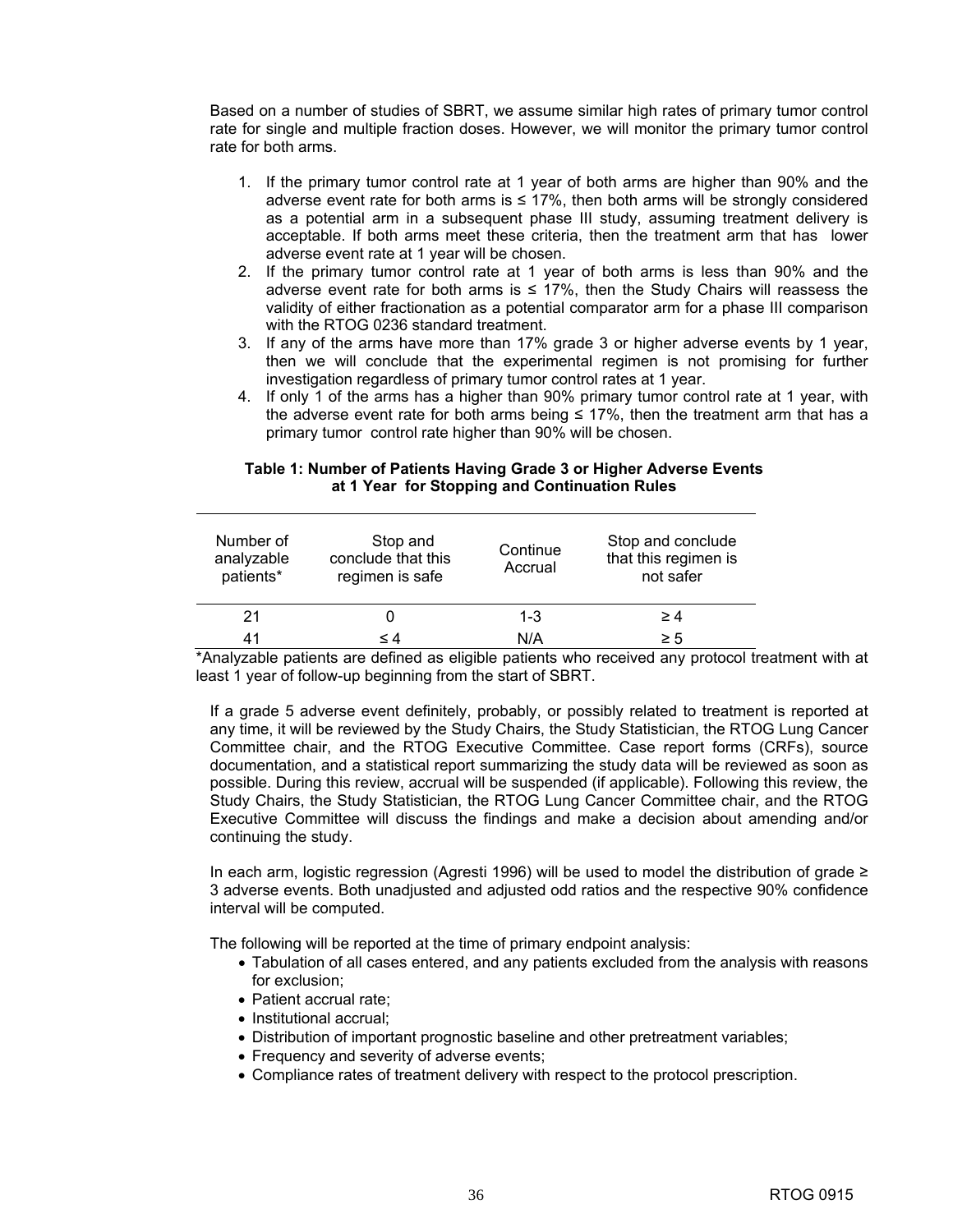#### **13.6.2** Analysis of Secondary Endpoints

#### **13.6.2.1** *Survival Outcomes* **(8/19/10)**

The survival endpoints for this trial are primary tumor control, overall survival, and diseasefree survival at 1 year.

 The failure event for overall survival is a death due to any cause. Survival time is measured from the date of randomization to the date of death or last follow up. The failure event for disease-free survival is defined as death due to any cause, local failure, marginal failure, involved node failure, regional failure, distant metastasis, or second primary. Time to disease-free survival is measured from the date of randomization to the earliest event or to the date of most recent follow-up if no event occurred. Primary tumor control is defined as the absence of local progression as defined in Section 11.2.3. Marginal failures will be considered events for primary tumor failure. The primary tumor control rate at 1 year will be calculated as the number of patients who do not have a local progression event by the total number of analyzable patients in each arm at 1 year.

 The Kaplan-Meier method (1958) will be used to estimate overall survival and disease-free survival at 1 year. Time to overall survival and disease-free survival will be modeled by Cox (1972) proportional hazards regression. Unadjusted and adjusted hazard ratios and the respective 90% confidence intervals will be computed. Logistic regression (Agresti 1996) will be used to model the distribution of the primary tumor control rate. Both unadjusted and adjusted odd ratios and the respective 90% confidence interval will be computed. At the least, Zubrod performance status, and T-stage (and other factors as appropriate) will be adjusted in these models.

 No statistical comparison will be made between the 2 arms. Further subgroup analyses will be undertaken if the sample sizes involved in each subgroup are adequate to support such analyses.

#### **13.6.2.2** *Assessment of FDG PET SUV Changes as a Measure of Treatment Response and Outcomes*

Whole body FDG-PET scan will be done within 8 weeks prior to registration (required), and 12 weeks and 12 months post-SBRT (recommended but not required). The peak standard uptake value (SUV), normalized SUV (peak SUV of regions of interest/mean SUV of the aortic arch), and the change of SUV and normalized SUV (subtracting SUV and normalized SUV at reassessment from baseline data respectively) will be used as PET scan data. The grade 3 or higher adverse event, overall survival, and disease-free survival will be the outcomes. The distribution of the peak SUV and normalized SUV will be reported for each time point, respectively. The distribution of change of SUV and normalized SUV will be reported.

#### **13.6.2.3** *Descriptive Pulmonary Function by Treatment Arm and Response*

The descriptive statistics of changes of FEV1 and diffusion capacity before and after treatment will be reported in each arm (at least mean, standard deviation, median, and range). These data will be reported by 4 local response categories (complete response; partial response; stable disease; local enlargement) in each arm.

#### **13.6.2.4** *Translational Research: Biomarkers for Primary Tumor Control and Grade 2 or Higher Radiation Pneumonitis* **(8/19/10)**  At the time of data maturity of this study, we will propose specific details of the markers to be investigated. However, we propose the following list of potential biomarkers, subject to change based on information that is unknown at this time: Radiation treatment-related hypoxia markers (osteopontin, VEGF, IL8, LDH5, and MiR210), DNA repairing gene

We will address the assays that will be used and a list of specific correlative aims with appropriate statistical considerations. The following is a general guideline of the statistical consideration for this analysis. This analysis will be done in each arm separately to test the prognostic value of each biomarker. The patients with biomarkers will be compared with the patients without a value for that biomarker to determine if there are any differences with

polymorphism ( such as p53, XRCC1, ERCC1, XPA, XPC, XPD, XPF, XPG ), and radiation-

induced symptom related cytokines (such as TGF-Beta, IL-1 and IL).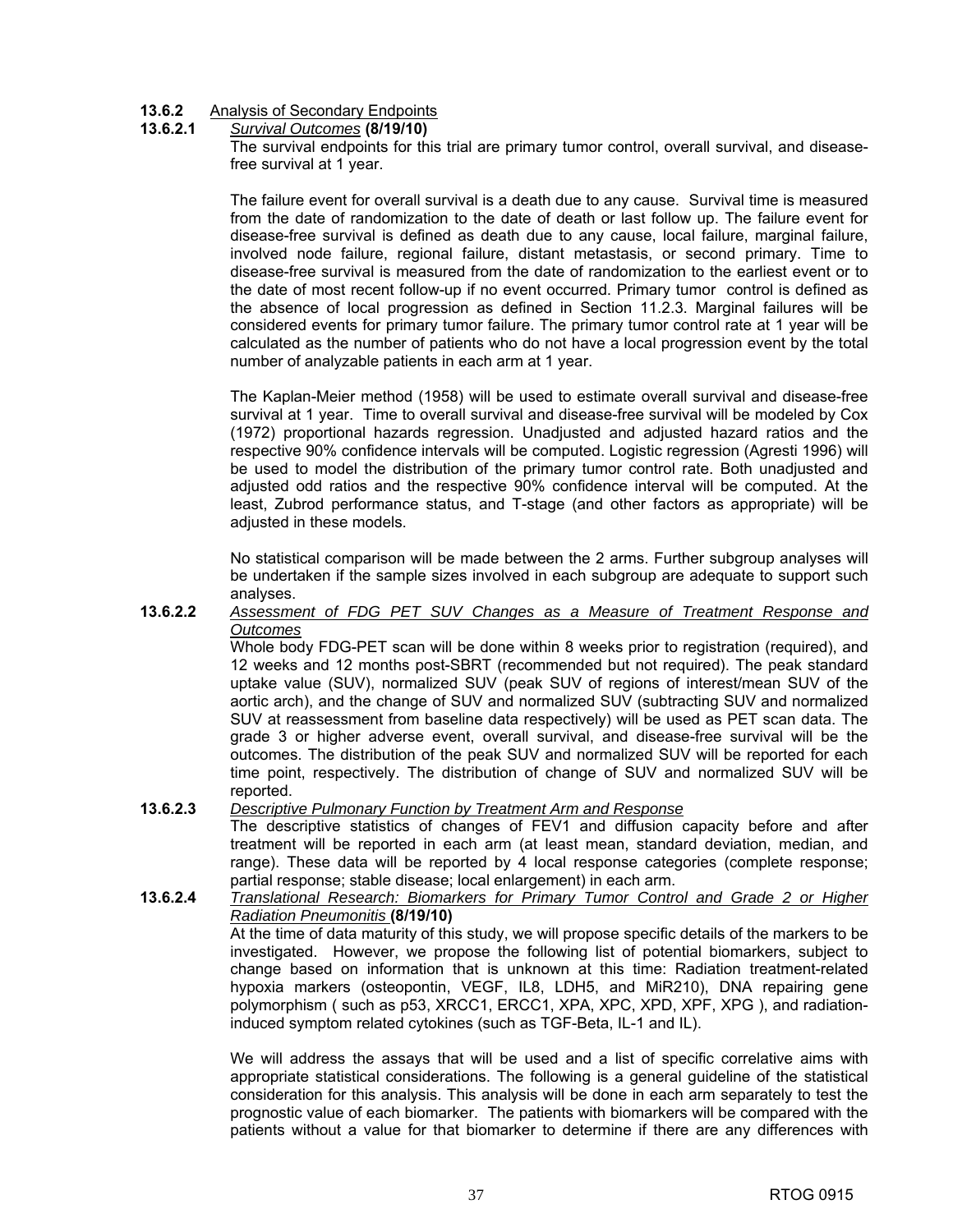respect to distribution of baseline. A k-fold cross validation method with k≥ 2 (which will be decided at the time of analysis) will be used to validate the results of the following analyses. It is entirely possible that factors and biomarkers shown to be statistically significant in other published series may not be found here.

#### **13.6.2.4.1** Primary Endpoint of Translational Research **(8/19/10)**

We hypothesize that the changes of hypoxia circulating markers (Osteopontin, VEGF, IL8, LDH5, and microRAN 210) have a greater decline after treatment with fractionated SBRT (Arm 2) than with single fraction SBRT (Arm 1). The change of each putative hypoxia circulating marker from baseline to 6 weeks after SBRT is calculated in each arm. Twosided t-test statistics (if normal distribution assumption is met) or Wilcox rank sum test statistics (if normal distribution assumption is not met) are calculated and tested at the significance level  $\alpha$ =0.05 for each marker.

We will test to see if the baseline level of each hypoxia circulating marker is a statistically significant factor for primary tumor control rate at 1 year for each arm using logistic regression (Agresti 1996) in each arm. The 95% confidence interval of odds ratio (OR) of each marker in each arm and OR will be calculated. No testing will be done between the two arms.

#### **13.6.2.4.2** Secondary Endpoints of Translational Research **(8/19/10)**

Exploratory analysis for the correlation of DNA repairing gene polymorphism (such as p53, XRCC1, ERCC1, XPA, XPC, XPD, XPF, XPG) and both the rate of grade 2 or higher radiation pneumonitis and primary tumor control will be performed. Single Nuclear Polymorphism (SNP) data from these DNA repairing genes will be correlated to the rate of grade 2 or higher radiation pneumonitis and primary tumor control at 1 year using logistic regressions. The Hardy Weinberg Equilibrium (HWE) assumption will be checked for each SNP by Fisher's Exact test to test the null hypothesis that HWE law holds. The multiple testing problem will be addressed using such as the adjust p-value controlling false discovery rate (Benjamini 1995) or false positive rate (Story 2004). All two-sided testing using an adjusted p-value is done at a significance level of 0.05. Multiple logistic regression models are utilized to see the genotype effects of each SNP adjusted for other covariates.

The 3 possible factors, 1) the change between pre-and post-SBRT; 2) pre-SBRT level; and 3) post-SBRT level of cytokines (such as TGF-Beta, IL-1 and IL-6), will be correlated to the rate of grade 2 or higher radiation pneumonitis separately. The logistic regression will be used in each arm for each factor.

#### **13.6.3** Clinical Data Update System (CDUS) Monitoring This study will be monitored by the Clinical Data Update System (CDUS) version 3.0. Cumulative CDUS data will be submitted quarterly by electronic means. Reports are due January 31, April 30, July 31, and October 31.

#### **13.7 Gender and Minorities**

In conformance with the National Institute of Health Revitalization Act of 1993 with regard to inclusion of women and minorities in clinical research, we have also considered the possible interaction between race and treatments. Some investigators have shown gender to be a prognostic factor in NSCLC. However, the RTOG did not show this to be the case in a recent analysis {ref 9}. Furthermore, an analysis of race did not indicate an association with outcome {ref 10}. The projected gender and minority accruals are provided in the table below.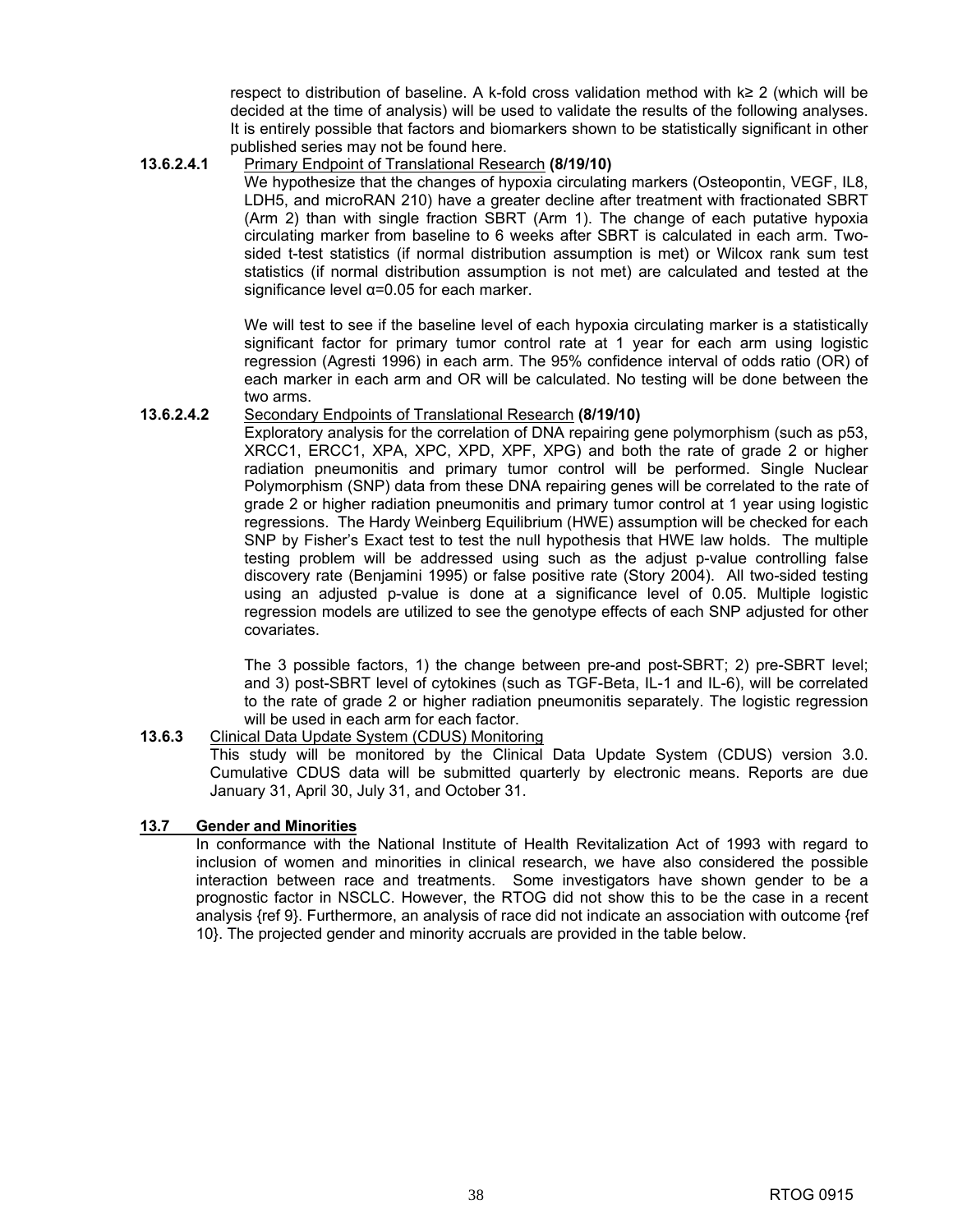#### **Projected Distribution of Gender and Minorities**

|                                               | Gender         |              |              |  |
|-----------------------------------------------|----------------|--------------|--------------|--|
| <b>Ethnic Category</b>                        | <b>Females</b> | <b>Males</b> | <b>Total</b> |  |
| Hispanic or Latino                            | $\overline{2}$ | 3            | 5            |  |
| Not Hispanic or Latino                        | 36             | 47           | 83           |  |
| <b>Ethnic Category: Total of all subjects</b> | 38             | 50           | 88           |  |
|                                               |                | Gender       |              |  |
| <b>Racial Category</b>                        | <b>Females</b> | <b>Males</b> | Total        |  |
| American Indian or Alaskan Native             |                | 3            | 4            |  |
| Asian                                         | 1              | 3            | 4            |  |
| <b>Black or African American</b>              | 3              | 2            | 5            |  |
| Native Hawaiian or other Pacific Islander     | 0              | 0            | 0            |  |
| <b>White</b>                                  | 33             | 42           | 75           |  |
| Racial Category: Total of all subjects        | 38             | 50           | 88           |  |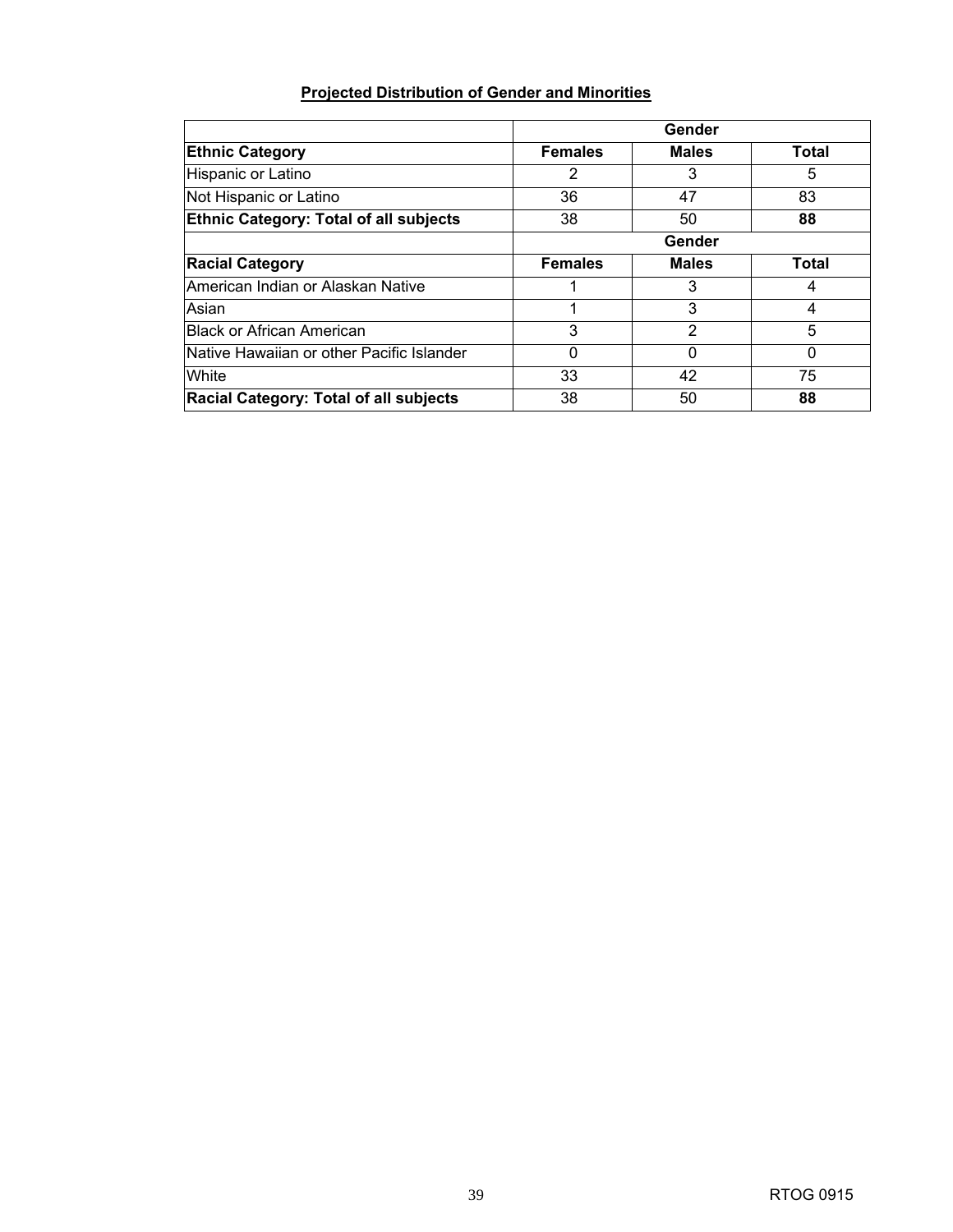#### **REFERENCES**

Agresti A. *An Introduction to Categorical Data Analysis*. New York: John Wiley & Sons, Inc., 1996.

Aoki M, Abe Y, Kondo H, et al. Clinical outcome of stereotactic body radiotherapy of 54 Gy in nine fractions for patients with localized lung tumor using a custom-made immobilization system. *Radiat Med*. 25:289-294, 07.

Baumann P, Nyman J, Lax I, et al. Factors important for efficacy of stereotactic body radiotherapy of medically inoperable stage I lung cancer. A retrospective analysis of patients treated in the Nordic countries. *Acta Oncol*. 45:787-795, 2006.

Benjamini Y, Hochberg,Y. Controlling the false discovery rate: A practical and powerful approach to multiple testing. *J. Roy Stat Soc, Series B.* 57: 289-300, 1995.

Brown JM, et al. The unique physiology of solid tumors: opportunities (and problems) for cancer therapy. *Cancer Res*. (58): 1408-16, 1998.

Burdick MJ, Stephans KL, Reddy CA, Djemil T, Videtic GMM. SUVs from staging FDG-PET do not predict treatment outcomes for early stage NSCLC treated with SBRT. *Int J Radiat Oncol Biol Phys*. 72 (1): supplement S451, 2008.

Cairns RA. Metabolic targeting of hypoxia and HIF1 in solid tumors can enhance cytotoxic chemotherapy. PNAS. 104(22): 9445-9450, 2007.

Camps C, Buffa FM, Colella S, et al. hsa-miR-210 is induced by hypoxia and is an independent prognostic factor in breast cancer. *Clin Cancer Res*. 14: 1340-1348, 2008

Chang JY, Balter PA, Dong L, et al. Stereotactic body radiation therapy in centrally and superiorly located stage I or isolated recurrent non-small-cell lung cancer. *Int J Radiat Oncol Biol Phys*. 72:967-971, 2008.

Chen M, Hayman JA, Ten Haken RK, et al. Long-term results of high-dose conformal radiotherapy for patients with medically inoperable T1-3N0 non-small-cell lung cancer: is low incidence of regional failure due to incidental nodal irradiation? *Int J Radiat Oncol Biol Phys*. 64:120-126, 2006.

Cox JD, Azarnia N, Byhardt RW, et al. A randomized phase I/II trial of hyperfractionated radiation therapy with total doses of 60.0 Gy to 79.2 Gy: Possible survival benefit with greater than or equal to 69.6 Gy in favorable patients with Radiation Therapy Oncology Group stage III non-small-cell lung carcinoma: report of Radiation Therapy Oncology Group 83-11. *J Clin Oncol*. 8:1543-1555, 1990.

Cox DR. Regression models and life tables. *J Royal Stat Soc* (Series B) 34:187-229, 1972.

Dahele M, Pearson S, Purdie T, et al. Practical considerations arising from the implementation of lung stereotactic body radiation therapy (SBRT) at a comprehensive cancer center. *J Thorac Oncol*. 3:1332-1341, 2008.

Dosoretz DE, Katin MJ, Blitzer PH, et al. Radiation therapy in the management of medically inoperable carcinoma of the lung: results and implications for future treatment strategies. *Int J Radiat Oncol Biol Phys*. 24:3-9, 1992.

Dosoretz DE, Galmarini D, Rubenstein JH, et al. Local control in medically inoperable lung cancer: an analysis of its importance in outcome and factors determining the probability of tumor eradication. *Int J Radiat Oncol Biol Phys*. 27:507-516, 1993.

Dunst J, Stadler P, Becker A, et al. Tumor hypoxia and systemic levels of vascular endothelial growth factor (VEGF) in head and neck cancers*. Strahlenther Onkol*.177: 469-473, 2001.

Fleming T. One-sample multiple testing procedure for phase II clinical trials. *Biometrics*. 38:143-151, 1982.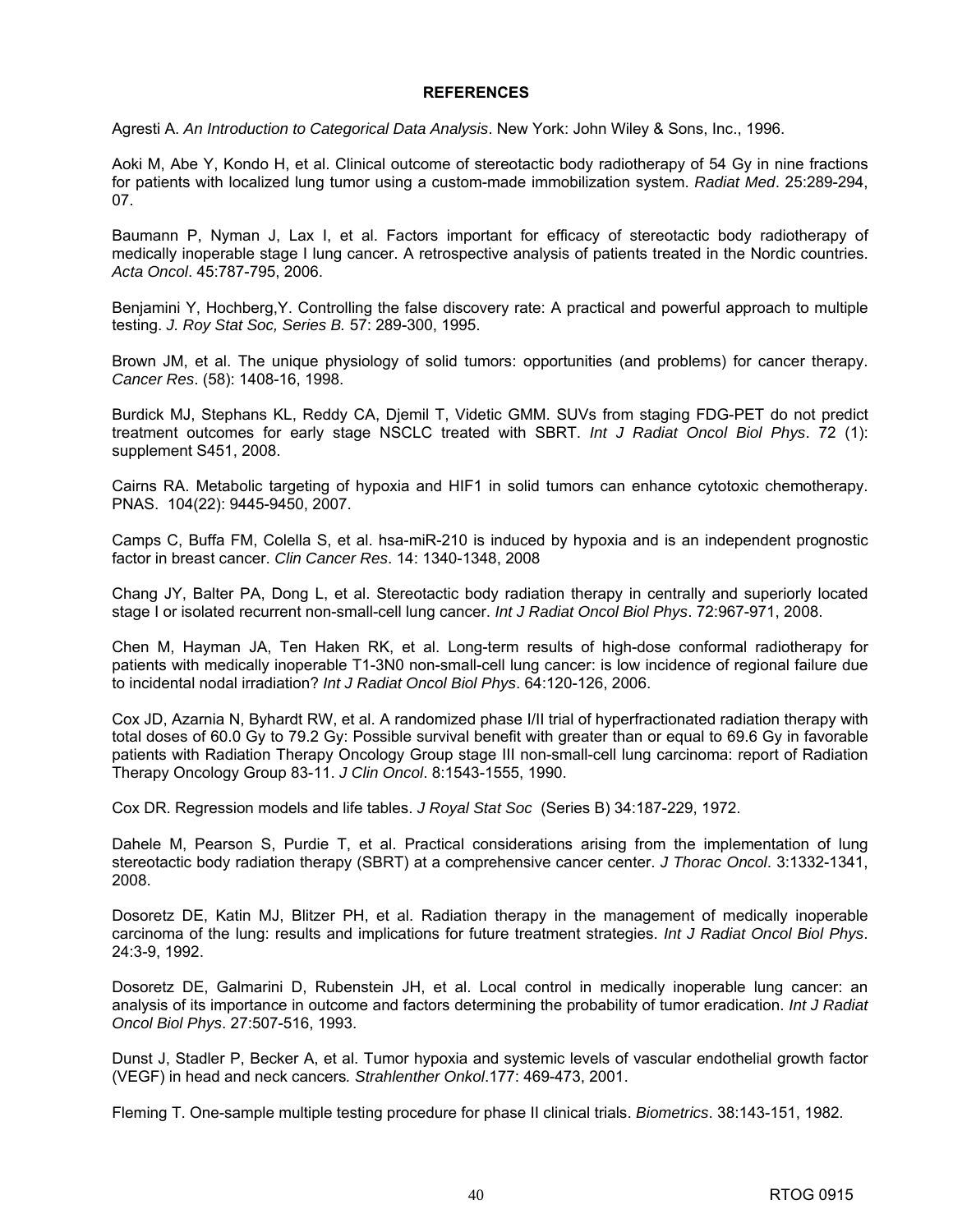Foote RL, Robinow JS, Shaw EG, et al. Low-versus high-energy photon beams in radiotherapy for lung cancer. *Med Dosim*. 18: 65-72,1993.

Fritz P, Kraus HJ, Mühlnickel W, et al. Stereotactic, single-dose irradiation of stage I non-small cell lung cancer and lung metastases. *Radiat Oncol*. 1:30-38, 2006.

Ginsberg RJ, Rubinstein LV. Randomized trial of lobectomy versus limited resection for T1 N0 non-small cell lung cancer. Lung Cancer Study Group. *Ann Thorac Surg*. 60:615-622, 1995.

Graham,M, et al. Comparison of prognostic factors and survival among black patients and white patients treated with irradiation for non-small cell lung cancer. *J Nat'l Canc Instit*. 84: 1731-1735, 1992.

Hara R, Itami J, Kondo T, et al. Clinical outcomes of single-fraction stereotactic radiation therapy of lung tumors. *Cancer*. 106:1347-1352, 2006.

Hayakawa K, Mitsuhashi N, Saito Y, et al. Limited field irradiation for medically inoperable patients with peripheral stage I non-small cell lung cancer. *Lung Cancer*. 26:137-142, 1999.

Henderson MA, Hoopes DJ, Fletcher JW, et al. A pilot trial of serial 18f-fluorodeoxyglucose positron emission tomography in patients with medically inoperable stage I non-small-cell lung cancer treated with hypofractionated stereotactic body radiotherapy. *Int J Radiat Oncol Biol Phys*. 2009 May 25. [Epub ahead of print].

Hiraoka M. A phase II study of stereotactic body radiation therapy in patients with T1N0M0 non-small cell lung cancer (JCOG 0403). JCOG Radiation Therapy Study Group (RTSG). Slide set: [http://atc.wustl.edu/protocols/jcog/0403/JCOG0403\\_summary.pdf](http://atc.wustl.edu/protocols/jcog/0403/JCOG0403_summary.pdf) 

Hockel M, V.P., Tumor hypoxia: Definitions and current clinical, biologic, and molecular aspects. *J Natl Cancer Inst*. 93: 266-276, 2001.

Hof H, Herfarth KK, Münter M, Hoess A, Motsch J, Wannenmacher M, Debus JJ. Stereotactic single-dose radiotherapy of stage I non-small-cell lung cancer (NSCLC). *Int J Radiat Oncol Biol Phys*. 56: 335-341, 2003.

Hof H, Muenter M, Oetzel D, et al. Stereotactic single-dose radiotherapy (radiosurgery) of early stage nonsmall-cell lung cancer (NSCLC). *Cancer*. 110:148-155, 2007.

Hoopes DJ, Tann M, Fletcher JW, et al. FDG-PET and stereotactic body radiotherapy (SBRT) for stage I nonsmall-cell lung cancer. *Lung Cancer*. 56(2): 229-34, 2007.

Jemal A, Siegel R, Ward E, et al. Cancer statistics 2008. *CA Cancer J Clin*. 58:71-96, 2008.

Kaplan EL, Meier P. Nonparametric estimation from incomplete observations. *J Am Stat Assoc*. 53:457-481, 1958.

Kaskowitz L, Graham MV, Emami B, et al. Radiation therapy alone for stage I non-small cell lung cancer. *Int J Radiat Oncol Biol Phys*. 27:517-523, 1993.

Kavanagh BD, Timmerman RD. Stereotactic radiosurgery and stereotactic body radiation therapy: an overview of technical considerations and clinical applications*. Hematol Oncol Clin North Am.* 20:87-95, 2006.

Kim K, Tsiatis AA. Study duration for clinical trials with survival response and early stopping rule. *Biometrics*. 46:81-92, 1990.

Kong FM, Hayman JA, Griffith KA, et al. Final toxicity results of a radiation-dose escalation study in patients with non-small-cell lung cancer (NSCLC): predictors for radiation pneumonitis and fibrosis. *Int J Radiat Oncol Biol Phys*. 65:1075-1086, 2006.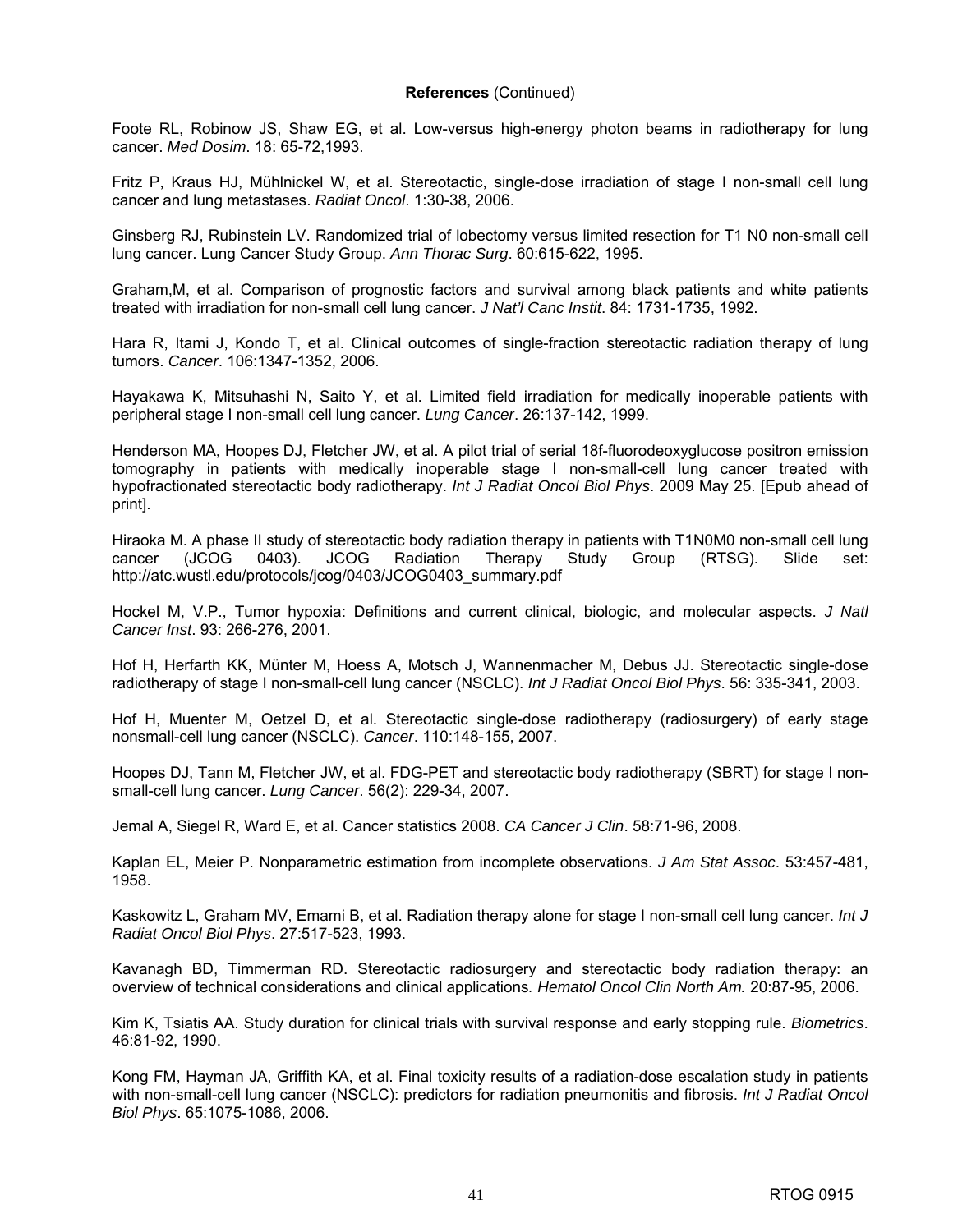Le Chevalier T, Arriagada R, Quoix E, et al. Radiotherapy alone versus combined chemotherapy and radiotherapy in unresectable non-small cell lung carcinoma. *Lung Cancer*. 10 Suppl 1:S239-244, 1994.

Le QT, Sutphin PD, Raychaudhuri S, et al. Identification of osteopontin as a prognostic plasma marker for head and neck squamous cell carcinomas. *Clin Cancer Res*. 9:59-67, 2003.

Le QT, Loo BW, Ho A, et al. Results of a phase I dose-escalation study using single-fraction stereotactic radiotherapy for lung tumors. *J Thorac Oncol*. 1:802-809, 2006.

Lee SW, Choi EK, Park HJ, et al. Stereotactic body frame based fractionated radiosurgery on consecutive days for primary or metastatic tumors in the lung. *Lung Cancer*. 40:309-315, 2003.

Mantel N. Evaluation of survival data and two new rank order statistics arising in its consideration. *Cancer Chemother Rep*. 50:163-170, 1966.

Matsuo Y, Takayama K, Nagata Y, et al. Interinstitutional variations in planning for stereotactic body radiation therapy for lung cancer. *Int J Radiat Oncol Biol Phys*. 68:416-425, 2007.

McCammon R, Schefter TE, Gaspar LE, et al. Observation of a dose-control relationship for lung and liver tumors after stereotactic body radiation therapy. *Int J Radiat Oncol Biol Phys*. 73:112-118, 2009.

McGarry RC, Papiez L, Williams M, et al. Stereotactic body radiation therapy of early-stage non-small-cell lung carcinoma: phase I study. *Int J Radiat Oncol Biol Phys*. 63:1010-1015, 2005.

Nagata Y, Negoro Y, Aoki T, et al. Clinical outcomes of 3D conformal hypofractionated single high-dose radiotherapy for one or two lung tumors using a stereotactic body frame. *Int J Radiat Oncol Biol Phys*. 52:1041-1046, 2002.

Nagata Y, Takayama K, Matsuo Y, et al. Clinical outcomes of a phase I/II study of 48 Gy of stereotactic body radiotherapy in 4 fractions for primary lung cancer using a stereotactic body frame. *Int J Radiat Oncol Biol Phys*. 63:1427-1431, 2005.

Nagata Y, Matsuo Y, Takayama K, et al. Survey of stereotactic body radiotherapy in Japan. *Int J Radiat Oncol Biol Phys*. 66(suppl):s150-s151, 2006.

Nagata Y, Matsuo Y, Takayama K, et al. Current status of stereotactic body radiotherapy for lung cancer. *Int J Clin Oncol.* 12:3-7, 2007.

Nyman J, Johansson KA, Hultén U. Stereotactic hypofractionated radiotherapy for stage I non-small cell lung cancer--mature results for medically inoperable patients. *Lung Cancer*. 51:97-103, 2006.

Oc P, Rhys-Evans P, Eccles SA. Expression of vascular endothelial growth factor family members in head and neck squamous cell carcinoma correlates with lymph node metastasis. *Cancer*.92:556-568, 2001.

Onishi H, Araki T, Shirato H, et al Stereotactic hypofractionated high-dose irradiation for stage I nonsmall cell lung carcinoma: clinical outcomes in 245 subjects in a Japanese multiinstitutional study. *Cancer*. 101:1623- 1631, 2004.

Onishi H, Shirato H, Nagata Y, et al. Hypofractionated stereotactic radiotherapy (HypoFXSRT) for stage I non-small cell lung cancer: Updated results of 257 patients in a Japanese multi-institutional study. *J Thorac Oncol*. 2(7 Suppl 3):S94-100, 2007.

Overgaard J, et. al. Plasma osteopontin, hypoxia, and response to the hypoxia sensitizer nimorazole in radiotherapy of head and neck cancer: Results from the DAHANCA 5 randomized doubleblind placebocontrolled trial. *Lancet Oncol*. 6(10): 757-764, 2005.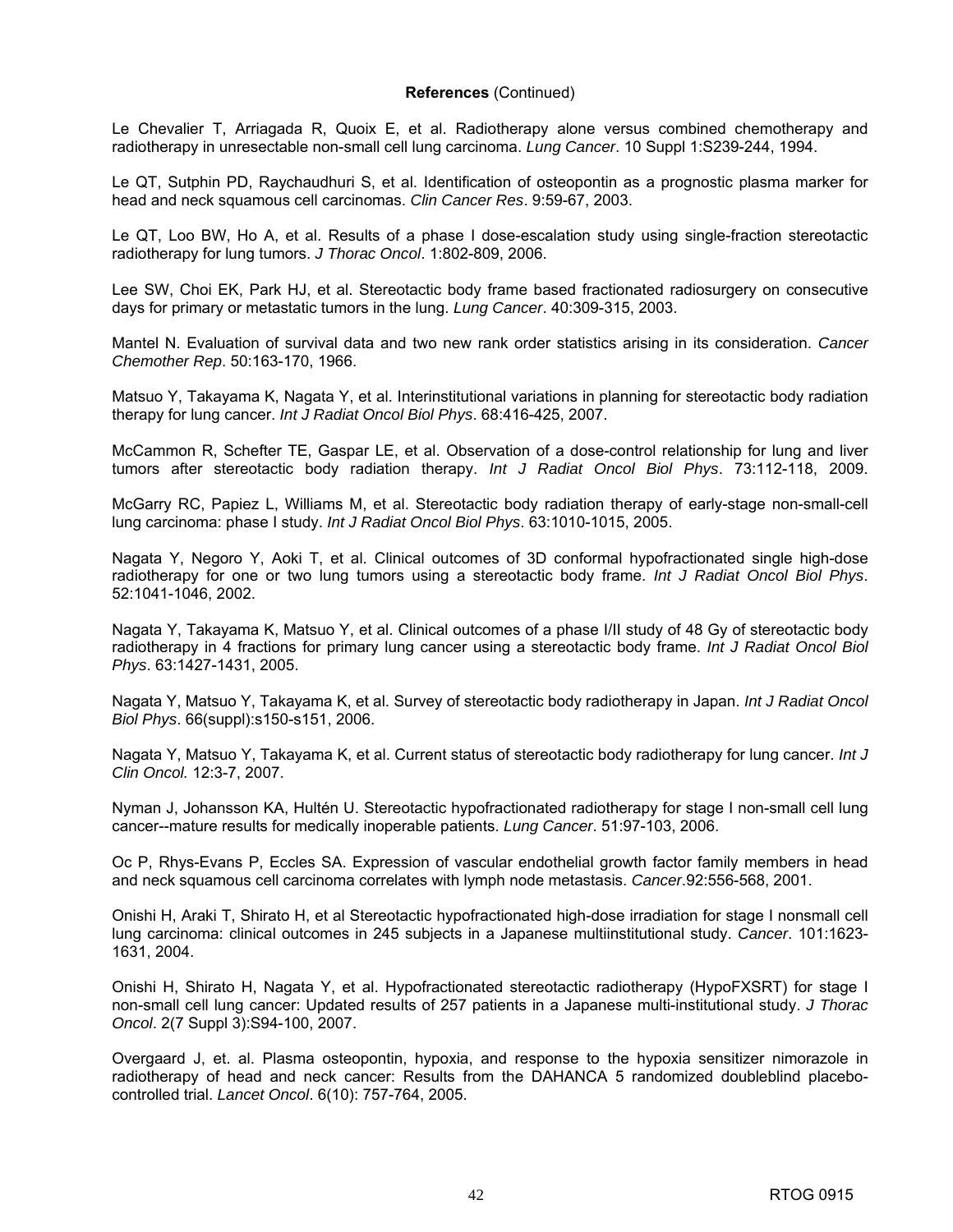Park C, Papiez L, Zhang S, Story M, Timmerman RD. Universal survival curve and single fraction equivalent dose: useful tools in understanding potency of ablative radiotherapy. *Int J Radiat Oncol Biol Phys*. 70:847- 852, 2008.

Perez CA, Pajak TF, Rubin P, et al. Long-term observations of the patterns of failure in patients with unresectable non-oat cell carcinoma of the lung treated with definitive radiotherapy. Report by the Radiation Therapy Oncology Group. *Cancer*. 59:1874-1881, 1987.

Potters L, Steinberg M, Rose C, et al. American Society for Therapeutic Radiology and Oncology; American College of Radiology. American Society for Therapeutic Radiology and Oncology and American College of Radiology practice guideline for the performance of stereotactic body radiation therapy. *Int J Radiat Oncol Biol Phys*. 60:1026-1032, 2004.

Pulkkinen K, Malm T, Turunen M, Koistinaho J, Ylä-Herttuala, S. Hypoxia induces microRNA miR-210 *in vitro* and *in vivo*: Ephrin-A3 and neuronal pentraxin 1 are potentially regulated by miR-210. *FEBS Letters*. 582, 2397-2401. 2008.

Qiao X, Tullgren O, Lax I, et al. The role of radiotherapy in treatment of stage I non-small cell lung cancer. *Lung Cancer*41:1-11, 2003.

Sandler HM, Curran WJ, Jr., Turrisi AT, 3rd. The influence of tumor size and pre-treatment staging on outcome following radiation therapy alone for stage I non-small cell lung cancer. *Int J Radiat Oncol Biol Phys*; 19: 9-13, 1990.

Saunders M, Dische S, Barrett A, et al. Continuous hyperfractionated accelerated radiotherapy (CHART) versus conventional radiotherapy in non-small-cell lung cancer: A randomised multicentre trial. CHART Steering Committee. *Lancet.* 350:161-165, 1997.

Scott C, et al., Recursive partitioning analysis of 1592 patients on four RTOG studies in inoperable non-small cell lung cancer. *Lung Cancer*. 17(suppl 1): S59-S74, 1997.

Shankar LK, Hoffman JM, Bacharach S,et al. Consensus recommendations for the use of 18F-FDG PET as an indicator of therapeutic response in patients in National Cancer Institute Trials. *J Nucl Med*. 47:1059-1066, 2006.

Sibley GS, Jamieson TA, Marks LB, et al. Radiotherapy alone for medically inoperable stage I non-small-cell lung cancer: the Duke experience. *Int J Radiat Oncol Biol Phys*. 40:149-154, 1998.

Slotman BJ, Njo KH, Karim AB. Curative radiotherapy for technically operable stage I nonsmall cell lung cancer. *Int J Radiat Oncol Biol Phys*. 29:33-37, 1994.

Song DY, Kavanagh BD, Benedict SH, et al. Stereotactic body radiation therapy. Rationale, techniques, applications, and optimization. *Oncology.* (Williston Park). 18:1419-1430, 2004.

Storey JD, Taylor JE, Siegmund D. Strong control, conservative point estimation, and simultaneous conservative consistency of false discovery rates: A unified approach. *J Roy Stat Soc*, Series B. 66: 187-205, 2004.

Timmerman R, Papiez L, McGarry R, et al. Extracranial stereotactic radioablation: results of a phase I study in medically inoperable stage I non-small cell lung cancer. *Chest*. 124:1946-1955, 2003.

Timmerman R, McGarry R, Yiannoutsos C, et al. Excessive toxicity when treating central tumors in a phase II study of stereotactic body radiation therapy for medically inoperable early-stage lung cancer. *J Clin Oncol*. 24: 4833-4839, 2006.

Timmerman RD, Park C, Kavanagh BD. The North American experience with stereotactic body radiation therapy in non-small cell lung cancer. *J Thorac Oncol*. 2(7 Suppl 3): S101-12, 2007.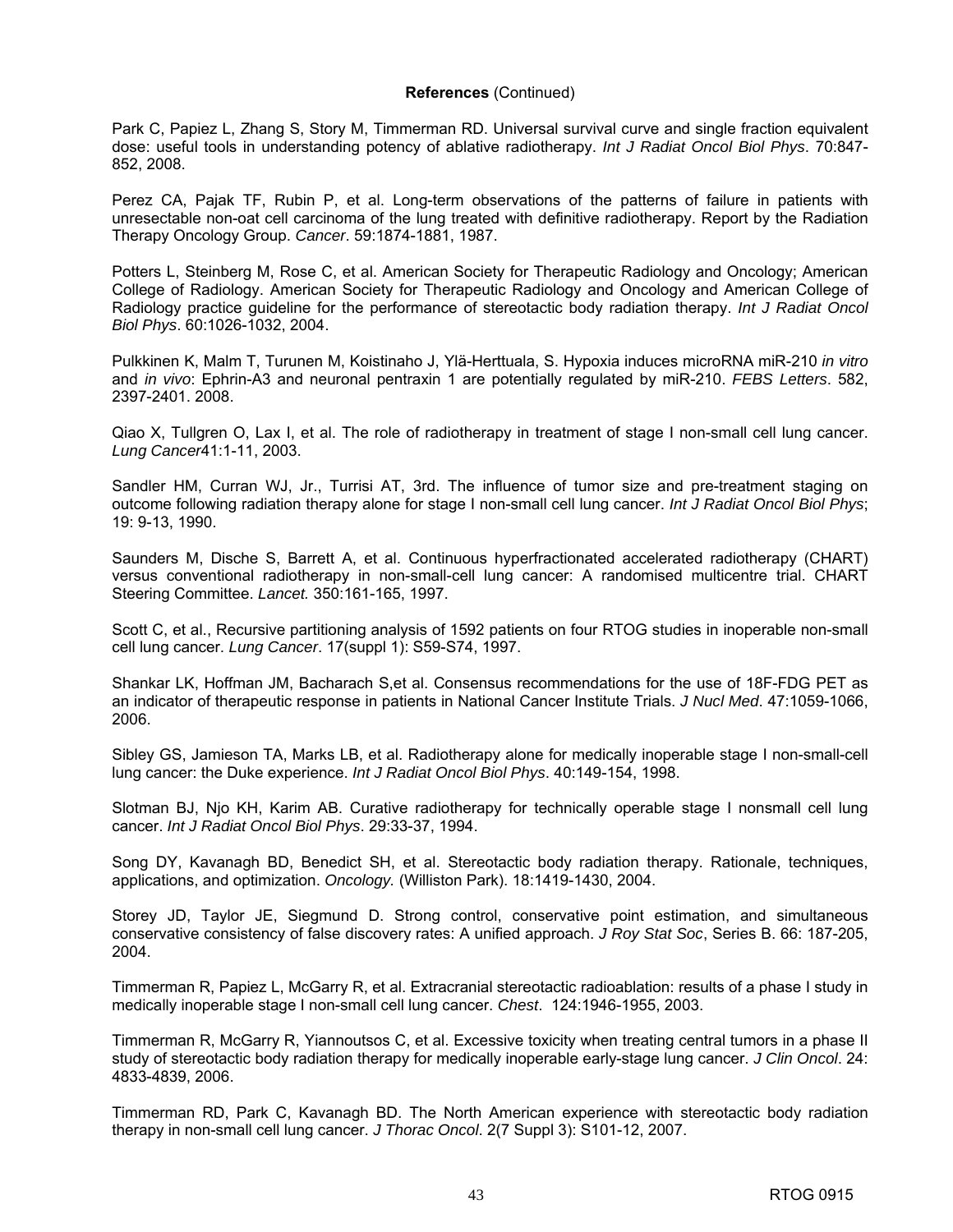(b) Timmerman RD, Paulus R, Galvin J, et al. Toxicity Analysis of RTOG 0236 Using Stereotactic Body Radiation Therapy to Treat Medically Inoperable Early Stage Lung Cancer Patients. *Int J Radiat Oncol Biol Phys*. 69 (3 Suppl):S86, 2007.

Timmerman, Robert. Personal Communication. 2009.

Uematsu M, Shioda A, Suda A, et al. Computed tomography-guided frameless stereotactic radiotherapy for stage I non-small cell lung cancer: a 5-year experience. *Int J Radiat Oncol Biol Phys*. 51:666-670, 2001.

Whyte RI, Crownover R, Murphy MJ, et al. Stereotactic radiosurgery for lung tumors: preliminary report of a phase I trial. *Ann Thorac Surg*. 75:1097-1101, 2003.

Wulf J, Haedinger U, Oppitz U, et al. Stereotactic radiotherapy for primary lung cancer and pulmonary metastases: a noninvasive treatment approach in medically inoperable patients. *Int J Radiat Oncol Biol Phys.* 60:186-196, 2004.

Wulf J, Baier K, Mueller G, et al. Dose-response in stereotactic irradiation of lung tumors. *Radiother Oncol.* 77:83-87, 2005.

Xia T, Li H, Sun Q, Wang Y, Fan N, Yu Y, Li P, Chang JY. Promising clinical outcome of stereotactic body radiation therapy for patients with inoperable Stage I/II non-small-cell lung cancer. *Int J Radiat Oncol Biol Phys*. 66:117-125, 2006.

Yoshino O, Osuga Y, Koga K, et al. Upregulation of interleukin-8 by hypoxia in human ovaries. *Am J Reprod Immunol.* 50:286-290, 2003.

Yun Z, et al. Tumor deprivation of oxygen and tumor supressor gene function. *Methods Mol Biol*. 223: 485- 504, 2003.

Zhang HX, Yin WB, Zhang LJ, et al. Curative radiotherapy of early operable non-small cell lung cancer. *Radiother Oncol*. 14:89-94, 1989.

Zierhut D, Bettscheider C, Schubert K, et al. Radiation therapy of stage I and II non-small cell lung cancer (NSCLC). *Lung Cancer*. 34 Suppl 3: S39-43, 2001.

Zelen M. The randomization and stratification of patients to clinical trials. *J Chron Dis*. 27:365-375, 1974.

Zimmermann FB, Geinitz H, Schill S, Thamm R, Nieder C, Schratzenstaller U, Molls M. Stereotactic hypofractionated radiotherapy in stage I (T1-2 N0 M0) non-small-cell lung cancer (NSCLC). *Acta Oncol*. 45:796-801, 2006.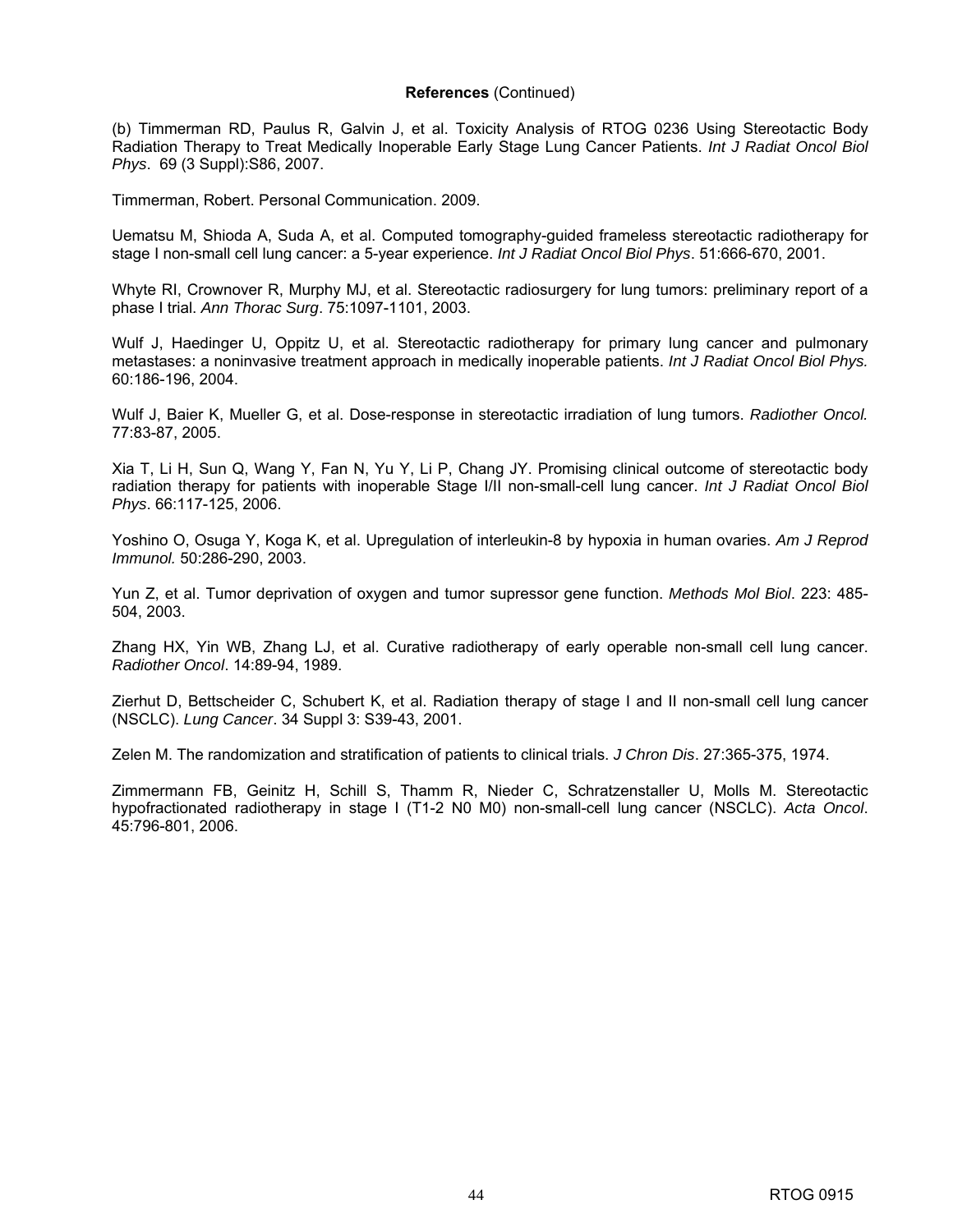#### **APPENDIX I**

#### **Informed Consent Template for Cancer Treatment Trials (English Language)**

#### **RTOG 0915 (9/3/09) (NCCTG N0927)**

#### **A Randomized Phase II Study Comparing 2 Stereotactic Body Radiation Therapy (SBRT) Schedules for Medically Inoperable Patients with Stage I Peripheral Non-Small Cell Lung Cancer**

This is a clinical trial, a type of research study. Your study doctor will explain the clinical trial to you. Clinical trials include only people who choose to take part. Please take your time to make your decision about taking part. You may discuss your decision with your friends and family. You can also discuss it with your health care team. If you have any questions, you can ask your study doctor for more explanation.

You are being asked to take part in this study because you have early stage lung cancer and cannot or are not willing to have surgery.

#### **Why is this study being done?**

Early stage lung cancer is cancer that is limited to the lung and has not spread to the chest lymph nodes or other parts of the body. Standard treatment for early stage lung cancer is surgery to remove the cancer-bearing lung. Patients like you cannot have surgery because of other serious health problems such as emphysema, diabetes, or heart disease. These patients often receive radiation therapy.

Standard radiation therapy can involve daily treatment for several weeks and may not be as effective as surgery at getting rid of the cancer. Standard radiation also may lead to a large amount of scarring of the normal lung surrounding the tumor, which may make other serious health problems worse.

A new radiation therapy called stereotactic body radiation therapy (SBRT) is now being offered to patients with early stage lung cancer who cannot have surgery. The goal of SBRT is to get rid of the lung tumor and spare the lung. SBRT gives fewer but higher doses of radiation than standard radiation. It uses special equipment to position the patient and guide focused x-ray beams toward the cancer and away from normal lung tissue. Research so far suggests that SBRT can reduce the size or eventually eliminate lung tumors effectively and is relatively safe for lungs.

There are a number of different approaches and timeframes used in giving SBRT for early stage lung cancers. The purpose of this study is to compare two previously studied methods of delivering high dose radiation to the lung to see if one treatment is better. In this study, you will receive a single SBRT treatment OR 4 SBRT treatments over 4 days.

#### **How many people will take part in the study?**

About 88 people will take part in this study

#### **What will happen if I take part in this research study?**

You will be "randomized" into one of the study groups described below. Randomization means that you are put into a group by chance. A computer program will place you in one of the study groups. Neither you nor your study doctor can choose the group you will be in. You will have an equal chance of being placed in either group.

If you are in Group 1 (often called "Arm 1"), you will receive one SBRT treatment of 34 Gy (Gy is a measure of radiation dosage).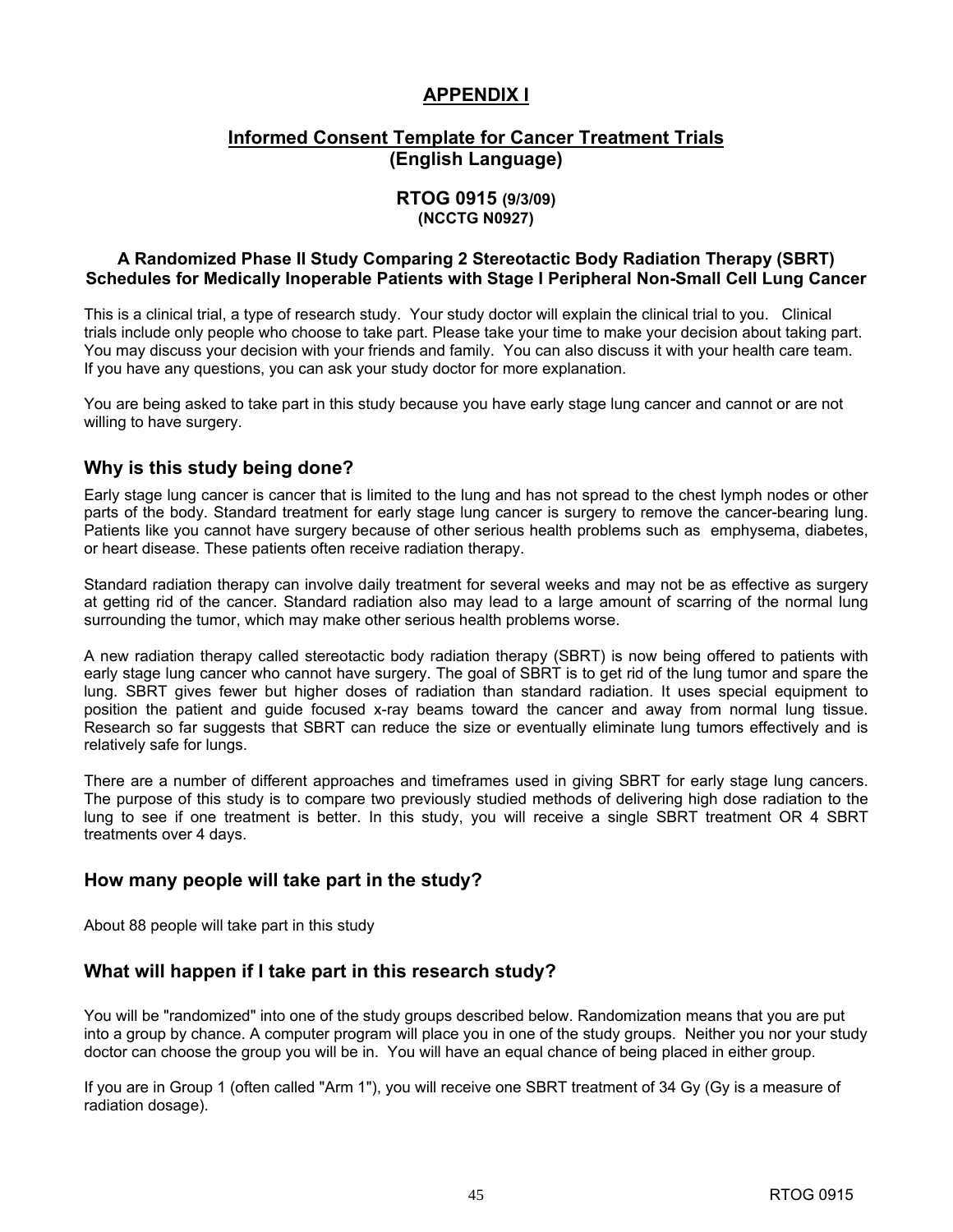If you are in Group 2 (often called "Arm 2"), you will receive 4 SBRT treatments, 1 each day for 4 consecutive days, for 48 Gy.

#### **Before you begin the study (8/19/10)**

You will need to have the following exams, tests or procedures to find out if you can be in the study. These exams, tests or procedures are part of regular cancer care and may be done even if you do not join the study. If you have had some of them recently, they may not need to be repeated. This will be up to your study doctor.

- Physical examinations by several doctors
- Checking your weight
- Evaluation of your ability to carry out daily activities
- A CT (Computed Tomography) scan of your lungs and abdomen with contrast: a CT scan is a study using x-rays to look at one part of your body. Contrast means that dye is injected into your vein to increase the differences between normal and abnormal tissue.
- A PET (Positron Emission Tomography) scan of your body: A small amount of radioactive material is injected into your vein, and a scanner makes a detailed picture of areas inside your body
- Blood tests, including a blood test to find out how much oxygen is delivered to the tissues beyond your lung, if recommended by your doctor (about 1-2 teaspoons of your blood will be taken)
- Tests of your breathing and lung function
- For women who are able to have children, a test to see that they are not pregnant

#### **During the study**

If the exams, tests and procedures show that you can be in the study, and you choose to take part, then you will need these tests and procedures that are part of regular cancer care. They are being done more often because you are in this study.

- A physical exam
- Checking your weight
- Evaluation of your ability to carry out daily activities
- Evaluation of any side effects from treatment you may be having

Before SBRT begins, you will have a treatment planning session. You will lie in a specific position, possibly within a frame device or on a large plastic bag filled with tiny foam balls similar to a bean bag. The purpose of the frame or bag is to hold your body as still as possible for planning and treatment. After you are positioned, doctors will check your breathing and see how your organs move. The doctors will try to limit the effect of that movement on the position of your tumor by timing your breathing. They may use a device to control the depth of your breathing or one to monitor the rate and pattern of your breathing so that they will be able to deliver the radiation to the tumor while accounting for the effect of breathing.

Radiation Treatment: Usually 7-10 days after the radiation planning session, you will return to the radiation medicine department for your radiation treatment. For your treatment, you will lie in the device that was used for your planning session. You will lie as still as possible and breathe normally while your radiation is delivered. It will take approximately one to two hours to deliver the radiation. During the process of radiation, participants can become claustrophobic. Medications can be given to make you feel more comfortable should this happen. Also, your doctor may give you pain medication before each treatment to decrease any discomfort you may have due to laying on a hard surface and/or due to laying with your arms held above your head during the treatment.

#### **You will need these tests and procedures in follow-up visits:**

At 6 weeks after the SBRT:

- A physical examination
- Checking your weight
- Evaluation of your ability to carry out daily activities
- Blood tests
- A chest x-ray
- Evaluation of any side effects from treatment you may be having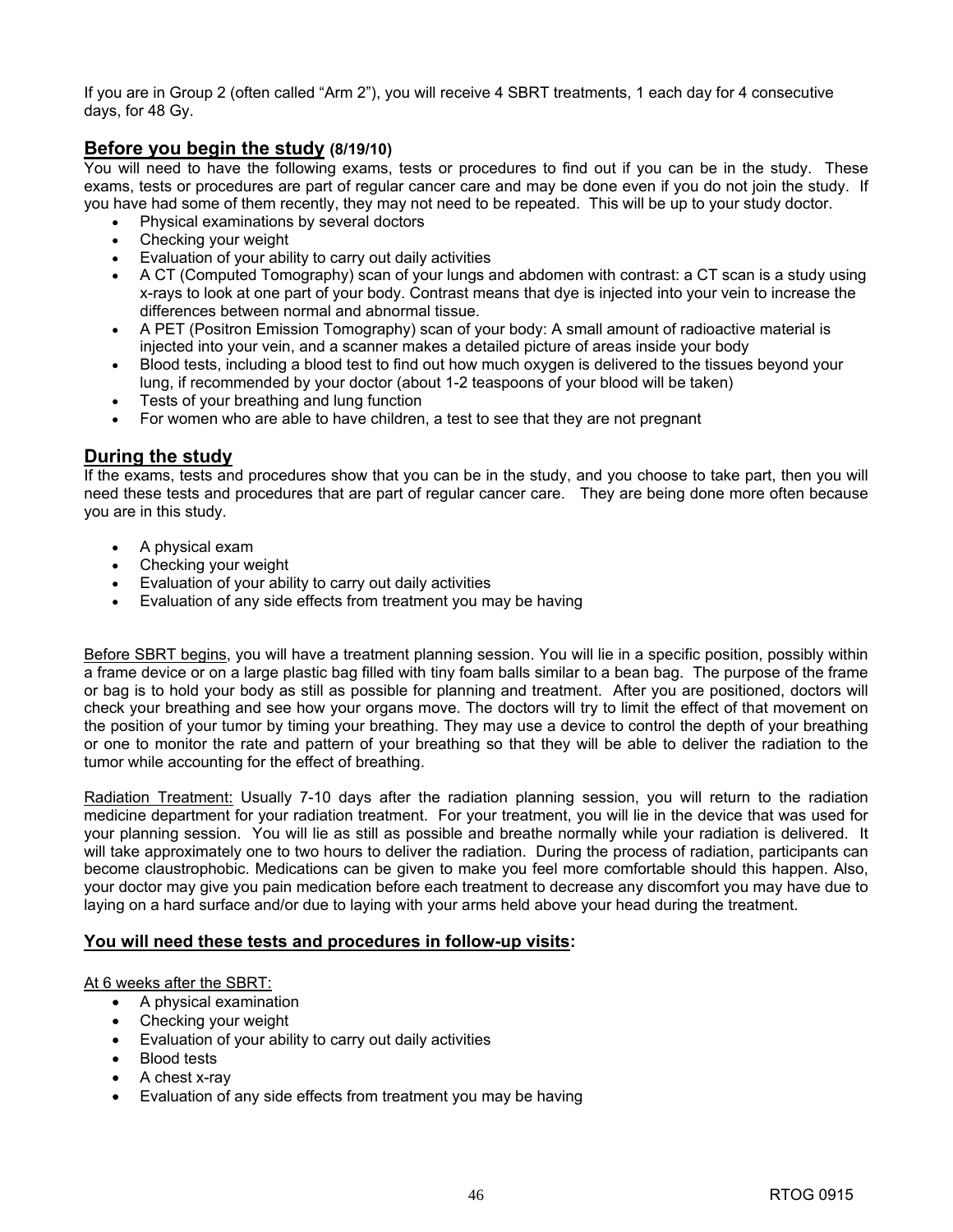At 12 weeks after the SBRT:

- A physical examination
- Checking your weight
- Evaluation of your ability to carry out daily activities
- Tests of your breathing and lung function
- A CT scan with contrast
- Blood tests
- Evaluation of any side effects from treatment you may be having
- If recommended by your doctor, a PET scan to find out the effect of SBRT on your tumor

Every 3 months in years 1-2, every 6 months in years 3-4 and then once a year: **(8/19/10)** 

- A physical examination
- Checking your weight
- Evaluation of your ability to carry out daily activities
- Tests of your breathing and lung function every 6 months for 5 years
- Beginning at 6 months in year 1, a chest x-ray; in the next follow-up visit (at 12 months), a CT scan with contrast: Your doctor will continue to alternate these studies in follow-up visits.
- If recommended by your doctor, a PET scan at 1 year from SBRT to find out the effect of SBRT on your tumor
- Blood tests
- Evaluation of any side effects from treatment you may be having

### **Study Plan**

Another way to find out what will happen to you during the study is to read the chart below. Start reading at the top and read down the list, following the lines and arrows.

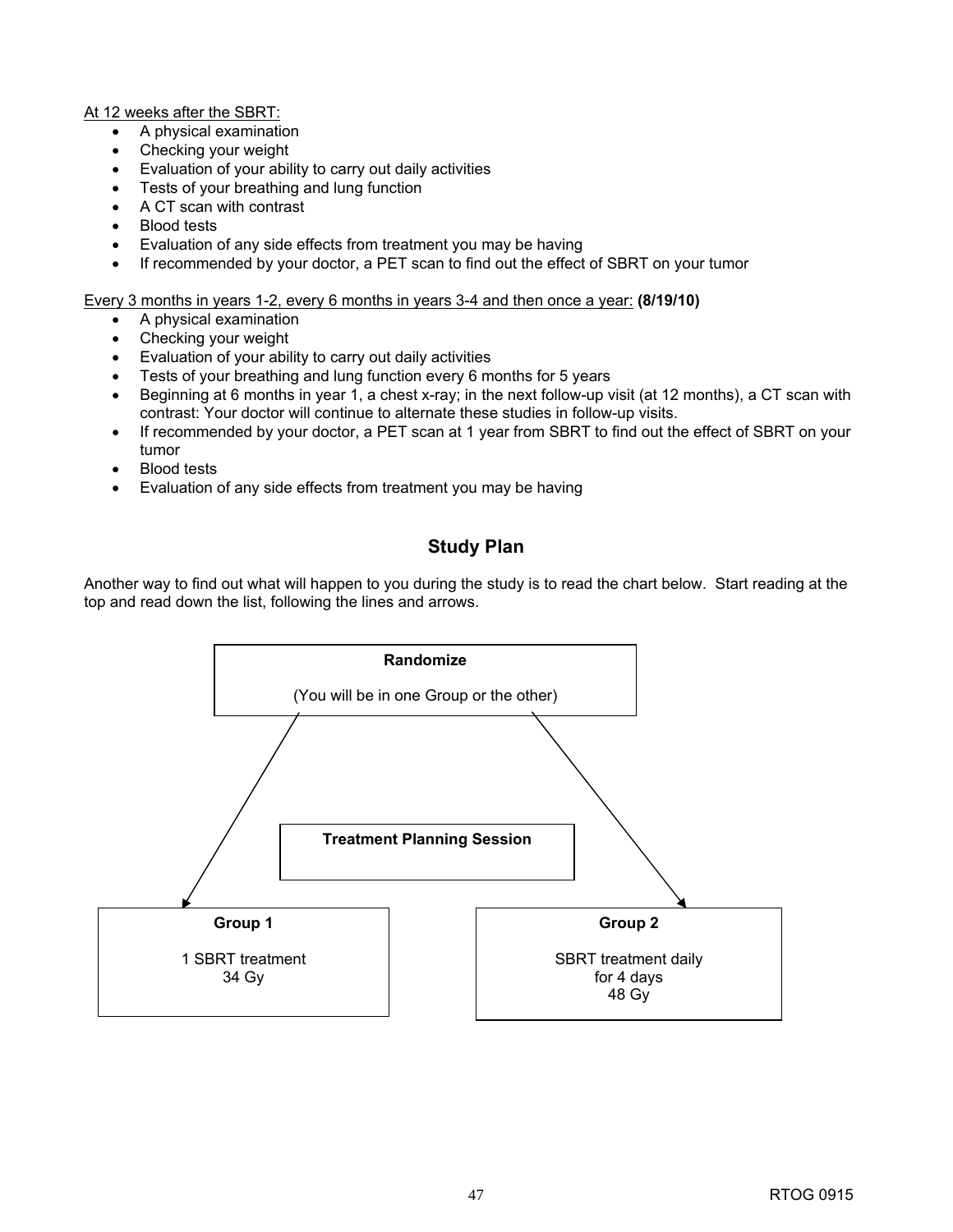### **How long will I be in the study?**

You will receive either 1 SBRT treatment or 4 SBRT treatments in 4 days. After your treatment is completed, you will be seen in follow-up visits with your doctor at 6 and 12 weeks after SBRT, every 3 months in years 1-2, every 6 months in years 3-4 and then once a year for your lifetime.

### **Can I stop being in the study?**

Yes. You can decide to stop at any time. Tell the study doctor if you are thinking about stopping or decide to stop. He or she will tell you how to stop safely.

It is important to tell the study doctor if you are thinking about stopping so any risks from the SBRT can be evaluated by him/her. Another reason to tell your study doctor that you are thinking about stopping is to discuss what follow-up care and testing could be most helpful for you.

The study doctor may stop you from taking part in this study at any time if he/she believes it is in your best interest; if you do not follow the study rules; or if the study is stopped.

#### **What side effects or risks can I expect from being in the study?**

You may have side effects while on the study. Everyone taking part in the study will be watched carefully for any side effects. However, researchers don't know all the side effects that may happen. Side effects may be mild or very serious. Your health care team may give you medicines to help lessen side effects. Many side effects go away soon after you stop taking the SBRT. In some cases, side effects can be serious, long lasting, or may never go away. There also is a risk of death.

#### **Risks and side effects related to the SBRT**

#### **Likely**

- Damage to surrounding normal lung and/or collapse of a portion of treated lung
- Changes in the lungs as the tumor shrinks; these changes will be recognized by your radiation doctor on your x-rays or scans as expected "scarring" that is developing. In most patients, no noticeable symptoms will result from this lung damage.
- **Fatigue**
- Redness of irritation of the skin in the treatment
- Hair loss in the treatment area (chest hair)
- Some soreness of the ribs with an increased risk of rib fracture. Treatment for such symptoms usually consists of rest, heat, and pain medication.

#### **Less Likely**

- Cough
- Increased phlegm production
- Difficulty breathing
- **Fever**

#### **Rare but Serious**.

- Some patients can have the following symptoms associated with lung scarring: shortness of breath, cough, fever, and/or pain in the chest wall. These patients may require oxygen for a short time or permanently. Lung damage can be life threatening.
- Damage to the lining of the heart, which can cause fluid accumulation around the heart and chest pain, shortness of breath, and/or irregular or rapid heart beat
- Damage to the heart muscle, which can cause heart attack, heart failure, or death
- Damage to the spinal cord, which can cause numbness, weakness, tingling, and/or inability to use the arms and/or legs
- Damage to the esophagus, which can cause problems with swallowing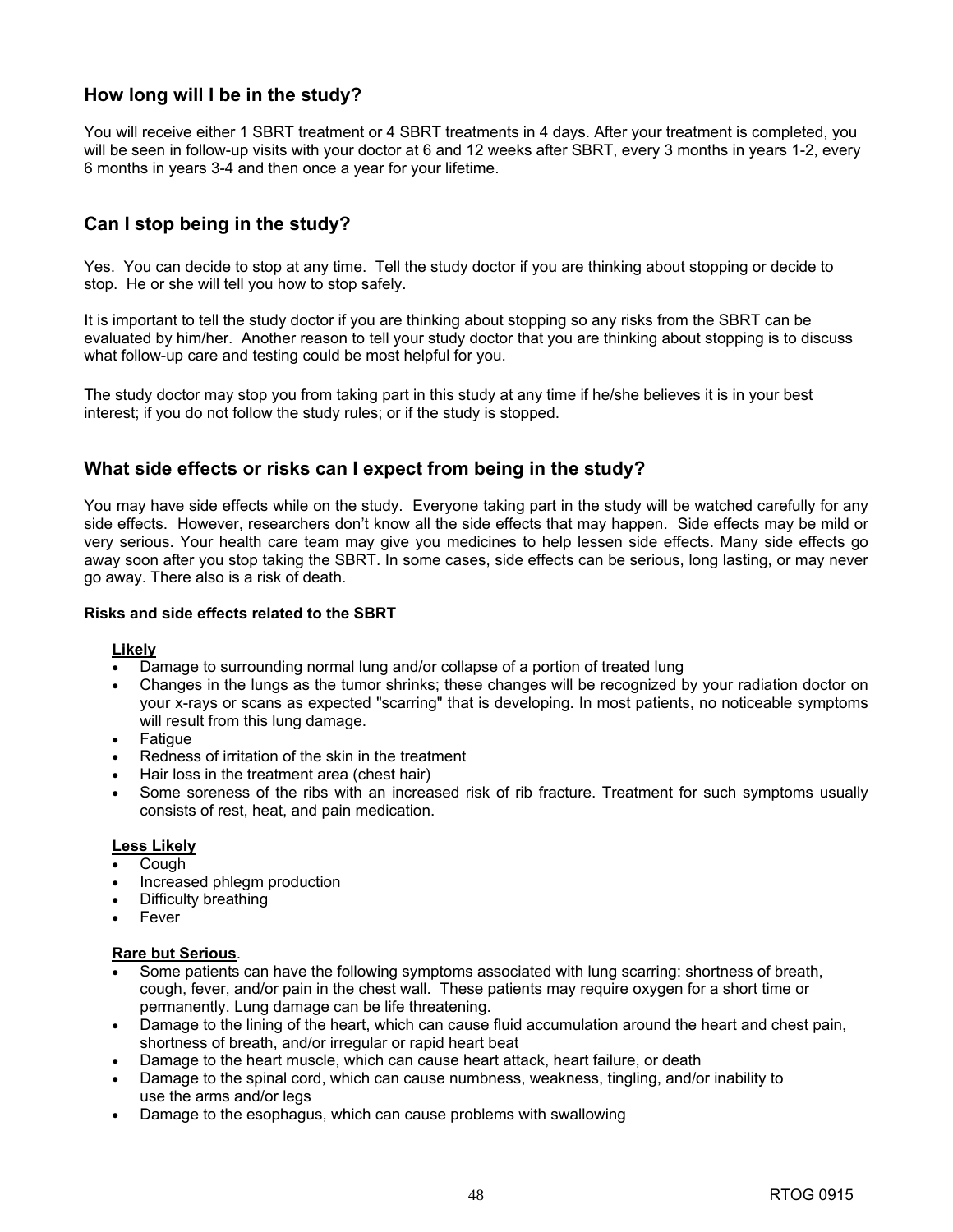- Damage to the large blood vessels surrounding the heart, which could cause coughing up of blood and possibly death
- Severe pain or skin damage leading to an open wound

During the process of treatment planning and radiation, you will lie in a specific position, possibly within a frame device, and some patients can become claustrophobic. Medications can be given to make you feel more comfortable should this happen. Also, your doctor may give you pain medication before each treatment to decrease any discomfort you may have due to laying on a hard surface and/or due to laying with your arms held above your head during the treatment.

#### **Reproductive risks**

This study may be harmful to a nursing infant or an unborn child. If you are a woman able to have children and have not been surgically sterilized (tubal ligation or hysterectomy), you must have a pregnancy test before enrolling in this study. If you are unwilling to use adequate birth control measures to prevent pregnancy, you should not participate in this study. If you should become pregnant while you are on this study, you must tell your doctor immediately.

If you are a man able to father children, the treatment you may receive may risk harm to an unborn child unless you use a form of birth control approved by your doctor. If you are unwilling to use adequate birth control measure to prevent pregnancy you should not participate in this study. If you suspect you have caused anyone to become pregnant while you are on this study, you must tell your doctor immediately.

#### **For more information about risks and side effects, ask your study doctor.**

#### **Are there benefits to taking part in the study?**

If you agree to take part in this study, there may or may not be direct medical benefit to you. Different approaches and timeframes of delivering SBRT may work better at killing cancer cells with fewer side effects, but this benefit is not guaranteed. We hope the information learned from this study will benefit other patients with early stage lung cancer in the future.

#### **What other choices do I have if I do not take part in this study?**

Your other choices may include:

- Getting treatment or care for your cancer without being in a study
- Standard radiation therapy
- Taking part in another study
- Getting no treatment except for medicine to make you feel better

#### **Talk to your study doctor about your choices before you decide if you will take part in this study.**

#### **Will my medical information be kept private?**

Data are housed at RTOG Headquarters in a password-protected database. We will do our best to make sure that the personal information in your medical record will be kept private. However, we cannot guarantee total privacy. Your personal information may be given out if required by law. If information from this study is published or presented at scientific meetings, your name and other personal information will not be used.

Organizations that may look at and/or copy your medical records for research, quality assurance, and data analysis include:

• The National Cancer Institute (NCI) and other government agencies, like the Food and Drug Administration (FDA), involved in keeping research safe for people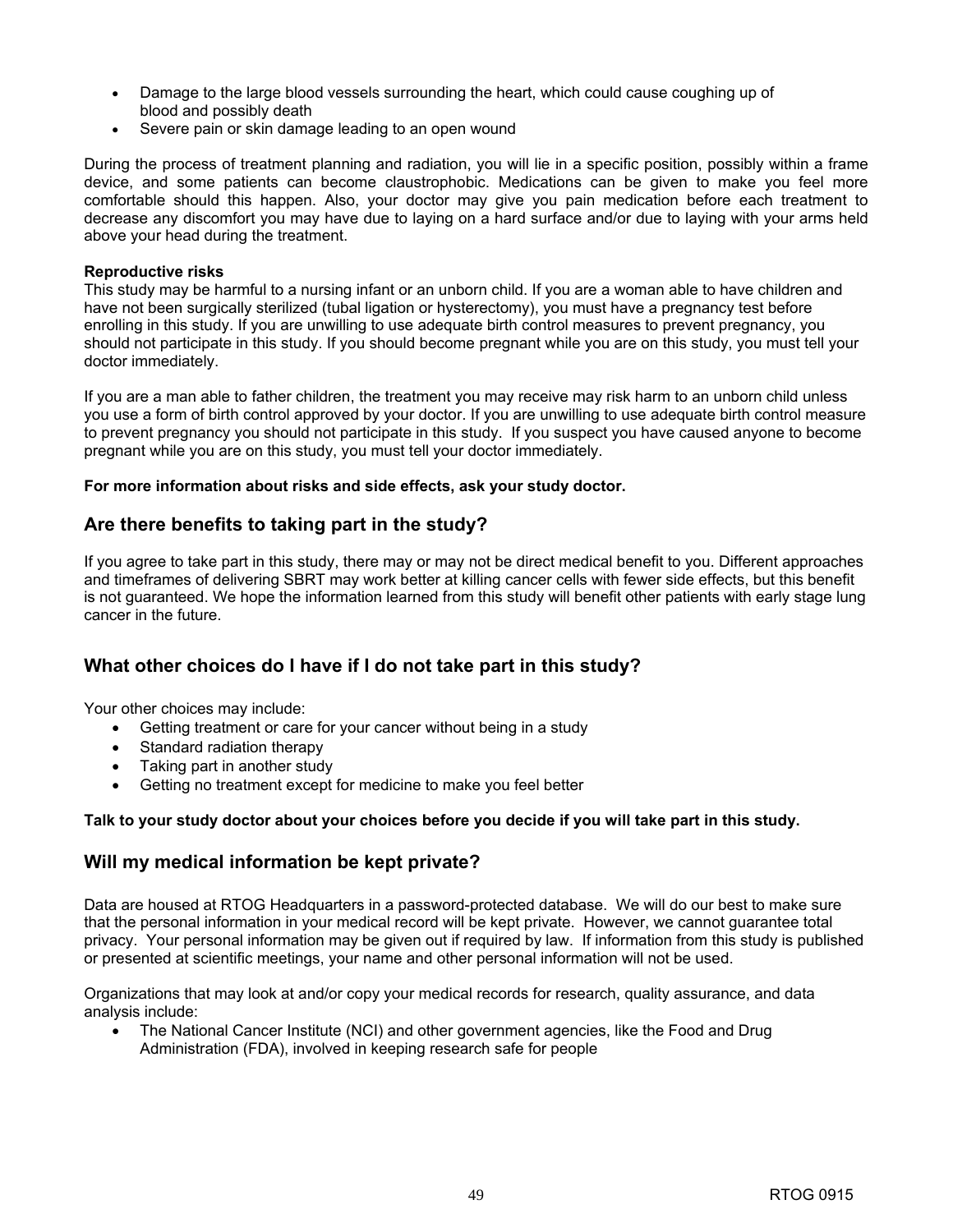#### **What are the costs of taking part in this study?**

You and/or your health plan/ insurance company will need to pay for some or all of the costs of treating your cancer in this study. Some health plans will not pay these costs for people taking part in studies. Check with your health plan or insurance company to find out what they will pay for. Taking part in this study may or may not cost your insurance company more than the cost of getting regular cancer treatment.

**You will not be paid for taking part in this study.** 

**For more information on clinical trials and insurance coverage, you can visit the National Cancer Institute's Web site at [http://cancer.gov/clinicaltrials/understanding/insurance-coverage.](http://cancer.gov/clinicaltrials/understanding/insurance-coverage) You can print a copy of the "Clinical Trials and Insurance Coverage" information from this Web site.** 

**Another way to get the information is to call 1-800-4-CANCER (1-800-422-6237) and ask them to send you a free copy.**

#### **What happens if I am injured because I took part in this study?**

It is important that you tell your study doctor,  $\blacksquare$  *[investigator's name(s)],* if you feel that you have been injured because of taking part in this study. You can tell the study doctor in person or call him/her at \_\_\_\_\_\_\_\_\_\_\_\_\_\_\_\_\_\_ *[telephone number].*

You will get medical treatment if you are injured as a result of taking part in this study. You and/or your health plan will be charged for this treatment. The study will not pay for medical treatment.

#### **What are my rights if I take part in this study?**

Taking part in this study is your choice. You may choose either to take part or not to take part in the study. If you decide to take part in this study, you may leave the study at any time. No matter what decision you make, there will be no penalty to you and you will not lose any of your regular benefits. Leaving the study will not affect your medical care. You can still get your medical care from our institution.

We will tell you about new information or changes in the study that may affect your health or your willingness to continue in the study.

A Data Safety Monitoring Board will be regularly meeting to monitor safety and other data related to phase I, I/II, and II RTOG clinical trials. The Board members may receive confidential patient information, but they will not receive your name or other information that would allow them to identify you by name.

In the case of injury resulting from this study, you do not lose any of your legal rights to seek payment by signing this form.

#### **Who can answer my questions about the study?**

You can talk to your study doctor about any questions or concerns you have about this study. Contact your study doctor [name(s)] at [elephone number].

For questions about your rights while taking part in this study, call the **Example 20** Fiame of center] Institutional Review Board (a group of people who review the research to protect your rights) at \_\_\_\_\_\_\_\_\_\_\_\_\_\_\_\_\_\_ (telephone number). [Note to Local Investigator: Contact information for patient representatives or other individuals in a local institution who are not on the IRB or research team but take calls regarding clinical trial questions can be listed here.]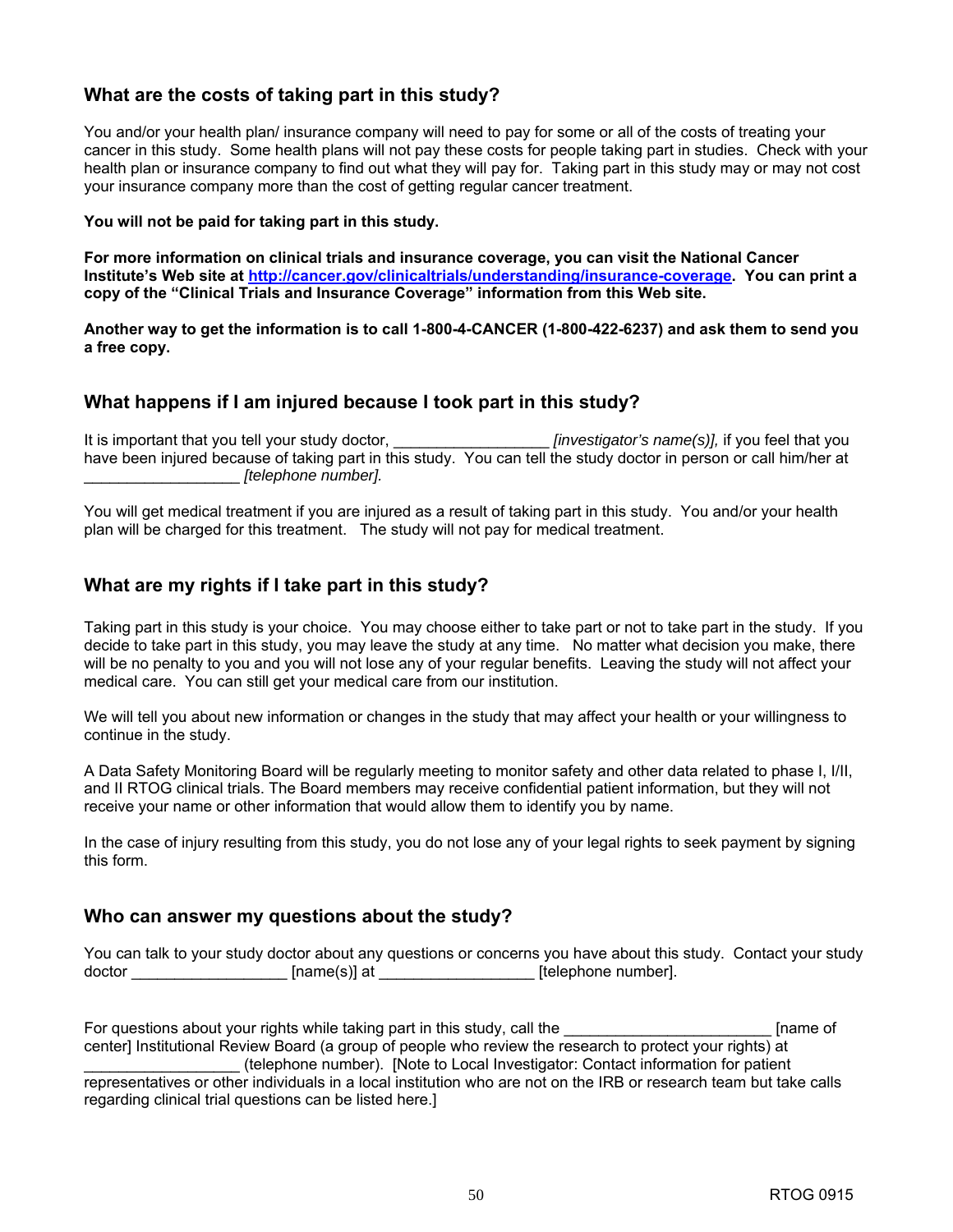\*You may also call the Operations Office of the NCI Central Institutional Review Board (CIRB) at 888-657-3711 (from the continental US only). [\*Only applies to sites using the CIRB.]

**Please note: This section of the informed consent form is about additional research that is being done with people who are taking part in the main study. You may take part in this additional research if you want to. You can still be a part of the main study even if you say 'no' to taking part in this additional research.** 

**You can say "yes" or "no" to [each of] the following study[ies]. Below, please mark your choice [for each study].** 

Consent Form for Use of Tissue for Research

#### **About Using Tissue and Blood for Research**

You are going to have or have had a biopsy to see if you have cancer. Your doctor will remove or has removed some body tissue to do some tests. The results of these tests will be given to you by your doctor and will be used to plan your care.

We would like to keep some of the tissue that is left over for future research. If you agree, this tissue will be kept and may be used in research to learn more about cancer and other diseases. Please read the information sheet called "How is Tissue Used for Research" to learn more about tissue research. This information sheet is available to all at the following web site: [http://www.rtog.org/tissue%20for%20research\\_patient.pdf](http://www.rtog.org/tissue%20for%20research_patient.pdf)

In addition to the tumor tissue, we would like to collect some blood for research. You will be asked to provide about 4 teaspoons of blood at each of the following time points: before SBRT and at 6 weeks after SBRT, at the same time you are having other tests required in the main part of this study.

Your tissue and blood may be helpful for research whether you do or do not have cancer. The research that may be done with your tissue and blood is not designed specifically to help you. It might help people who have cancer and other diseases in the future.

Reports about research done with your tissue and blood will not be given to you or your doctor. These reports will not be put in your health record. The research will not have an effect on your care.

#### **Things to Think About**

The choice to let us keep the left over tissue and blood for future research is up to you. No matter what you decide to do, it will not affect your care or your participation in the main part of the study.

If you decide now that your tissue and blood can be kept for research, you can change your mind at any time. Just contact us and let us know that you do not want us to use your tissue and blood. Then any tissue that remains will no longer be used for research and will be returned to the institution that submitted it and the blood will be destroyed.

In the future, people who do research may need to know more about your health. While the doctor/institution may give them reports about your health, it will not give them your name, address, phone number, or any other information that will let the researchers know who you are.

Sometimes tissue and blood is used for genetic research (about diseases that are passed on in families). Even if your tissue is used for this kind of research, the results will not be put in your health records. Your tissue and blood will be used only for research and will not be sold. The research done with your tissue and blood may help to develop new treatments for cancer in the future.

#### **Benefits**

The benefits of research using tissue and blood include learning more about what causes cancer and other diseases, how to prevent them, and how to treat them.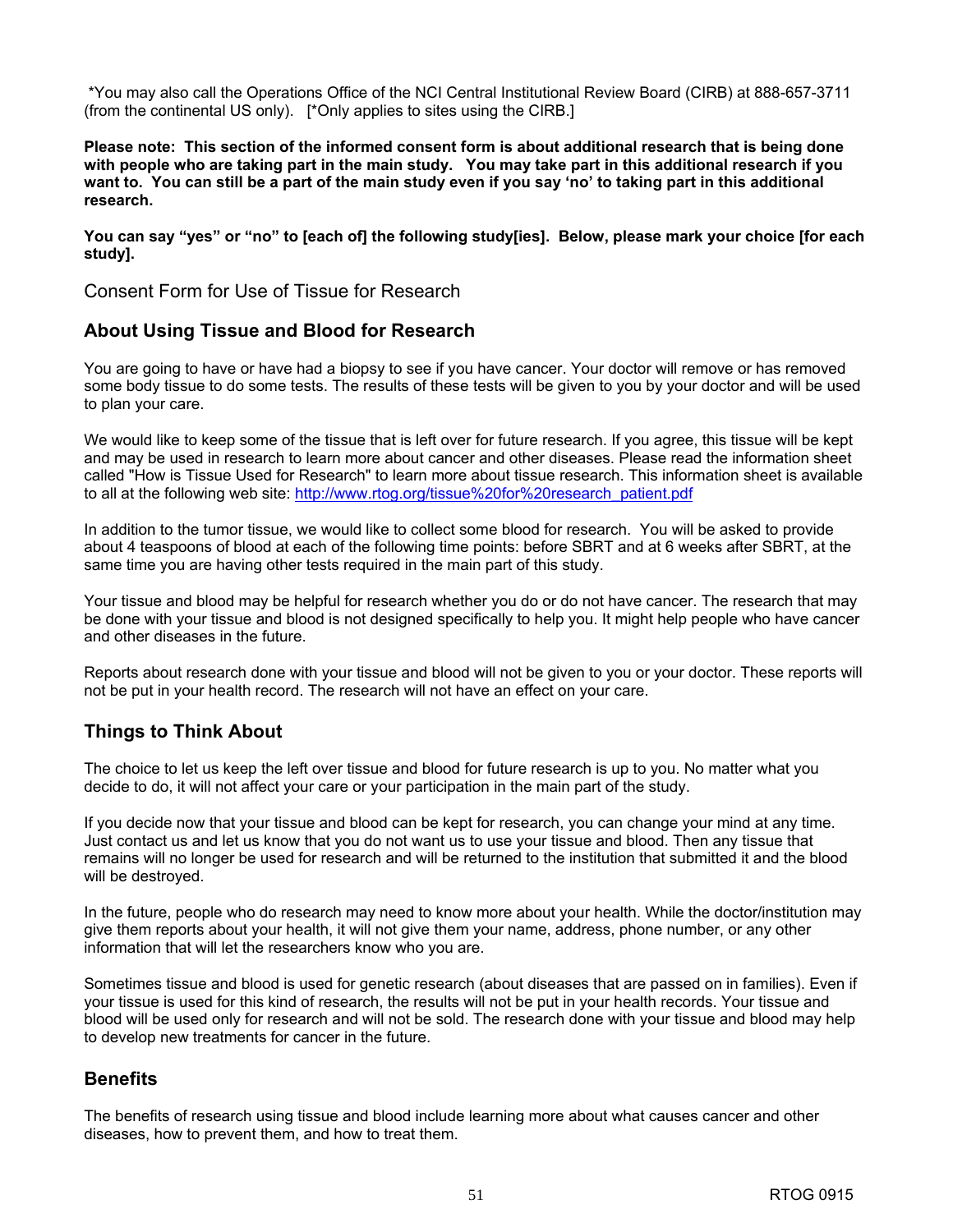#### **Risks**

The greatest risk to you is the release of information from your health records. We will do our best to make sure that your personal information will be kept private. The chance that this information will be given to someone else is very small.

### **Making Your Choice**

Please read each sentence below and think about your choice. After reading each sentence, circle "Yes" or "No". If you have any questions, please talk to your doctor or nurse, or call our research review board at \_\_\_\_\_\_\_\_\_\_\_\_\_\_\_\_\_\_\_\_\_\_\_\_\_\_ [IRB's phone number].

No matter what you decide to do, it will not affect your care.

- 1. My specimens may be kept for use in research to learn about, prevent, or treat cancer, as follows:
	- Tissue  $\Box$  Yes  $\Box$  No
	- Blood  $\Box$  Yes  $\Box$  No
- 2. My specimens may be kept for use in research to learn about, prevent or treat other health problems (for example: diabetes, Alzheimer's disease, or heart disease), as follows:
	- Tissue  $\Box$  Yes  $\Box$  No
	- Blood  $\Box$  Yes  $\Box$  No
- 3. Someone may contact me in the future to ask me to take part in more research.  $\Box$ Yes  $\Box$  No

#### **Where can I get more information? (3/4/10)**

**You may call the National Cancer Institute's Cancer Information Service at:** 

**1-800-4-CANCER (1-800-422-6237)** or **TTY: 1-800-332-8615**

**You may also visit the NCI Web site at [http://cancer.gov/](http://cancer.gov)**

- **For NCI's clinical trials information, go to: [http://cancer.gov/clinicaltrials/](http://cancer.gov/clinicaltrials)**
- **For NCI's general information about cancer, go to<http://www.cancer.gov/cancertopics>**

**You will get a copy of this form. If you want more information about this study, ask your study doctor.**

#### **Signature**

I have been given a copy of all \_\_\_\_\_ *[insert total of number of pages]* pages of this form. I have read it or it has been read to me. I understand the information and have had my questions answered. I agree to take part in this study.

Participant \_\_\_\_\_\_\_\_\_\_\_\_\_\_\_\_\_\_\_\_\_\_\_\_\_\_\_\_\_\_\_\_

Date \_\_\_\_\_\_\_\_\_\_\_\_\_\_\_\_\_\_\_\_\_\_\_\_\_\_\_\_\_\_\_\_\_\_\_\_\_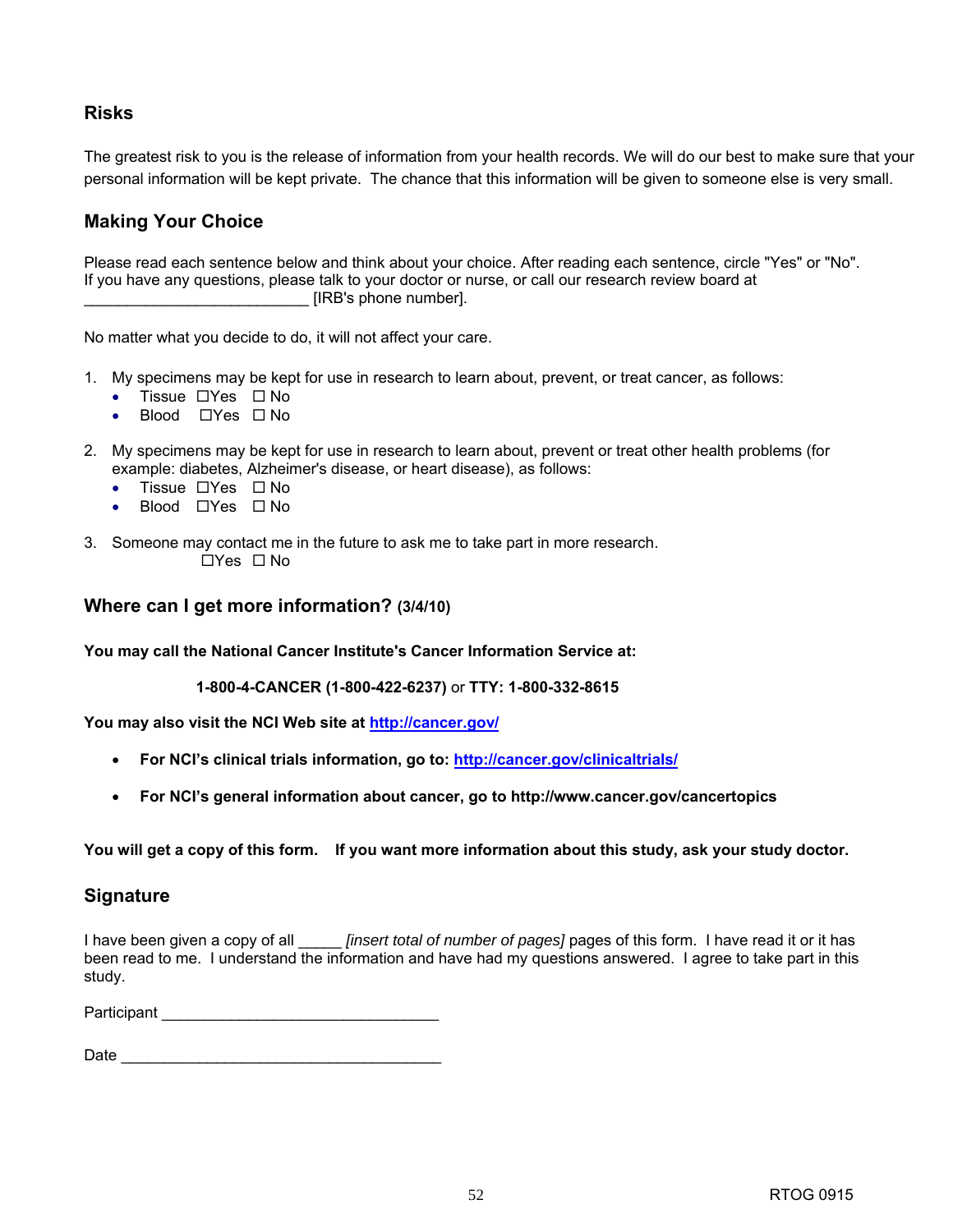#### **APPENDIX II**

#### **STUDY PARAMETER TABLE (8/19/10) \*See Section 11.1 for details and exceptions**

| <b>Assessments</b>                      | <b>Pretreatment</b> | <b>During SBRT</b> | 6 wks post-<br><b>SBRT</b> | 12 wks post-<br><b>SBRT</b> | Every 3 mos. for 2<br>years; every 6 mos. |
|-----------------------------------------|---------------------|--------------------|----------------------------|-----------------------------|-------------------------------------------|
|                                         | Timeframes are      |                    |                            |                             | for 2 years; then                         |
|                                         | in weeks prior to   |                    |                            |                             | annually                                  |
|                                         | registration        |                    |                            |                             |                                           |
| Histologic confirmation                 | X.                  |                    |                            |                             |                                           |
| (biopsy or cytology)                    |                     |                    |                            |                             |                                           |
| History/physical                        | Within 4 weeks      | X                  | X                          | X                           | X                                         |
| Performance status                      | Within 4 weeks      | X                  | X                          | X                           | X                                         |
| and weight                              |                     |                    |                            |                             |                                           |
| Thoracic clinician eval                 | Within 8 weeks      | X                  |                            |                             |                                           |
| Chest x-ray                             |                     |                    | X*                         |                             | X*                                        |
| CT scan with contrast                   | Within 8 weeks      |                    |                            | $X^*$                       | X*                                        |
| <b>FDG PET</b>                          | Within 8 weeks      |                    |                            | $X^*$                       | At 1 year*                                |
| PFTs*                                   | Within 8 weeks      |                    |                            | X                           | Every 6 mos. for 5 yrs.                   |
| CBC w/ diff & ANC                       | Within 2 weeks      |                    | X                          | X                           |                                           |
| Serum pregnancy test<br>(if applicable) | Within 72 hours     |                    |                            |                             |                                           |
| Tumor response eval                     |                     |                    |                            | X                           | X                                         |
| Adverse event eval                      |                     | X                  | X                          | X                           | X                                         |
| Tissue for banking and                  | X                   |                    | X                          |                             |                                           |
| blood for translational                 |                     |                    |                            |                             |                                           |
| research (if patient                    |                     |                    |                            |                             |                                           |
| consents)                               |                     |                    |                            |                             |                                           |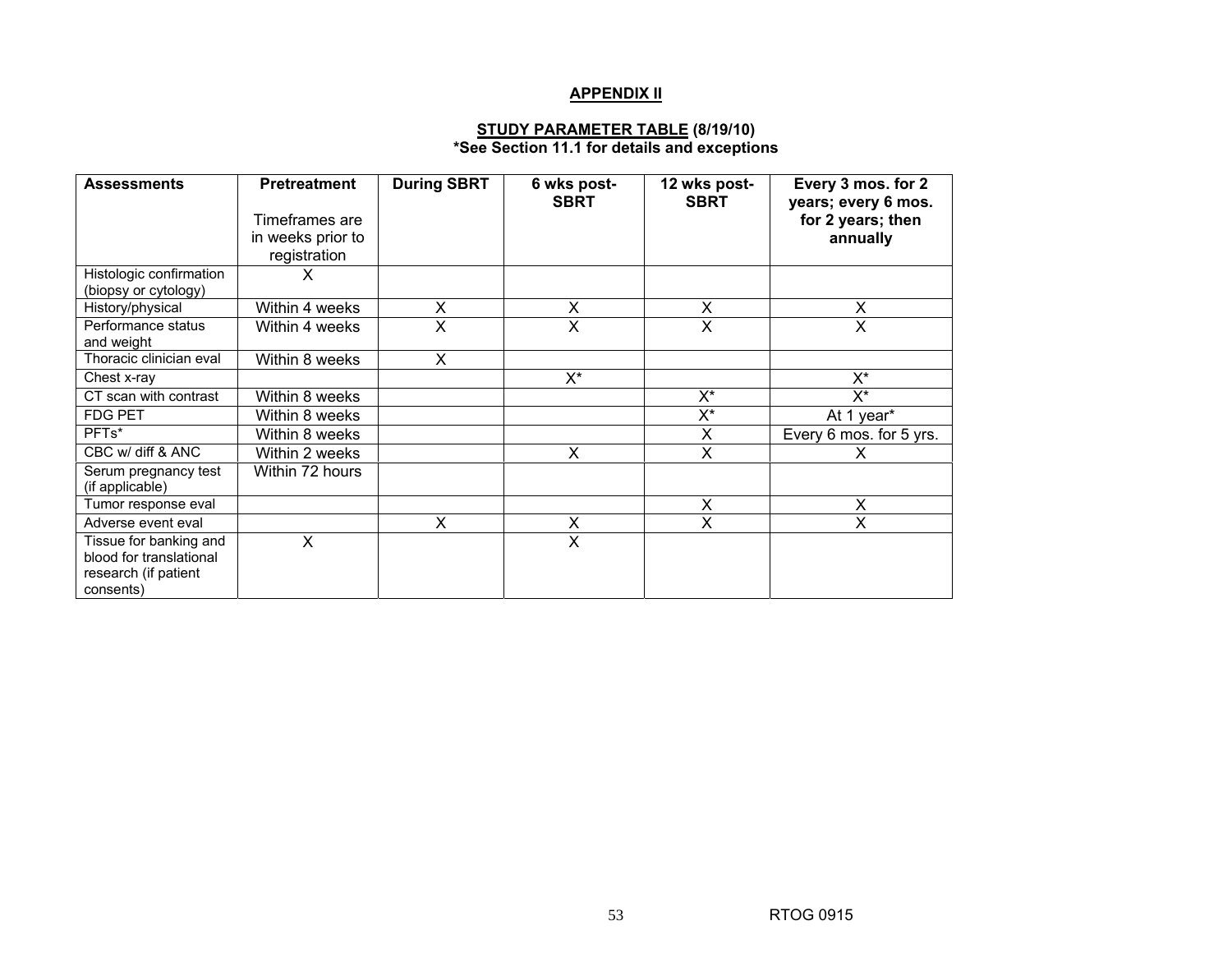#### **APPENDIX III**

#### **ZUBROD PERFORMANCE SCALE**

- **0 Fully active, able to carry on all predisease activities without restriction 1 Restricted in physically strenuous activity but ambulatory and able to carry work of a light or sedentary nature. For example, light housework, office work 2 Ambulatory and capable of all self-care but unable to carry out any work activities. Up and about more than 50% of waking hours 3 Capable of only limited self-care, confined to bed or chair 50% or more of waking hours 4 Completely disabled. Cannot carry on self-care. Totally confined to bed or**
- **5 Death**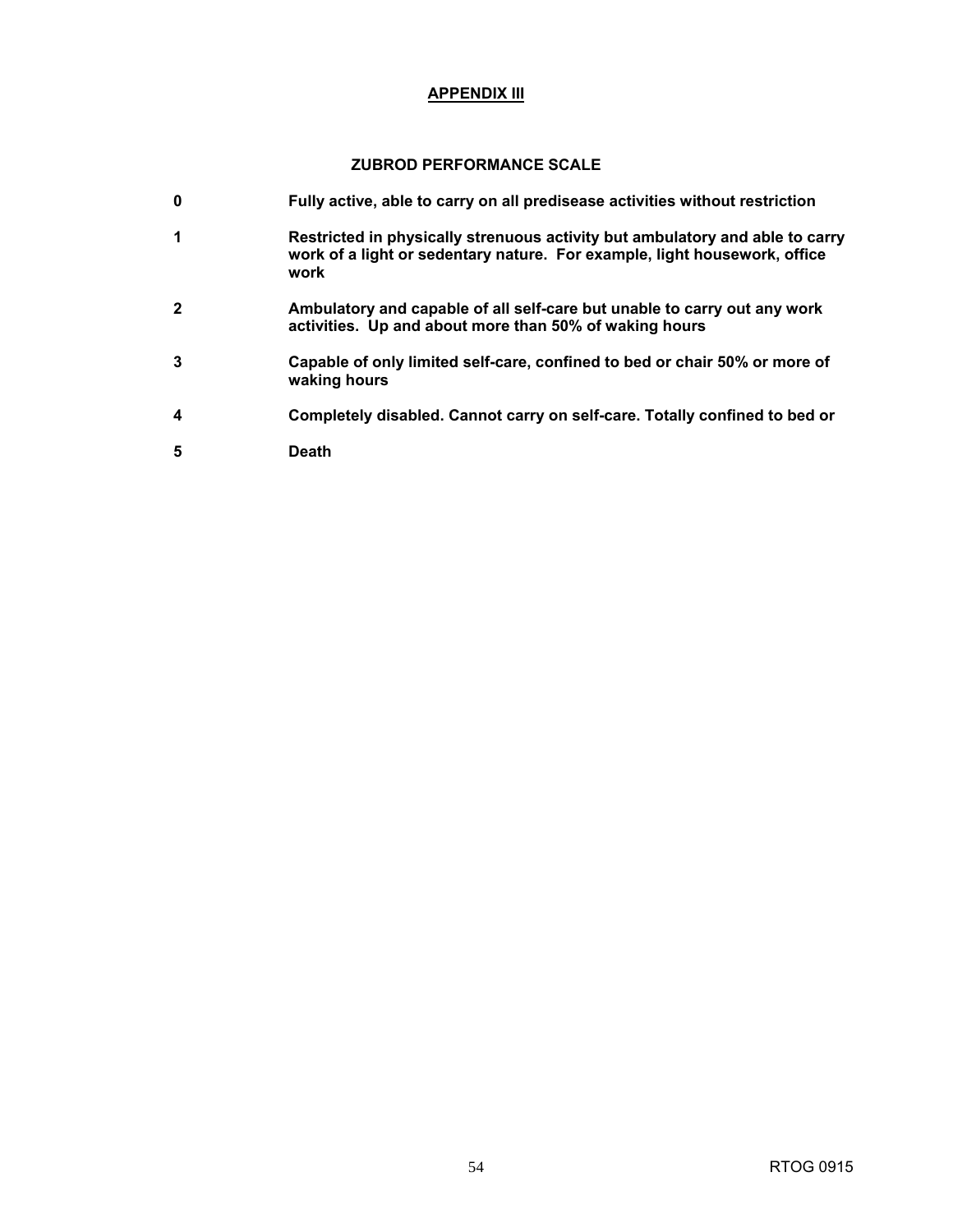#### **APPENDIX IV**

#### **Staging System**

#### **TUMOR (T)**

The primary tumor (T) is classified according to the following categories:

- TX: Tumor cannot be evaluated or tumor is proven by the presence of cancer cells in the sputum or bronchial washings, but it cannot be seen during imaging or bronchoscopy ("occult" tumor)
- T0: No evidence of primary tumor
- Tis: Carcinoma in situ
- T1: Tumor 3 centimeters (< 3 cm) or less in greatest dimension, surrounded by lung or pleura, and not located in the main stem bronchus
- T2: Tumor more than 3 centimeters (> 3 cm) in greatest dimension, or tumor involving the main stem bronchus, 2 cm or more from the carina, or tumor invading the visceral pleura, or tumor with incomplete lung expansion or obstructive lung infection that does not involve the entire lung
- T3: Tumor of any size that directly invades the chest wall, diaphragm, pleura, or pericardium, or tumor that involves the main stem bronchus less than 2 centimeters (< 2 cm) from the carina (ridge between the right and left main stem bronchi), or tumor that is associated with complete lung collapse or obstructive lung infection involving the entire lung.
- T4: Tumor of any size that invades the heart, great vessels (aorta, superior or inferior vena cava, pulmonary artery, or pulmonary vein), trachea, esophagus, vertebral body, or carina, or separate tumor nodules in the same lung lobe, or tumor associated with a malignant pleural effusion.

#### **NODES (N)**

The regional lymph nodes (N) are clinically divided into the following categories:

- **NX:** Regional lymph nodes cannot be assessed
- **N0:** Regional lymph nodes contain no metastases
- **N1:** Metastasis to same-side peribronchial (around the bronchi) and/or hilar (pit in the lungs where vessels enter and exit) lymph nodes and nodes within the lungs that are involved by direct spread of the primary tumor
- N2: Metastasis to same-side mediastinal and/or subcarinal (under the carina, or tracheal ridge) lymph nodes.
- N3: Metastasis to opposite-side mediastinal or hilar nodes or to same- or opposite-side scalene (neck/upper rib) or supraclavicular (above collarbone) lymph nodes.

#### **METASTASIS (M)**

The state of metastasis (M) is defined as follows:

- MX: Distant metastases cannot be assessed
- M0: No distant metastases are found
- M1: Distant metastases are present (this also includes separate tumor nodules in a different lobe of lung on either side).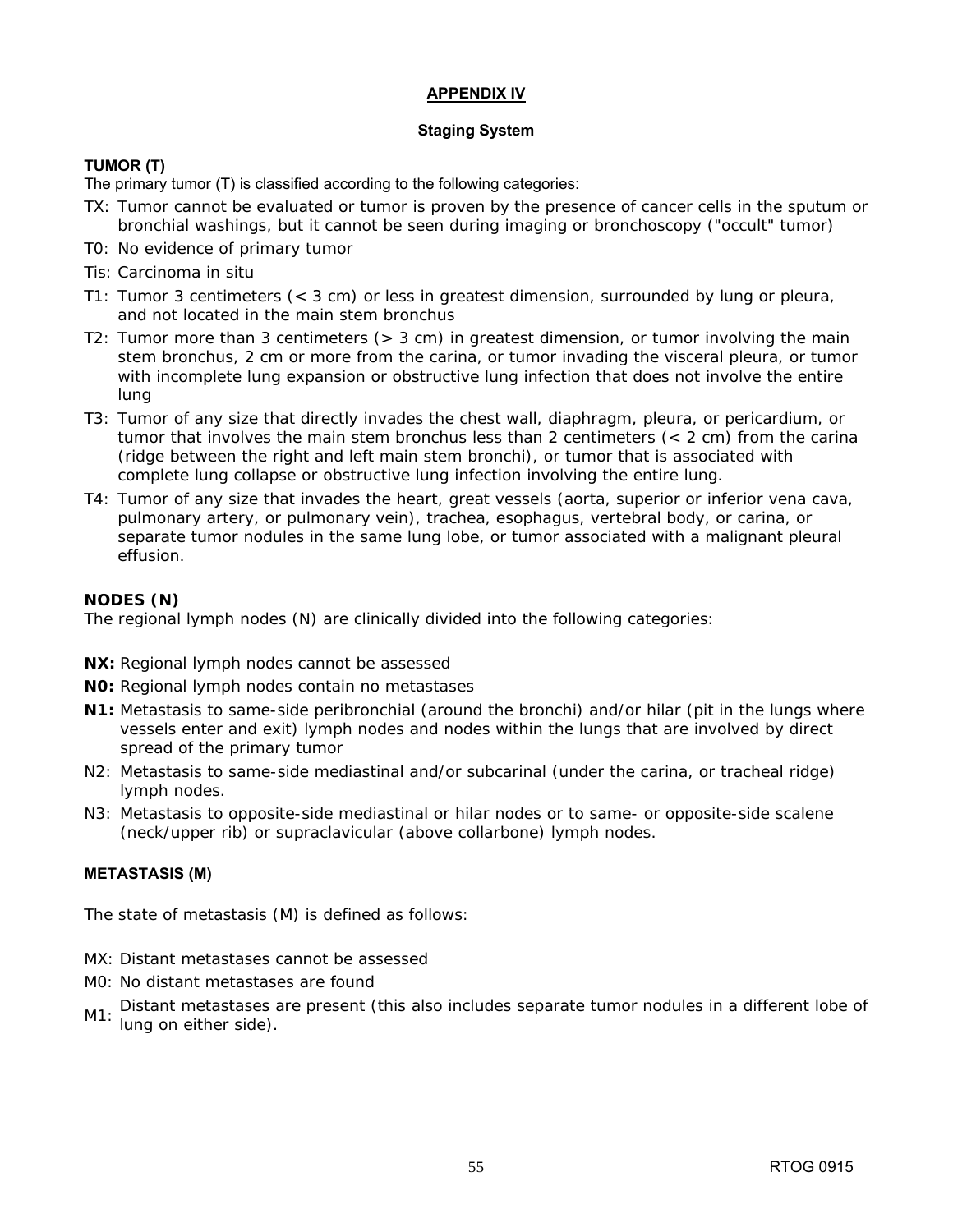#### **Staging**

Stage Ia: T1, N0, M0 Stage Ib: T2, N0, M0 Stage IIa: N1, M0 Stage IIb: T2, N1, M0 or T3, N0, M0 Stage IIIa: T1-2, N2, M0 or T3, N1-2, M0 Stage IIIb: T(any), N3, M0 or T4, N(any), M0 Stage IV: T(any), N(any), M1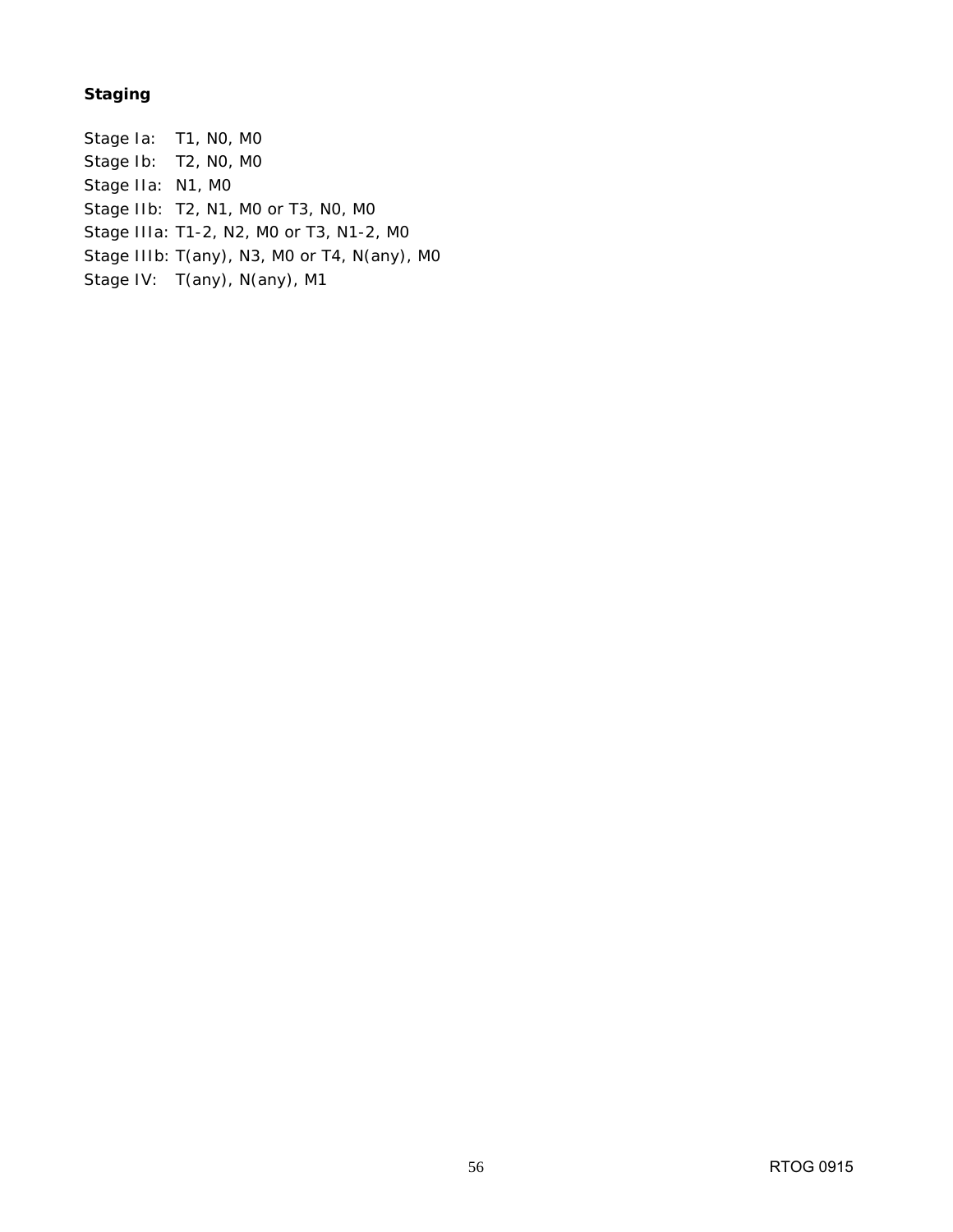#### **APPENDIX V**

#### **BLOOD COLLECTION KIT INSTRUCTIONS**

**Instructions** for use of serum, plasma, or buffy coat collection kit (collected as required by protocol):

This kit includes:

- Ten (10) 1ml cryovials
- Biohazard bags
- Absorbent shipping material
- Styrofoam container (inner)
- Cardboard shipping (outer) box
- Pre-paid shipping label(s)

#### **Serum (if requested):**

 $\Box$  Using four (4) or more 1ml cryovials, label them with the RTOG study and case number, collection date and time, and clearly mark cryovials "serum".

Process:

- 1. Allow one red top tube to clot for 30 minutes at room temperature.
- 2. Spin in a standard clinical centrifuge at 3000g at 4° Celsius for 30 minutes.
- 3. Aliquot a minimum of 0.5 ml serum (optimal 1ml) into each cryovial labeled with RTOG study and case numbers, collection date/time, time point collected, and clearly mark specimen as "serum".
- 4. Place cryovials into biohazard bag and store serum at  $-80^\circ$  Celsius until ready to ship.

#### **PLEASE MAKE SURE THAT EVERY SPECIMEN IS LABELED.**

#### **Plasma (If requested):**

□ Using three (3) or more 1ml cryovials, label them with the RTOG study and case number, collection date and time, and clearly mark cryovials "plasma".

Process:

- 1. After collection, invert tube(s) multiple times to ensure adequate mixing of EDTA.
- 2. Centrifuge specimen(s) within one hour of collection in a standard clinical centrifuge at 3000g at  $4^{\circ}$ Celsius for 30 minutes.
- 3. If the interval between specimen collection and processing is anticipated to be greater than one hour, keep specimen on ice until centrifuging is done.
- 4. Carefully pipette and aliquot a minimum of 0.5ml plasma (optimal 1ml) into each cryovial labeled with RTOG study and case numbers, collection date/time, time point collected and clearly mark specimen as "plasma".
- 5. Place cryovials into biohazard bag and store plasma  $-80^\circ$  Celsius until ready to ship.

#### **PLEASE MAKE SURE THAT EVERY SPECIMEN IS LABELED.**

#### **Buffy coat (if requested):**

*For a visual explanation of Buffy coat, please refer to diagram below.* 



 Using one (1) or more 1ml cryovials, label them with the RTOG study and case number, collection date and time, and clearly mark cryovial(s) "buffy coat".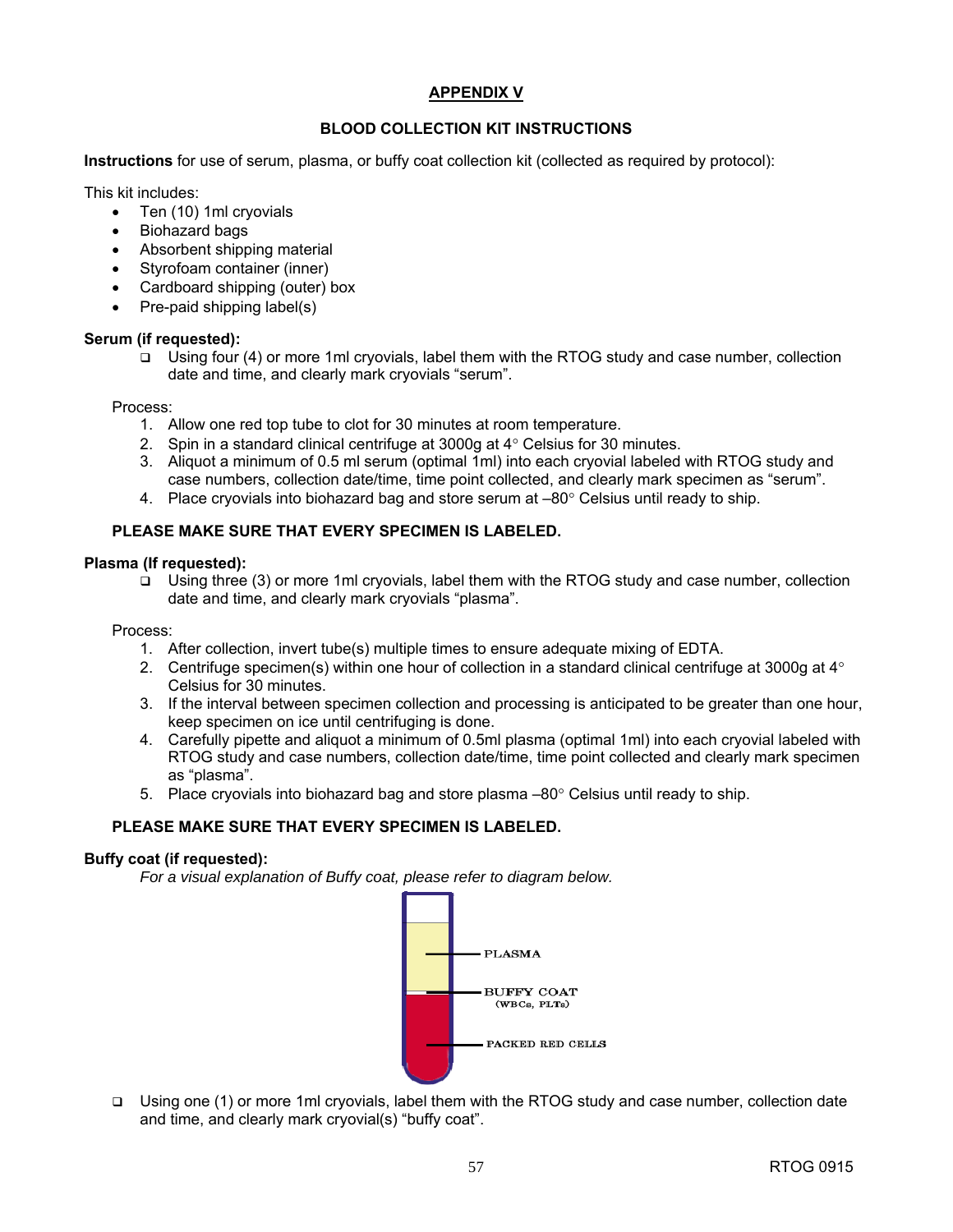#### **APPENDIX V (Continued)**

Process:

- 1. Centrifuge EDTA (purple top) tube within one hour of collection in a standard clinical centrifuge at 3000g at 4° Celsius for 30 minutes.
- 2. If the interval between specimen collection and processing is anticipated to be greater than one hour, keep specimen on ice until centrifuging is done.
- 3. Carefully remove plasma close to the buffy coat and set plasma aside (*can be used to send plasma samples – see above instructions*).
- 4. Remove the buffy coat cells carefully and place into cryovials labeled "buffy coat" (*it is okay if a few packed red cells are inadvertently collected in the process*). Clearly mark the tubes with date/time of collection and time point collected.
- 5. Place cryovials into biohazard bag and store buffy coat samples frozen (-80° Celsius) until ready to ship. Ship on dry ice.

#### **PLEASE MAKE SURE THAT EVERY SPECIMEN IS LABELED.**

Shipping/Mailing:

- □ Include all RTOG paperwork in pocket of biohazard bag.
- Ship specimens overnight Monday-Wednesday. Avoid shipping on a weekend or around a holiday.
- □ Place frozen specimens and the absorbent shipping material in the Styrofoam cooler and fill with dry ice (if appropriate; double-check temperature sample shipping temperature). Ship ambient specimens in a separate envelope/cooler. Place Styrofoam coolers into outer cardboard box, and attach shipping label to outer cardboard box.
- *Multiple cases may be shipped in the same cooler, but make sure each one is in a separate bag.*

#### **Ship: Specimens and all paper work as follows**:

**Mailing Address: For Non-frozen Specimens Only RTOG Biospecimen Resource University of California San Francisco Campus Box 1800 1657 Scott Street, Room 223 San Francisco, CA 94143-1800** 

**Courier Address (FedEx, UPS, etc.): For Frozen Specimens RTOG Biospecimen Resource University of California San Francisco 1657 Scott Street, Room 223 San Francisco, CA 94115**

**For questions, call 415-476-RTOG (7864) or e-mail: [RTOG@ucsf.edu](mailto:RTOG@ucsf.edu)**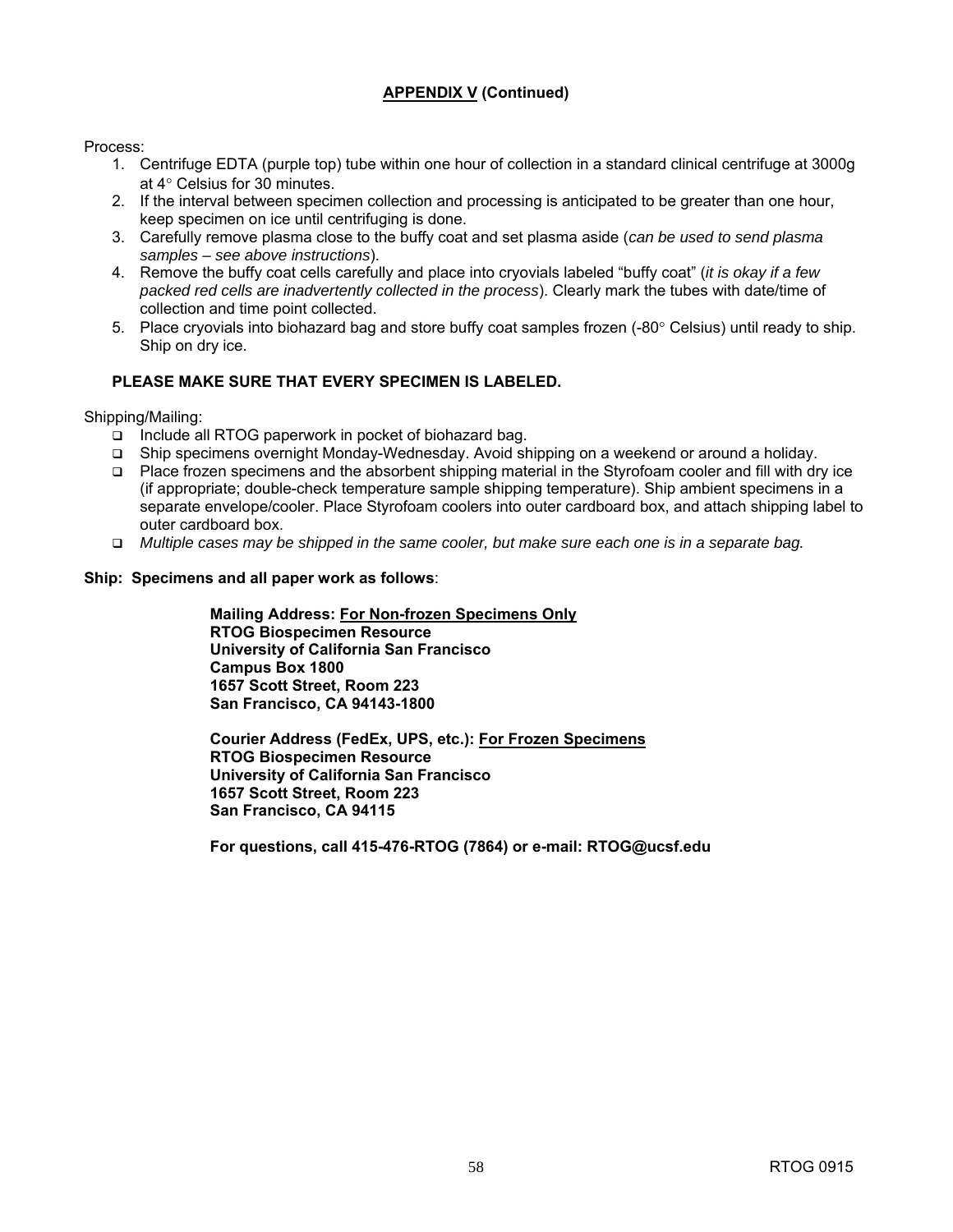#### **APPENDIX VI (9/3/09)**

#### **INSTRUCTIONS FOR NCCTG INSTITUTIONS**

#### **Section 5.0 - RANDOMIZATION PROCEDURES**

#### **5.2 Pre-Registration Requirements for SBRT Treatment Approach**: See page 11, Section 5.2

#### **5.3 Registration Requirements**

IRB approval(s) is required for each treating site. A signed Cancer Trials Support Unit (CTSU) IRB Certification Form is to be on file at the CTSU Regulatory Office (fax 215-569-0206). This form can be found at the following Web site: [www.ctsu.org/rss2\\_page.asp.](http://www.ctsu.org/rss2_page.asp) Guidelines can be found under Quick Fact Sheets.

In addition to submitting initial IRB approval documents, ongoing IRB approval documentation must be on file (no less than annually) at the CTSU Regulatory Office (fax 215-569-0206). If the necessary documentation is not submitted in advance of attempting patient registration, the registration will not be accepted and the patient may not be enrolled in the protocol until the situation is resolved.

Submission of annual IRB approvals to CTSU is necessary until RTOG terminates the study (RTOG will include NCCTG Headquarters on the termination broadcast.)

NCCTG institutions must fax (507-284-0885) a completed eligibility checklist to the NCCTG Registration Office between 8 a.m. and 3:30 p.m. Central Standard Time, Monday through Friday to register a patient.

At the time of registration/randomization, Registration Office personnel will verify the following:

- IRB approval at the registering institution
- Patient eligibility
- Existence of a signed consent form
- Existence of a signed authorization for use and disclosure of protected health information. (USA institutions only)

Upon confirmation of eligibility, the NCCTG Registration Office will contact the RTOG Headquarters to register the patient. The NCCTG Registration Office will then contact the registering institution with the treatment assignment.

All investigators must be registered with CTEP, DCTD by the annual submission of the FDA Form 1572 and a current CV. To obtain an NCI/CTEP investigator number, investigators should complete and submit (by US Mail or Express Courier...faxes are not acceptable) an FDA Form 1572, with an original signature, and a current curriculum vitae to the PMB at:

Pharmaceutical Management Branch, CTEP, DCTD, NCI 6130 Executive Boulevard, Room 7149 Rockville, MD 20852 Phone: 301-496-5725

A copy of this submission should be sent to the NCCTG Operations Office.

The FDA Form 1572, with instructions, is available on the NCI home page [\(http://ctep.info.nih.gov\)](http://ctep.info.nih.gov) or by calling the PMB at 301-496-5725.

#### **Section 6.10 ADVERSE EVENT REPORTING REQUIREMENTS**

Follow the guidelines as stated in the protocol.

(Continued on next page)